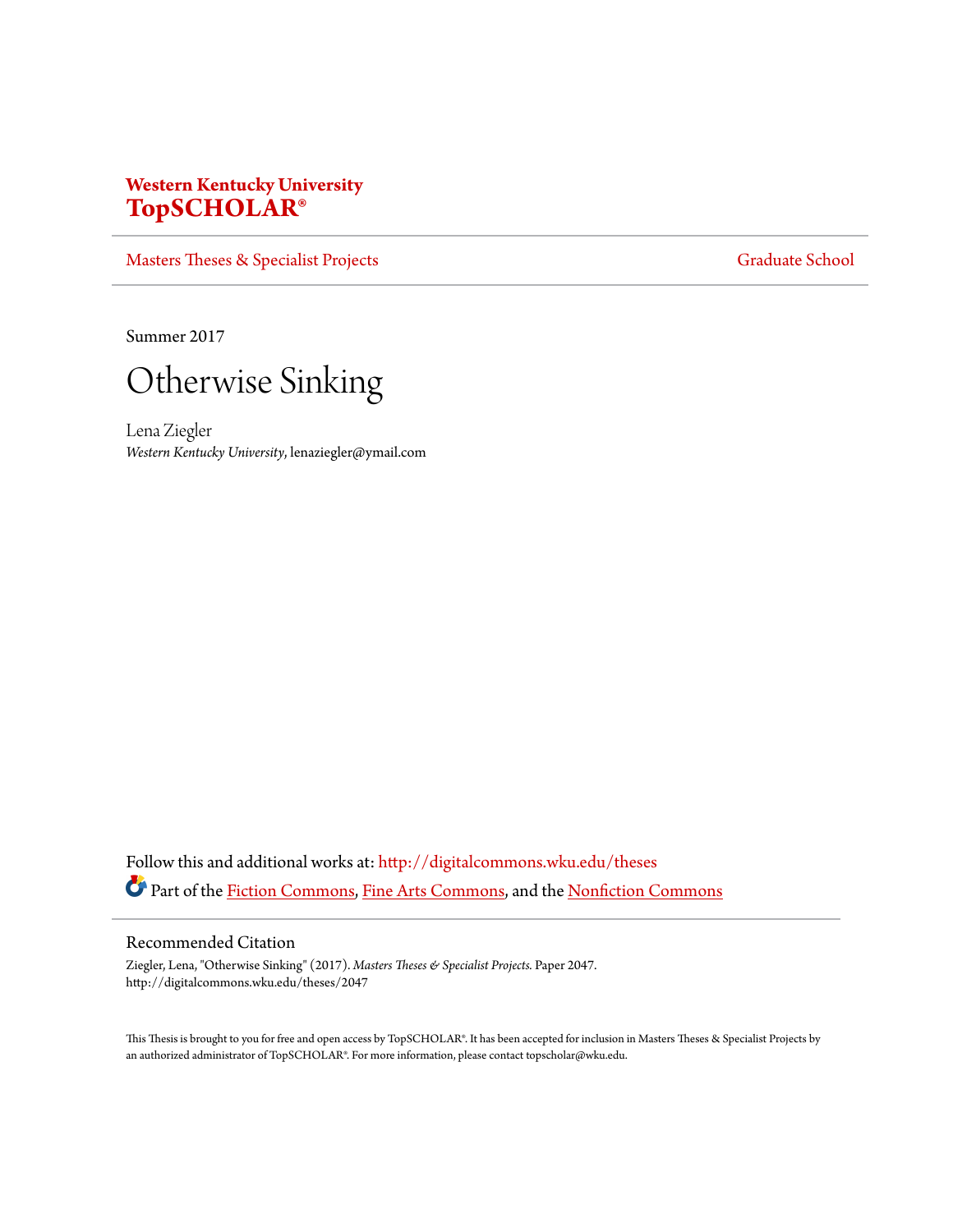# OTHERWISE SINKING

A Thesis Presented to The Faculty of the Department of English Western Kentucky University Bowling Green, Kentucky

In Partial Fulfillment Of the Requirements for the Degree Master of Fine Arts

> By Lena Ziegler

August 2017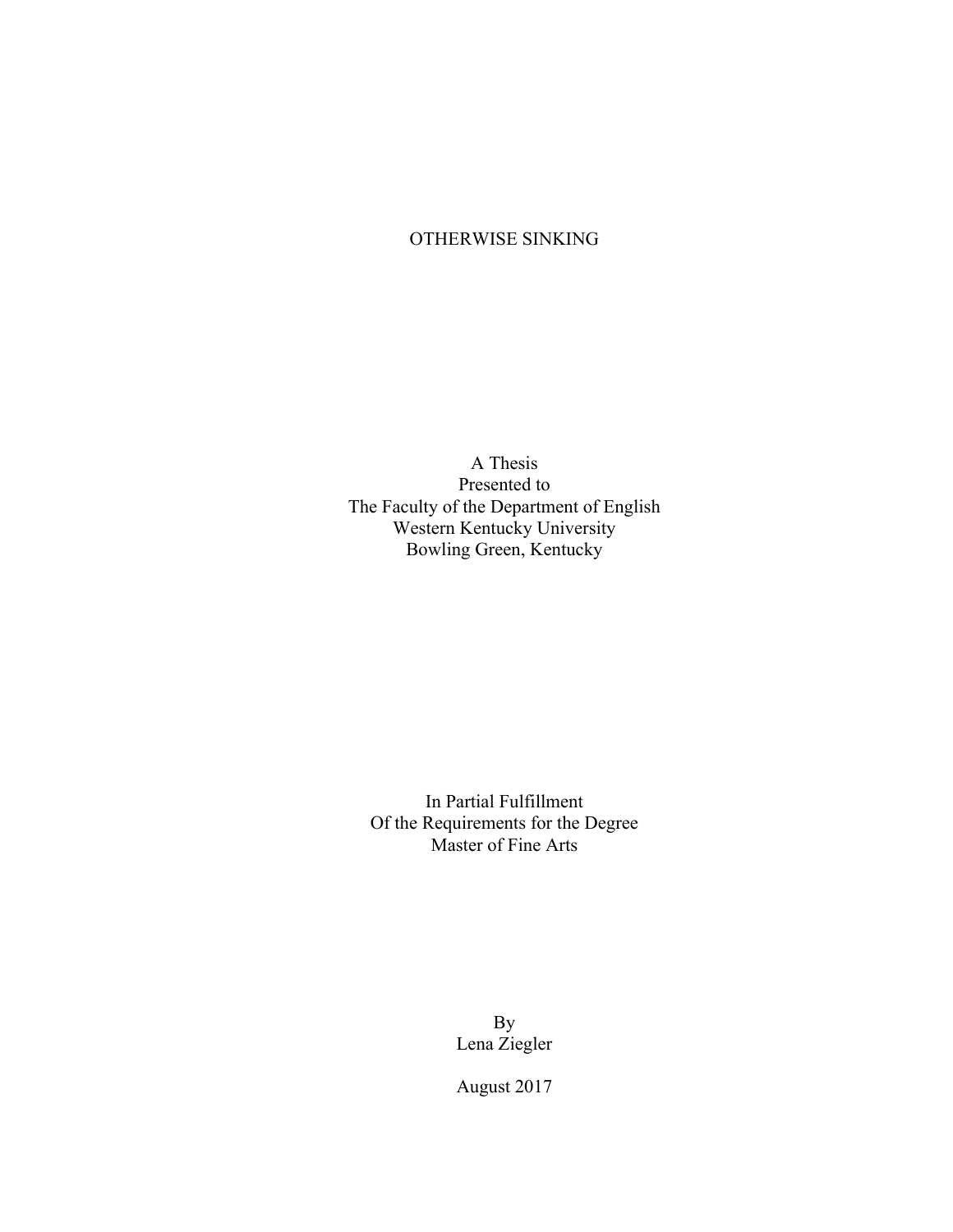## OTHERWISE SINKING

Date Recommended  $127/2017$ Rebbedca Brown Director of Thesis  $1<$ Dale Rigby Λ David Dell

 $\frac{1}{2}$  $\mathcal{P}$ Deany-Graduate School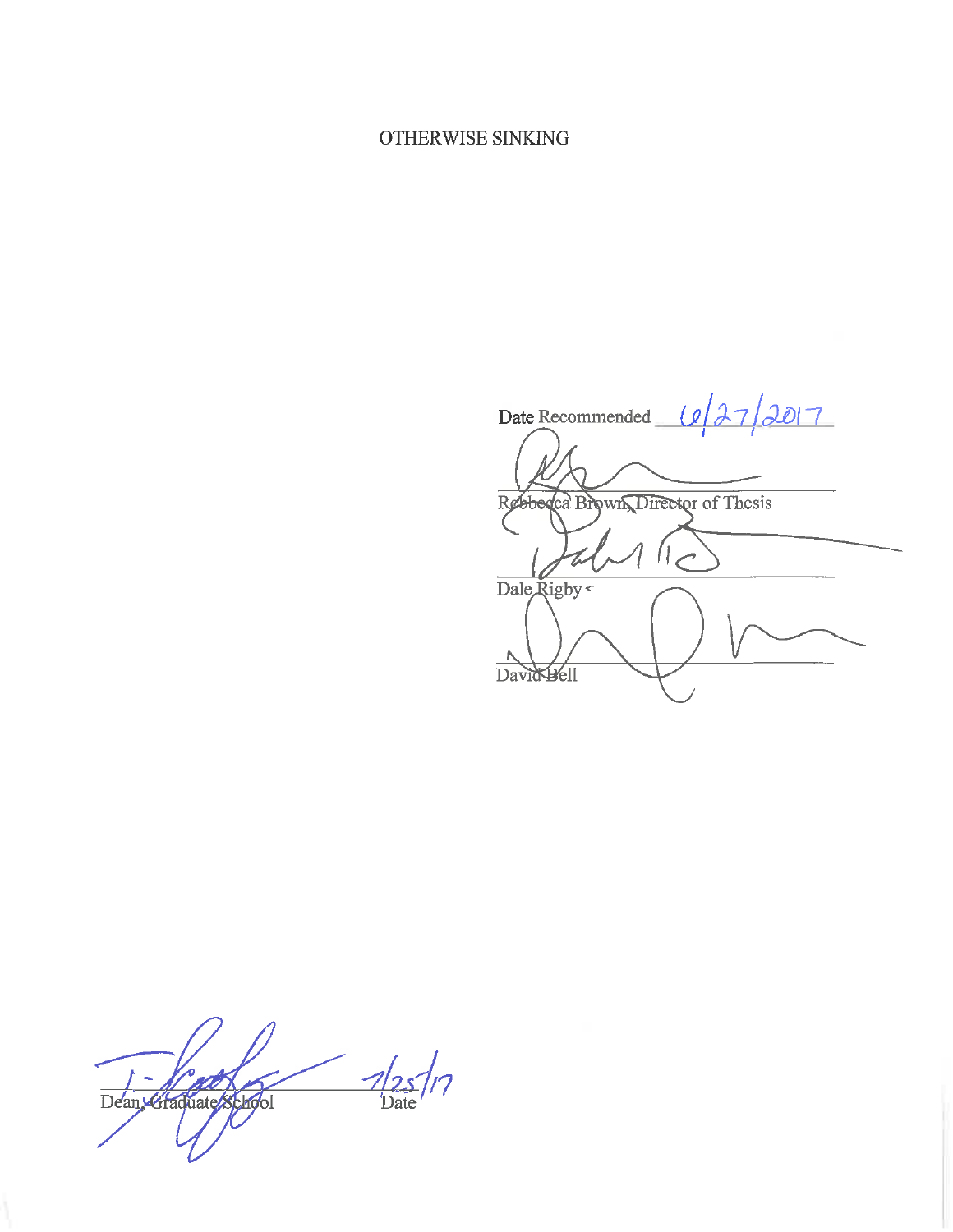### ACKNOWLEDGEMENTS

In the horrendous process of writing and rewriting the work that appears in this collection, encouragement came from a slew of individuals I wish to thank.

As a mentor and teacher Rebbecca Brown has empowered me with the value of risk, fearlessness, and play with her endless patience and attention to language. For her encouragement to break convention and write to the point of discomfort, the boundless nature of her artistic vision and her respect for all things read and written, her treatment of my work, my mind, and my potential as a writer and academic, I cannot find words enough to thank you.

The openness, acceptance, and lack of judgment from Dale Rigby has allowed me to shine light on the seedy corners of my mind perhaps, at times, too brightly. With his guidance I have found a voice to share those stories that live within my bones, those hidden moments of living that I don't like to talk about. I have found a love for memoir and nonfiction I didn't know was possible and for that I am so grateful.

As the MFA director and my first year supervisor, David Bell was the first faculty member to make me feel welcome in this world of creativity cloaked in academia. As a teacher, advisor, and friend I found comfort in his support, accessibility, and kindness. I am better for having known and worked with you.

I would also like to thank the grossly talented prose writers that filled my cohort with inspiration and depth:

iii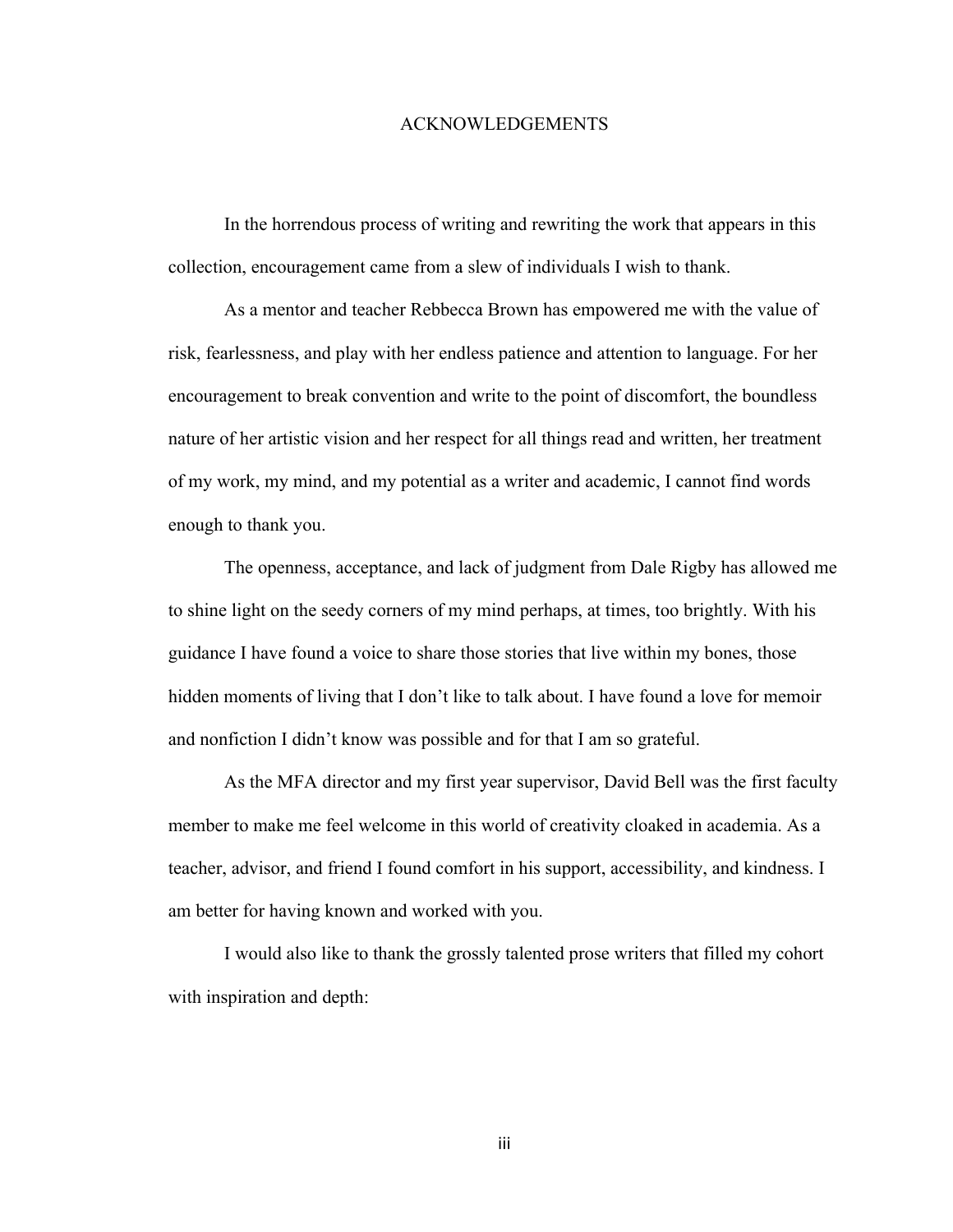Clinton Craig, with the face of a brother, you have pushed me, offended me, turned my words inside out and shown me their true meaning. You're wonderful.

Erin Slaughter, what a life! Your words, your talent, and your spirit have slayed me. We are soul-bonded forever. You continue to amaze me.

To the rest of my beloved MFA cohort, Allison Adams, the realest person I know, and Will Hollis, the best part of band practice, to the entire MFA faculty, the Western Kentucky University English Department, and everyone who has made my time here possible, I thank you for believing in me and granting me the chance to write something.

"Fritze's Department Store Window" has been published in *Harpoon Review* "Pink Newspapers" has been published in the *Lavender Bluegrass Anthology* "Tanked" has been published in *Red Earth Review*

"The Truth About Tattoos" has been published in *Miracle Monocle* 

In this collection I am asking questions just to answer them and reject my answers over and over again. I am seeking shelter and forgiveness. I am seeking to understand this existence. I am shedding skin and rejecting marriage. I am writing to fall in love with something. I am writing to never fall in love again. I am otherwise sinking.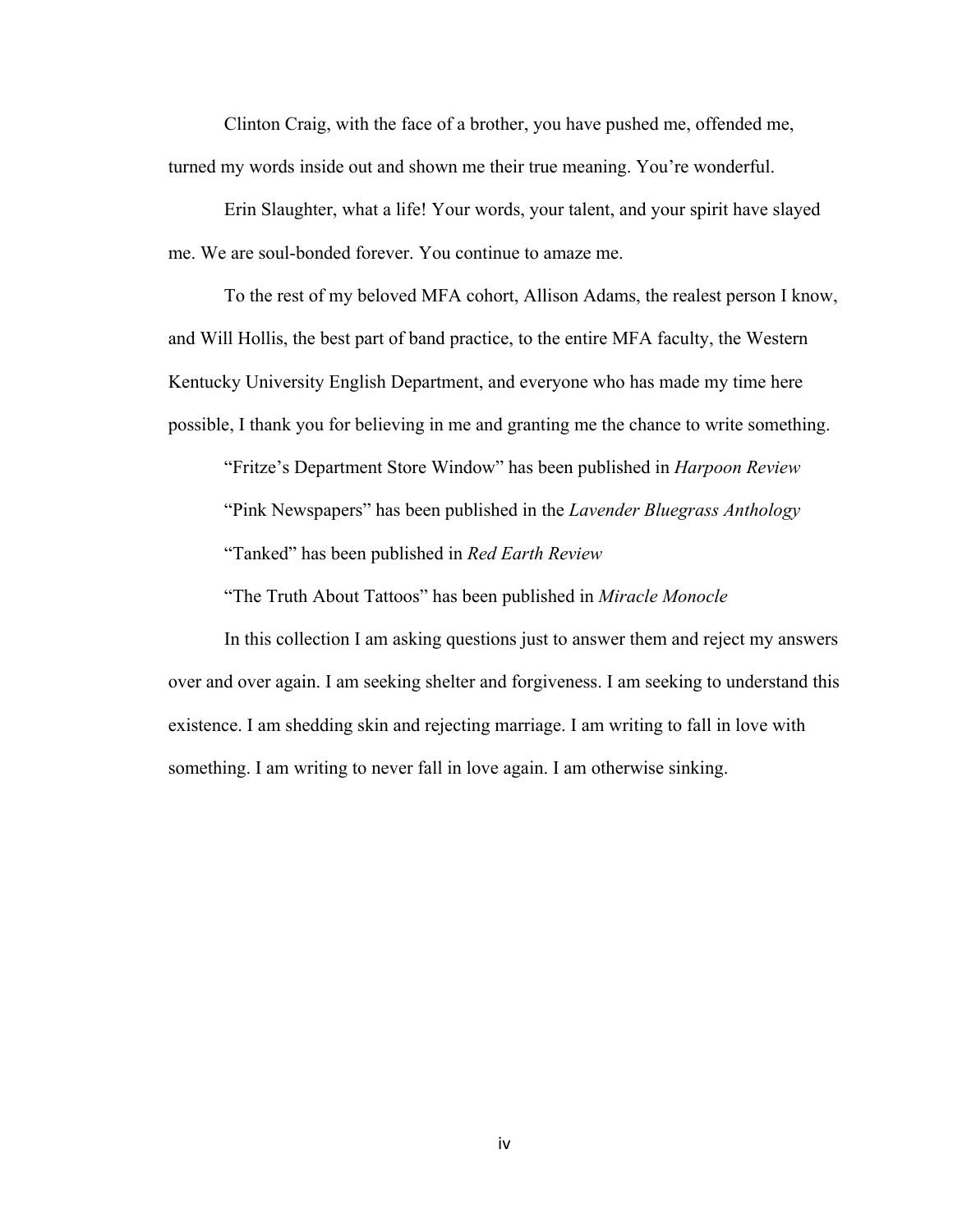# table of contents

| Introduction/Context                          |     |
|-----------------------------------------------|-----|
| Mash                                          | 12  |
| Fritze's Department Store Window              | 21  |
| My Barbies Fucked Like Animals                | 24  |
| When the Sun is High and the Snow Half-Melted | 27  |
| Pink Newspapers                               | 34  |
| Girl Child                                    | 44  |
| The Truth About Tattoos                       | 57  |
| Mr. Food                                      | 61  |
| <b>Stages</b>                                 | 67  |
| Tanked                                        | 70  |
| Apostrophe S                                  | 74  |
| Diane & Larry                                 | 77  |
| Twenty-Eight                                  | 94  |
| Works Cited                                   | 131 |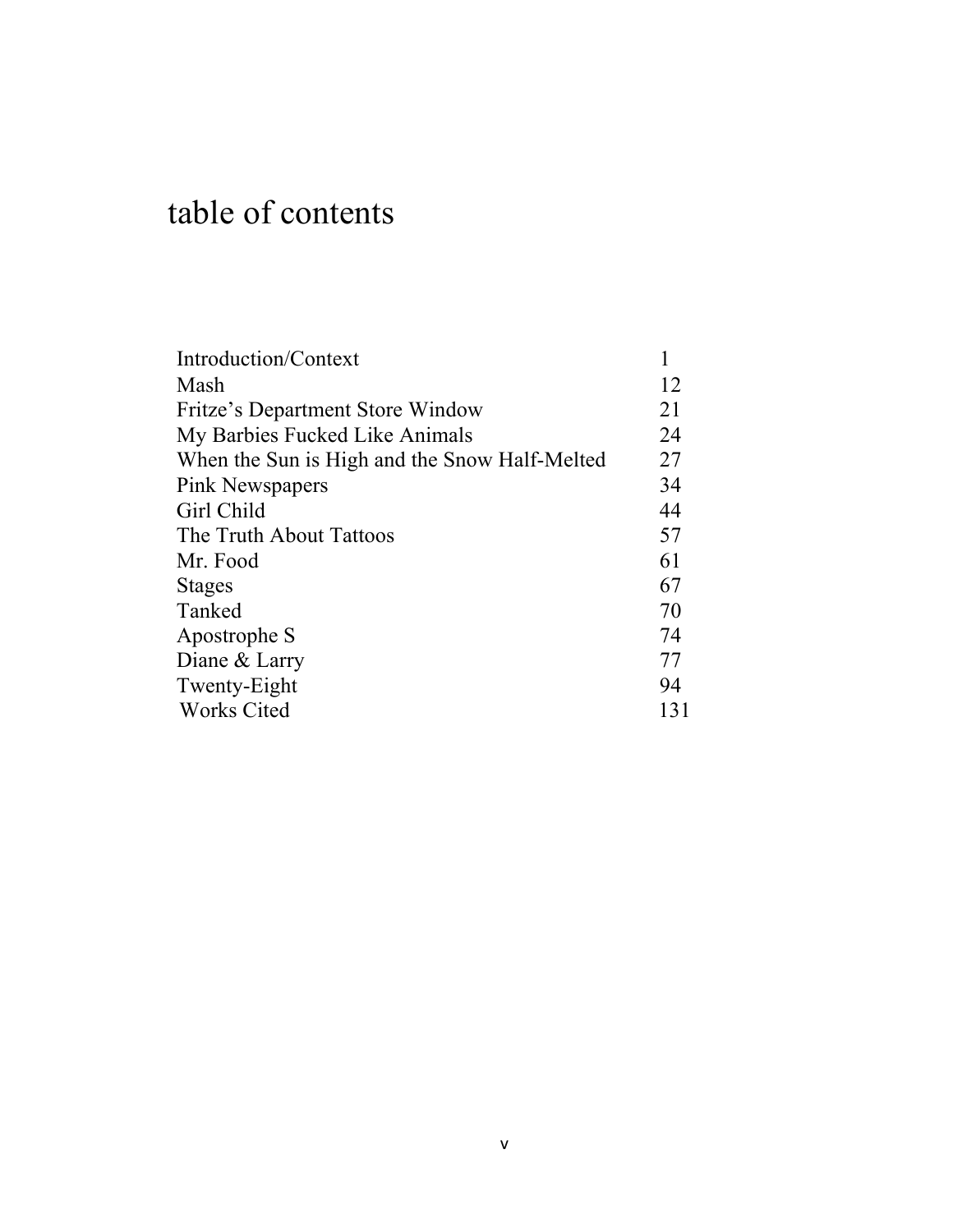### OTHERWISE SINKING:

| Lena Ziegler                                            | August 2017 | 131 pages                   |
|---------------------------------------------------------|-------------|-----------------------------|
| Directed by: Rebbecca Brown, Dale Rigby, and David Bell |             |                             |
| Department of English                                   |             | Western Kentucky University |

This is a book-length work of prose including fiction, creative non-fiction, with small amounts of prose poetry all focusing on the exploration of female sexuality, gender roles, relationships among men and women, and mothers and daughters. The aim of the individual pieces in this collection is to enter the cultural conversation of these issues by presenting a hybrid of genres that beg for an understanding of truth vs. fiction, and the fine line between those things when dealing with matters of the body and mind.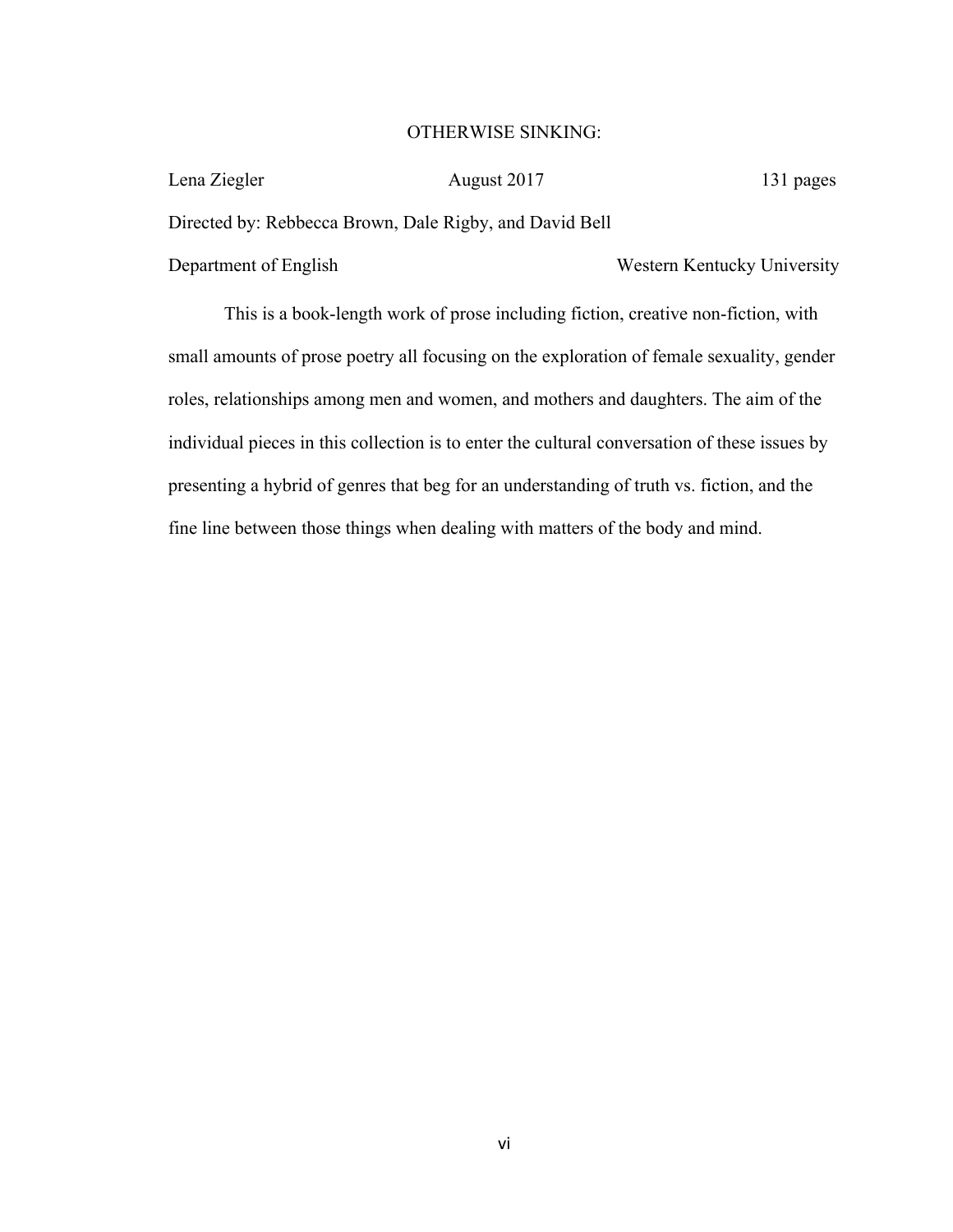### [ACADEMIC/CONTEXT]

Sprouting from Unspoken

 You might say I sexualized my entire existence.

 —Lidia Yuknavitch, *The Chronology of Water*

These are conventions of self-presentation. Creation for the sake of sex – sex for the sake of creation. To unwrap body or mind, bask in nakedness (some version of our human self), repackage and call that self free, claim bravery in the name of expression (?) or human connection (?) commit acts of intimacy with a hunger.

There is truth in the lies and the longing.

### **The Author**

There is a woman, twenty-eight and aging, sitting, typing, pretending she's writing (what is it to be writing aside from fingers tapping letters and words forming?). Ben Marcus claims writing stems from, "a hunger for something unknown, the belief that the world and its doings have yet to be fully explored" (48). This woman knows nothing (each year she knows less). Her writing is becoming something (that explores).

The woman prefers "author" as a verb to author as the title all writers wish to acquire. To author a text is to birth a living, bleeding thing from the depth of the brain. A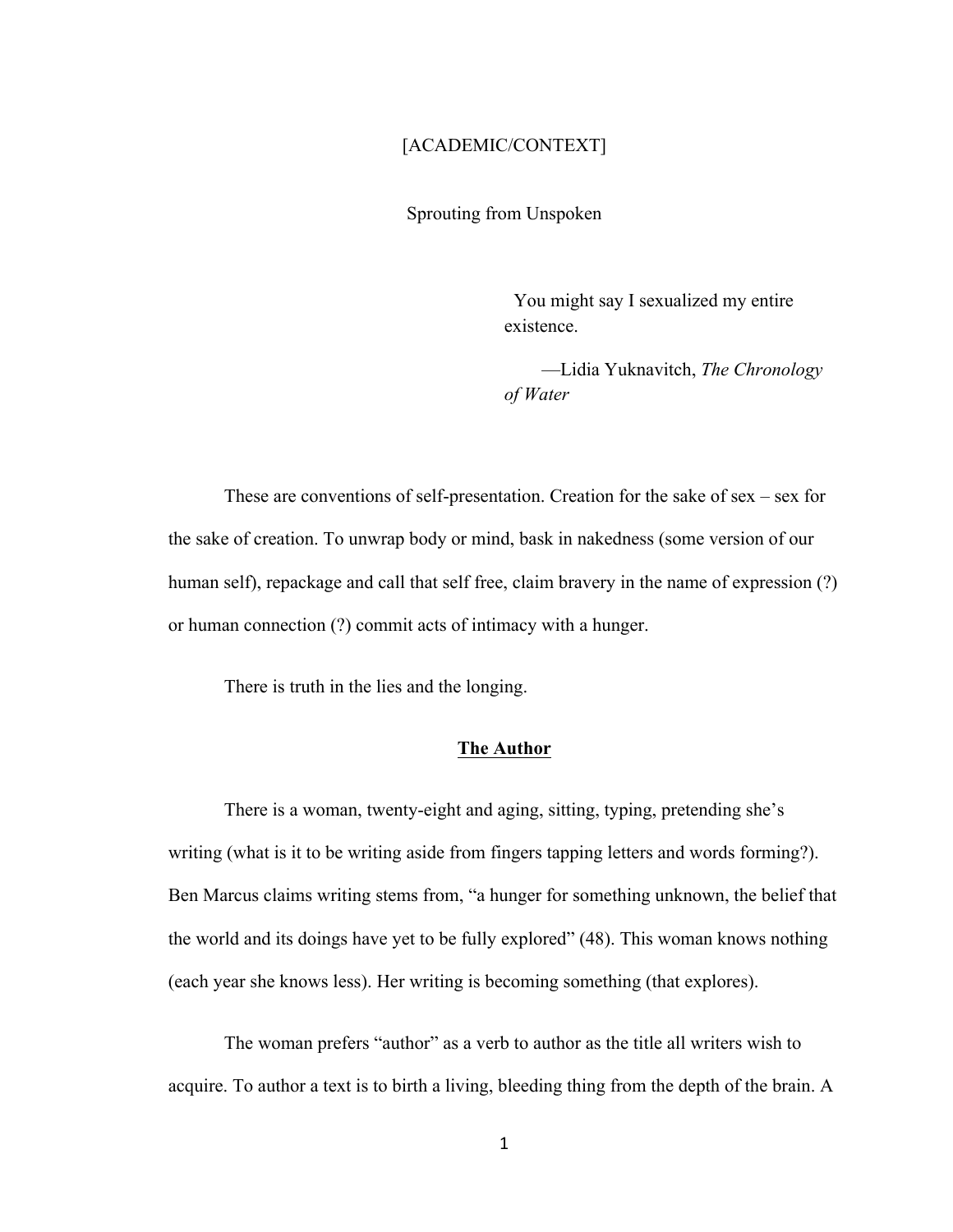pulsing organ of tissue art threaded from mind to page. The woman aspires to create more than to become Creator.

Lidia Yuknavitch wrote, "Some books take your breath away. Is it the books, or the writers?" (122). This woman isn't sure of the difference, but the work in her collection is an illustration of her human/writer self in language.

### **The (Back)Story**

A year ago I regarded myself as never being the kind of writer to use my personal life to fuel my fiction. It seemed to me that so long as I wasn't writing directly about life events, I was retaining some sort of writerly credibility – an imagination strong enough to conjure compelling stories without resorting to my limited life experience.

But a year ago I was a different writer.

Flannery O'Connor once wrote, "I'm always highly irritated by people who imply that writing fiction is an escape from reality. It is a plunge into reality and very shocking to the system (78)." I wouldn't say I wrote to escape, but I certainly didn't recognize my writing as an avenue for exploring my own existence. I craved the ability to write stories about experiences that were not mine – blackness, queerness, mental illness – etc. Then a professor said something I'll never forget about a story I had written in which a mentally unstable woman had sex with a stranger in the back of a Walmart, cheating on her doting husband. He said, "it'd be a much more interesting story if she weren't mentally ill, don't you think?" These were not his exact words of course, but what I realized from this exchange was that by writing about this woman in this way, I had focused my exploration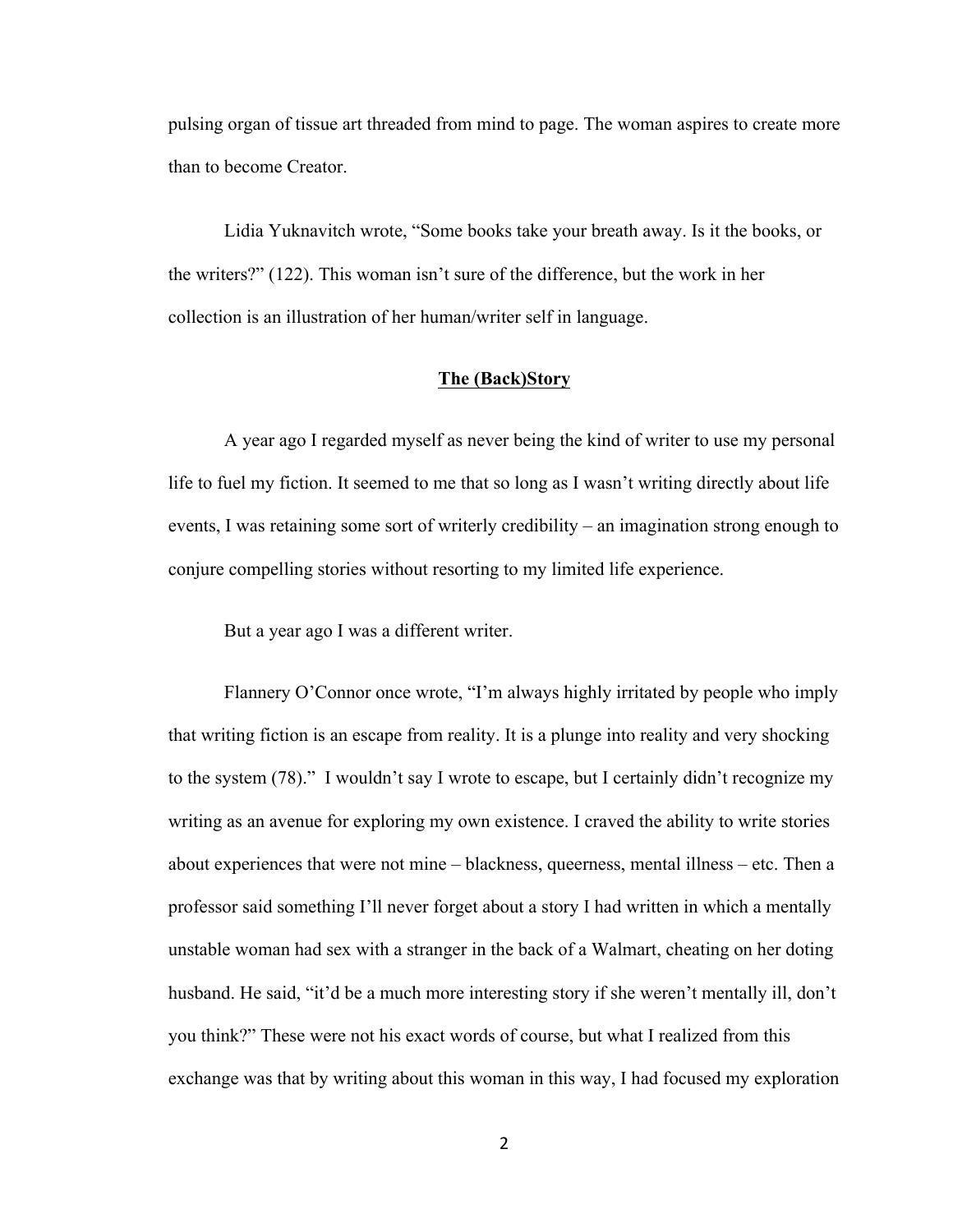of sexuality, promiscuity, adultery, and self-hatred on a character unlike myself, when really that character's emotional truth was closer to mine than almost anything I'd written.

Critics Wimsatt & Beardsley write "there is danger of confusing personal and poetic studies...there is a difference between internal and external evidence for the meaning" (1381). But the inner turmoil of the human mind is a place worth visiting, whether indirectly (through fiction) or directly (through context). This collection stems from the exploration of my inner turmoil in understanding my place in the world as a woman, a daughter, a (someday) mother, a partner, and a person whose identity seeks context outside of gender.

### **The Consent & Control**

Do we need permission to tell our own stories – to use the same words other people might? To craft our humanity into recognizable shapes, slap on a label (fiction, nonfiction, poetry, or something else) and call ourselves writers?

I release this question into the ether and wait for the answer to echo back. In the meantime, let me question why I feel the need to ask in the first place.

This collection reeks of my exploration of consent and control. In the essay "My Barbies Fucked Like Animals," I directly reference rape. At the time I wrote this, I felt like the single paragraph I devoted to the event was more than enough. What more was there to say but that it happened in the first place? But when I began to examine my work as I formed this collection, I realized how many places consent and control show up in my writing. In "When the Sun is High and the Snow Half-Melted" a mother sleeps with a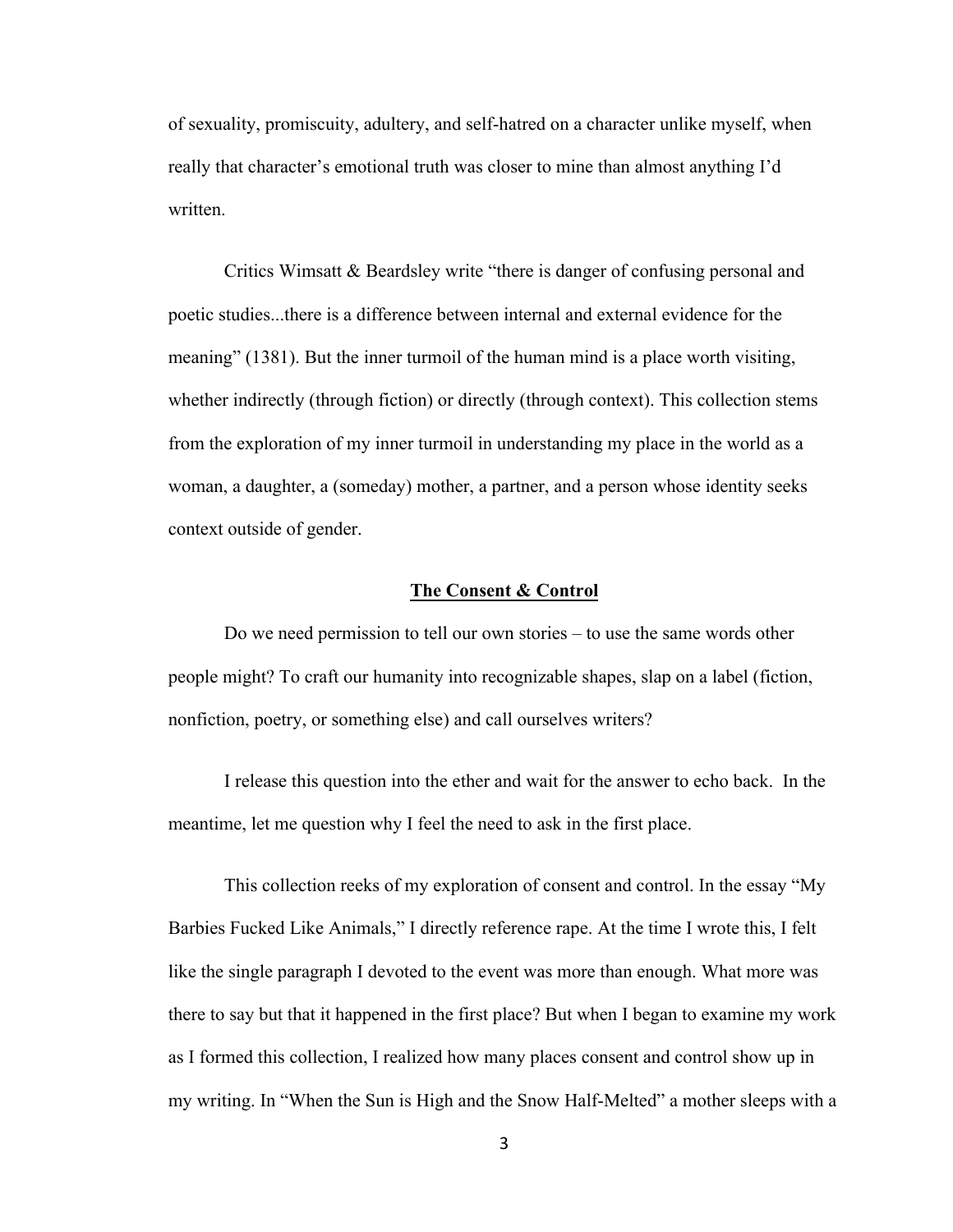man to provide for her daughter in the barren wasteland of snow and no opportunity. In "The Truth About Tattoos" and "Apostrophe S" I write about myself at times succeeding and at other times failing to take ownership of my own body. In the hybrid piece, "Twenty-Eight," the narrative follows a woman severely damaged by a loss of control of her sexuality and emotional wellbeing in an attempt at human connection. These pieces follow my evolution not only as a writer as I've developed my ability to explore these issues, but also as a woman who has no power to stop.

### **The Conversation**

"Sexuality is an entire continent." – Lidia Yuknavitch (165).

Recently, five twenty-something friends wine-drunk on summer watched six episodes of *Sex and the City* and listened to four thirty-something characters talk about blowjobs with female authority.

"I hate everything about this scene," one friend said.

"No women feel this way!" another agreed.

Conversation ensued. How often have cultural representations of relationships and sexuality aligned with anyone's actual experience of those things? As an American woman I am aware of the ways in which female sexuality is regarded with such secrecy and shame within our culture. But I couldn't help but wonder, why must this result in women constantly feeling misrepresented in depictions of their own sexuality?

This collection, and my writing as a whole, is my attempt to enter the conversation. For years I have written about sexuality, mostly because it interested me, and mostly in ways that didn't represent my experience in the world. As a young writer I relied on humor and shock over authenticity. But when I read Lydia Yuknavitch, Cheryl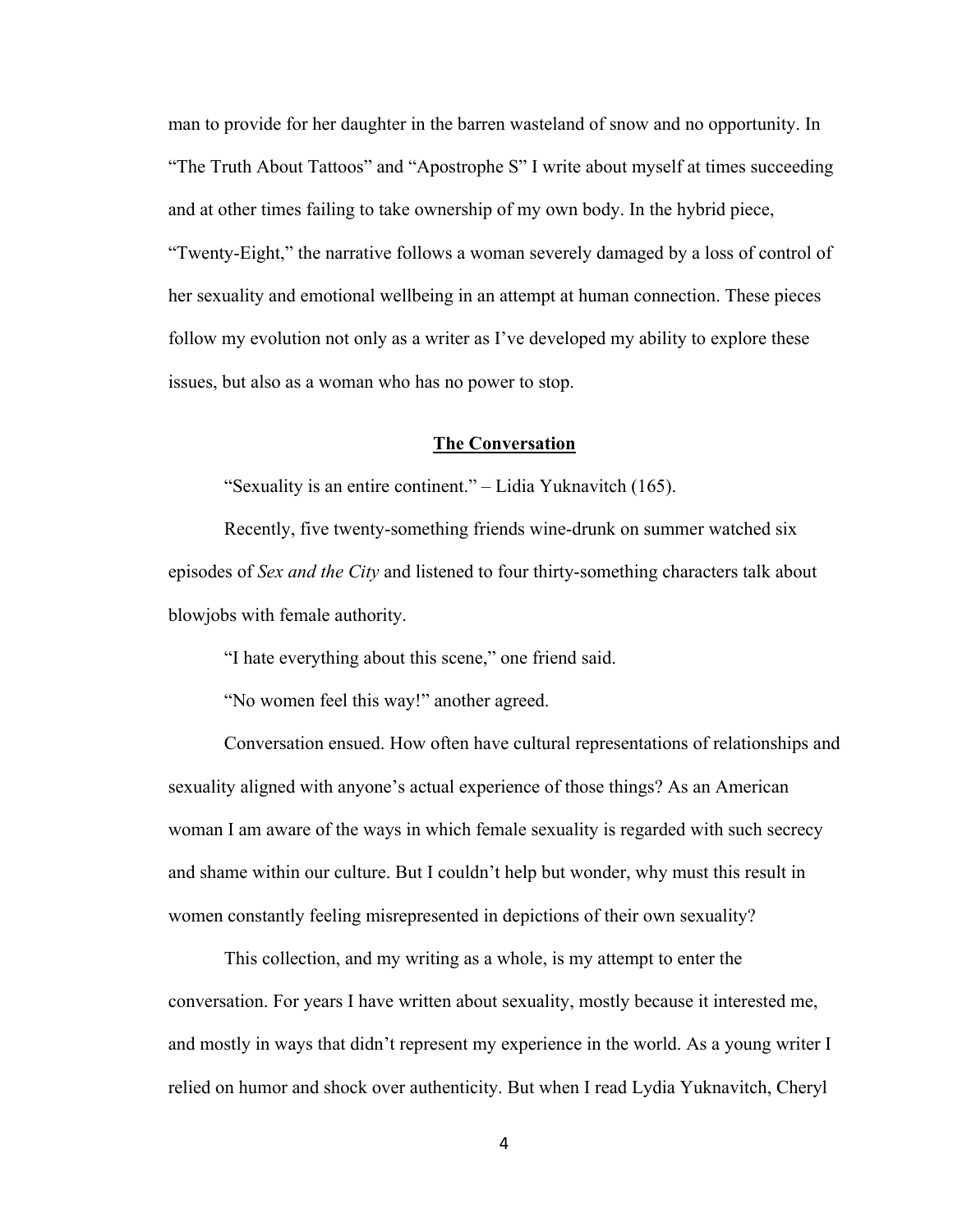Strayed, Lauren Slater and Maggie Nelson I finally saw representations of female sexuality that pulsed, unbridled and unapologetic.

My first serious attempt to write about sexuality on my own terms exists in the essay "My Barbies Fucked Like Animals" – a nod to my younger, sexually curious and undereducated self, navigating sexuality through playtime with friends, unsatisfying experiences, and eventually a rape. I continued with stories like "Stages" which follows a woman in five short scenes engaging in emotionally harmful sexual behavior with no understanding of how to stop it. The hybrid work "Twenty-Eight" contains short essays exploring the connection between sex and emotional intimacy, prose poetry detailing recovery from attempted and failed connections, fictionalized accounts of real people I have sought romance with, and personal ads crafted from actual Craigslist postings I have published in moments of desperation.

Of course, my work is not entirely about sex. "Our bodies, the flesh metaphor for all human experience," (Yuknavitch 185) contain more than one way to explore this existence.

### **The Design**

There are stories we tell and retell to ourselves, moments we live, and relive, that cycle through our minds, forever wheel-bound. You can say we exist in the purgatory of our life experience, inescapable but for the reliability of linear logic.

In attempt to understand this existence I rely on the notion that this universe has some order that can provide explanation and comfort for the events that shape my life. But as Lydia Yuknavitch writes, "Events don't have cause and effect relationships the way you wish they did. It's all a series of fragments and repetitions and pattern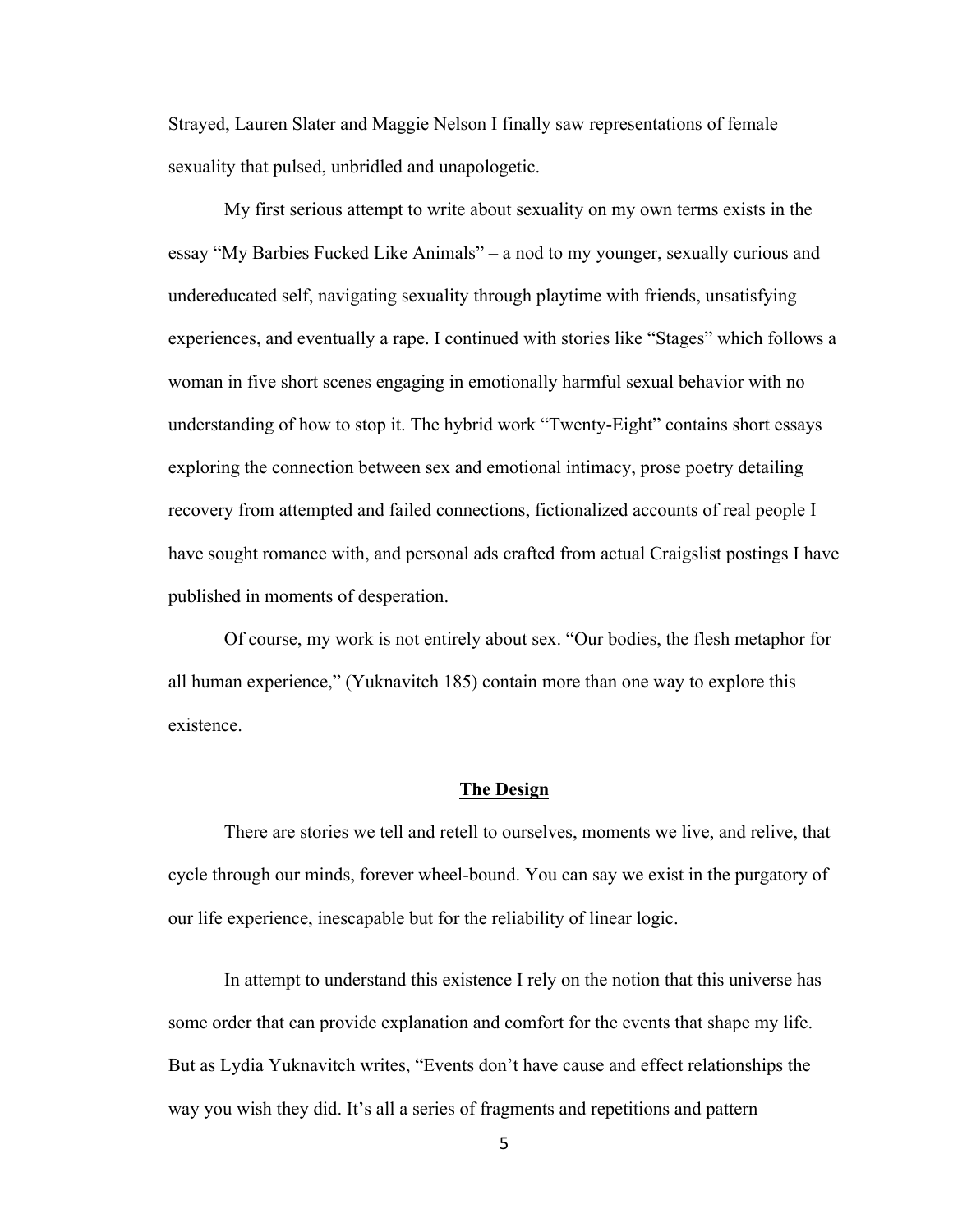formations. Language and water have this in common (32)."

In his book *Narrative Design*, Madison Smart Bell shows the contrast between linear and modular storytelling. He states: "The [linear] writer thinks of the overall movement of the principal narrative vector from its start to its finish" (312). The modular writer, he suggests, operates differently. "This breed of artist is not so much a sculptor as a mosaicist assembling fragments to form what can be understood at a greater distance, as a coherent, shapely image. In narrative art, this mosaic method is the basis for modular design" (312).

When writing a story, linear design is comfortable, familiar. It mirrors the way we want to think about our lives and the progression of time always moving forward. But modular design doesn't believe in destiny. There is no guarantee of what exactly causes something else, or how exactly one event relates to another. As Flannery O'Connor wrote, "There may never be anything new to say, but there is always a new way to say it" (76). Linear and modular design are two ways to live a life and two ways to tell a story.

This collection illustrates my attempt to experiment with design. Although seven of the thirteen pieces utilize elements of modular design, the opening story "MASH" relies entirely on the readers' willingness to not only abandon any hope for the comforts of linear storytelling, but to take editorial control over the way in which the story is told. Written in the form of a "choose your own adventure," "MASH" is a piece formed from eighteen paragraphs meant to be read in a variety of sequences (with the potential to construct over fifteen different versions of the same story). This story asks: how much control do we have over our stories once they are in the hands of someone else? This

6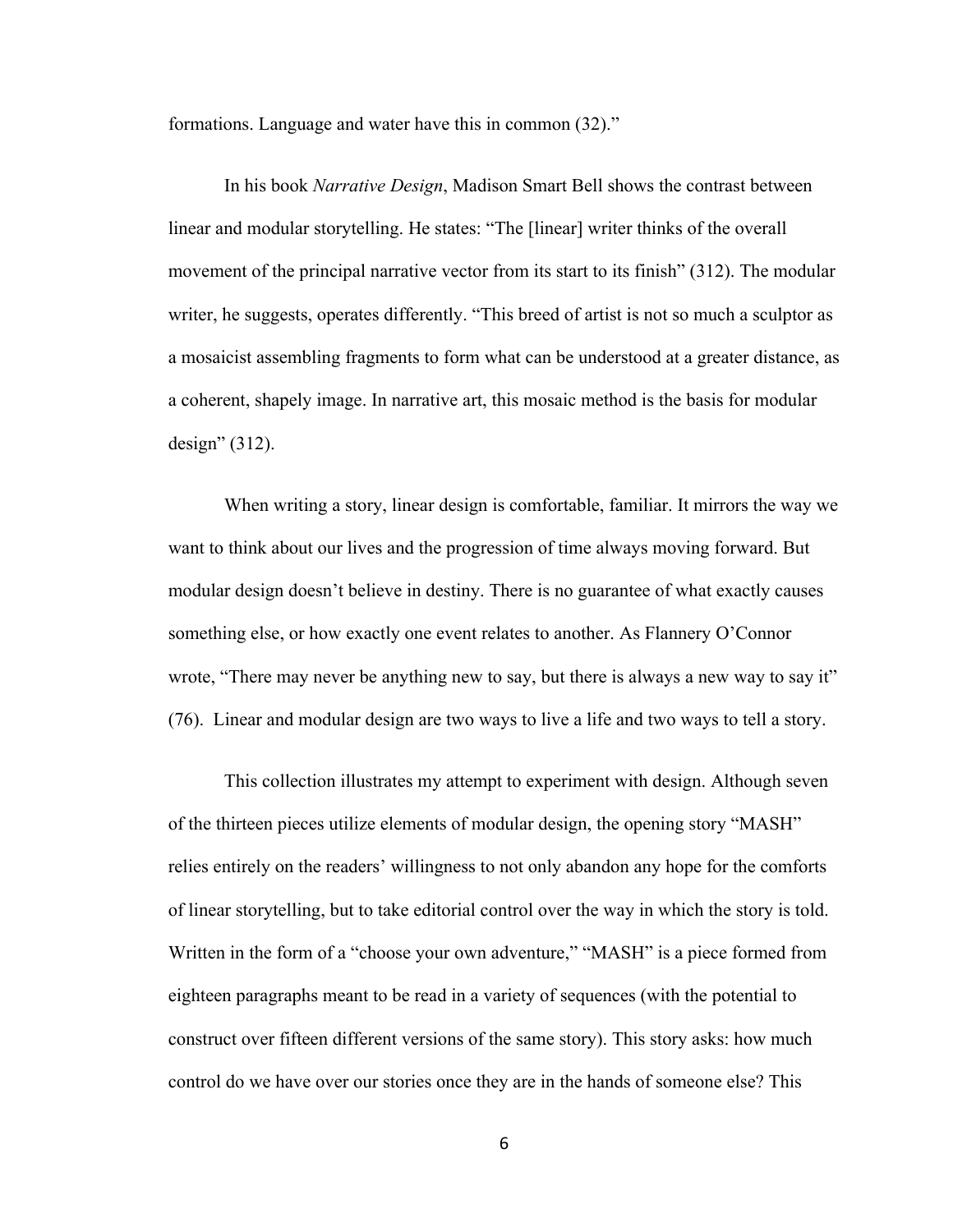story answers: It doesn't matter.

### **The Effort**

I am not comfortable calling my work experimental. I have dabbled in the multiverse and reincarnation. I have made the effort to create (something).

### **The Female (Young and Gendered)**

Is there anything more dangerous than a young female who doesn't need to be told by anyone else what it is she wants?

### **The Hunger**

"You are born with a hole in you, genetic or otherwise, and so you seize at this, you seize at that, your mouth so hungry you'll take your own tongue if you have to" (Slater 157).

The mind can be a respite from other unsafe places. But who are we when left alone with the swirl of our own cloudy desires? I'm more interested in the internal destruction of a person sprouting from unspoken want than almost anything else.

### **The Hybrid**

"Just because something has the feel of truth doesn't mean it fits the facts. Sometimes, I don't even know why the facts should matter" (Slater 145).

I am a fiction writer, yet the most influential writers I have encountered in these last two years are memoirists. In my explorations of language, and writing about sexuality, gender, and self, I have discovered Lidia Yuknavitch's voice as an unwavering authority in writing work that risks self-exposure for the sake of artistic truth. Her work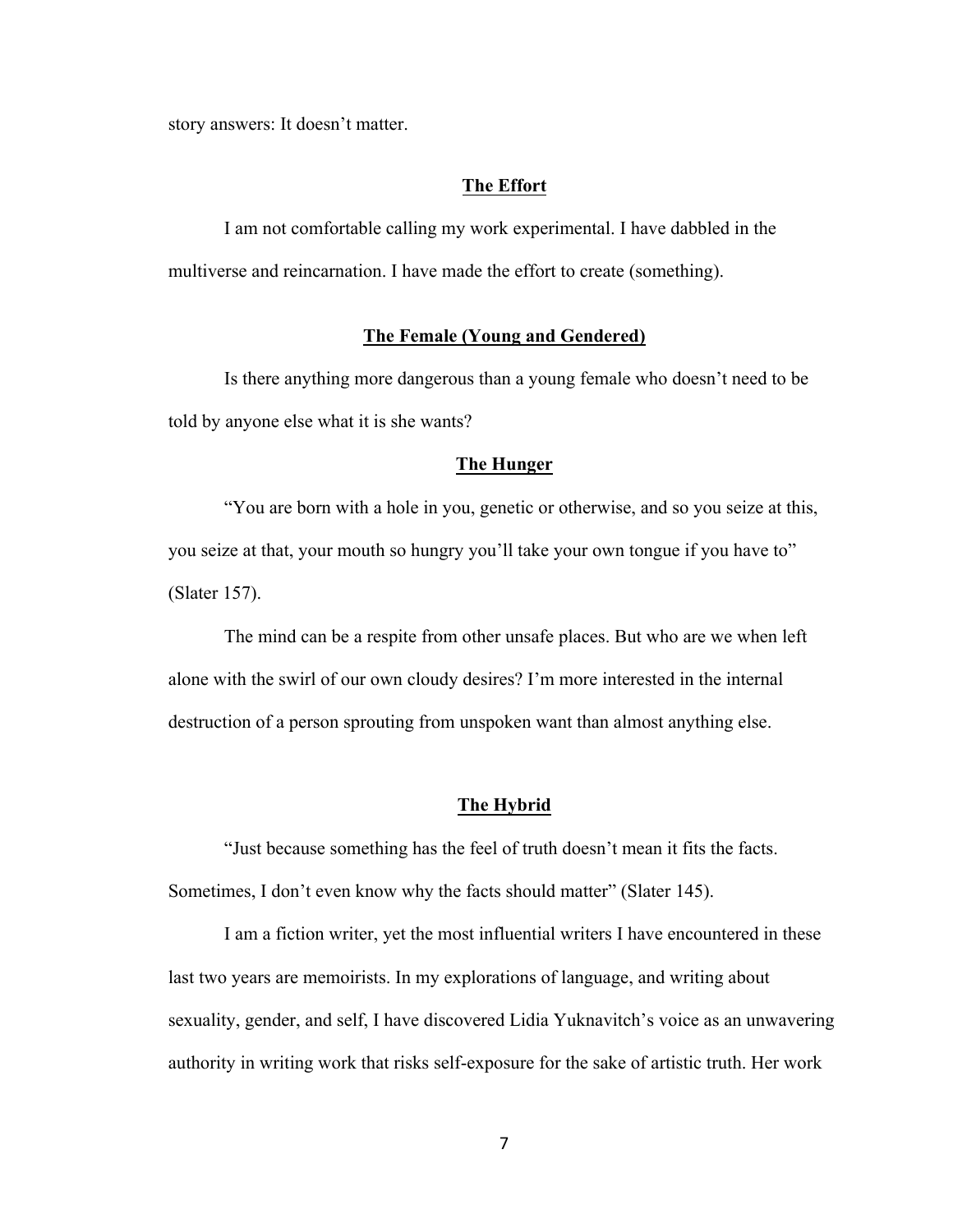made it possible for me to dive into the gritty, seedy spaces in my brain, and return with a smile.

In her memoir, *Lying,* Lauren Slater pushes every conceivable boundary of genre convention, writing a book that relies almost entirely on the importance of "emotional truth" outweighing "factual truth." Her work begs the questions: can writing be called "memoir" if the events within it are made up? If so, can a story be called fiction if it is based entirely on an emotional truth?

At its best, fiction should be as raw and challenging as nonfiction, but I'm not sure it ever has been for me. In her book *The Chronology of Water* Yuknavitch writes, "The things that happen to us are true. The stories we tell about it are writing," (197). Does this complicate genre fluidity?

With honest reflection I can say I'm not sure there is such a thing as a true work of fiction. In versions of my life I *am* a seventy-two-year-old woman who loves charcoal drawings, an eight-year-old girl in love with a horse, a forty-two-year-old man managing a grocery store, a twenty-something student navigating love, a reincarnated man living as a fish. The emotional truths littered through their crafted lives are rooted in my being. In some sense, isn't all work hybrid?

Still, without the context of "emotional truth" versus "factual truth" there is only one piece in this collection that is truly hybrid. "Twenty-Eight" grew from a four-page experimentation of language into a thirty-ish-page collection of essays and fictionalized memories that define my experience as a woman of twenty-eight. This piece marries nonfiction and fiction with a smattering of prose poetry. It is riddled with truth. So what exactly is it? Aside from the simple answer (hybrid) or the simpler simple answer

8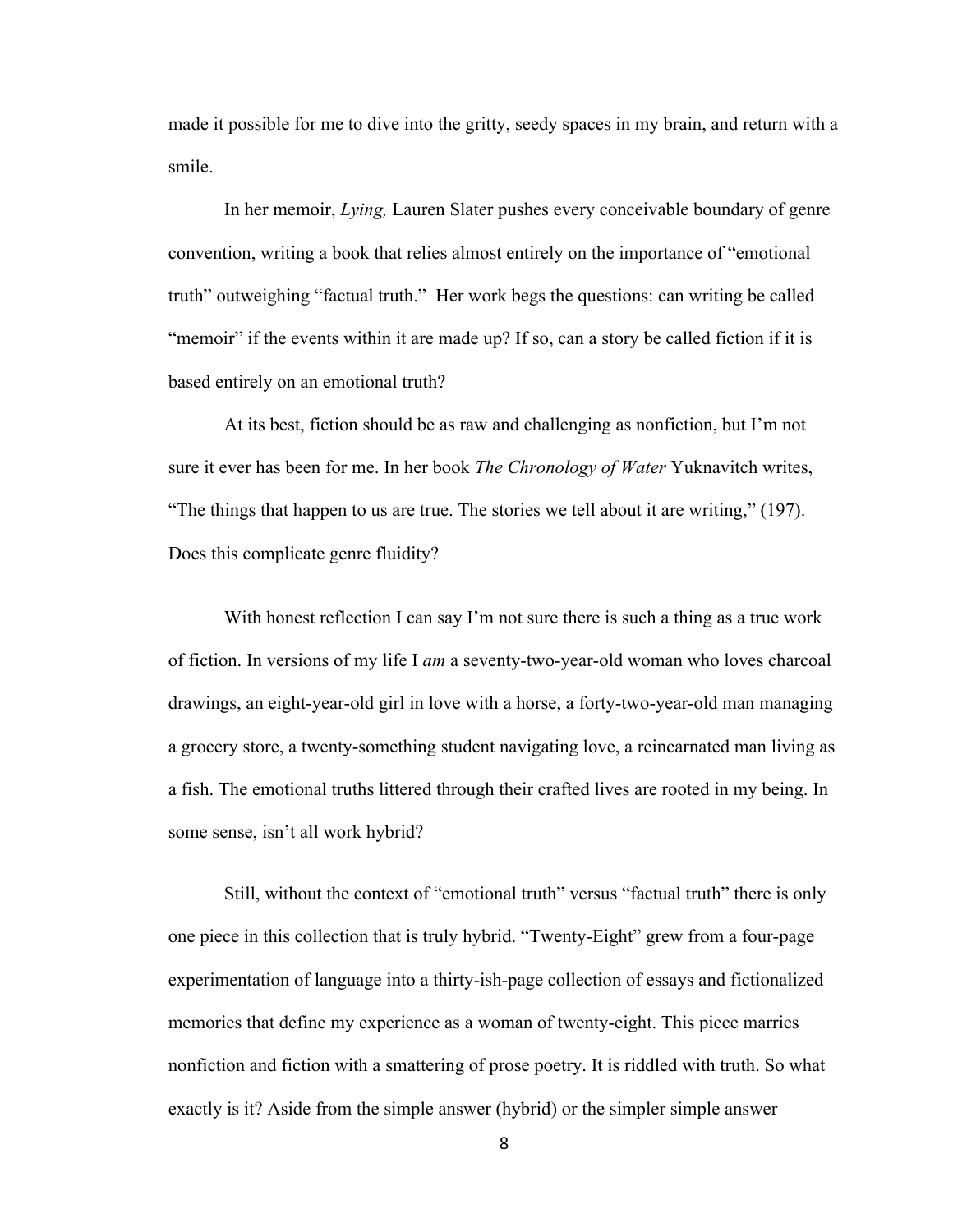(writing), I have learned to call it something else. *Honest.* And that is more shocking, dangerous, and important than anything else.

### **The Language**

"One must also become alert to the multitude of possible uses, possible contexts, the wings with which each word can fly" (Nelson 8).

I am an advocate for words, bloodied and raw. In time I have developed a lexicon that proves this devotion to brutality in language. From writing poetry my work became increasingly visceral. For awhile this led to overwriting and cluttered sentences, heavy with mixed-metaphor and hyperbolic melodrama. Transferred to fiction, my prose has developed in lyricism but with greater attention to word choice, and more careful construction of sentences.

I am learning to refine, swallow and internalize, rely on less. I want to leave ears buzzing.

### **The Marriage**

It is widely believed that 50% of marriages end in divorce.

53% percent of my stories include a marriage.

42% percent of them end in divorce.

100% hundred percent of them are broken.

One of them is mine. The rest are someone else's.

### **The Maternity**

"They were the saddest girls I have ever met because every one of them had it in her to lose a shot at a self and become her mother" (Yuknavitch 77).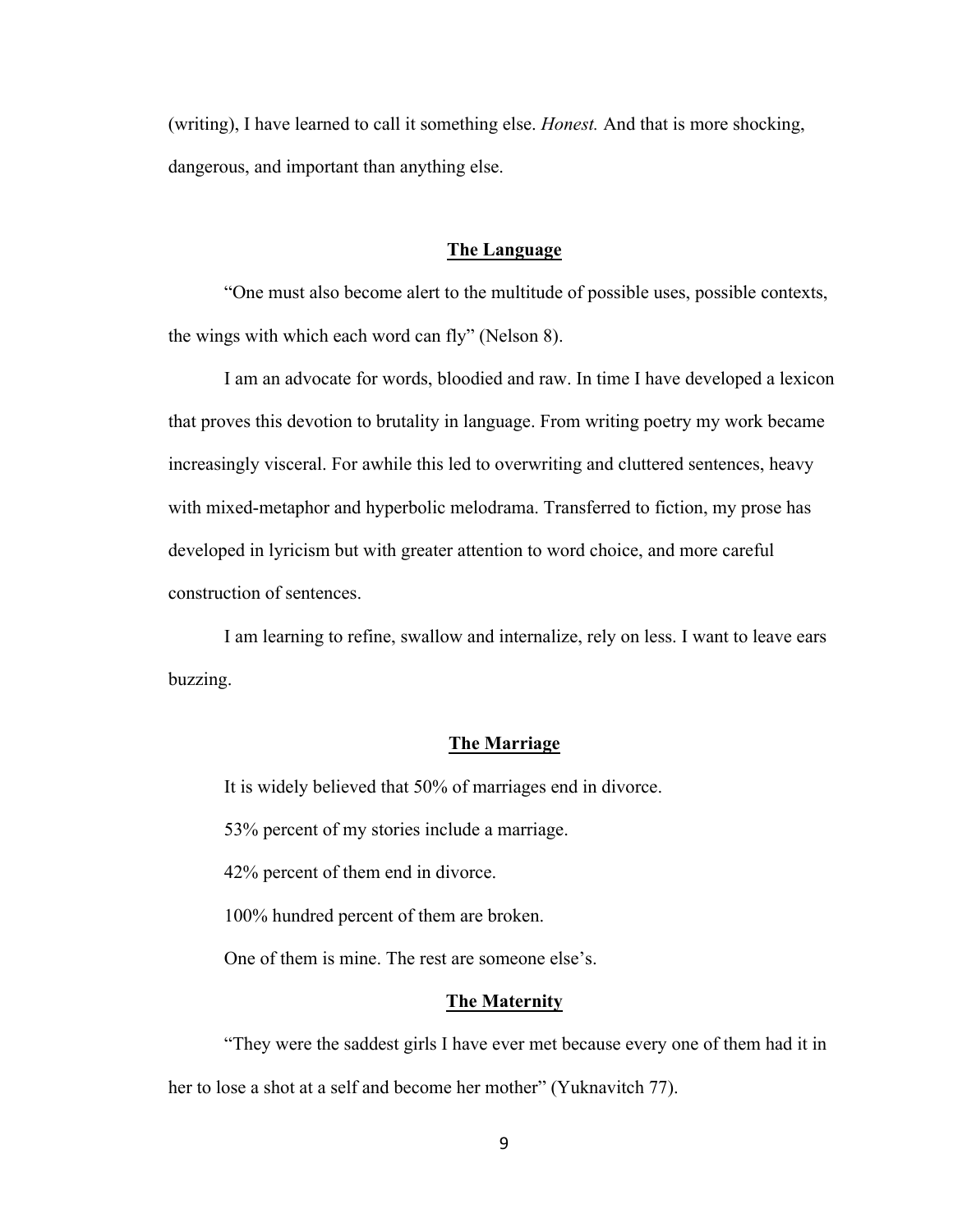I write birth stories (a mother's hunger spawns existence).

I know a woman who craves a daughter so she can see herself as a child (a child is a careful, pretty thing).

But a daughter as mother is an ugly sight to see.

Let us revisit the notion that hunger spawns existence.

A daughter serves her mother ringlets of second chances, giggles of compliance.

There is trouble with mothers and daughters (not mine and not yours, no of course not).

To author a text is to birth a living, bleeding thing.

### **The Verdict**

I've written about mothers and daughters. I've crumbled in defeat of marriage. I squelch sexuality. I blow it open like shrapnel. I live within the ache of human hunger. I lust for language like a lover. I am the female (young and gendered). I'm entering the conversation, consenting to lose control of where its going.

At our most human we are animal – sloppy wet, dripping from the tongue thrust of touch, of our words spoken or swallowed, our language crippled or bolstered. At our most animal we reinvent ourselves as human –searching for meaning in this living we are doing.

These are stories for our humanimal selves.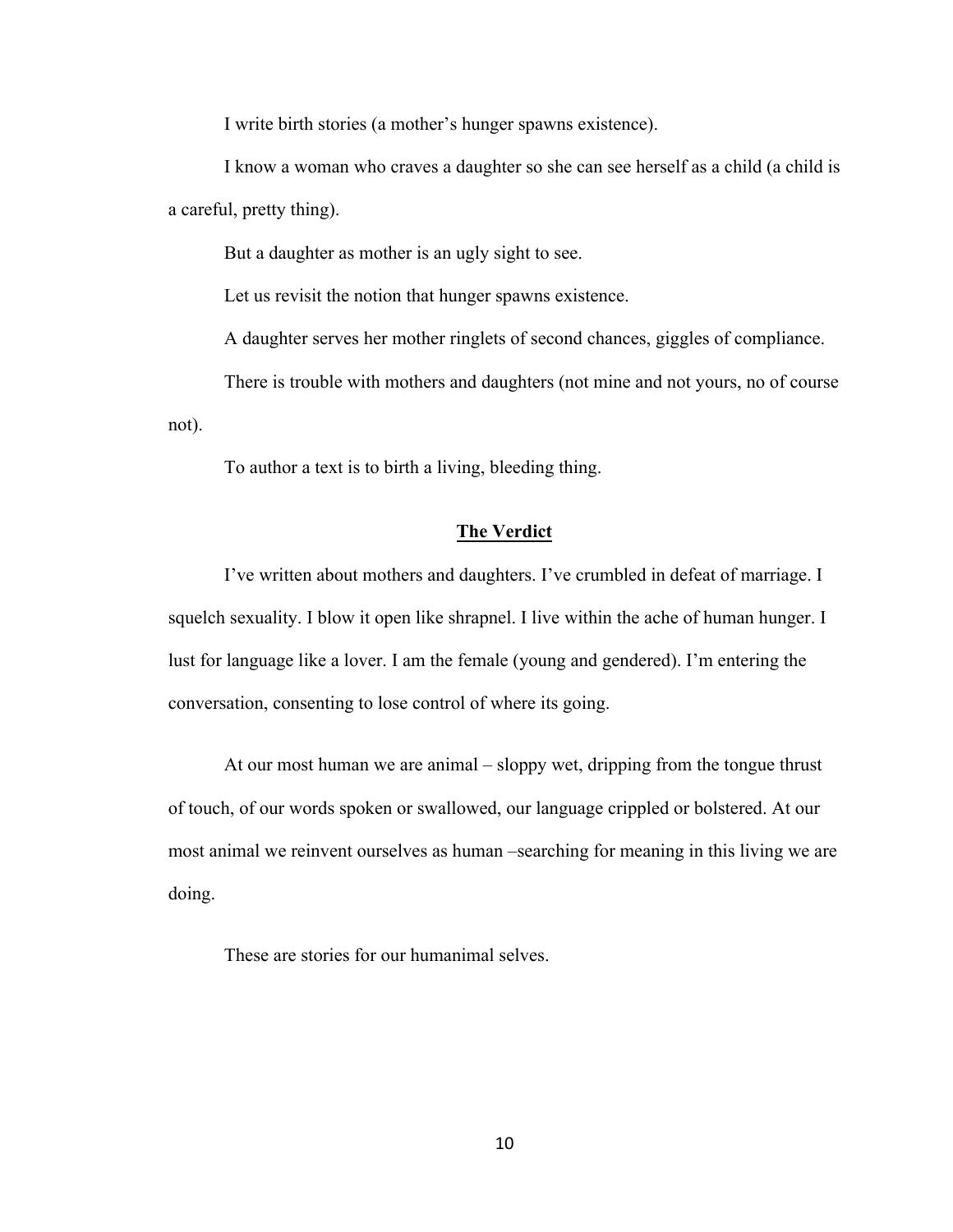# otherwise sinking

lena ziegler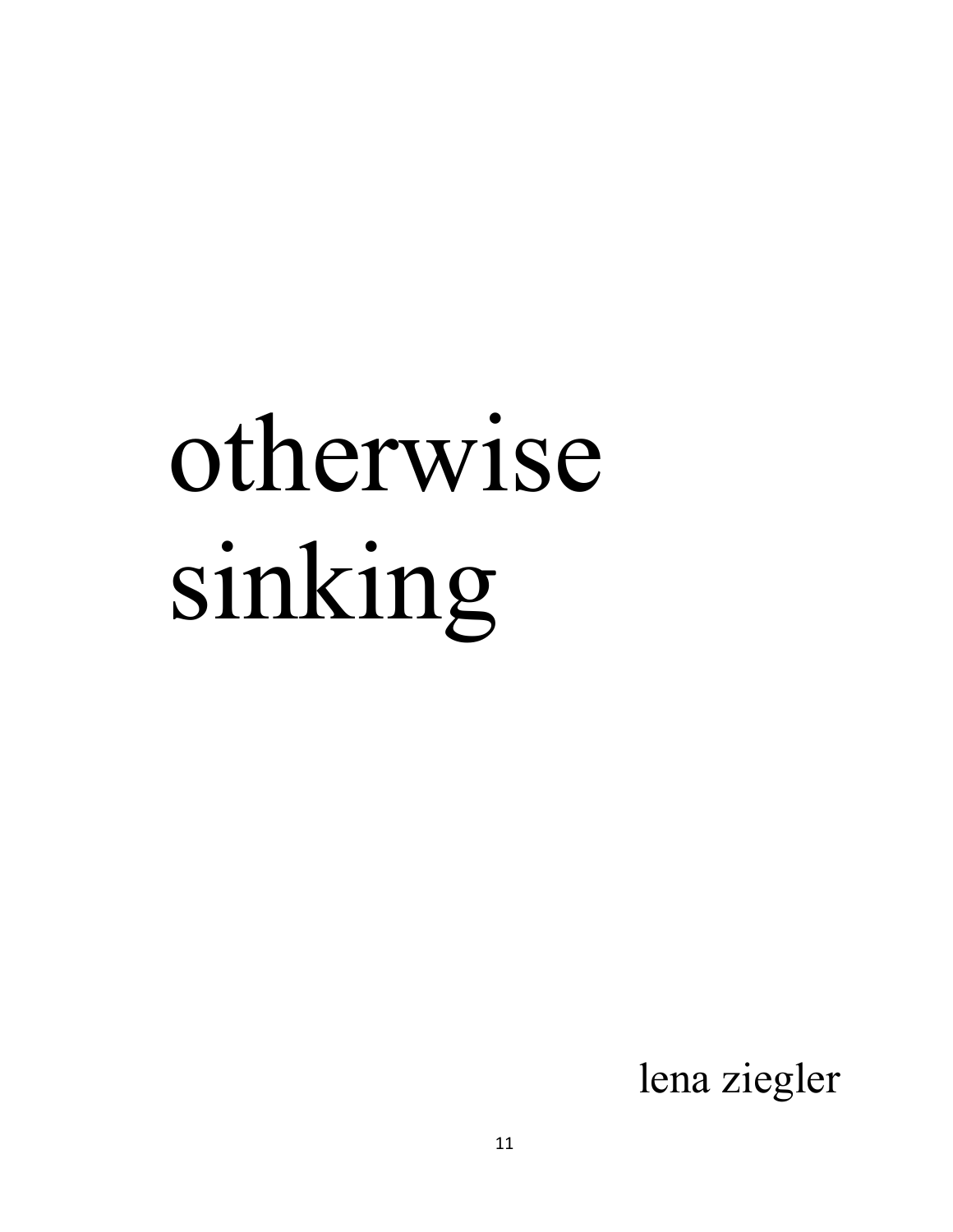# MASH

Start on paragraph 2 OR paragraph 3

1. When you were eleven years old you made a promise to yourself that you would never have sex with anyone you weren't in love with. While some girls made promises they ultimately would not keep to their fathers that they would not have sex until they were married, and other girls made promises to each other that they would only have sex for popularity, or certain kinds of jewelry, you told yourself this, and at the time, you truly believed it: you would only have sex when you were in love.

### Skip to paragraph 6 OR paragraph 16

2. There is a boy in your fiction class who makes you want to claw your way into his body and build a nest behind his belly button, where you can nestle and look out at the world through the fleshy hole in his center. You know there is nothing special about this boy except that A. he is a boy, and B. he is tall and thin and beautifully buoyant in an otherwise sinking solar system of your brain's constant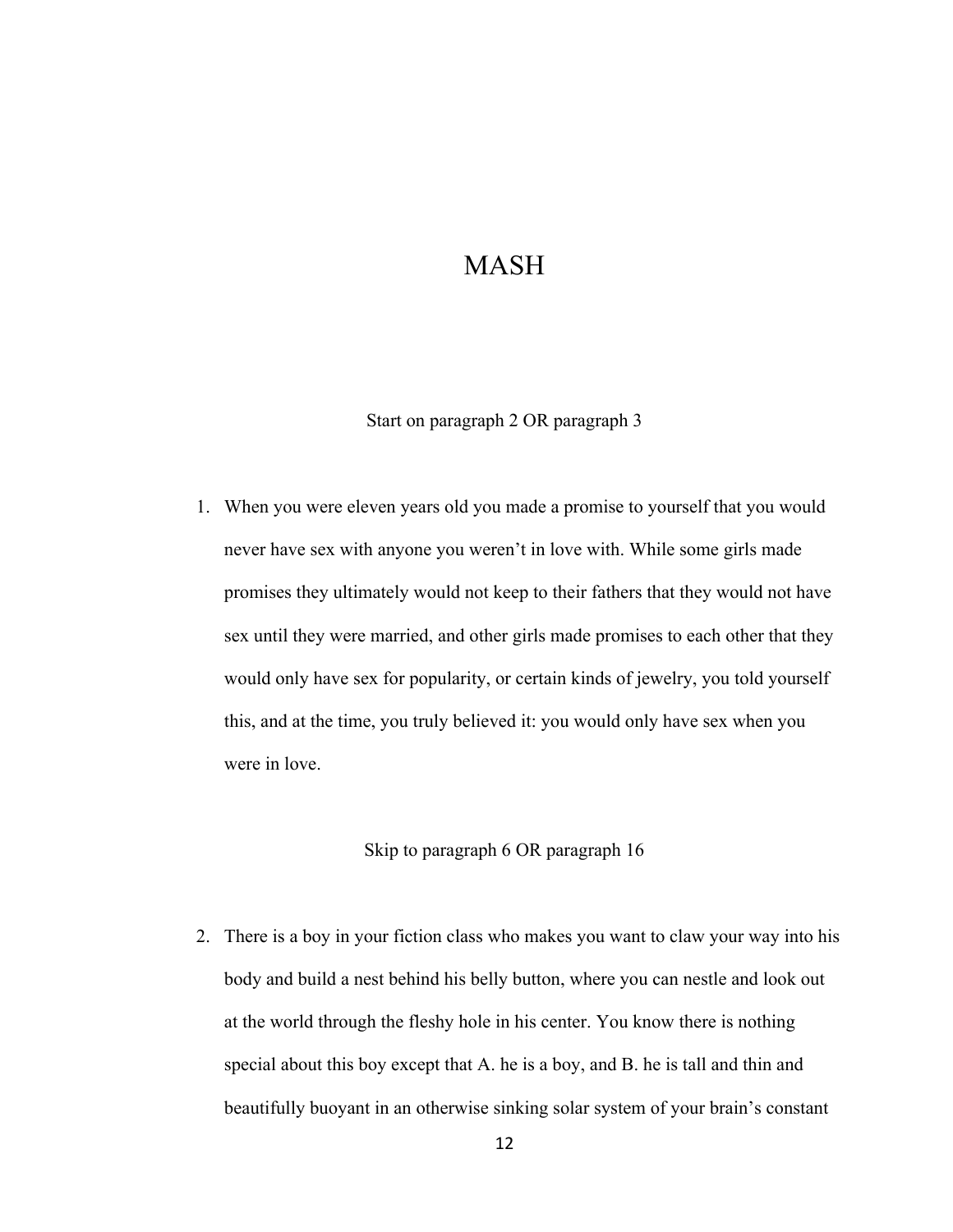misfiring and misunderstanding and misreading of signals from other boys who never regard you as much more than an evening plan, easily cancellable if a better option comes along, which it almost always does.

### Skip to paragraph 4 OR paragraph 17

3. When it comes to dressing yourself, your heart is less and less in it each day. While some mornings you wake, self-assured in your smile, tossing on a blouse or flouncy dress, grabbing your keys and rushing out to greet the world in your full, attention-grabbing glory, on others you can barely crawl out of bed, and once you do, you lose too many minutes staring at your reflection, running your tongue across the moss of your teeth, and hoping that one day a flower might spring from the dark, wet, hole of your mouth so when you smile, something beautiful emerges.

### Skip to paragraph 6 OR paragraph 7

4. So when a boy (not the boy from your fiction class, but the boy from your geology lecture who always wears a baseball hat) tells you not to look so sad after he fucks you while still wearing a baseball hat, you remember that at one point in your life, you would have never described sex as fucking, and would never be content with feeling nothing afterward, and would have insisted he took off the goddamn baseball hat before penetrating your insides. But instead of saying any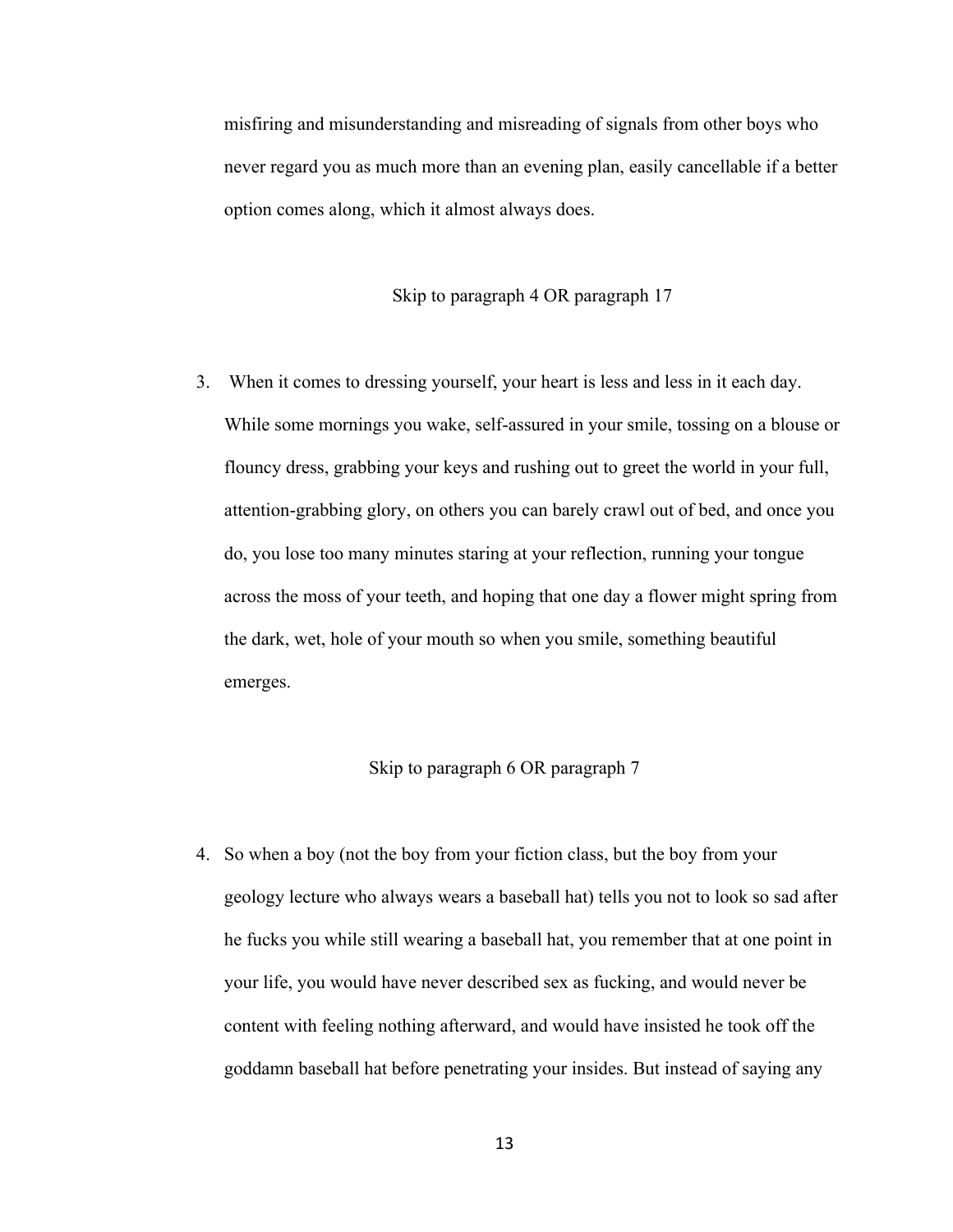of this you shrug and say you aren't sad, just hungry, to which he responds "ohhhhhhhhh," because if there is anything you know about boys, it is that nothing makes them sad, but almost everything makes them hungry, and they are never ashamed to admit it. He asks if you want to go to the cafeteria with him.

Continue to paragraph 5 OR skip to paragraph 7.

5. In the cafeteria you stand in front of the salad bar and calculate the calorie content of each variation of salad you could possibly construct. This takes some time, but is easier than admitting to the boy that you aren't actually hungry, and even if you were, you would sooner dismember your own body than eat in front of someone who had seen you naked and might tell other people about it. The boy is at the soda fountain filling each of his three plastic cups with a different drink, none of which are diet. You remember that when he was on top of you, you slipped your hand underneath his shirt and felt stubble on his stomach and chest where he had shaved, somewhat recently, but not recently enough to have been for you.

### Skip to paragraph 11 OR paragraph 12

6. But you know instinctively there is no better cure to the pinprick of loneliness than to empty someone else inside of yourself and hope that you don't drown.

Start Over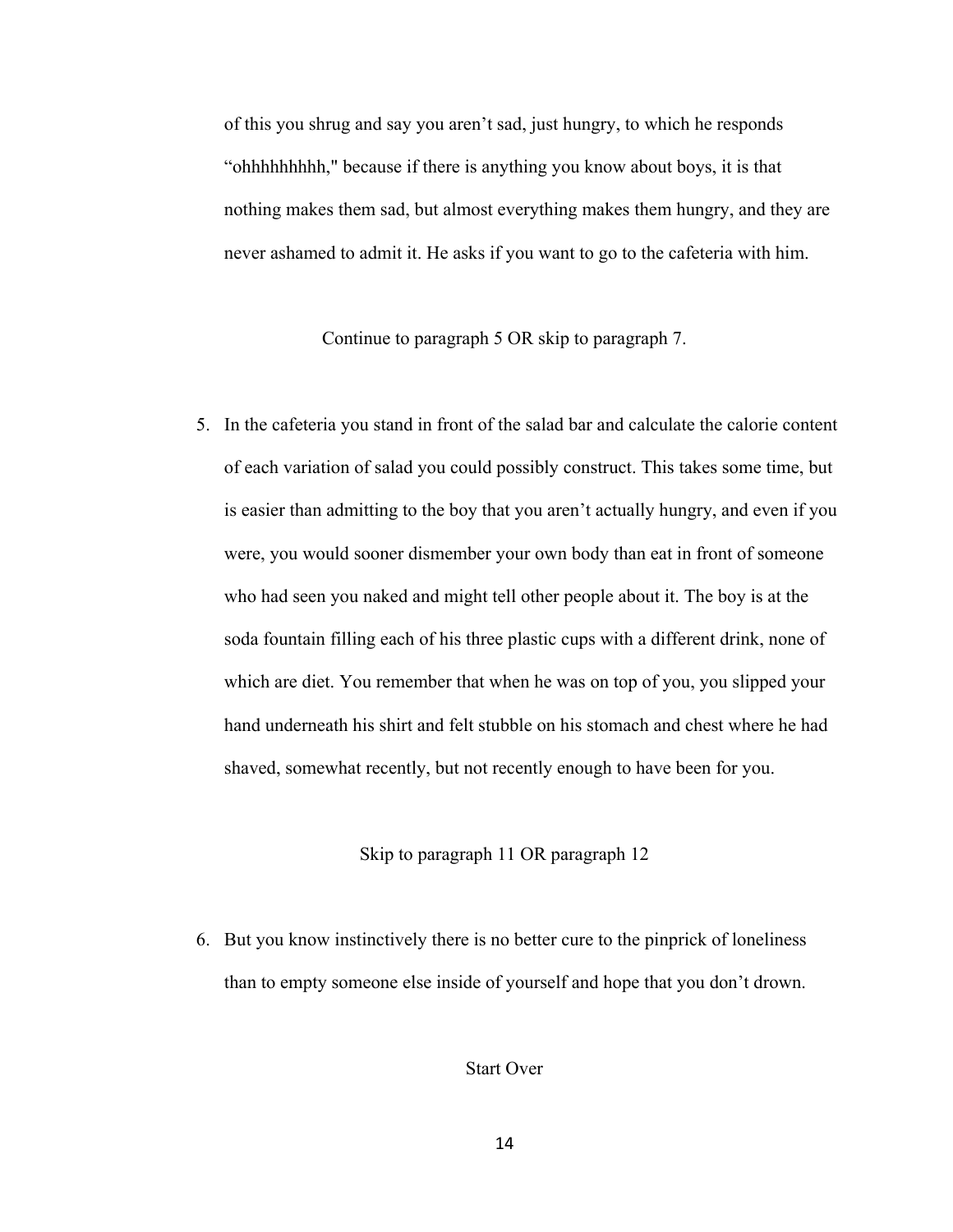7. As a rule, you decline any invitation from a boy that involves eating, and since boys are always hungry, this means you decline most invitations from boys altogether. You stick to evening plans, post dinner-time, in your own apartment where you can control the lighting. Before any boy arrives, you move from seat to seat around your living room, checking your face in the compact mirror you carry, gauging which one has the best lighting that will cast only flattering shadows across your face, or illuminate the brightness of the doe eyes you will continuously make throughout the evening as you work to master the dream girl part of the manic pixie equation.

### Skip to paragraph 9 OR paragraph 12

8. You spend too much time thinking about the boy from your fiction class. Sometimes when you are in bed at night, you shut your eyes and picture his fingers, tightened around his pen doodling in the margins of his notebook pictures of tiny square houses, with front doors and chimneys, and always a three-legged dog standing outside next to an apple tree. You wonder if this was a house he grew up in, if that was his pet dog and if so, what was its name. You wonder if he even realizes he does this, if he even notices you noticing him do it. You wonder if anyone has ever watched you as you doodle shapes of fruit: bananas, grapes, pineapples. You wonder if people shut their eyes at night, wondering about you, if you are really that obsessed with food, or just don't have enough artistic ability to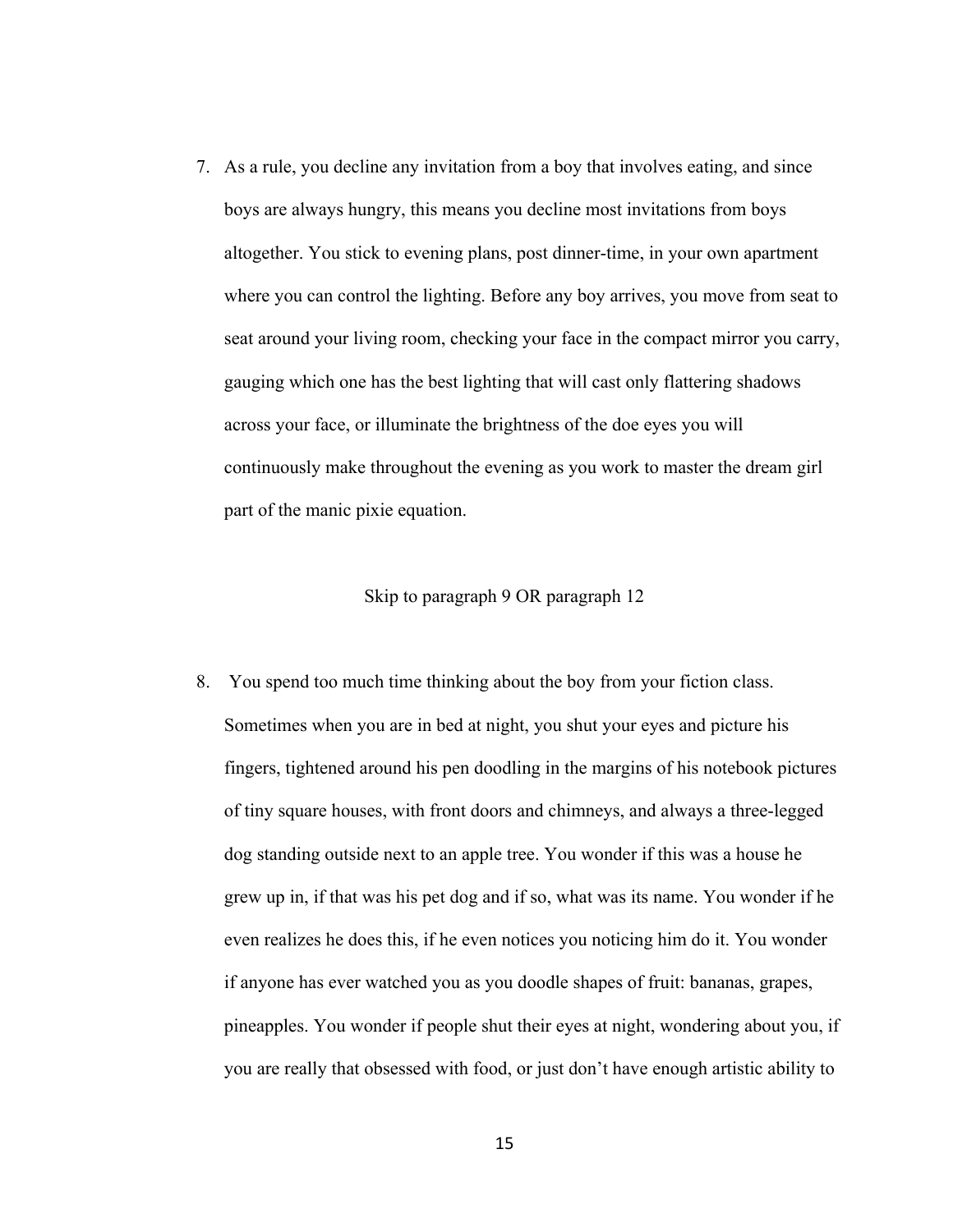draw something else like a house or a three-legged dog. You fall asleep wondering, wondering, wondering.

Skip to paragraph 13 OR paragraph 18

9. You decide it doesn't matter if the boy from geology class comes inside of you without a condom. Maybe you will get pregnant and grow something like love inside of yourself, birth it and force it to depend on you to stay alive. You will name it something gender neutral like Alex or Jaime. You will teach it to whistle, to finger paint, to check under the couch cushions for spare change before asking you for money. You will tell it that its impolite to wear a baseball hat during sex, but forget to wear a condom. You will make sure it knows where the clitoris is.

Continue to paragraph 10 OR skip to paragraph 11

10. Maybe you won't ever get pregnant. Maybe you will let all the boys you ever invite over to your apartment in the evening, post-dinner time, come inside of you and nothing will ever happen. Maybe your insides are a barren wasteland, filled only with plutonium and uranium, so every time a boy squirts himself into you he will bond to the metals inside and hold onto them so tightly that he will radioactively decay, fry your bone marrow, and slowly poison you to death. Maybe no matter how hard you try, nothing will ever grow inside of you.

Skip to paragraph 14 OR paragraph 18

16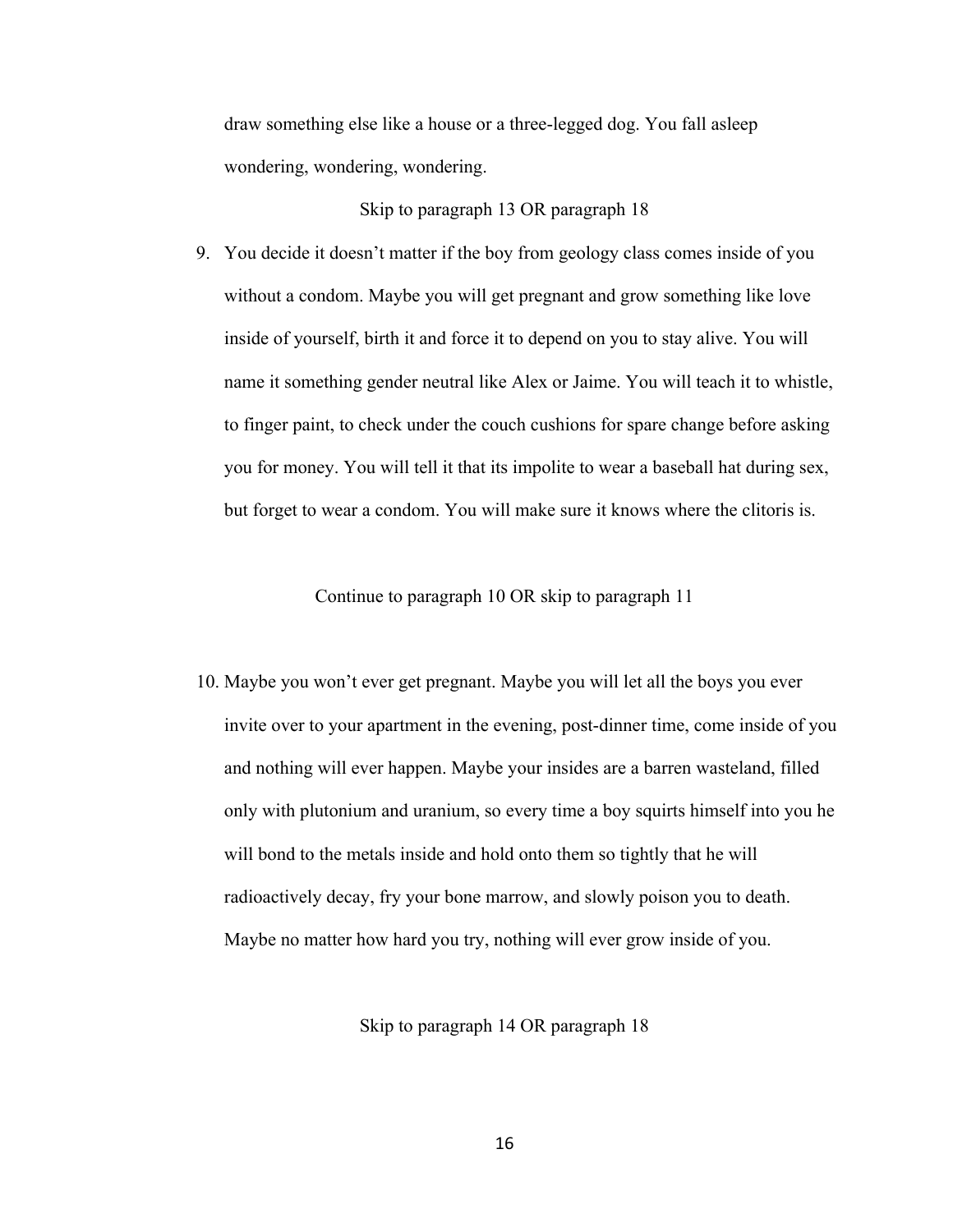11. In another life you could marry the boy from your fiction class, live on the coast in a shack with real shutters that smack against the wooden siding when the wind blows hard. You find this dream romantic, but deep down worry that if it ever came true you might resent him for being so attainable, and also for not fixing the shutters.

### Return to paragraph 3 OR skip to paragraph 15

12. You think about how you feel about the boy from your fiction class, how your skin reacts to the sight of him – your pores opening and closing like fish gills, breathing in his soap smell and gentleness – and you remember that every boy you touch has their own version of this – the great, wonderful, unattainable girl, maybe from their geometry class, or bio lab – and whenever you settle for them, they are settling for you, and your bodies stacked are just bones settling, sinking into the grave of each others' flesh, worn out, and half-shaved in the hope that someone else's hands would be touching it instead.

### Return to paragraph 1 OR skip to paragraph 17

13. For no reason at all you find yourself wondering about April Kaminski from third grade, who stole your troll ring and your Lip Smackers, and was always skinny, and won the geography bee because she could locate Montana on the map (you pointed to Wisconsin instead). You can't find her on social media, so you decide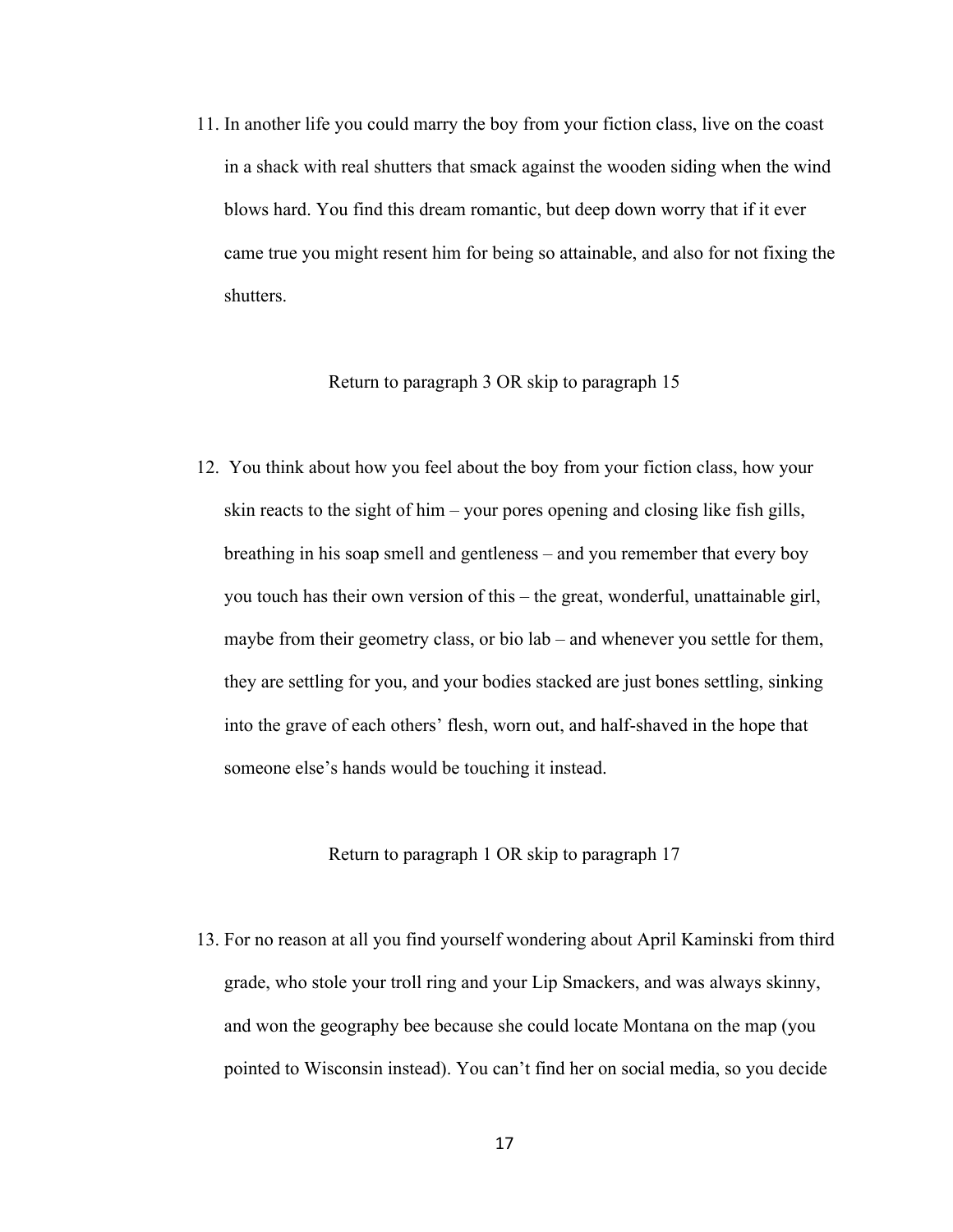she is either dead or worse. You check the obituaries, from the last ten years, from the town you lived in when you were in third grade, and you find her name in the list of surviving grandchildren of a woman who died a year earlier from lung cancer. You reread the obituary several times, getting stuck each time on the words "survived by."

Return to paragraph 9 OR skip to paragraph 16

14. Before you had ever kissed a boy, you practiced on the back of your hand. You stared sweetly at your knuckles, and flirted your way through small talk before pressing your lips against your own skin, feeling the warmth of your mouth radiate into it, just moist enough to leave an impression. You parted your lips like you saw people do in movies when they kissed, opening them slightly, then closing them once again, each time a little wetter than before. When you finally stopped and pulled your hand away from your lips, a kiss print remained on your skin, growing cold as the air dried it. You marveled at how quickly heat could drain into icy nothingness.

### Return to paragraph 1 OR paragraph 8

*15.* When you were fourteen you thought you were in love. You let that boy with the reddish hair and glasses drip sweat onto your forehead as he told you how nice of a girl you were. You were disappointed when it didn't hurt. You had been told for years it would hurt. He seemed disappointed too. He kept asking you questions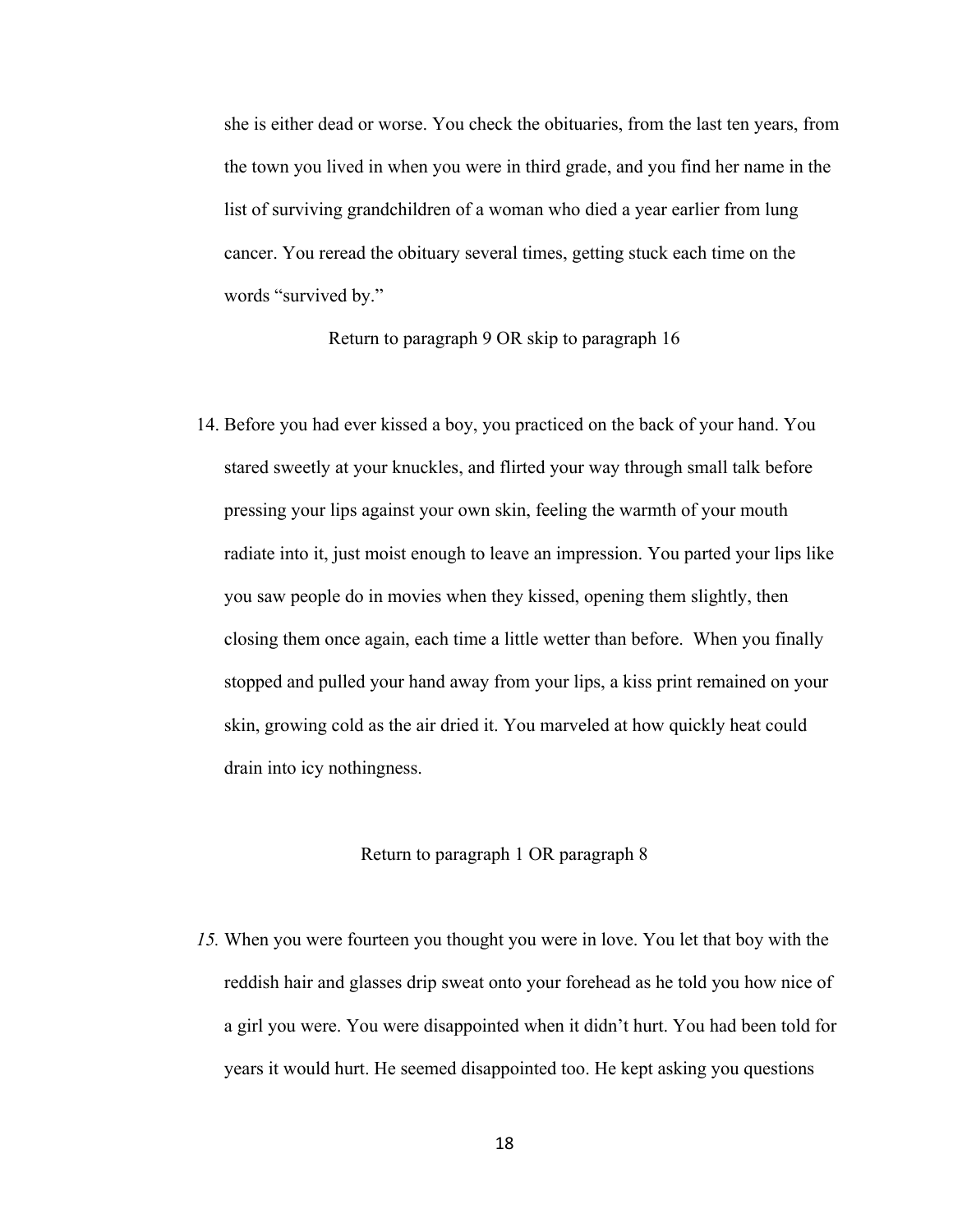like: *should I slow down? Is that too much? Does it hurt too bad? Do you think you'll bleed?* And you kept saying things like: *no, not really*. So finally he asked: *are you a virgin?* And suddenly you said: *it does hurt a little.*  Return to paragraph 4 OR paragraph 5

16. We are all just clawing to outlive each other.

### Start Over

17. The next time the boy from geology class comes over you forget to check the lighting in your compact mirror and just open the door when he knocks on it. He's wearing a different baseball hat. You want to ask him what his favorite movie is, if he has ever baked anything completely from scratch, if he's more afraid of dying or growing old, if the best version of himself exists somewhere with someone else, if he ever sees himself floating above it all looking down on the human body that belongs to him and wanting to laugh. But instead you ask him inside and almost immediately he takes off his shoes.

### Return to paragraph 8 OR 10

18. For fiction class, you work hard to write something that feels like truth, but will also impress the boy, you are now quite sure you will never know beyond his drawings of a tiny house, and three-legged dog, and apple tree. You end up with a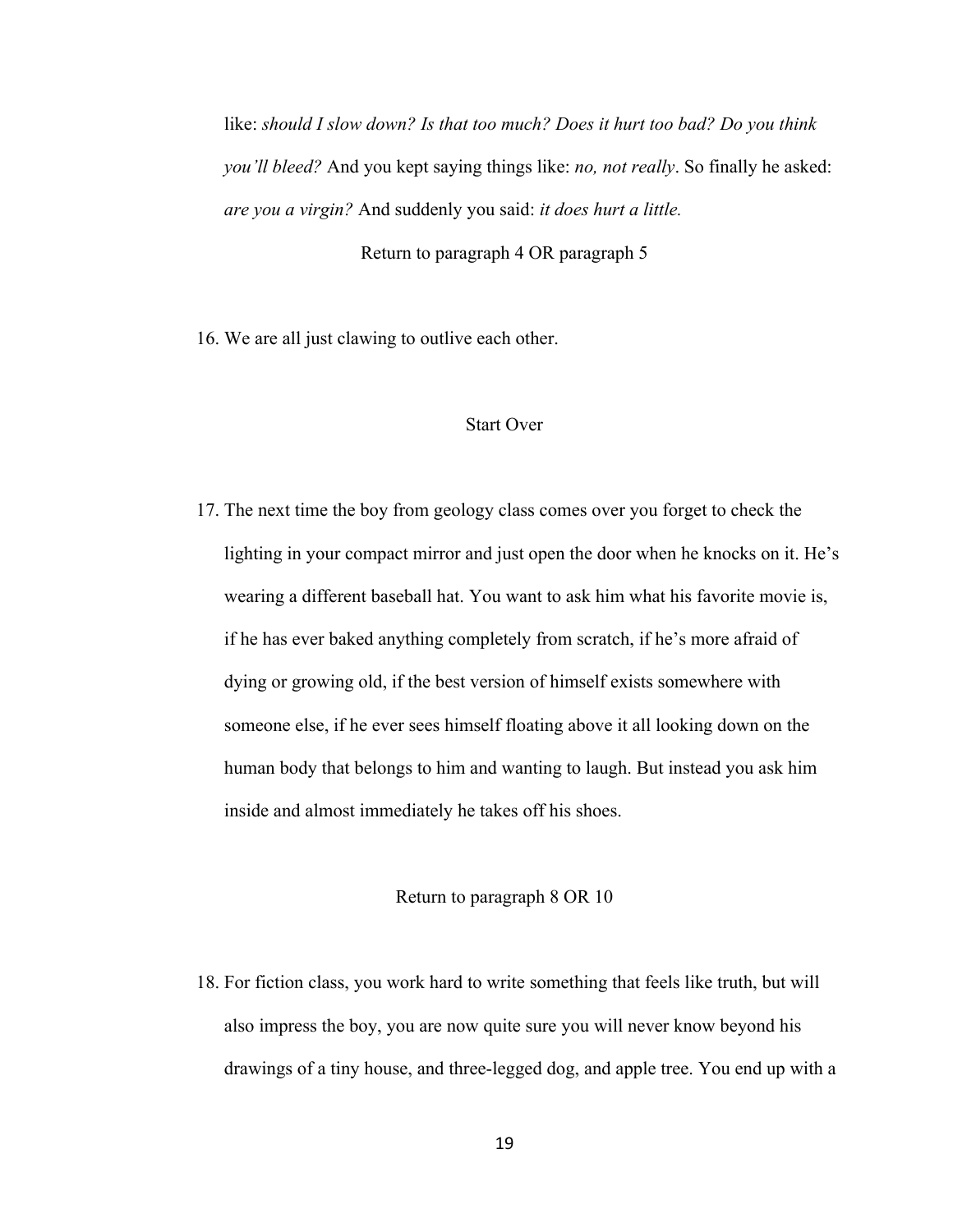story about a woman who grows old in her family's mansion, never taking a lover, and eventually choking to death on a banana. You hope your class will enjoy the phallic irony as much as you do. You hope the boy will decide to notice you.

Start Over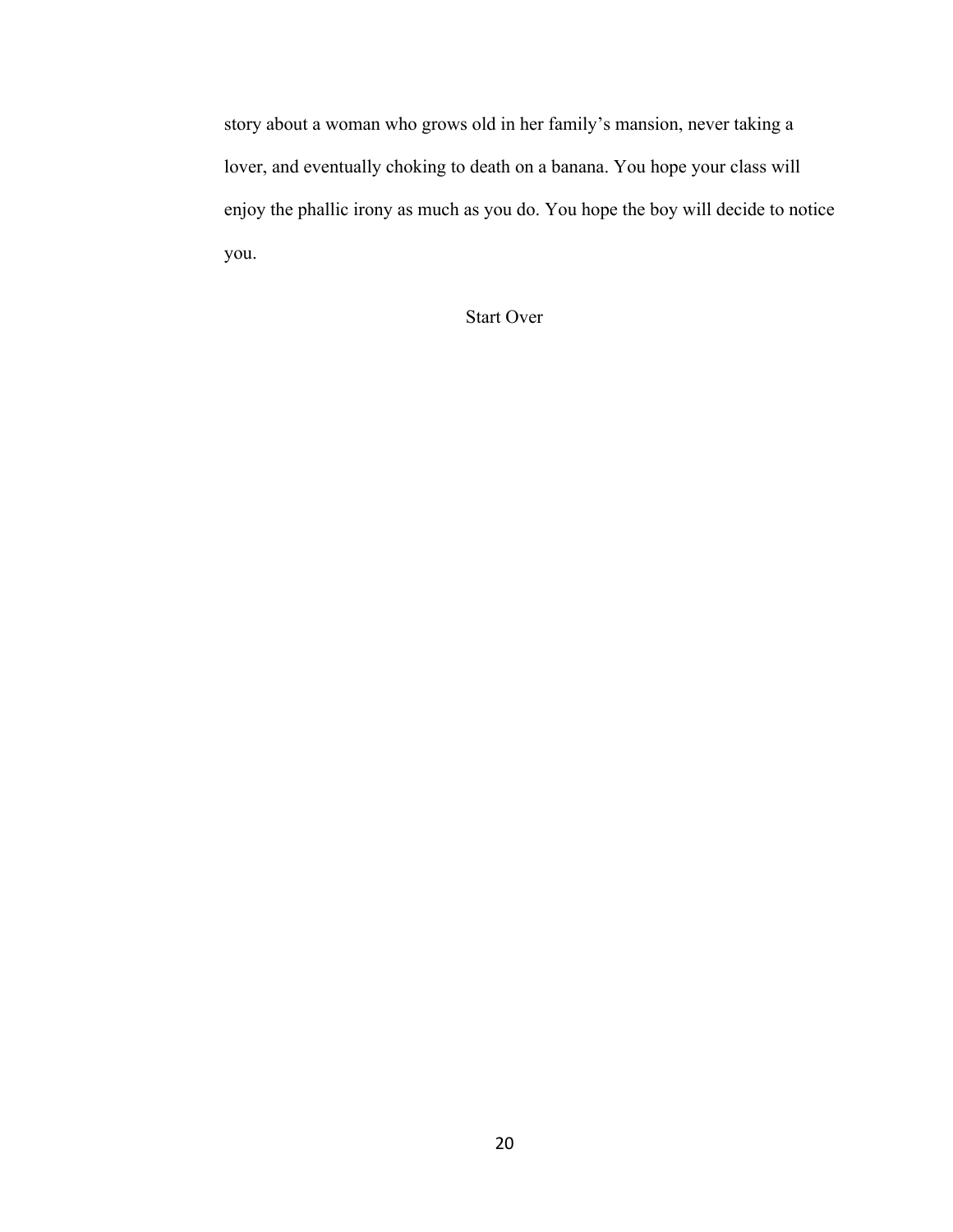# Fritze's Department Store Window

At 72 years old, Fran Applegate was certain that the greatest achievement of her life could be found in the number of people who said she resembled the mannequin in Fritze's Department Store window. Slender and tall (too tall for most men or race horses to handle) with rigid bone structure and shallow set eyes that fell just above the gaze of anyone staring, Fran felt it her obligation as the living breathing counterpart to this plastic, manufactured marvel to pass by the window each morning as she walked her St. Bernard, Harry, who to this day was the only male who could appreciate her height. She also enjoyed the charcoal drawings displayed in the gallery across from Fritze's Department Store.

 At 62 years old, Fran Applegate was certain that the greatest achievement of her life was closing her gift shop (formerly her mother's, formerly her mother's mother's), across the street from Fritze's Department Store. Forty years wrapping and bubble wrapping, fighting candle headaches and the transition from American to Chinese merchandise, making small talk with critical women, and decisions for pitiful men, she was spent. With no daughter, or daughter-in-law to continue the tradition, Fran would close her doors electively before lack of business or franchise competitors would leave her no choice. She'd also take her first art class. Charcoal. Something she would never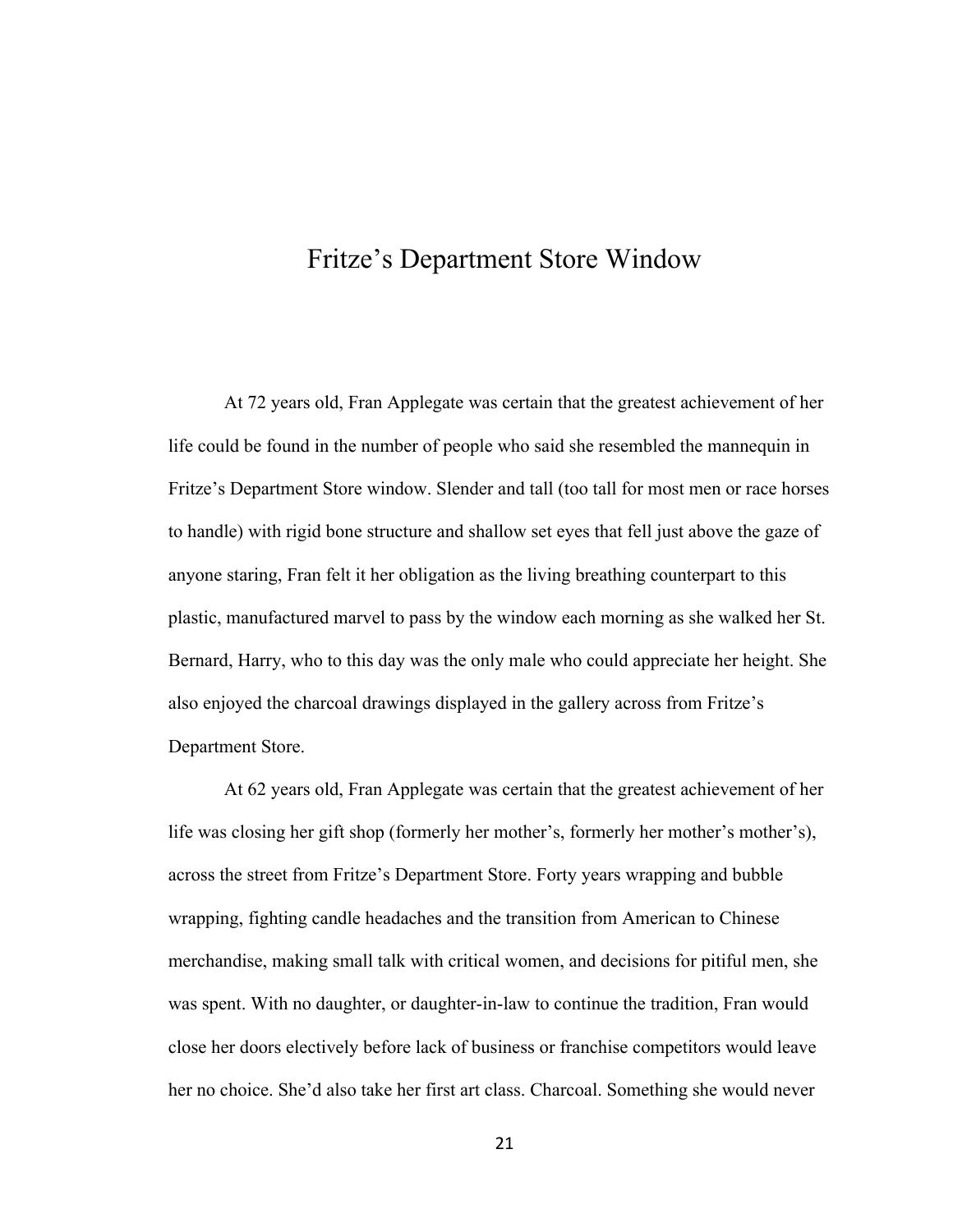sell in a gift shop.

 At 52 years old, Fran Applegate was certain that the greatest achievement of her life was mourning the loss of her husband Anthony for exactly nine days. She never intended to mourn in the first place, but his sudden death four years earlier ignited pain and anger that he was gone and that her marriage had not instead ended by her choice, or disappearance, or suicide note. She felt this rage, burning in every thank you card she wrote to the few family members and coworkers who attended the funeral but had never been there in life to support or care for her. She felt this way for exactly nine days, until she woke on the tenth and forgot to be angry, and wondered why she had ever been angry at all.

 At 42 years old, Fran Shetland was certain that the greatest achievement of her life would be leaving Anthony Shetland. Nine years of marriage, four miscarriages, and two mistresses defined a decade now lost on one mistake. In her mind, she devised dramatic exits from her married life involving European lovers (male and female) or the sudden opportunity to teach water color classes to retirees in Florida, an opportunity she would never refuse in a place Anthony would never go. In her new life she wouldn't be overweight, or "too tall to kiss," or stuck in a marriage, or staying late after work to keep inventory at her gift shop across the street from Fritze's Department Store.

 At 32 years old, Fran Applegate was certain that the greatest achievement of her life would be marrying Anthony Shetland, a UPS delivery driver she had met on a chance encounter when they both arrived late to sign up for the same shuttle tour through the Grand Canyon. Recently divorced, the father of twin daughters Abigail and Persephone, Anthony courted with flowers, and wooed with promises of a better life that would allow

22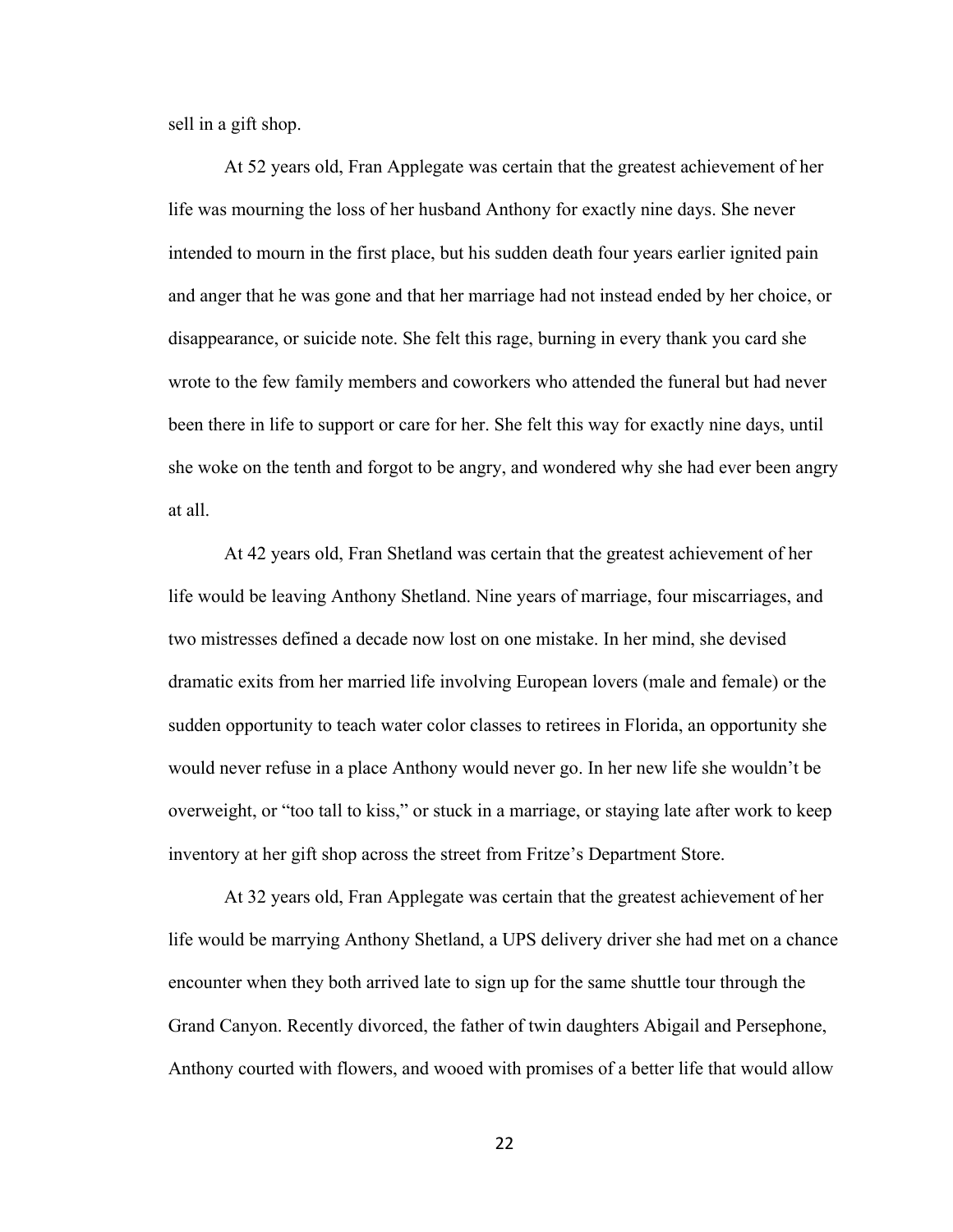Fran to quit her job at her mother's gift shop across the street from Fritze's Department Store, focus on her photography, and start a new life with Anthony and the do-over children he would have with her.

 At 22 years old, Fran Applegate was certain that the greatest achievement of her life would one day be found on the second floor of the Metropolitan Museum of Art, where her idea for a series on birthing animals would soon be displayed to the awe of art students and dismay of her parents who were never prone to accepting happy endings from Disney movies, massage parlors, or their children (a joke they often conceded but never appreciated).

 At 12 years old, Fran Applegate was certain that the greatest achievement of her life would be when she one day resembled the mannequin in Fritze's Department Store window.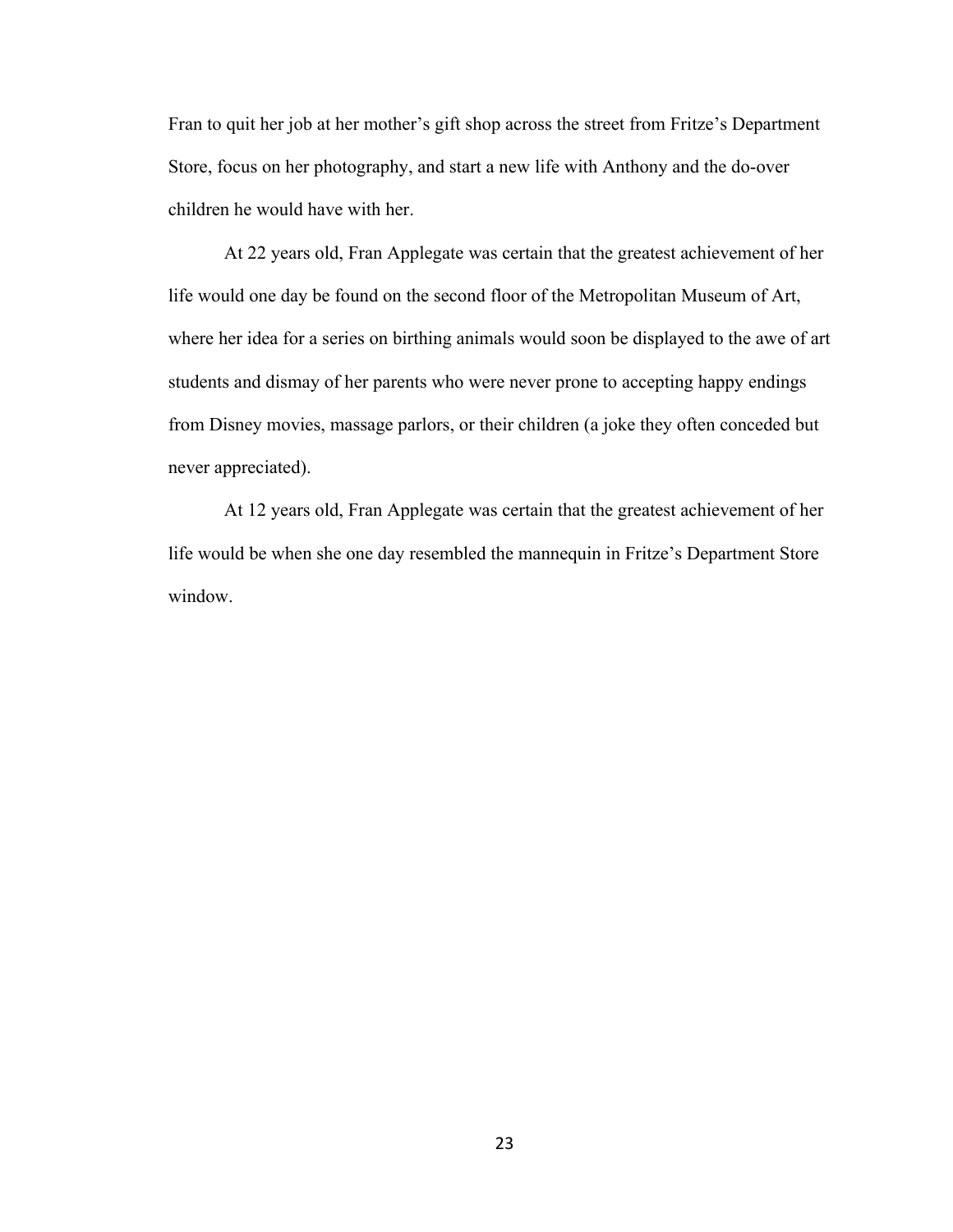# My Barbies Fucked Like Animals

I learned about sex when my best friend Rhiannon placed my sister's Jordan

Knight doll on top of my Hollywood Barbie and told me that's what they were doing.

"They're having sex," she said, an old expert of erotica.

"What does that mean?" I asked, prophetic of the lifetime I'd spend asking that very question.

"He lies on top of her, then they fall asleep," she replied. *Obviously.*

"Does he *have* to be on top?" I asked. She thought about this.

"No. They can be on their sides too."

My Barbies fucked like animals. Not just the New Kids on the Block dolls, which were the early 90s upgrade to Ken, but everyone else too. Stuffed animals. Ninja turtle action figures. *Each other*. It was all normal to me. Because if sex was only lying on top, or lying next to another body, then why did it matter who you did it with? From what I could tell, it didn't.

\*

Sex served no purpose in the storylines of the contrived little lives I created. It was just something they did because they could. Because I felt like making them do it. I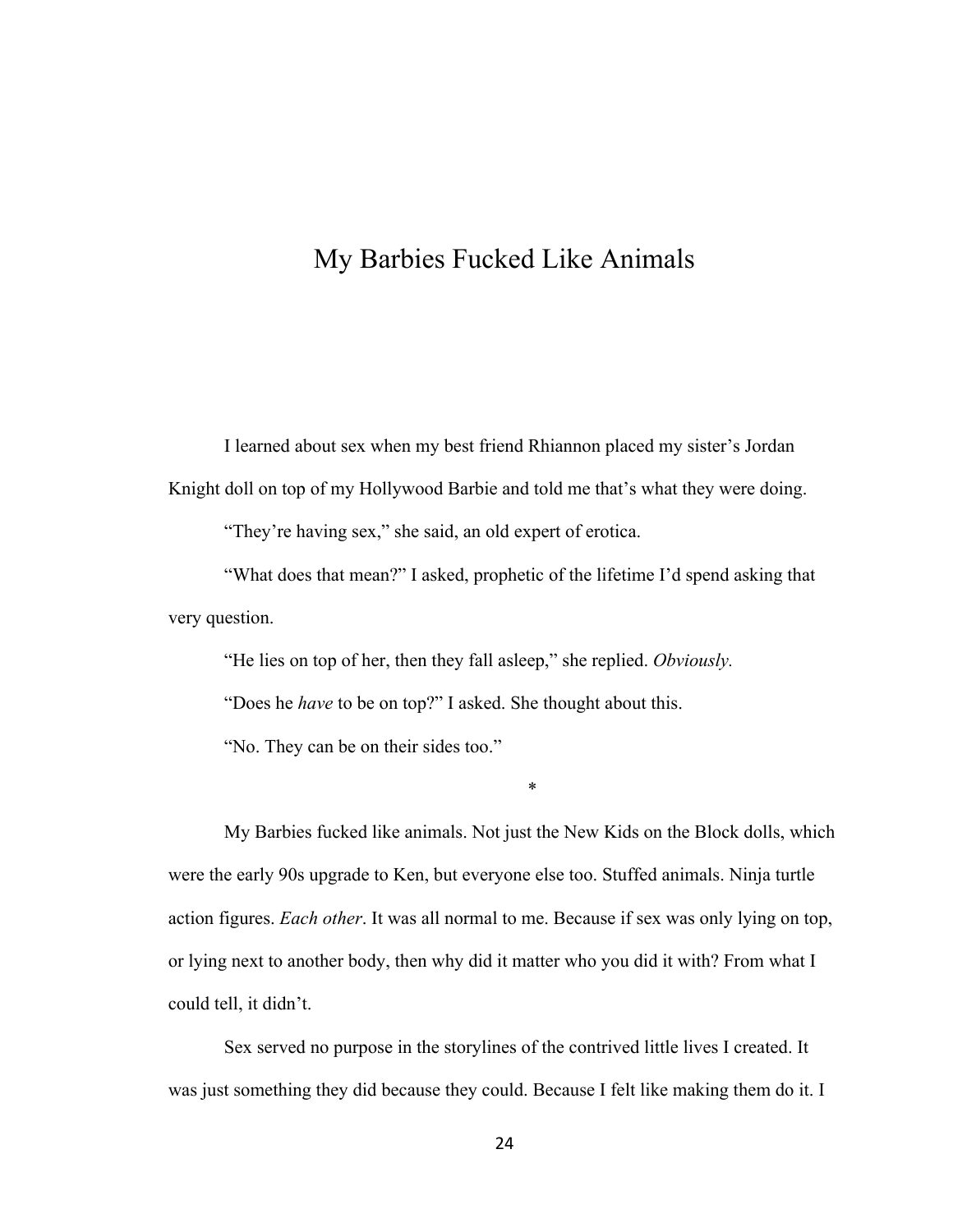was a pre-school porn director who could throw away plot and authentic human behavior in favor of plastic bodies rubbing against each other for a good five minutes before collapsing.

\*

During middle school I was still playing with Barbies and still making them fuck. I switched schools a few times, but when I finally arrived at Rice Elementary in  $6<sup>th</sup>$  grade and met Dayna, a tall, blond and radiant 11-year-old who was also a new student, I had found my partner in smut.

Dayna played with Barbies too, only she had easily twice as many as I had, with different hair colors, skin colors, and even some with soft flexible stomachs (still lean of course, but much more lifelike). She even had some real Ken dolls, mixed in with the N'Sync and Backstreet Boys editions. Whereas I grew up with just two boys to rotate between all the girls, Dayna grew up with enough boys that every girl had one all to herself, and could even choose the one she liked the most. This did not feel reflective of middle school.

We picked Barbies to play ourselves – the thinnest, most beautiful ones, with long shiny hair and hooker makeup. This is who we *really* were. We dressed them in bikini tops and booty shorts and made them give lap dances to the Ken dolls while playing Ludacris's "Area Codes." We'd grind their bodies together, as if to start a fire.

\*

In 8th grade Dayna and I started to grow apart. We had stopped playing with Barbies when sex became a topic we preferred to discuss rather than act out with dolls. I

25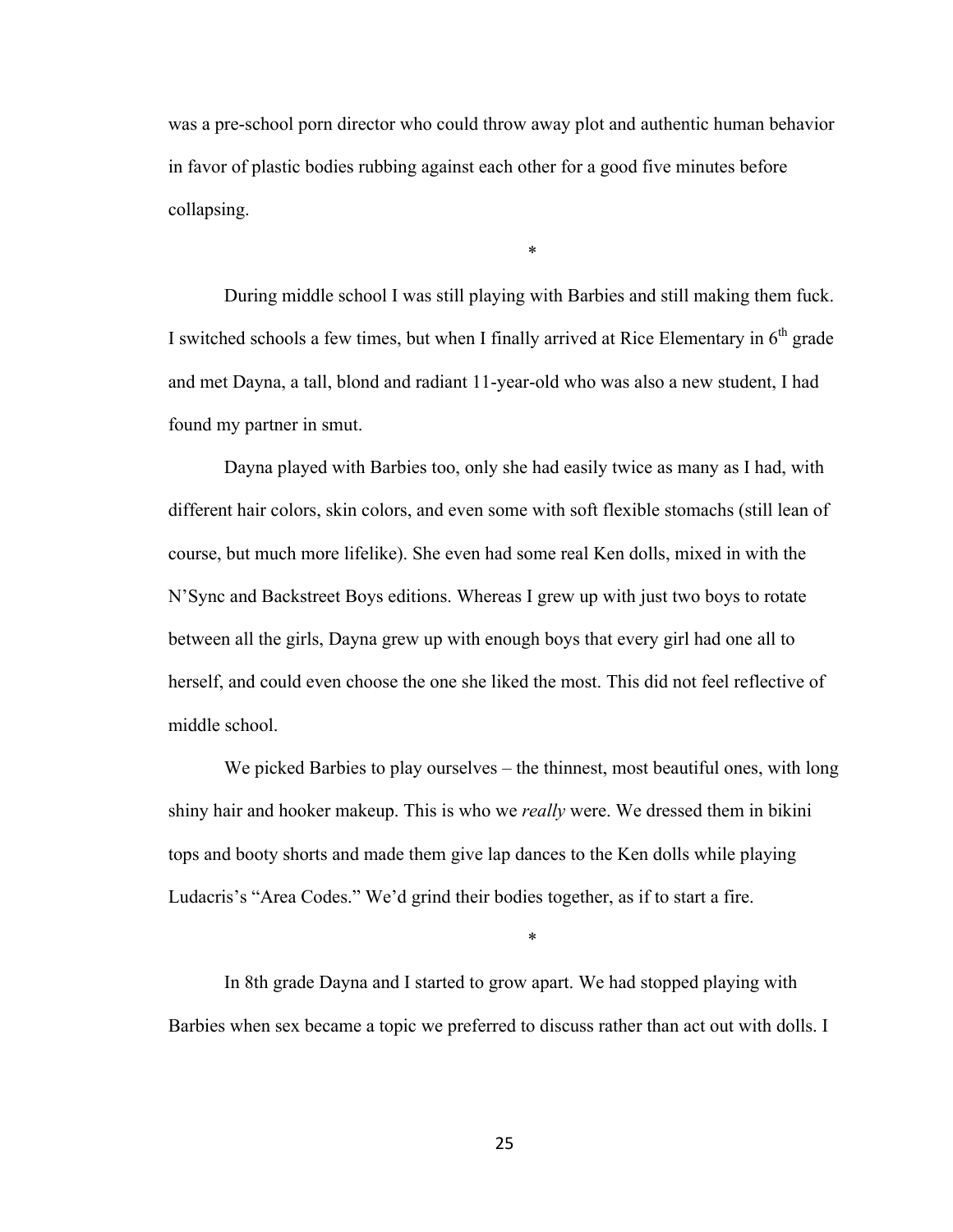became friends with Stephanie, another new student who looked more like me – chubby, pimply, with glasses and uncertainty. Dayna became a cheerleader.

Stephanie was Southern, sweet and shy, and didn't know the first thing about sex or blow jobs, of which Mattel had made me an expert. I schooled her in all things.

"You just put the guy's penis in your mouth," I said, oral sex aficionado.

"Why?" She asked, blushing.

"Because they like it," I replied. *Obviously*.

"What do girls like?" She asked. I thought about this.

"I have no idea."

\*

I first had sex with Chuck, who immediately after taking my virginity asked if I had ever tried Pro-activ. We were married and divorced four years later.

Then I had sex with bodies. Multiple, faceless bodies, not attached to names. Even though I knew what girls liked and what I liked by that point, it didn't appear anyone else did. I realized Rhiannon was right. Sex sometimes is a man lying on top of you until you both fall asleep.

I was 22. He had me on my stomach and I couldn't move. It was combat. He had a warhead missile. I had words he said he couldn't hear for the sound of himself exploding. I wet my pillow with streaks of mascara. He said I made him feel bad. I said I was sorry. The battle continued. He fell asleep beside me. I couldn't sleep at all.

A body lying on top of you so you can't move isn't sex, it's something else. But no one ever told me that. And that's something no one likes to talk about.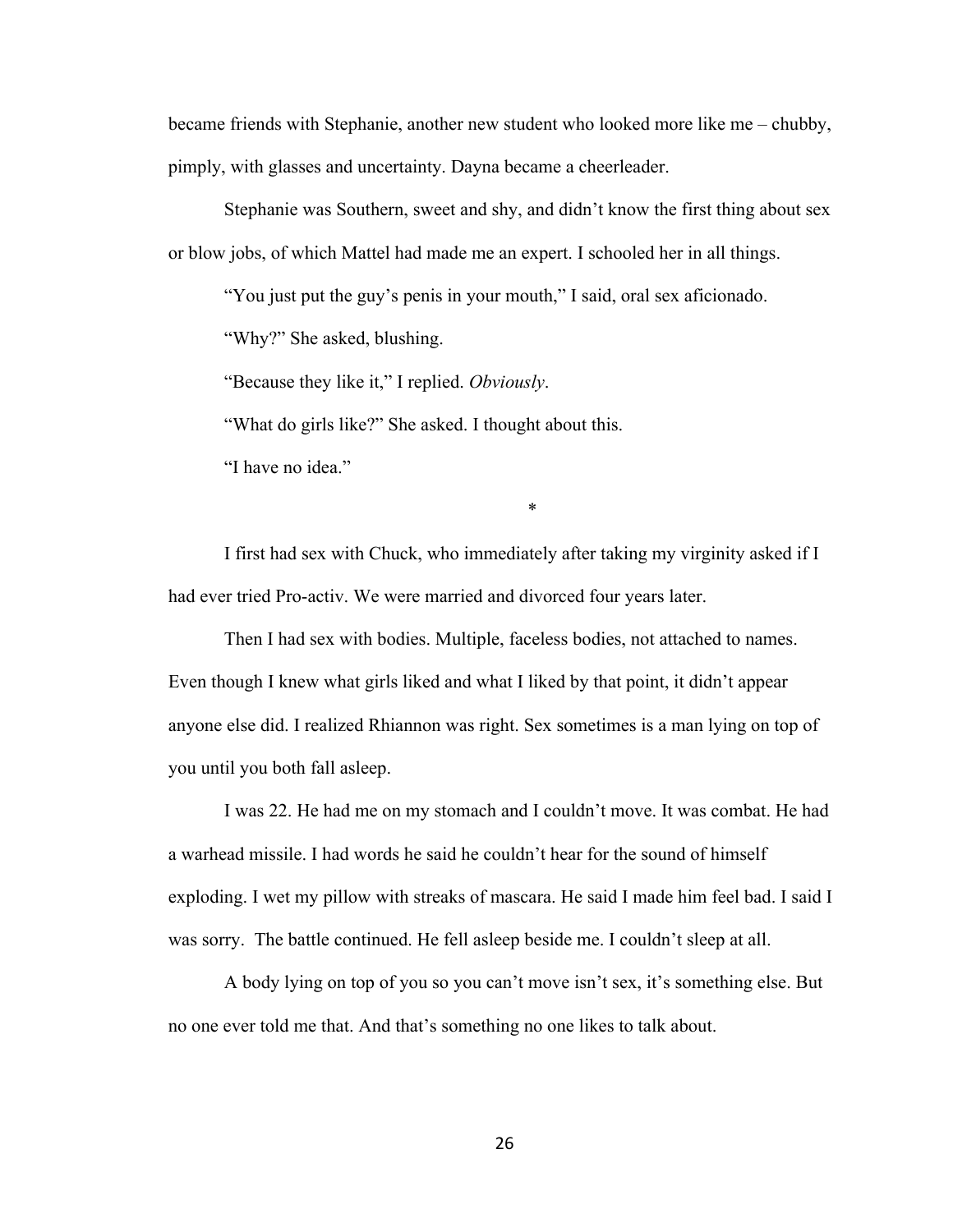# When the Sun is High and the Snow Half-Melted

From the time she was a little girl, Ruthie knew she was different. For one, she had hair like liquid smoke, the color of a shadow. For another, she had a Cyclops eye. Not the medical term of course, but the term nonetheless to describe a person, a child, who only cried from one eye, and in Ruthie's case her left. Of course in television and movies one-eyed tears are a sign of intensity*.* But Ruthie's tears were not stoic. They were not proud. Her tears came like any other young girl's, in floods of rain and salt, dispensing from her eye, violently, swelling her lid, coloring her cornea with scribbles of red and blood. Her nose only ran from one side too. Long strings of mucus from the left nostril so during sad stories and poems and when her pet squirrel died, Ruthie's round face grew rosy pink as one side distorted into grief and the other stayed as calm and pretty as anything you've ever seen.

Mother never told Ruthie that this wasn't normal and since Mother never cried, Ruthie had no reason not to believe her. Ruthie had only ever known Mother and Fred/Stephen, the man with the horses, and from what she could tell he never had any reason to cry (he had horses, after all). On Sundays if the sun was high and the snow halfmelted, Mother would take Ruthie's hand and walk with her through puddled and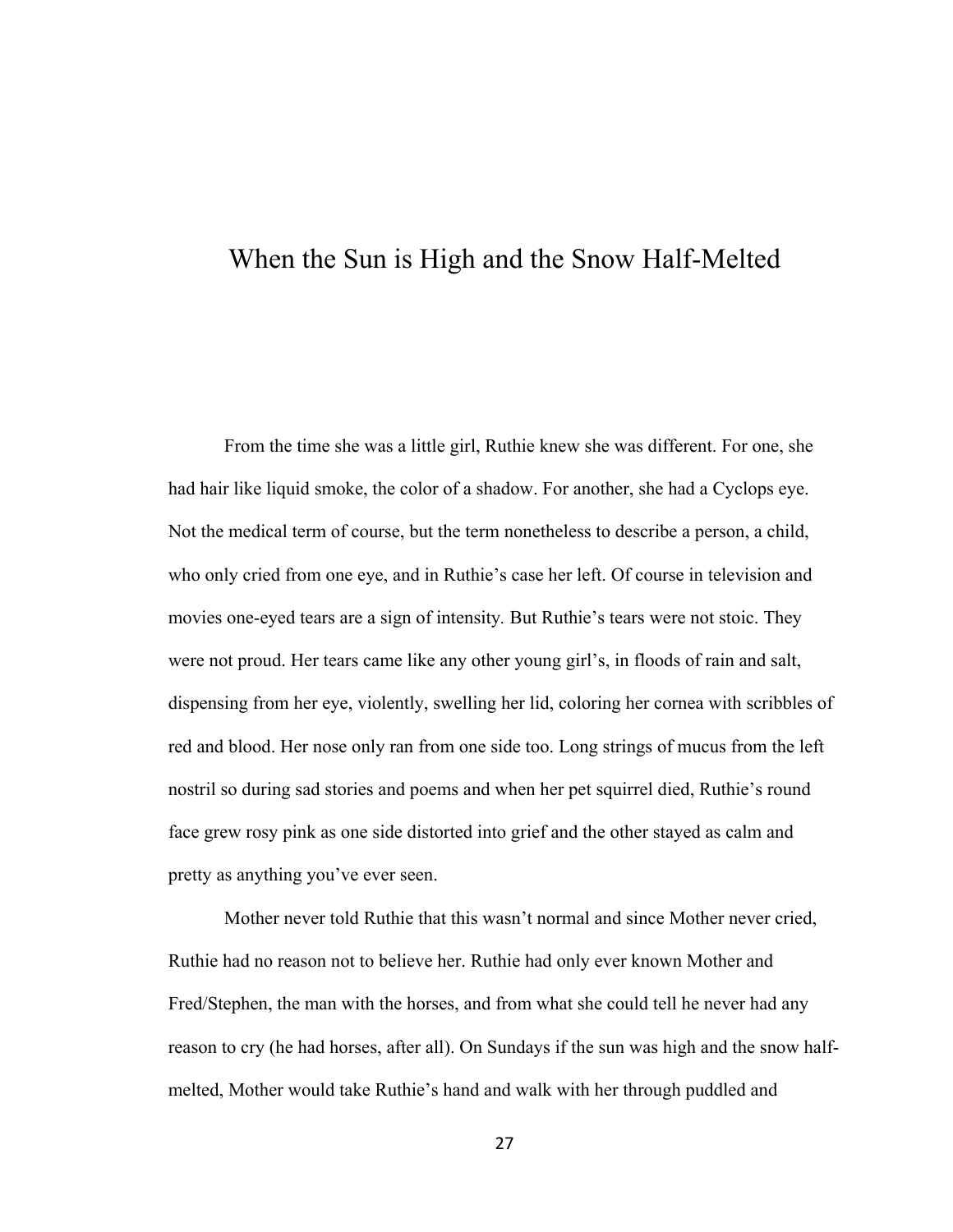muddied road to the ranch belonging to the man with the horses. She heard her mother call him *Fred*, despite shouting another name, *Stephen*, from behind his cabin door in what sounded like a kind of sweet pain Ruthie couldn't understand while Ruthie fed the horses old carrots and apples. She didn't know what to call him, so she called him Fred/Stephen.

\*

Mother said over 400,000 people live this way, in the ice and the cold under the perpetual weight of snow. But Ruthie had a hard time believing it. From what she could tell it was only herself, Mother, and Fred/Stephen. From what she could tell, she never had a father. The old work boots in the back of mother's closet, two times too large for her to wear herself, seemed to have grown from the floor boards.

"I don't know why you have such a fascination with those old boots," Mother would say, when Ruthie would slip them on her feet, wiggling her toes in the empty space a man's foot would fill. "They are dirty, grimy old things."

Ruthie didn't care. She had read in a book once that shoes like this were made from cow and moose. She didn't understand how hair and skin could be removed from an animal, stretched and pressed and stitched into shape, form fitting to a foot it had never met before.

"You know, starvation is rarely a cause of death," Fred/Stephen, the man with the horses, said to Ruthie on Sunday morning, patting the back of the brown and white speckled mare Ruthie named Mermaid.

\*

"Is she going to die?" Ruthie asked.

28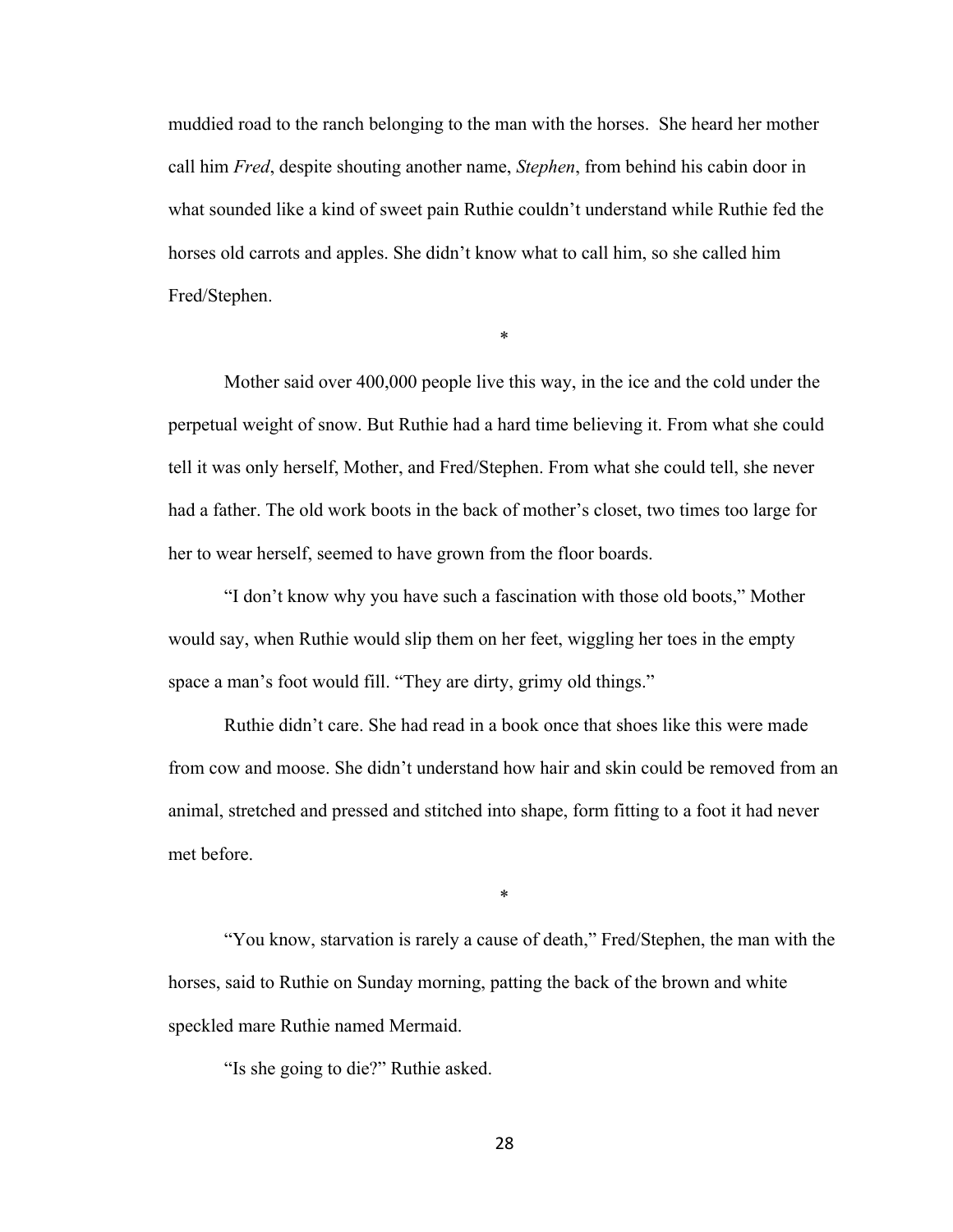"Hard to say," Fred/Stephen replied. He removed his hat, spit in it, then placed it back on his head. Ruthie had seen him do this many times, but never thought to ask why. "She's a tough one. Got her 'bout fifteen years back. Should get a few more years out of her. Hard to say."

Ruthie looked at Mother. Mother was standing with her back to the fence, staring at the door on Fred/Stephen's cabin. Four months a year, the wheat fields grew, stretching, sprouting like golden earth fur, filling the mile of empty land between their cabin and Fred/Stephen's. Mother's hair was like a wheat field. Shimmering, sunlit and glowing around her chin and cheeks in the summer, feathering across her face in the warm air, sometimes caught between her lips as she smiled. But for the rest of the year her hair grew dark, although not as dark as Ruthie's. Dark and unmoving, like the wind died right along with everything else.

"What do you think, Mother?" Ruthie asked, tugging mother's coat.

"About what, Ruthie?" Mother looked at the ground. She kicked a large piece of gravel in the cabin's direction.

"About Mermaid. Do you think she'll be ok?"

Mother didn't look at Ruthie and she didn't look at Mermaid, either. Instead she straightened up and looked at Fred/Stephen.

"I don't have much time today. Can we get going?" she said. He nodded, patted Mermaid one last time.

"Now Ruthie," he said. "I don't want you worrying about this old girl. Mermaid comes from a tough breed. My family has been raising horses for as many years back as there are strands of hair on your head. We raise good, strong animals."

29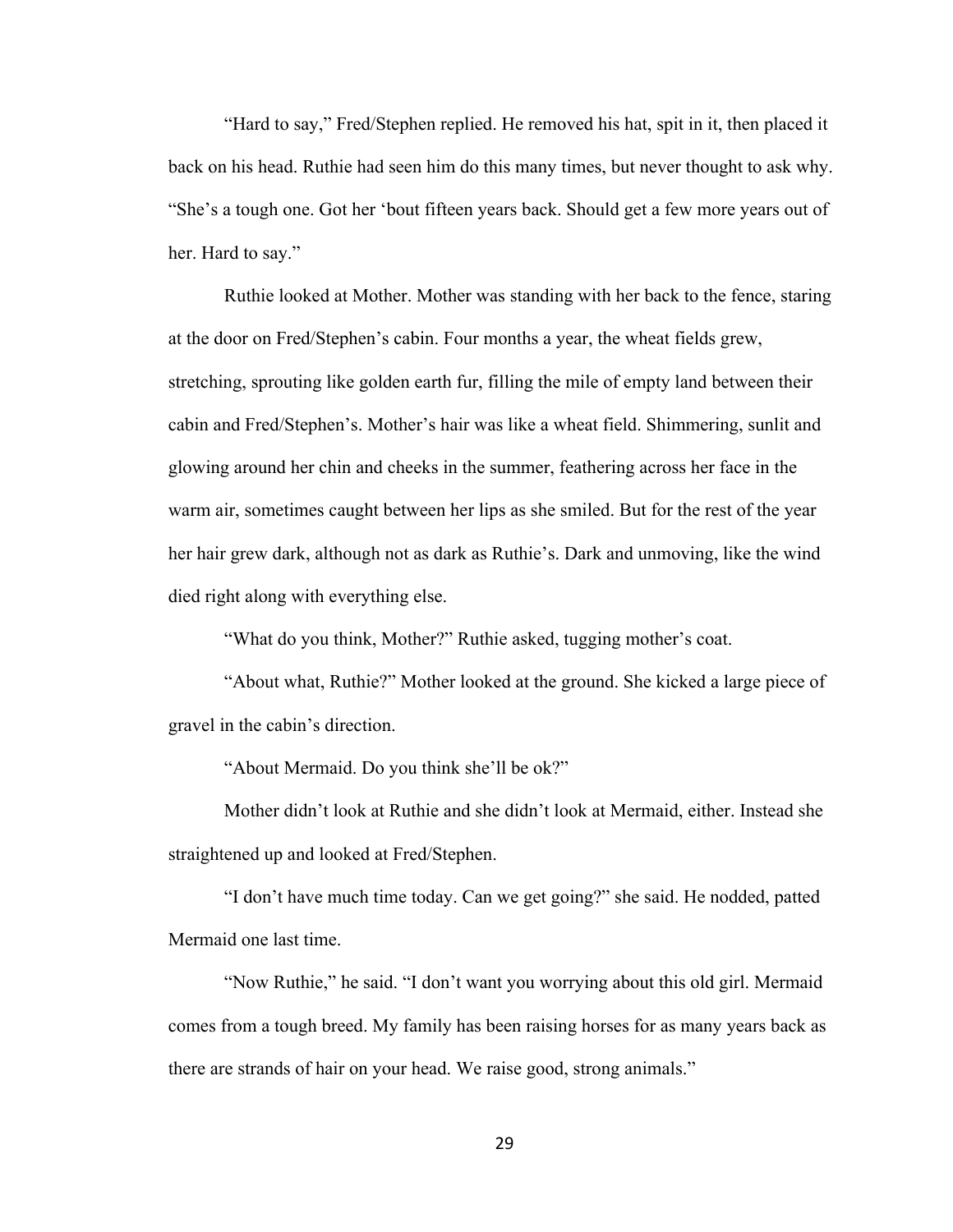"I know," Ruthie said.

"Now, I don't know why she stopped eating. But like I say, hunger doesn't kill like you might think it does. My ancestors came from Russia. In the old days they worked their hands to the bone on empty stomachs and still managed to raise up hearty kids and live long."

"Why are you telling her this?" Mother interrupted.

"Why shouldn't I tell her this?"

"It's upsetting."

"It's life, darlin," Fred/Stephen said, patting Mother's head as if she were Mermaid. Mother pulled away and walked toward the cabin.

"You coming?" she called back. Ruthie watched Fred/Stephen scratch his head beneath his hat. His eyes were dark like the underside of a mushroom. His faced reminded Ruthie of the old work boots in mother's closet.

"Tell you what, Ruthie," Fred/Stephen said. "I promise Mermaid to you when she's all better. You know what that means, don't you?"

"I think so," Ruthie said. Mother shook her in front of the cabin door.

"It means you have my word that I will give you Mermaid for you to keep when she is all better."

"You mean it?" Ruthie asked.

"You bet, girlie."

Ruthie looked at Mermaid, her long mane hanging straight and unmoving against her back, like Mother's.

\*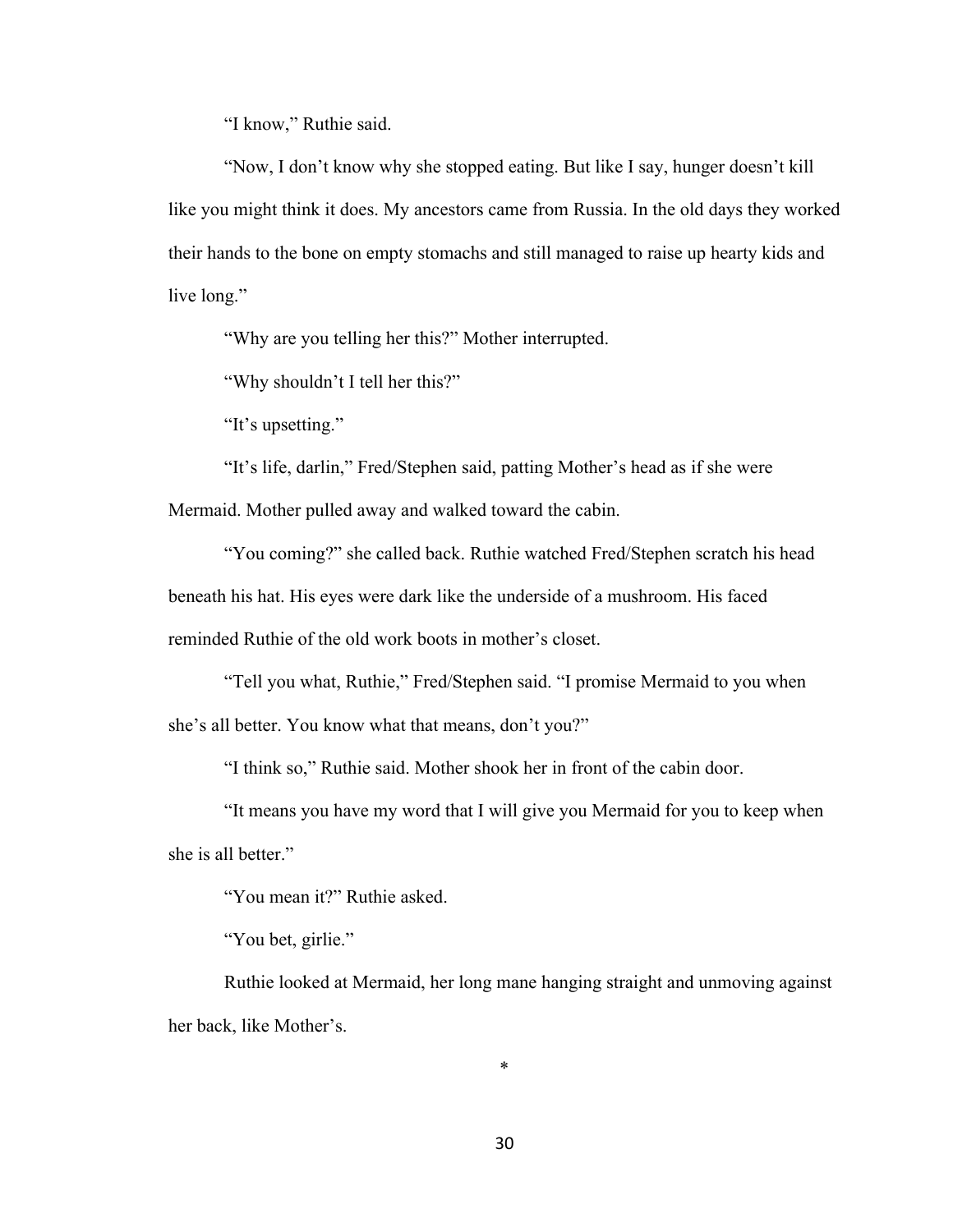Although Ruthie had never seen the Arctic Ocean she knew that was where the wind came from like shrapnel cutting through her and everything else. Though the sun was high and the snow half-melted, the wind sustained, so as Mother and Fred/Stephen went together behind the cabin door, Ruthie stayed outside with Mermaid, trying to feed her carrots and apples with fingers just beginning to numb.

"Mermaid, why won't you eat?" Ruthie frowned, dropping her hand to her side. Mermaid exhaled a white cloud of hot breath into Ruthie's face.

Of all the horses Fred/Stephen owned, Mermaid was the only one who ever let Ruthie ride or feed or brush her. Mermaid was the only one that ever seemed to like Ruthie and now even she wouldn't take a bite of apple from Ruthie's hand.

Ruthie rubbed Mermaid's nose. She couldn't understand why Mermaid wasn't eating, why she was turning into nothing but skin and bone. She imagined if Mermaid didn't start eating, didn't get better, that Fred/Stephen might shoot her, skin her, and turn her hide into work boots. She couldn't stand the thought.

"Mermaid, you have junk in your teeth!" Ruthie said, noticing a clump of dirt in Mermaid's smile, for the first time. "Why are you eating dirt?"

She found Mermaid's water pail halfway under the fence with an inch of ice covering it, hay frozen in the surface, sticking up like legs. She clutched a rock and smashed the ice unearthing the clean water beneath it. Mermaid plunged her nose and lips into the pail, chunks of ice spilling out from the lashing of her tongue as she drank.

Ruthie gazed toward the cabin. For as long as she could remember, Mother had taken her to visit the horses every Sunday when the sun was high and the snow half melted. For as long as she could remember she stayed outside on her own with the fields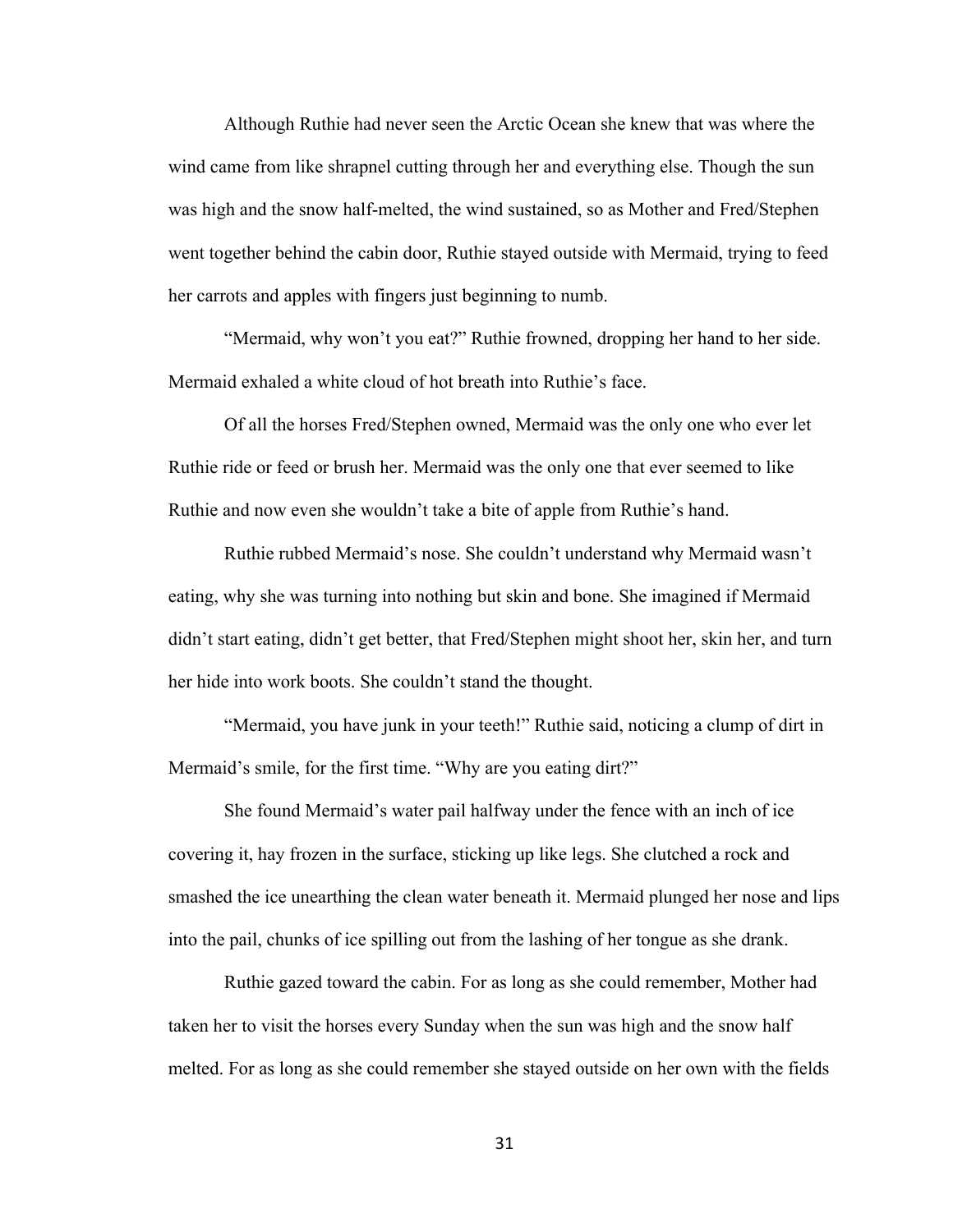and mountains surrounding her with blue, white, and green, the morning haze of sun-heat radiating from the snow descending upon the silence of the ranch like a kind of tangible heaven. These days were the best days Ruthie could remember. The days when she could leave the cabin, hold hands with Mother, and walk the long stretch of world between her and the horses and lose herself for what felt like hours in the warmth of Mermaid's breath on her fingertips, the light spray of apple as it crunched between her teeth, the gratitude in her eyes as she stared at Ruthie, smiling just for her.

Mermaid's left eye was filled with yellow and green goop, leaking like Ruthie's when she cried her Cyclops tears. Her hair was hanging, dark and unmoving like Mother's when the summer was gone and the wheat fields were plowed and sold away for meat and oil.

Some nights Fred/Stephen visited their cabin and Ruthie would listen as he and Mother talked by the living room fire. She attempted to extract meaning from each word coming from Mother, short and spontaneous like a sneeze. *Yes. No. Ruthie. Please. No. Hungry. Ruthie. Nothing.* These were words Ruthie knew, but couldn't understand when Mother said them, quiet, hushed. She'd watch Fred/Stephen touch Mother's hand and watch Mother pull her hand away. She'd watch Fred/Stephen touch Mother's leg and watch Mother sit still. She'd watch Fred/Stephen's hand travel up Mother's leg and Mother make a sound that made Ruthie scramble away and hide behind her bedroom wall.

In the morning, bacon air would permeate the small cabin and Ruthie would eat her fill of fresh eggs Mother said came from Fred/Stephen, the man with the horses. Ruthie would drink tall glasses of milk and try on new boots. Ruthie would flip through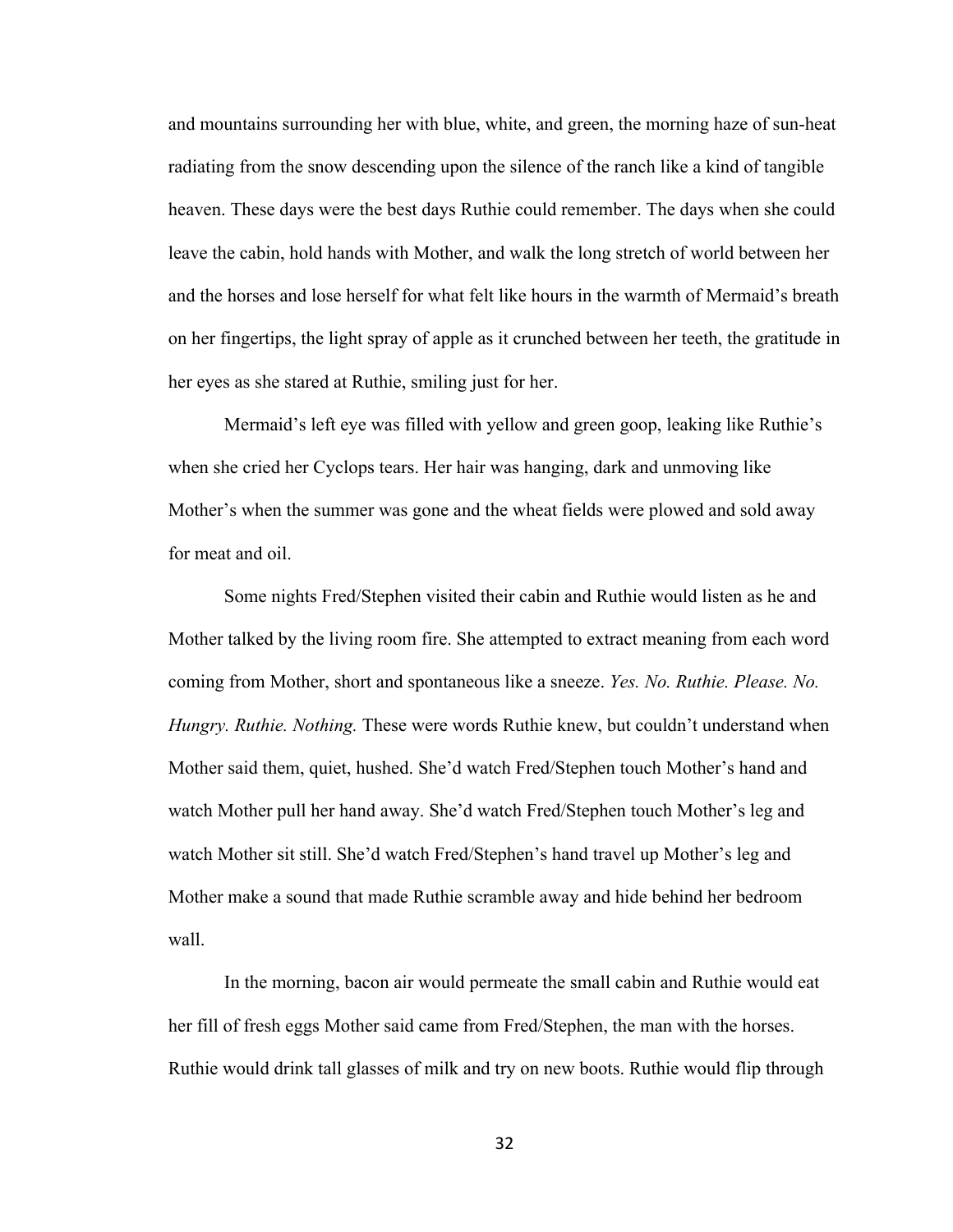the stack of used books that weren't there the night before, looking for pictures especially of horses. At night, Ruthie would sit in Mother's lap, by the fire, as Mother read stories from the Bible and poems from German writers her own mother had loved.

"*The demon may assume the shape of the innocent."*

"What is assume?" Ruthie asked.

"It means things aren't always what they seem," Mother said.

"Like what?"

"Like an apple. An apple can look real good and fresh and then when you bite it it's not so good."

"I hate that." Ruthie said.

"Well, that's what it means," Mother said, opening another book.

"*World does not ask those snatched from death where they are going, they are* 

*always going to their graves."* Mother paused and stared at Ruthie, brushing liquid smoke from her face.

"Does that scare you Ruthie?"

"No. Should it scare me?" Ruthie asked.

"I don't think so," Mother said, kissing Ruthie's forehead and drawing her close.

Ruthie hesitated for a moment.

"Will you die?"

"Yes," Mother replied. "We all will."

"When?"

Mother closed the book and set it aside, taking a deep breath.

"When the time comes. When there is no food left and it gets too cold."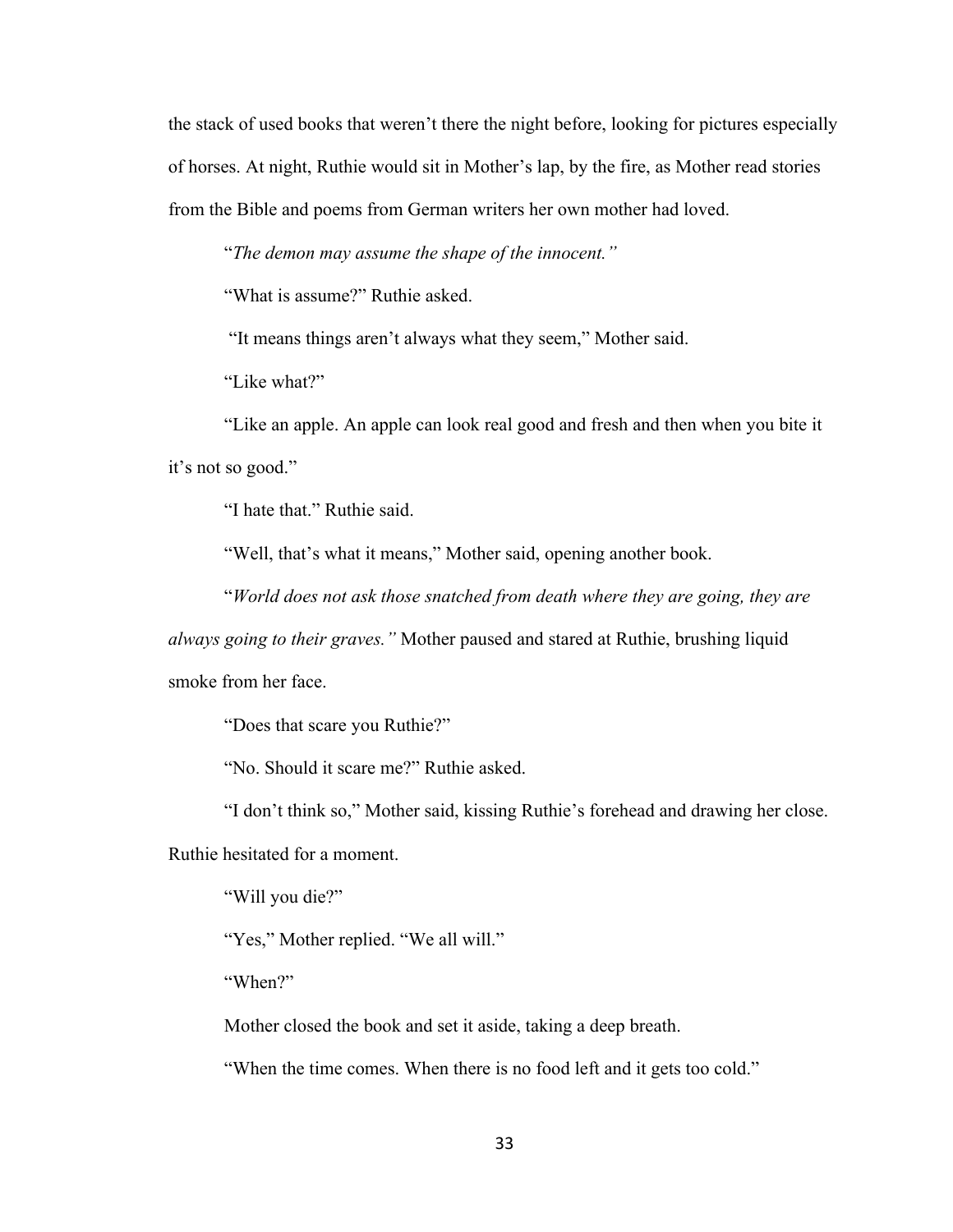# Pink Newspapers

Suzie's hands were perfect. Her fingers, long and slender, were dressed in delicate skin tanned to perfection by the fluorescent bulbs found in the only beds where she could comfortably sleep alone. It was beautiful, Suzie's skin. Golden brown with rosy undertones, manufactured to mimic depth, for skin so shallow it was nearly translucent by nature.

Her black plastic fingernails were now submerged in the cloudy bowl of water sitting next to her on the table. I watched her fingers slink between long strips of floating newspaper, glistening beneath the cafeteria lights. Bi-weekly "Paper Mache Wednesdays" at Angela Heights Elementary School were the school's idea for getting out-of-work parents productively involved in their children's education. Most afternoons left us happily fulfilled by the time spent with our respective daughters. But on weeks when her daughter Annabelle's dance lessons and my daughter Sarah's 4H meetings fell by chance on Paper Mache Wednesday, we sat in the cafeteria alone, as a mother and father of children nowhere in sight, wrist deep in an uneven ratio of water-flour paste and the hidden thrill of time spent with each other.

"You know, this is the closest thing I've had to a date since the Indian fucker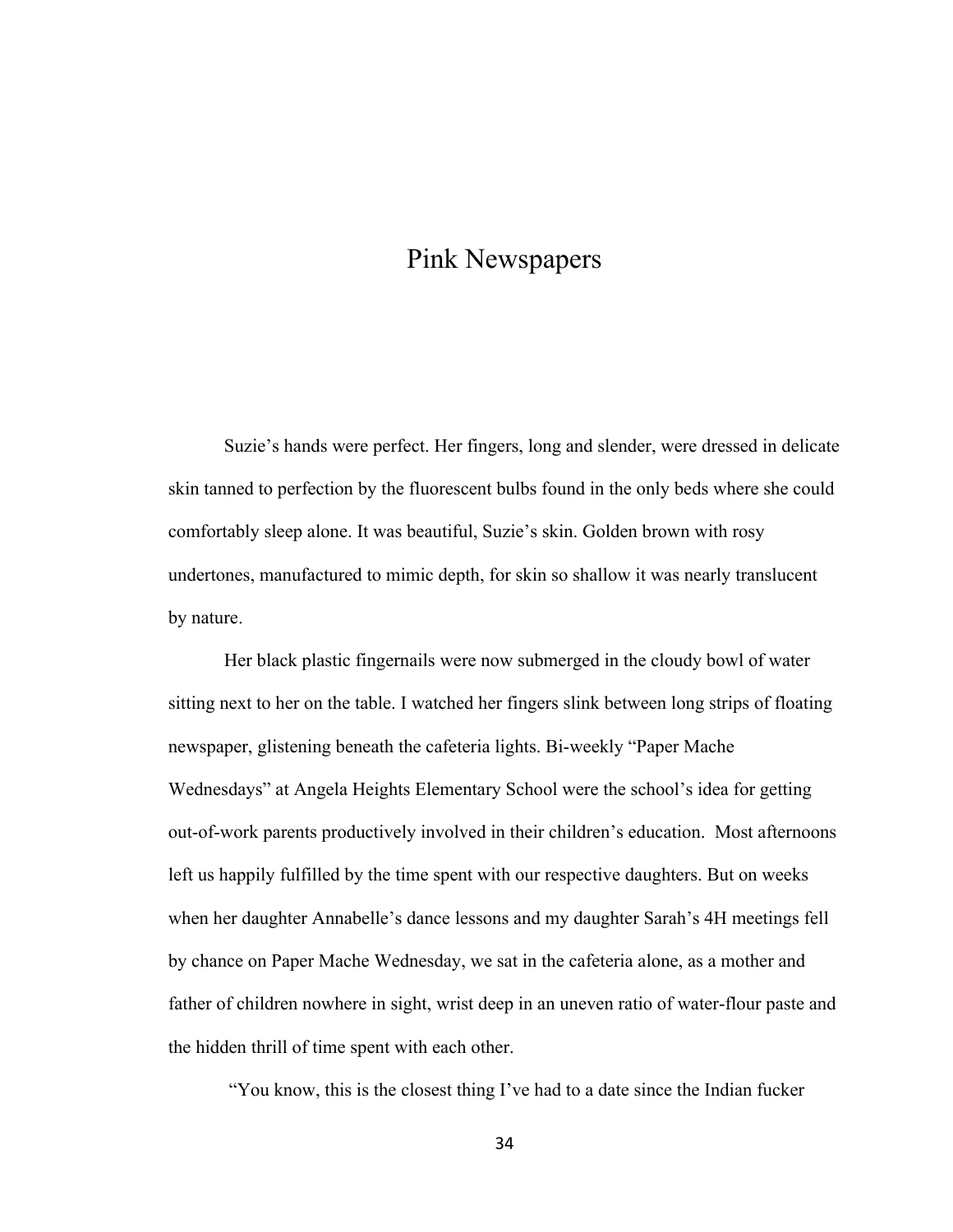who stole the jumper cables from my car and didn't pay for dinner."

She said this with a grin, like it was a lie. Only it wasn't a lie. None of her stories were lies, but rather unfortunate truths that when strung together could decorate the most sophisticated of artificial Christmas trees.

"Then we should probably build something better than a church," I said, staring at the poorly constructed steeple fashioned from a party hat found in the box of donations tucked away in the craft supply closet in the PTA office. *Happy New Year 2003*!

"Jeff showed up wasted to the child support hearing," she said. "Now I've got more money coming at me, but it's not like Annabelle wants *money*. Annabelle wants her *daddy*. She's gonna be such a slut when she gets older. I blame him when she gets knocked up at fourteen, I tell ya."

Suzie often spoke this way about her daughter. Like she was afraid to admit she wanted better for Annabelle than she had had herself and that despite all effort no amount of motherly nourishment could satisfy the constant ache for her father's love. Victimized motherhood gave her an excuse to fuck up, despite the best of intentions.

"You don't know. Maybe you'll meet a guy who will take care of you both," I said, extracting a wet strip of newspaper from the soupy bowl of water.

"I'm not good at being taken care of. Some women are. Like your woman. She sure sounded good for that. But she don't know what she's losing. It's bad out there. I'd hold onto a man like you."

I smiled. Suzie's eyes were brown. Not brown flecked with shimmers of gold, or brown that changed to green depending on the lighting. Just brown. Like dog shit, circled with charcoal on white cement. They set the tone for her face, where previous bouts of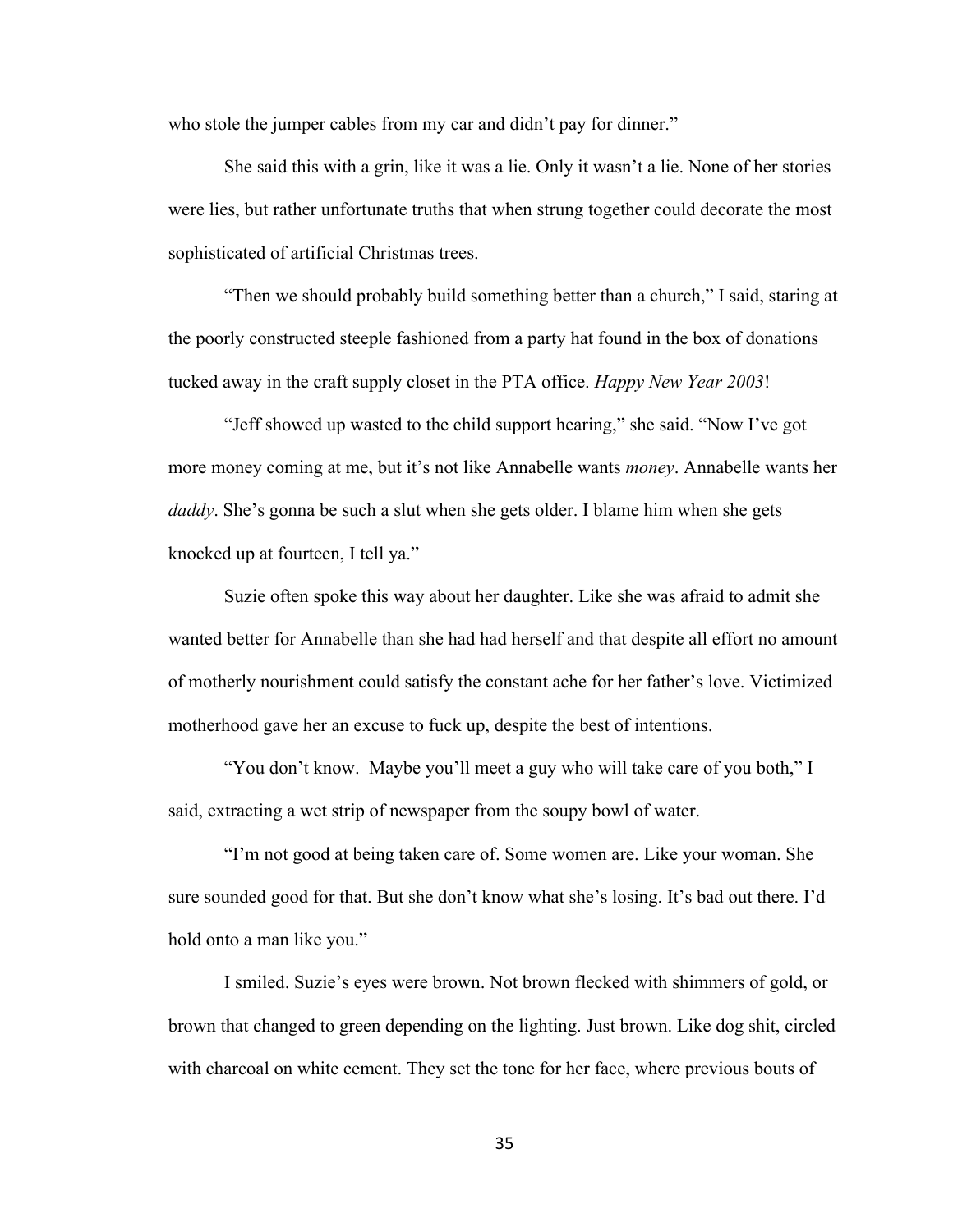acne left ragged pock marks on her skin, denting it with character she hid beneath cosmetic layers of self-worth. My grandfather once told me "if a woman can stand in full sunlight with no makeup and you still find her beautiful, marry her." But I respected the effort she put in to hiding herself.

As the afternoon wore on, Suzie opened herself to me, enlightening me on the many abuses of men she had read wrong for far too long. I bought her a carton of orange juice.

"This church looks like a prison," she said, suddenly.

"It's not our best work," I agreed.

"Let's try something. A motel. I'm thinking these tissue boxes would work."

"It's almost time to leave," I said. "Maybe next time."

"We still have 25 minutes," she said. Her smile reeked of horniness and desperation. I wanted to bathe myself in her.

\*\*\*

We slipped into Room 22, where the lingering scent of marijuana leaked through the open door and passed over the snow-scattered pavement of the parking lot and into the steely atmosphere surrounding the motel.

"I wonder if someone is staying here," I said, taking notice of the empty soda bottles on the floor and rumpled linens on the queen sized bed. Susie dropped her purse to the floor and began unzipping her purple, faux fur-lined coat.

"Who cares? Door was open, it's free. Free's always better and we won't be long anyway. Fix the heat, will you? My tits are falling off."

After some fumbling, the wall unit kicked on blasting hot air into the room. In the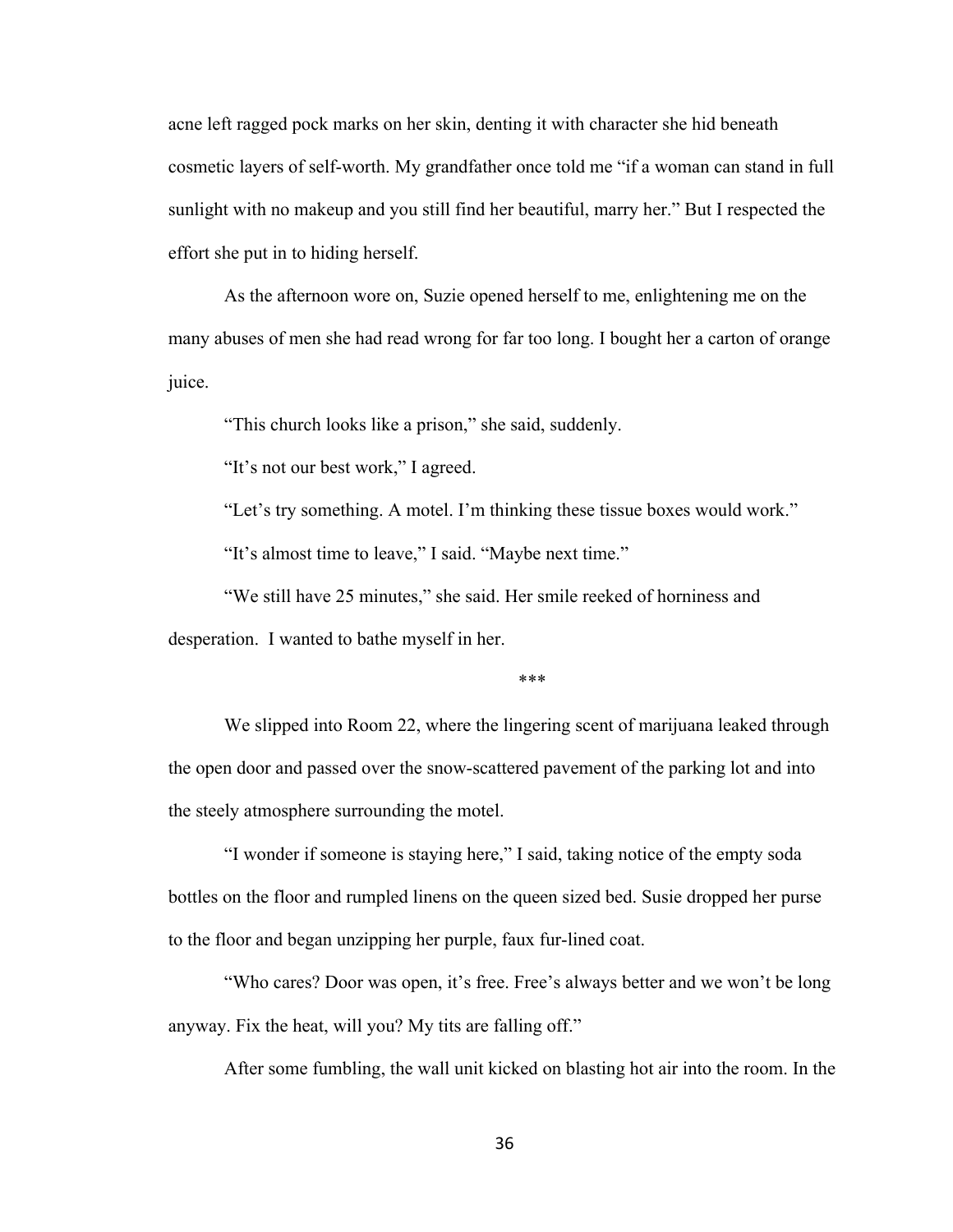bathroom I washed my hands, scrubbing away the white crust that had settled beneath my finger nails and filled the cracks along my cuticles. I could think of nothing but the paper mache paste on my hands dissolving inside of Suzie as I fingered her gently, or roughly, or however she liked.

When I returned to the room, she was lying on the bed. She had left her jeans, but removed the shirt that covered her barely-there breasts cupped in a worn neon green bra.

"We don't have much time," she said. "Come on."

I pulled off my shirt. The carpet was spongy in places where someone must have left snow covered boots to dry. I imagined the unpleasantness of the rug's moisture seeping in through my socks and dampening my toes. I left my sneakers on.

Suzie sat up quickly and scooted toward the edge of the bed. She unbuckled my belt and pulled down my jeans and briefs. She fondled me in her perfect hand, looking up at me with intentionally large eyes, contorting her face like an amateur porn star. I'm sure she'd have let me film her.

"You like that, baby?" she asked. I nodded. She smiled. "You wanna fuck?" "Yeah."

She laid back and unbuttoned her jeans, slithering out of them as she shifted toward the headboard. I kneeled on the bed, crawling toward her with difficulty as my jeans slid further down to my shoes. Nestling between her legs, positioning myself above her, I pulled her panties to the side.

"I don't have a condom," I said, stroking myself in anticipation.

"Just do it. I'm on the pill." She moaned as I slid inside of her.

There were scars on her chest and shoulders. Thin white lines, like stretch marks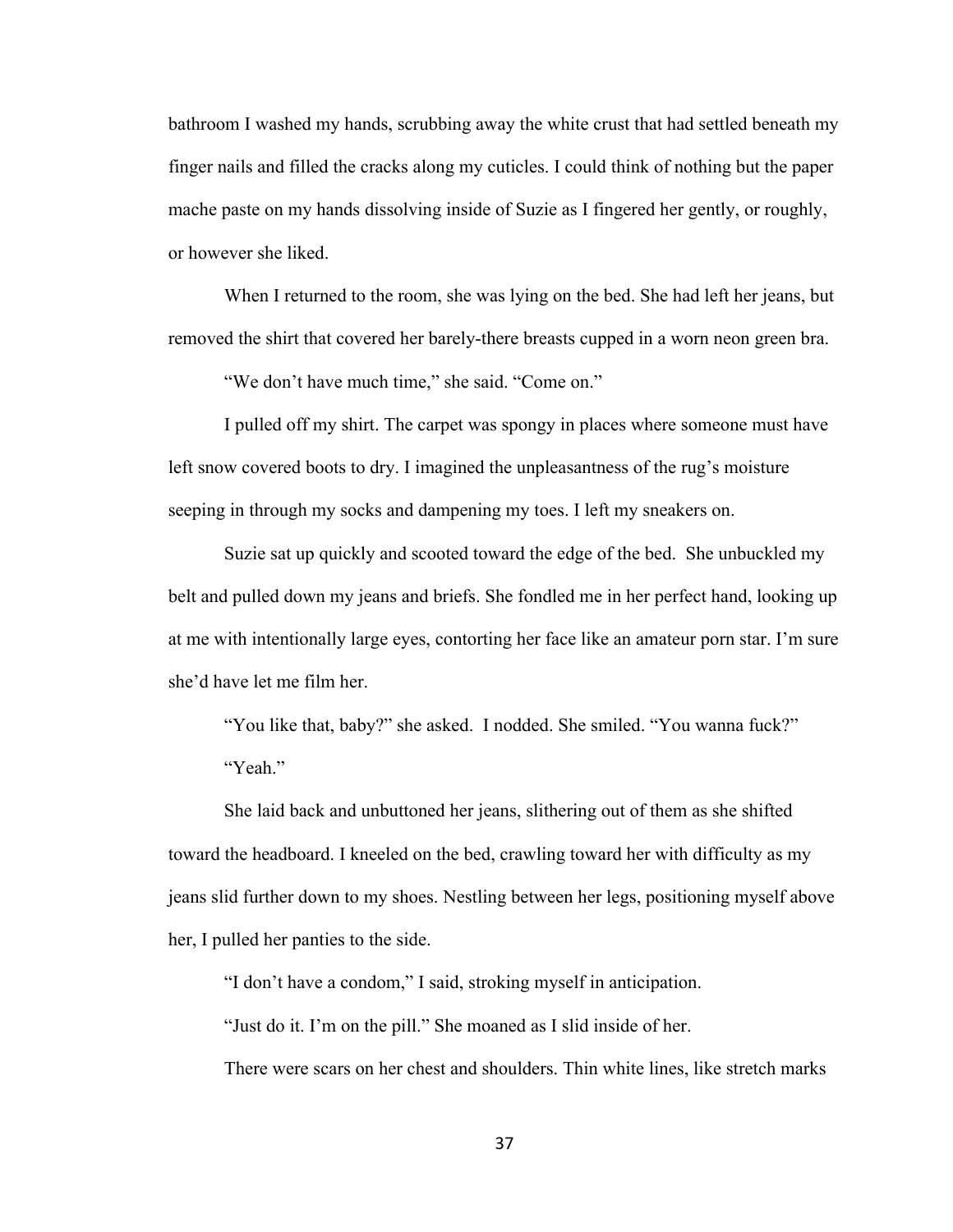added on purpose.

"What happened to you?" I asked, between breaths.

"What?" she gasped, glancing toward her right shoulder where my fingers traced the outline of each mark, pinching the wrinkled stripes of skin. "Oh. My step brother and I used to cut each other. After school, before my parents got home—" she stopped herself, moaning louder than before, then continued. "We did that for three years before my mother found out he fucked me and had him arrested."

I closed my eyes, imagining she was someone else. I imagined I was someone else too.

\*

"Daddy, what is a *lebsian*?"

Sarah squeezed the paint bottle in her hands, squirting a puddle of pink onto the paper plate in front of her. Suzie glanced toward me with a grin.

"You mean a lesbian?" I asked.

"Yeah, a lebsian. What is it?"

"It's a lady that wants to be a boy," Annabelle interjected. I watched as she dipped her brush in Sarah's paint, splattering the newspaper protecting the table with streaks of hot pink. The church was plastered with translucent headlines, each one buried beneath another even more insignificant than the one before. Layers of tragedy Sarah and Annabelle hoped to cover with pink paint and purple sparkles.

"Oh. I wish Gram and Grump's church was pink. It smells like poop," Sarah said,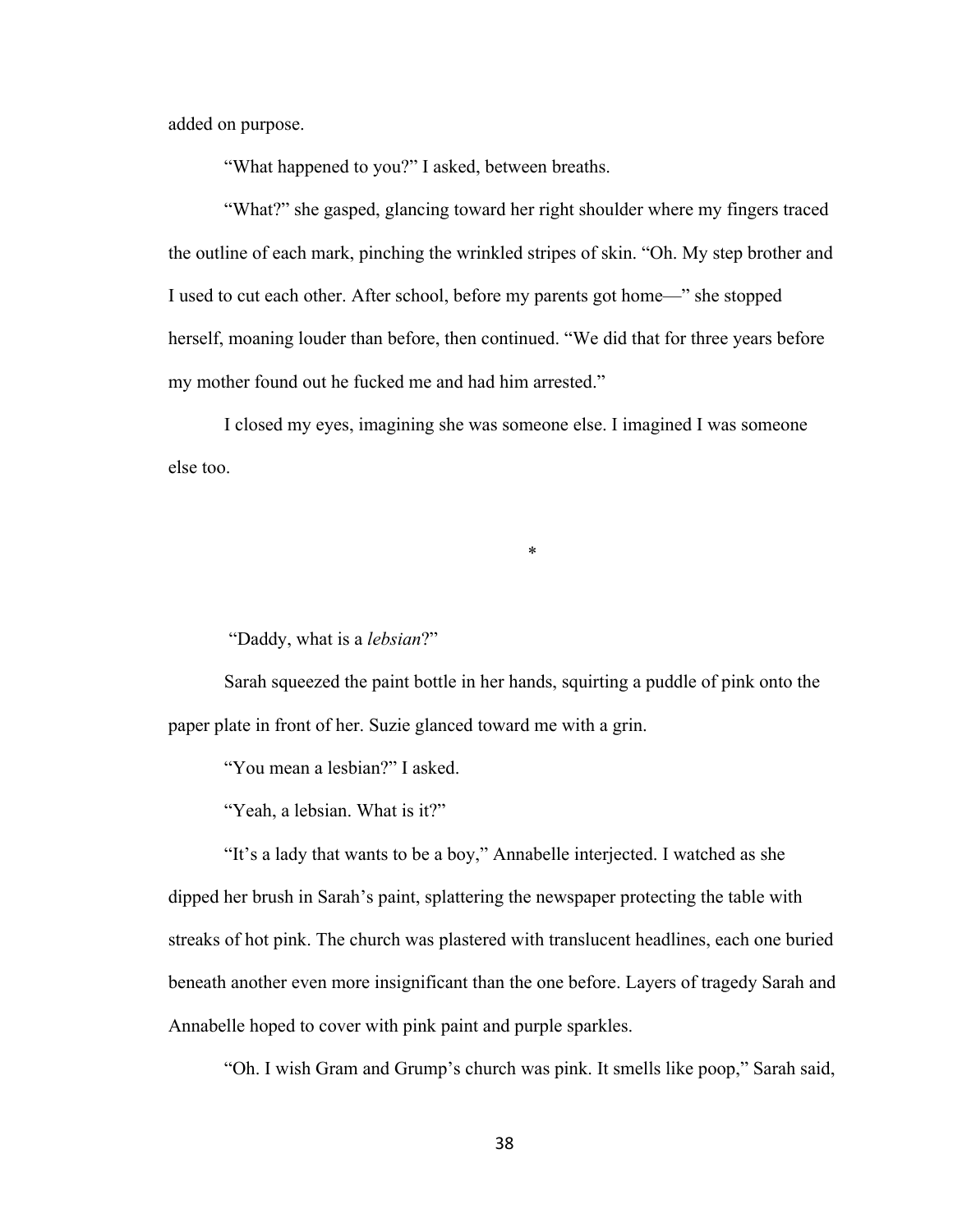brushing paint across the first line of an obituary for a nineteen-year-old killed in Iraq.

"You think if it was pink, it'd stop smelling?" Suzie asked, stroking Sarah's forearm with her fingers – the same twisted grin on her face from two weeks earlier when she perched herself on the edge of the bed, slipping her fingers inside my jeans. I cleared my throat.

"Why do you want to know what a lesbian is, Sarah?"

"Lauren's mom is a *lebsian* now," Annabelle said, with a giggle. "Her parents are getting divorced."

"Oh, that must be tough for Lauren." I watched Sarah. She bit her lip, dipping the paintbrush into the Styrofoam bowl of water we used to clean our brushes, the clear water clouded with pink.

"Yeah, well she'll live," Suzie said, sitting upright and recoiling her hand from Sarah's forearm. "Kids are tough."

She pulled her cell phone from her coat pocket. Her fingernails tapped lightly on the screen. Annabelle painted a giant heart on the side of the church, where the newspaper read that six pitbulls were found, bound and starved in the backyard of a home nearby. She hummed to herself. Sarah's face had sunken. For the first time, something was different.

"Kids are kids." I said, finally staring straight at Suzie. Her eyes met mine, beneath raised eyebrows.

"Ok?" She shrugged her shoulders. I imagined the thin white scars beneath two layers of fabric shrugging right along with them.

"So, you know, divorce is tough on them," I said. Suzie's eyes darted from me to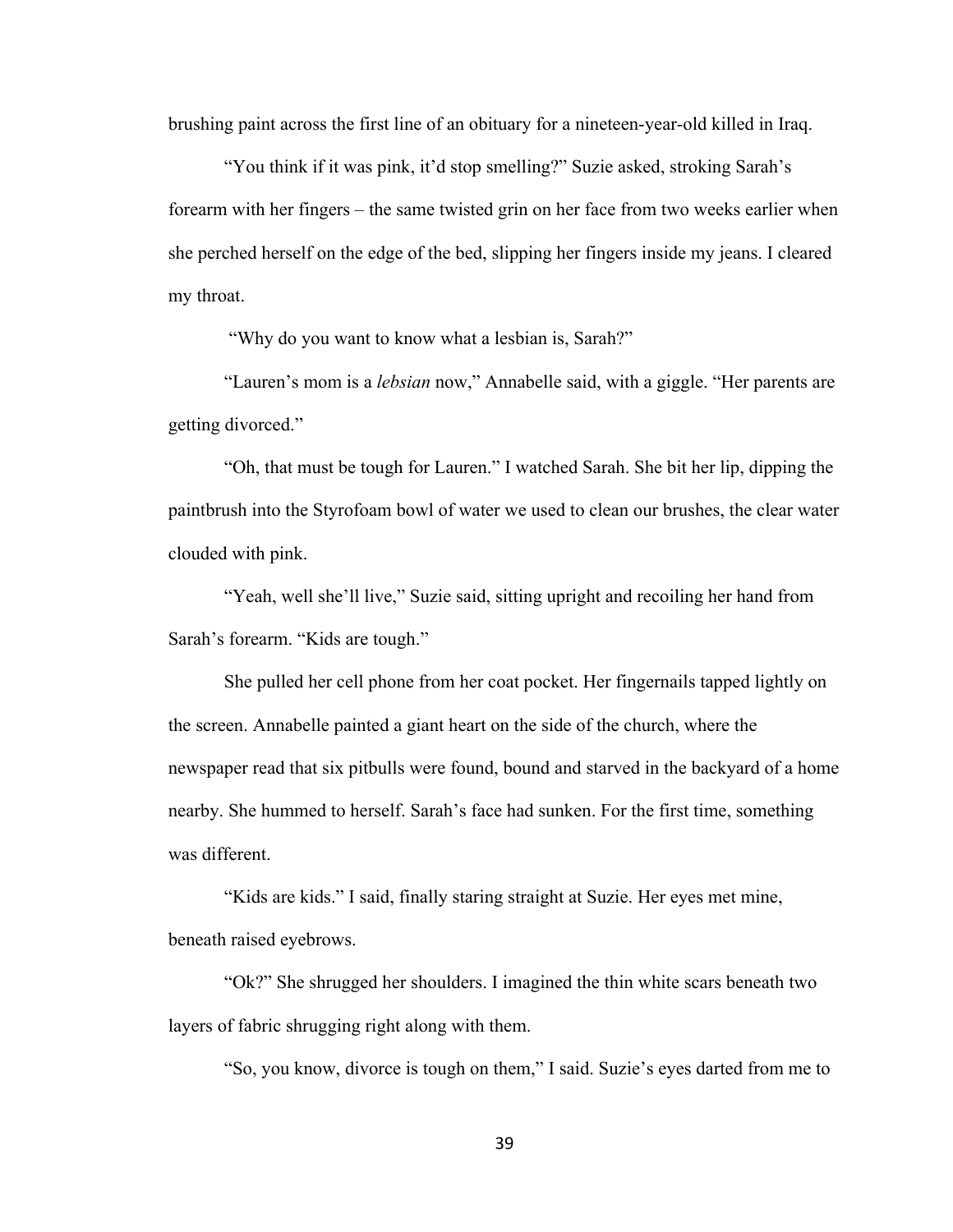Sarah, then back again. She opened her mouth but didn't speak.

"My mommy and daddy are divorced," Annabelle said, perking up in her seat. "Now my daddy takes me to the movies whenever I want."

"Oh does he?" Suzie asked, with a cruel laugh. "Who took you to see that new one last weekend, huh? Where was your daddy then? I didn't see him. He didn't show up. I had to take you myself. *Me*, not him. You remember that?"

Annabelle sunk in her seat.

"You know how much it costs to see a movie?" Suzie asked her. She shook her head.

"Not that much," I said to Annabelle, resting my hand on her shoulder. "Maybe I can take you and Sarah together next time." The girls smiled at each other and went back to painting. Suzie stared straight at me.

"You lyin' to make me look bad or something?"

"Of course not. I'd love to take them."

"Then count me in," she said, with a grin. "The four of us, we'll make a day of it. Movies, ice cream, bowling. What do you think girls?"

For the rest of the afternoon, they couldn't stop talking about it. It was as if it were the first time anyone had ever offered to take them anywhere. Suzie's whole mood had shifted. She painted smiley faces on the girls' cheeks and bought them each a carton of chocolate milk. She asked the girls about their favorite flavors of ice cream. Next Wednesday, she told them, we'd have movie night at her place, with homemade sundaes for dessert. Her fingers crept up my leg beneath the table and rested on my thigh.

"Maybe we'll make it a sleepover."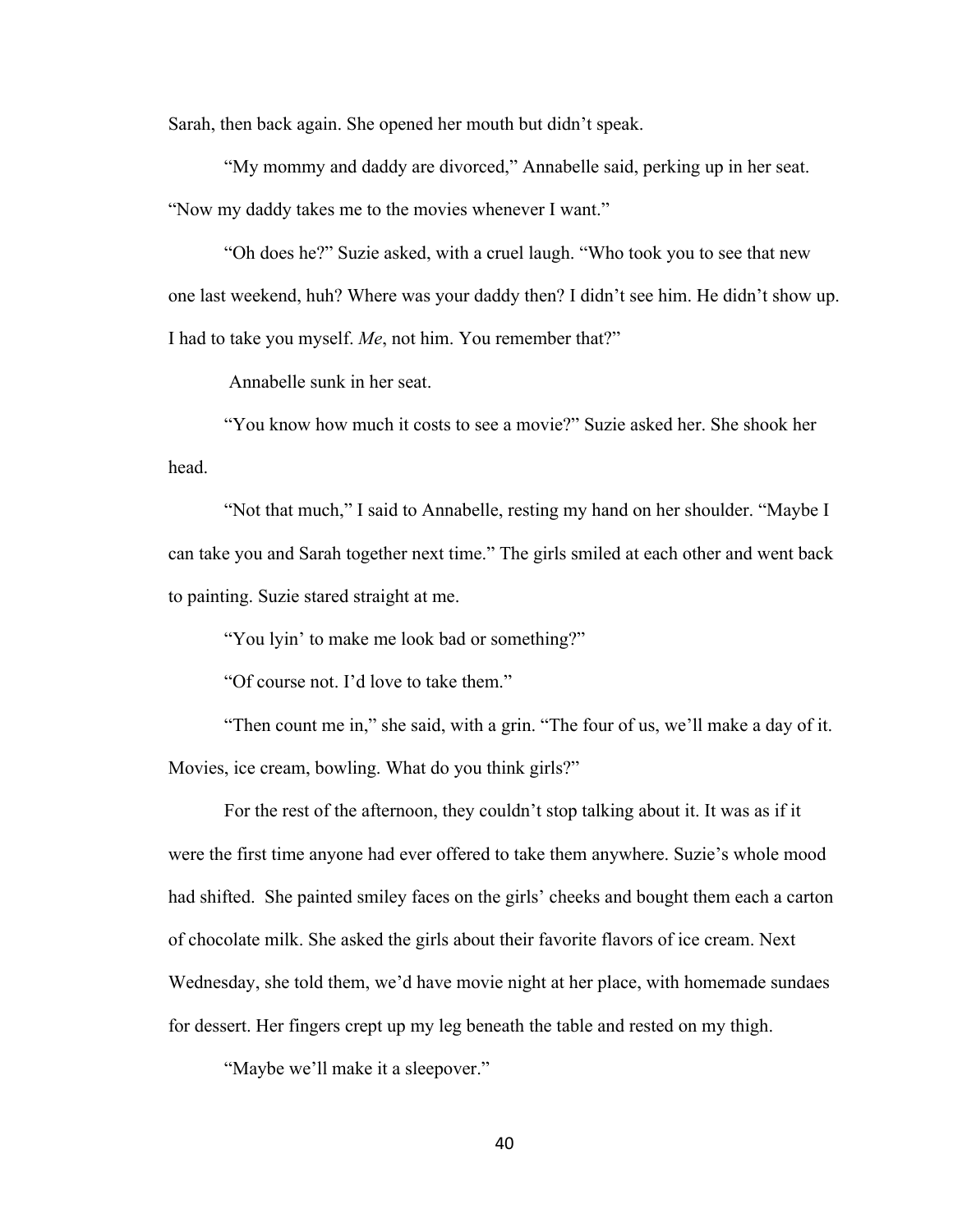On Thursday Susie came over early between *Judge Judy* and *Divorce Court*. She chewed gum and jerked me off while offering commentary on the bad weaves and ugly teeth and poor life choices of the show's guests. She said she watched for the legal advice.

\*

On Tuesday Susie came over late between *CBS Nightly News* and *American Idol*  auditions. She wanted to talk, but I told her not to. She faked an orgasm, loud and screechy. She treated sex like a screen test. But after just three times together, I was already bored of the way it felt to be inside of her, a predictable warmth that was no longer comforting.

"We still good for tomorrow?" she asked as she circled her eyes with dark liner, fixing herself in my dresser mirror.

"Depends on my schedule."

She dropped her hand and gazed at my reflection in the mirror.

"Tomorrow is Wednesday."

"I know."

"Movie night, sundaes?" She turned to face me. "Our sleepover?"

She propped her bare ass on the dresser surface. My wife's bottle of pink perfume sat open behind her. Suzie liked it. She welcomed herself to it whenever she came over, shocked any woman would leave such an expensive gift behind. She asked to take it on more than one occasion, but I told her sentimental value made it difficult to part with.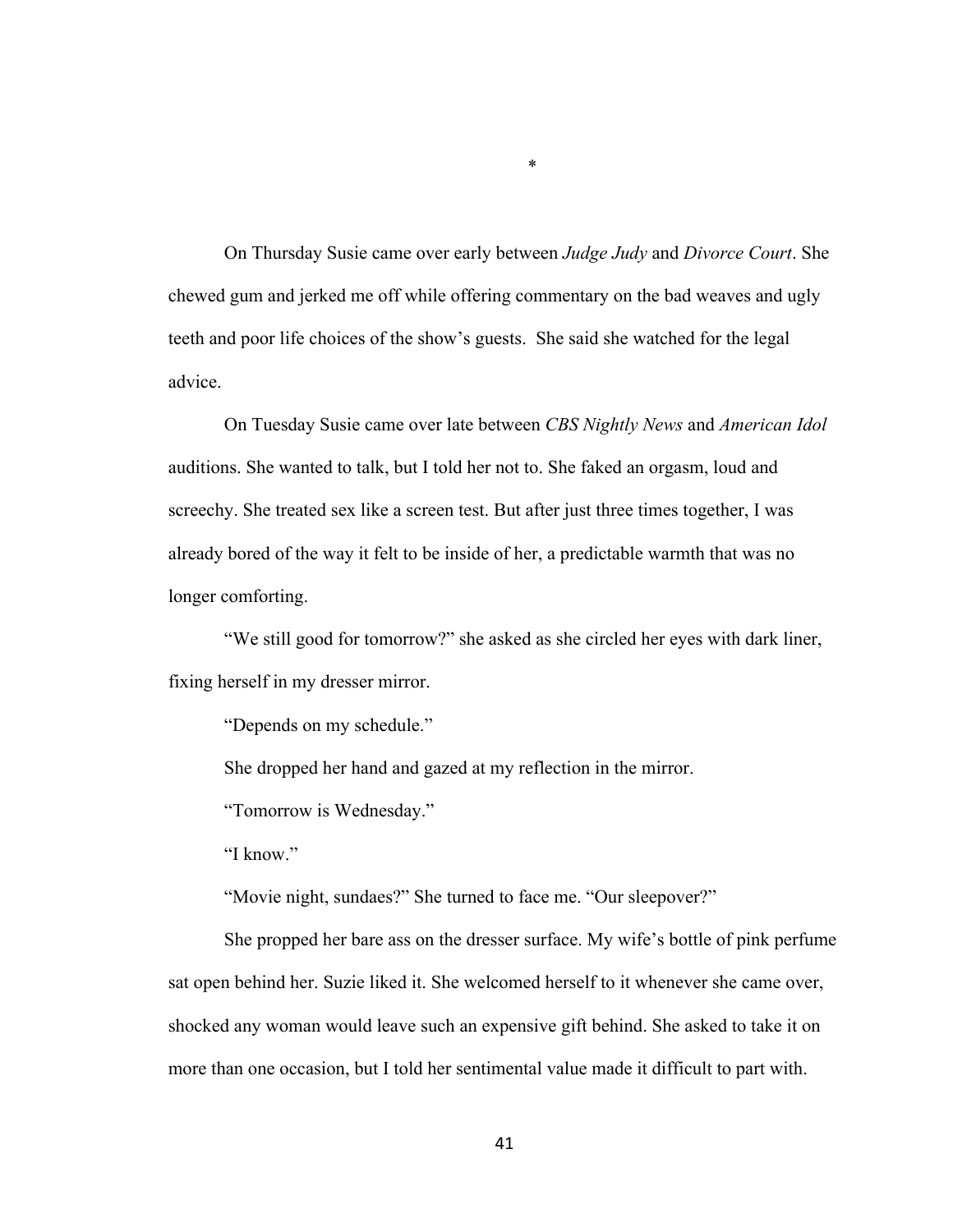Truth is my wife would miss it too much.

"Oh, right."

"I bought a new bra and everything."

When Suzie left I sat for an hour on the toilet contemplating myself, and my marriage, and my cock, and all of the things I seemed to have no control over. I used to pray my wife Tess would find Suzie's panties, crumpled and stuffed beneath the sheets at the bottom of our bed. I imagined her yelling, inconsolable, shaking them in my face, demanding some kind of explanation for my infidelity as she screamed every hidden resentment, and disappointment, she ever felt but never had the courage to say. Then I'd hold her and we'd fall asleep on the floor together.

Night after night, this didn't happen. Night after night, Tess came home late from the clinic, kissed Sarah on the forehead as she slept, before heading back downstairs and curling her delicate frame in a blanket on the couch. She had a thing for David Letterman. She hadn't touched our bed in months.

I flushed and went downstairs. I made sundaes for Sarah and me, two cherries for her, extra hot fudge, and a dab of whipped cream. I wanted to greet her when she came home from her grandparents and talk with her until she had nothing left to say. At eight years old, Sarah was the most captivating girl I had ever met. Each time she smiled, it looked like the first time to me, her reaction to some foreign and overwhelming surge of happiness.

She looked like Tess. A strawberry blond beauty, with light green eyes and refined features, fit only the most privileged of men to love. I feared that for Sarah. The first time a man hurt her in reaction to his inferiority of her. The first time she confused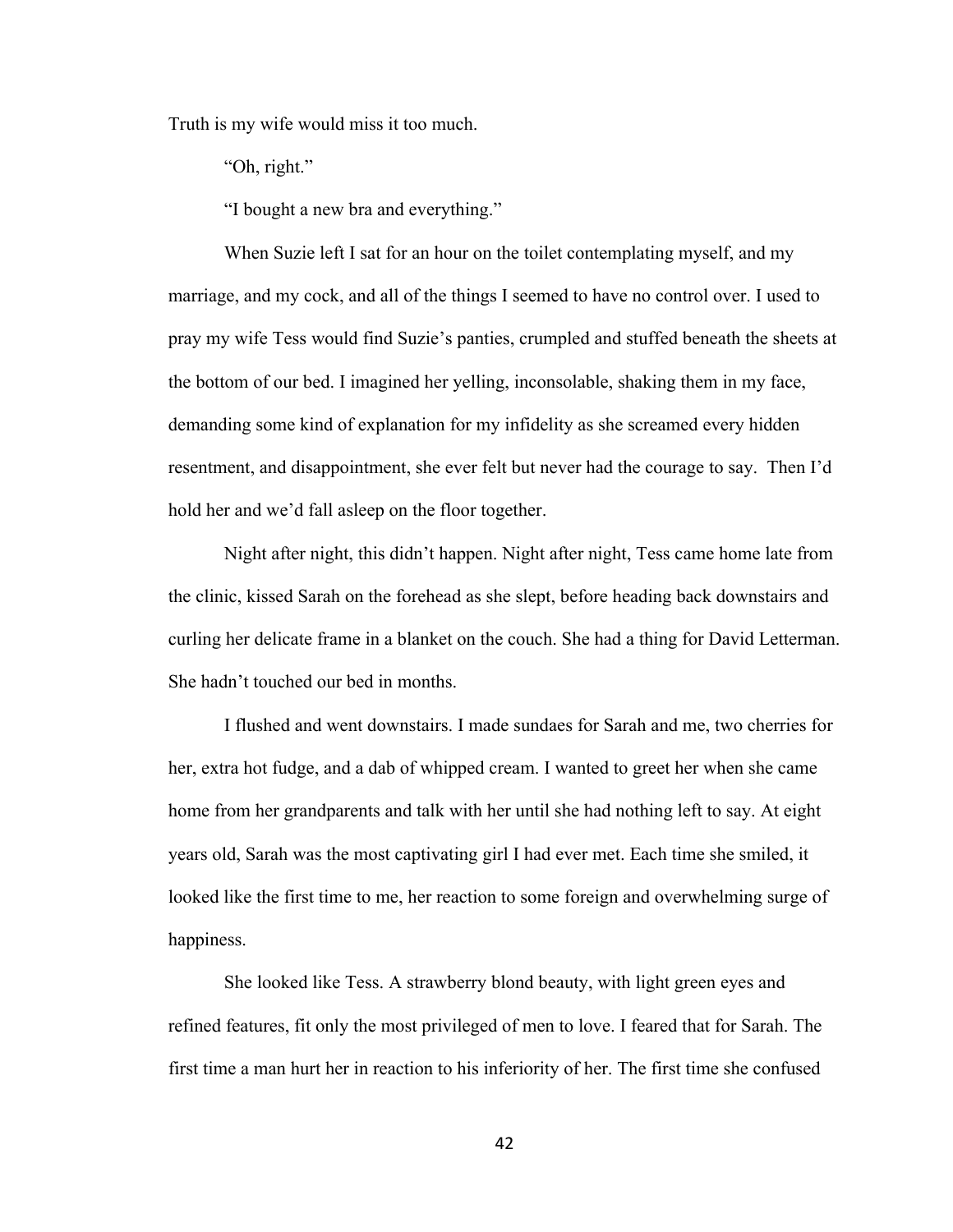sex with love, or worse, when someone confused them for her. I wished she was more like Annabelle. Damaged from the start, without the hope or expectation of anything better. I wished her mother was more like Suzie. A beauty no one noticed had withered away, for no one had known it had ever been there at all.

An hour later I got the call from my in-laws that Sarah had fallen asleep and they would take her to school in the morning. I ate both sundaes and waited for Tess to come home. She didn't.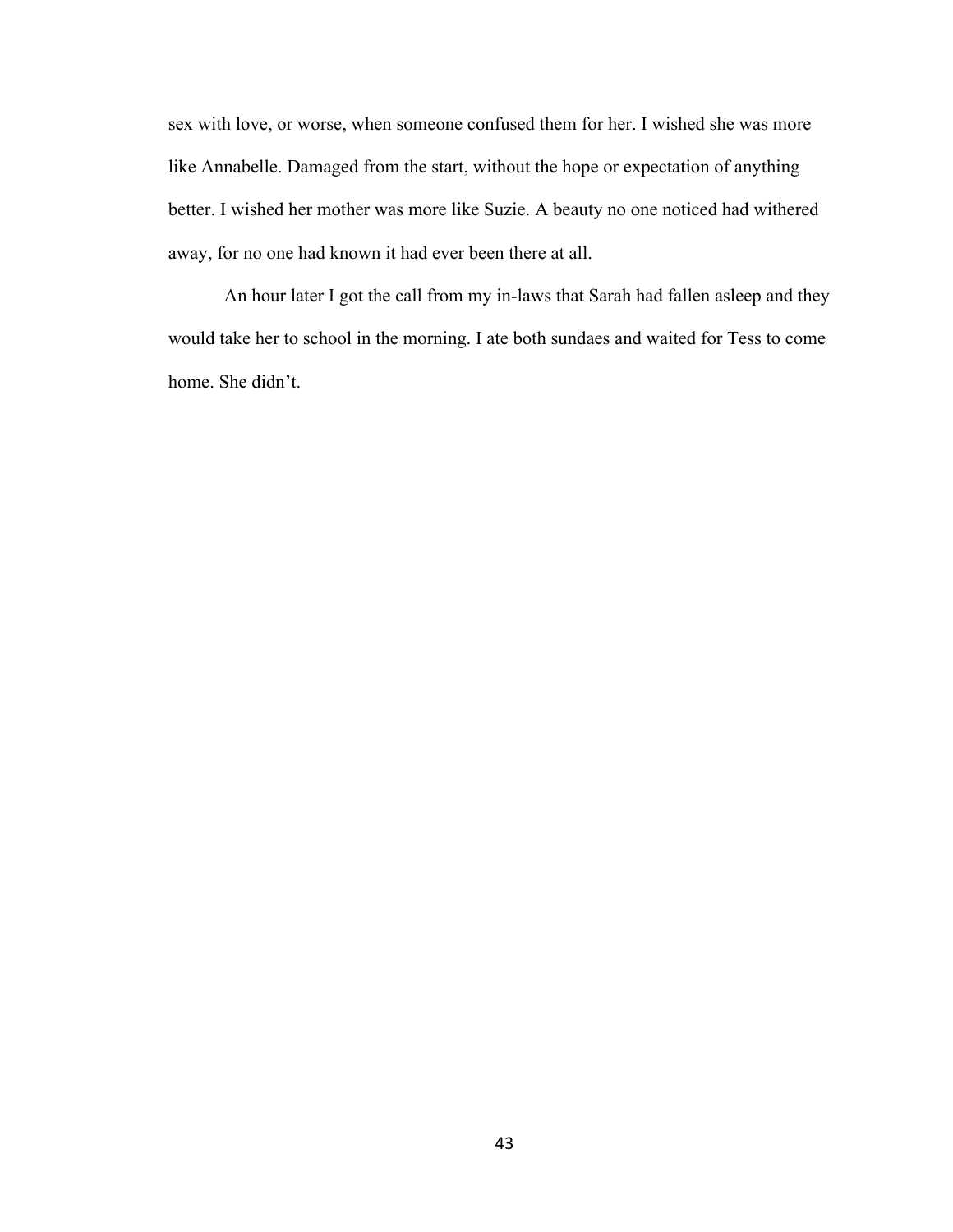# Girl Child

On a Tuesday morning I stained my underwear a streak of rust no one could explain to me quite like Adrienne. *You leak because girls leak when they want babies.* I was ten and I didn't want babies, and I didn't quite understand how wanting babies could explain the way I leaked, but I understood that being a girl child meant something special was happening to me and everyone else was too afraid to tell me what that was. I could sense the earthly wisdom of fifteen-year-old Adrienne who knew so much I never would, who experienced the world through splintered perception I envied for the purity of it. I was ten but I could recognize the dewy majesty within her, the pungent ache of her hunger when she grinned at Robert, the pharmacy tech, each week my mother took us to pick up Adrienne's prescriptions at Walgreens, all running out at different times throughout the month. To our mother, nothing Adrienne did amounted to anything other than disappointment. She was something to be maintained. Controlled.

No one was prepared for the fury within to take hold of her body like disease.

When I was born Adrienne was five years old and already proven to be broken. Unable to do simple things like hold her urine until it was appropriate to let it  $g_0$  – when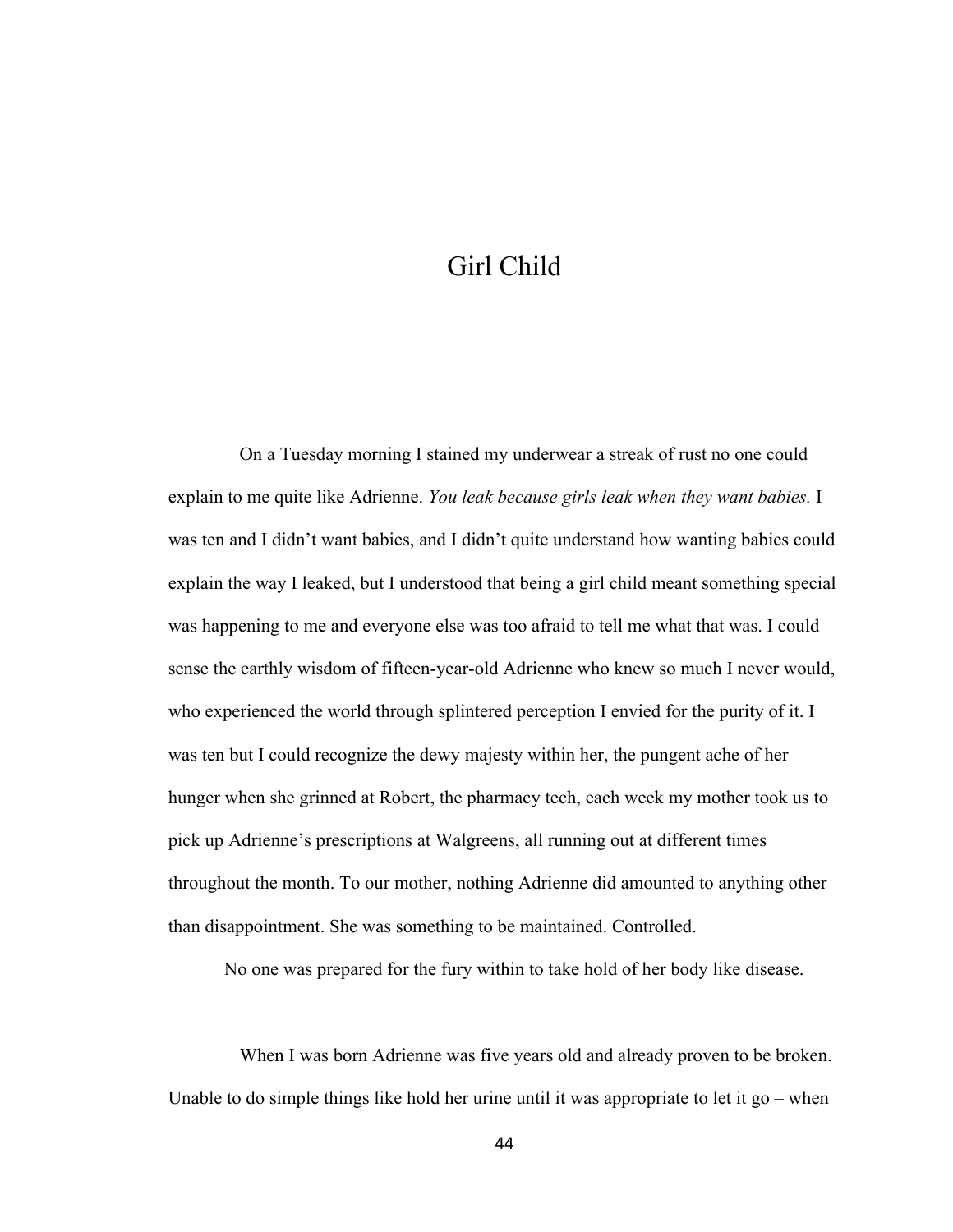some adult would tell her so, pick her up, and place her on the toilet so she could finally relax and release the forceful stream from her little body, sighing relief – out in public Adrienne would force her thighs together bounce on her toes and scream blood-curdling shrieks as if paddle-beaten, or kicked into mushy bruised submission by our father, the disciplinarian every child dreads disappointing. Our mother, ever a well-mannered supporter of etiquette, would scold Adrienne, remind her that she was a girl child with an obligation to politeness no matter the occasion. But Adrienne couldn't help herself. In the middle of the grocery store, in line at the bank, in the booth of a seaside restaurant she would cry out and quickly release, flooding herself the instant the urge came. My parents were ashamed, unable to fathom why their precious girl child would continue to disgrace them this way. When I came along and mastered the skill of pissing into toilets at nineteen months my parents celebrated with a privately catered event.

From what I could tell there was nothing Adrienne could do correctly. At eight years old, she still threw tantrums, sunk her teeth into the arm flab of her reading tutor, her eyes smoldering orbs of unchecked girl child rage. My mother's muffled sobs leaked through the house like winter cold and I learned to shiver at the sound of them. I could never be Adrienne. I could never be girl child gone wrong.

Smooth-haired, well-behaved, fiercely independent, with a knack for dressing myself, my parents found solace in my tightly-wound perfection, proving them capable of effective parenting. I found solace in Adrienne – a force of earth-crushing magnitude, unwaveringly indelicate, laughing, pissing, howling, punching, biting Adrienne, untethered from any expectation of existing as the girl child they had always wanted. Her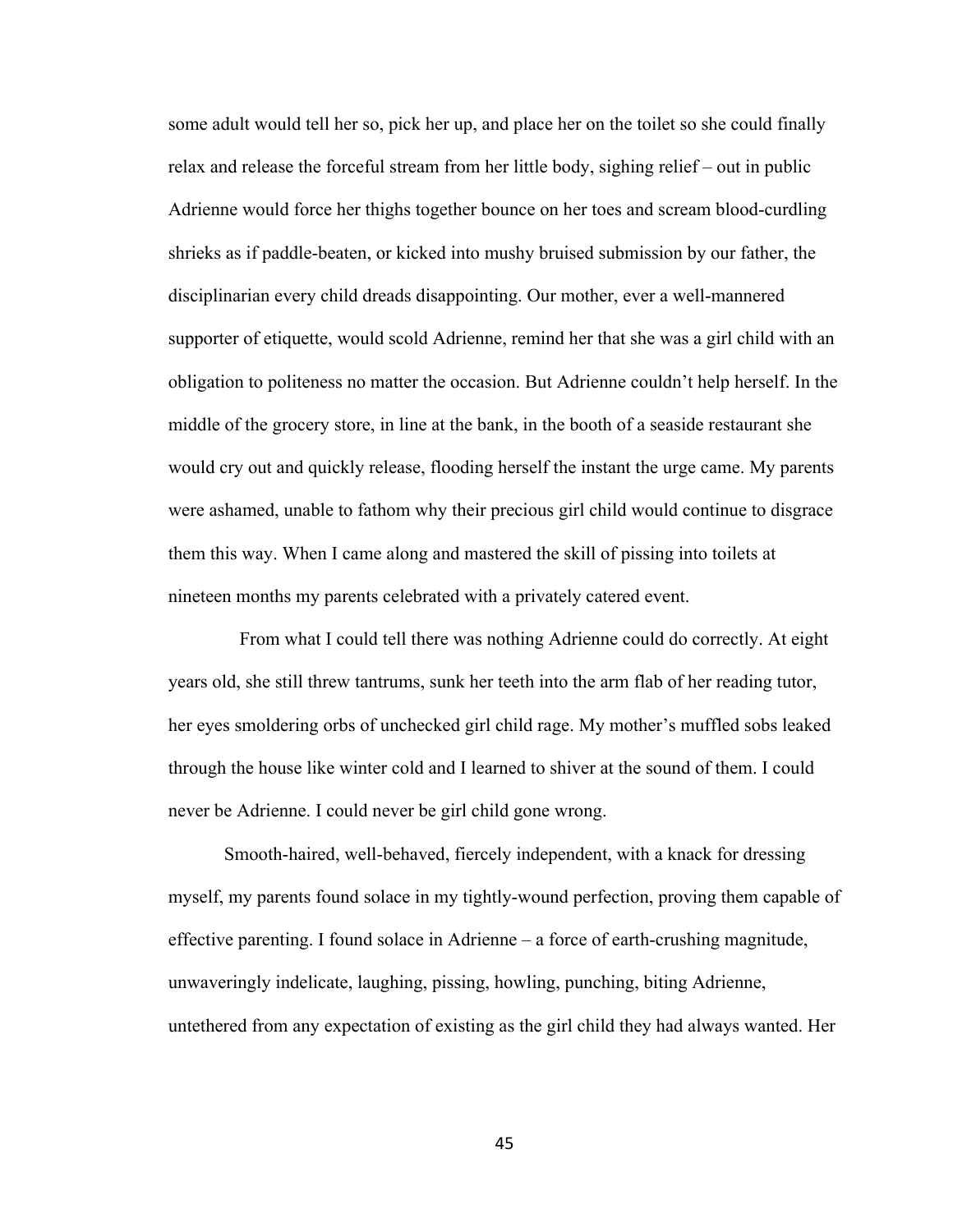face squeezed tight, breathless red frustration with everything: sound, light, color, texture, the entire world she couldn't swallow for the sting of it. She was electrifying.

\*

Robert the pharmacy tech was twenty-three and awkwardly tall with freckled acne I craved to touch through the glass pane of the pharmacy check out window. He was polite and well-spoken if not a little shy as his brown hair fell clumsily across his forehead. My mother's curtness never dissuaded him from waving shyly at Adrienne who grinned lips wet, eyes hazy, tapping her fingers against the glass, leaving behind oily fingerprint signals of her longing. My mother swatted her hands away whispering commands at Adrienne: *get a hold of yourself*. But Adrienne's gaze was forever fixed on Robert.

For as long as I could remember Adrienne was strictly forbidden from coming into my room, so whenever she managed to make her way out of her own, quietly opening and closing her door, crawling through my parents' room which separated ours, and finally poking her head through my doorway and grinning, it was enough for us to erupt in shrill, sisterly squeals of excitement, waking my parents and defeating the careful stealth Adrienne had mustered. But one night, Adrienne snuck into my bedroom, holding a finger to her lips to keep me quiet, and made her way across the carpet, stifling giggles as she climbed into my bed.

*I'm going to kiss Robert*, she told me.

*Why?*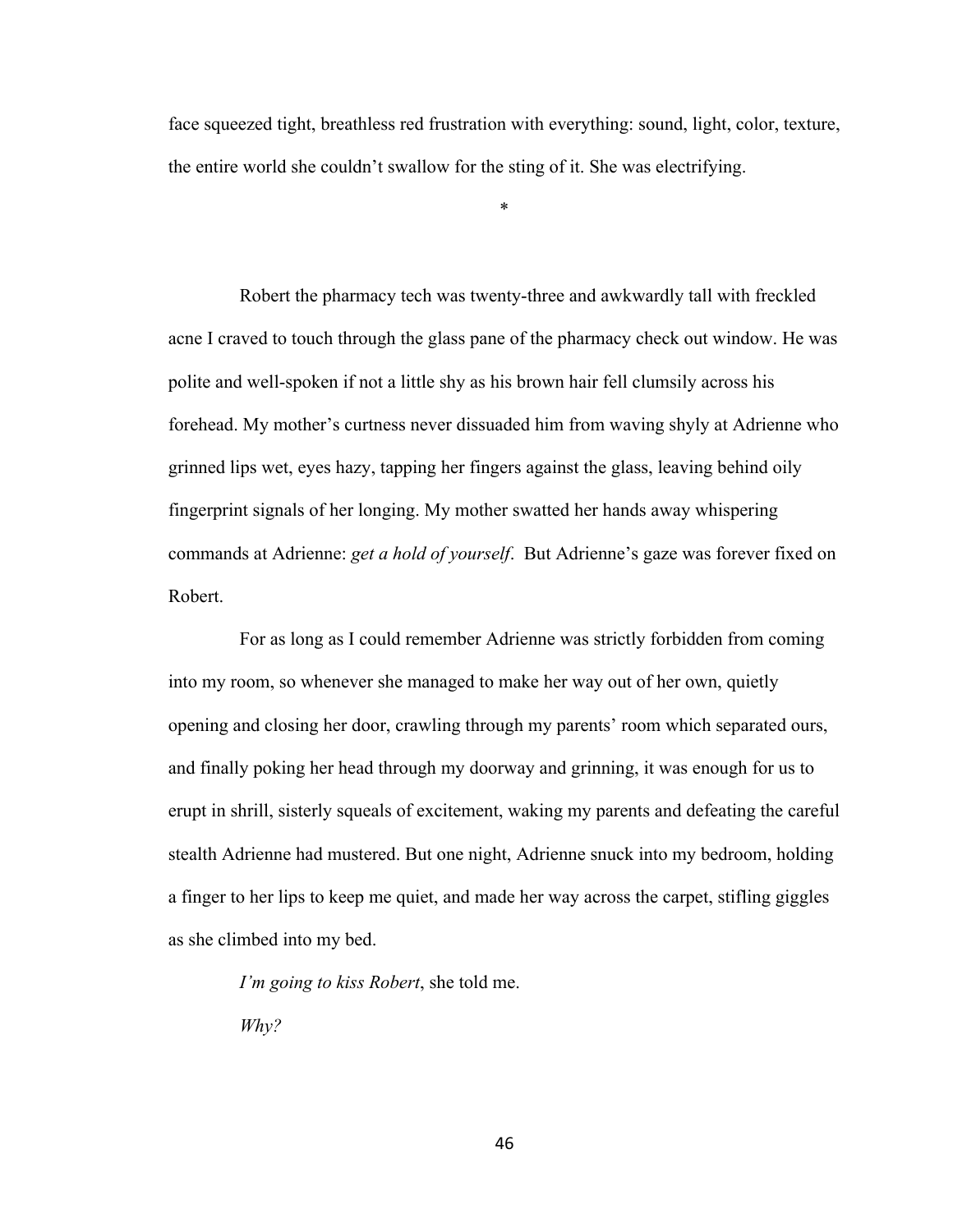*Because I love him and I want to touch him everywhere*, she said, eyes shining from the street lamp casting a strip of light across her face as she sat, cross-legged on my bed.

*I don't think mama will let you.* 

*Mama won't even know*, she told me.

*When will you do it?*

*Soon. So soon. I can't wait anymore!* She said, almost full voice. I giggled and covered her mouth with the palm of my hand. She swatted it away.

*Do you think he loves you too?*

*I know he does.* 

Two days later at Walgreens our mother parked the car and Adrienne jumped out, grabbing my hand, pulling me with her into the store. Our mother chased behind us.

*Don't run!* she whispered with all the force of a shout. *Girls don't run!* 

After years of handling Adrienne it was a wonder our mother ever relinquished her hold on us, her girl children always threatening to misbehave. *You don't want to end up like your sister, do you?* She'd say to me as if all of Adrienne's problems stemmed from poor manners. How could I tell our mother that Adrienne was everything I wished to be, everything I ached for deep in my magma center.

Adrienne stopped running, suddenly yanking me to a stop as our mother nearly collided with us.

*Can we look at makeup?* she asked. Mother sighed. *What do you need makeup for?*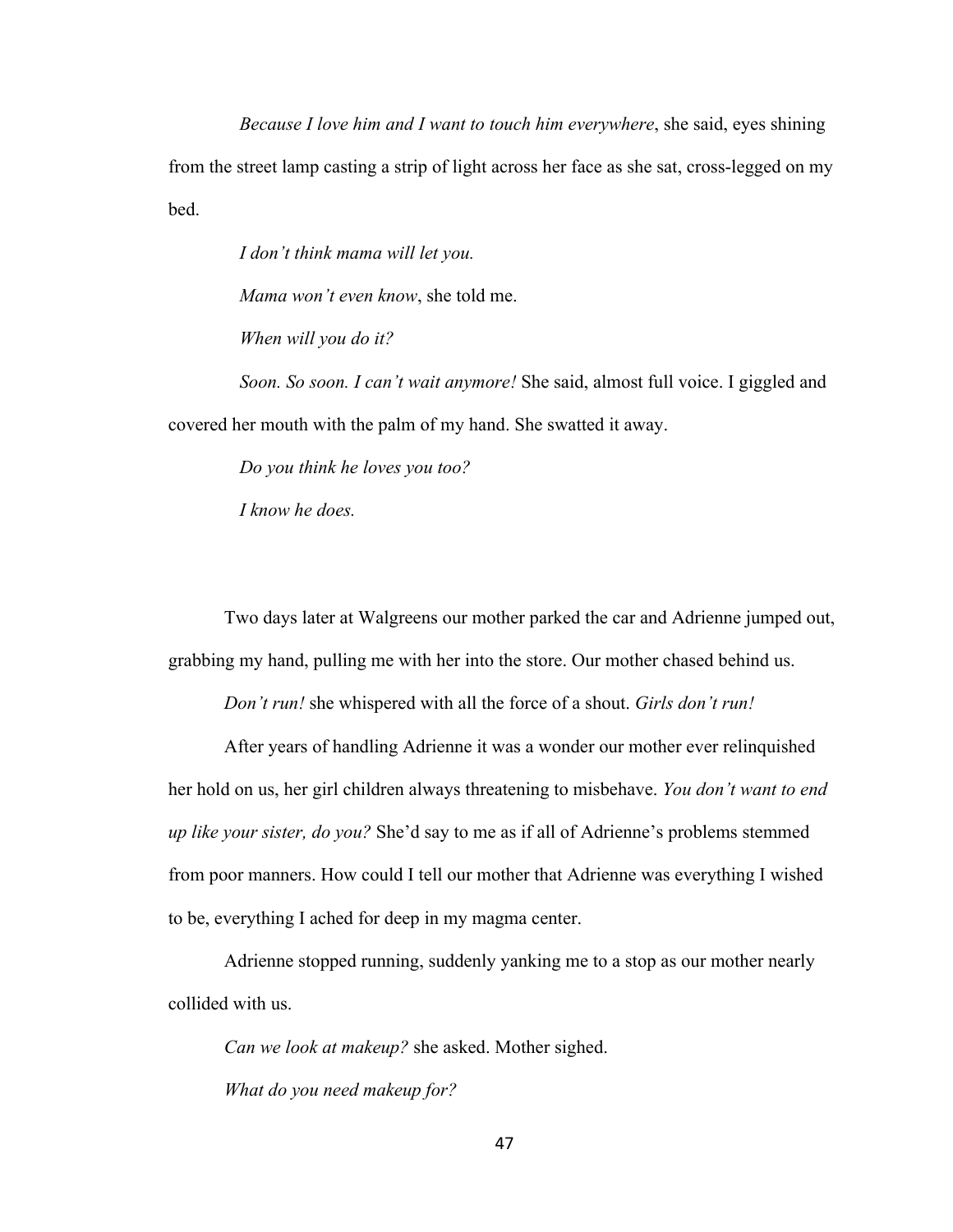*We don't need it.* Adrienne said. *We just want to look.* 

Mother hesitated, glancing around the near empty store. It was rare for her to even consider this sort of request from Adrienne. But in recent weeks, since that Tuesday morning when Adrienne had helped me with my rust-stained underwear and mother thanked her for it, Adrienne had been uncharacteristically controlled. *Fine,* Mother said. *Don't touch anything. I will be right at the counter so I will see anything you do.* 

Adrienne grabbed my hand once again, dragging me through the aisles to the cosmetics section. Rows of brightly colored tubes, compacts of pink, peach, and bronze powders, shimmery eye shadows, with names like 'café au lait,' 'denim dream,' and 'pearly pink,' metallic gold and glittering blue bottles of nail polish dazzled us. Adrienne grabbed at everything, knocking them over and onto the floor.

*I need something for my lips!* She said.

*Mama said not to touch anything.* 

*It'll be fun!* She said, ripping open a package of bright pink lip gloss, tossing the plastic-cardboard casing to the floor. She grabbed hold of a compact, flipped it open and looked at herself, quickly applying the gloss and smacking her lips together. *What do you think?* 

Her eyes glittered as she smiled widely, tossing her hair like a movie star.

*You look so pretty!* I told her.

*You try it!* She said, tossing the gloss to me. I caught it and looked around for our mother, who somehow always managed to be lurking nearby anytime Adrienne was about to get me into trouble.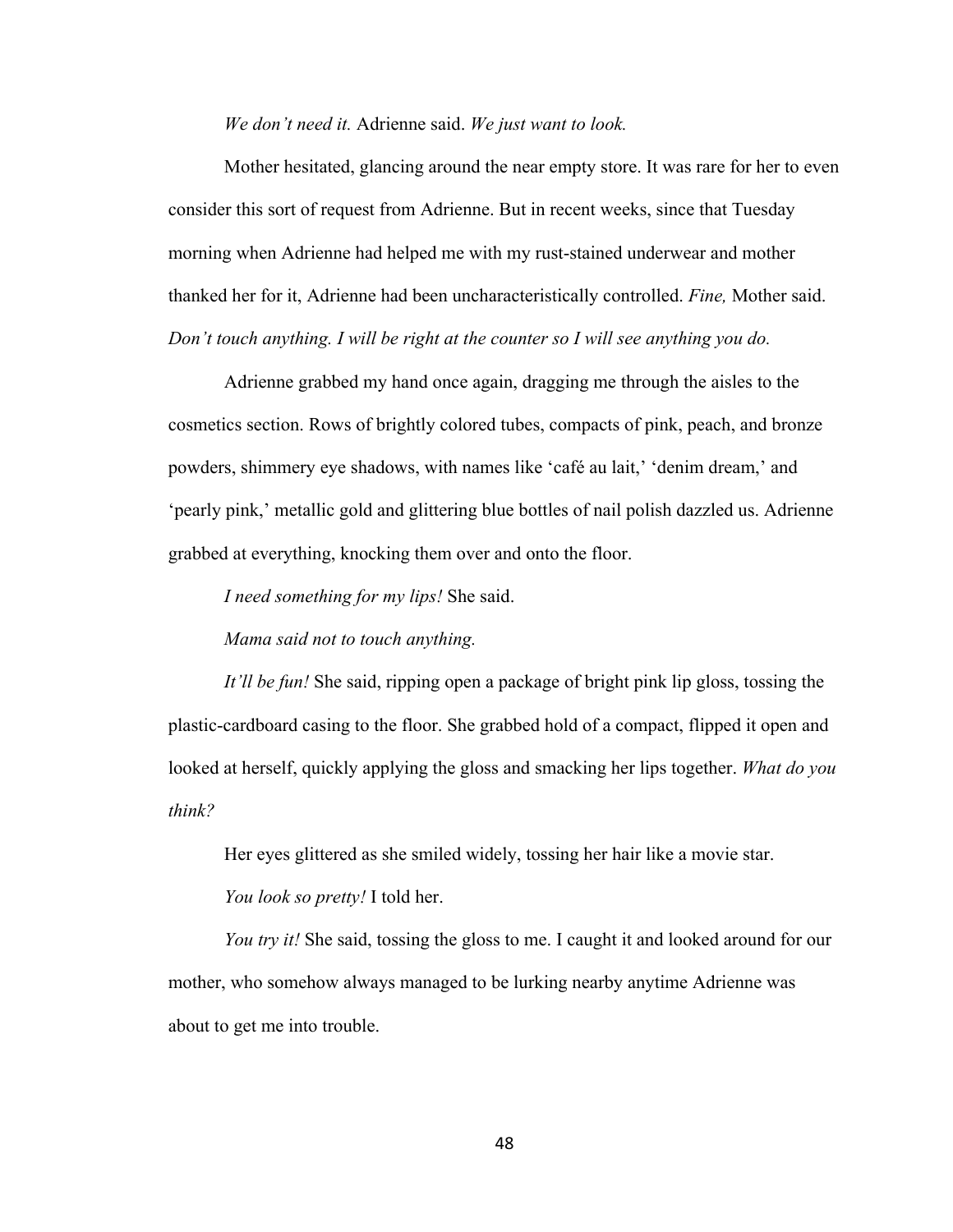*She's on the other side of the store,* Adrienne said confidently. I followed her lead and picked up a compact, opening it to see the reflection of my girl child eyes, lips, cheeks. I unscrewed the gloss and pressed the tiny wand to my lips, carefully coating them in pink. Rubbing them together I watched myself in the tiny compact mirror, examining my eyelashes, smiling, studying my teeth, looking for any resemblance, any proof that I was her sister, that part of us bore the same DNA, the electric pulse that threaded through her, an unstoppable surge of girl spirit.

Adrienne squealed at the sight of me and told me to pocket as many lip glosses, eye shadows, and nail polishes I could. She kicked away the mess of opened packages left on the floor and sprinted toward the pharmacy counter. I ran to keep up. My mother was browsing the nearby vitamin aisle, her back to us. Robert was standing behind the window, sorting through white paper bags of prescriptions, assisting a woman with a walker and oxygen tank. Adrienne skipped to the window and waited behind the woman, bouncing on her toes and waving to Robert. He smiled shyly and gave a small wave. Adrienne squeaked. Mother didn't seem to hear.

When the woman stepped away, Adrienne could barely contain herself.

*Notice anything different about me?* She asked Robert, her hands locked behind her back, as she swayed from side to side smiling.

*Did you get a haircut?* Robert asked.

*Nope,* she said, grinning some more.

*I'm not sure,* he said, glancing to our mother, still oblivious. *But you look pretty,*  he almost mumbled.

Adrienne nearly yelped in excitement, peeking over at me.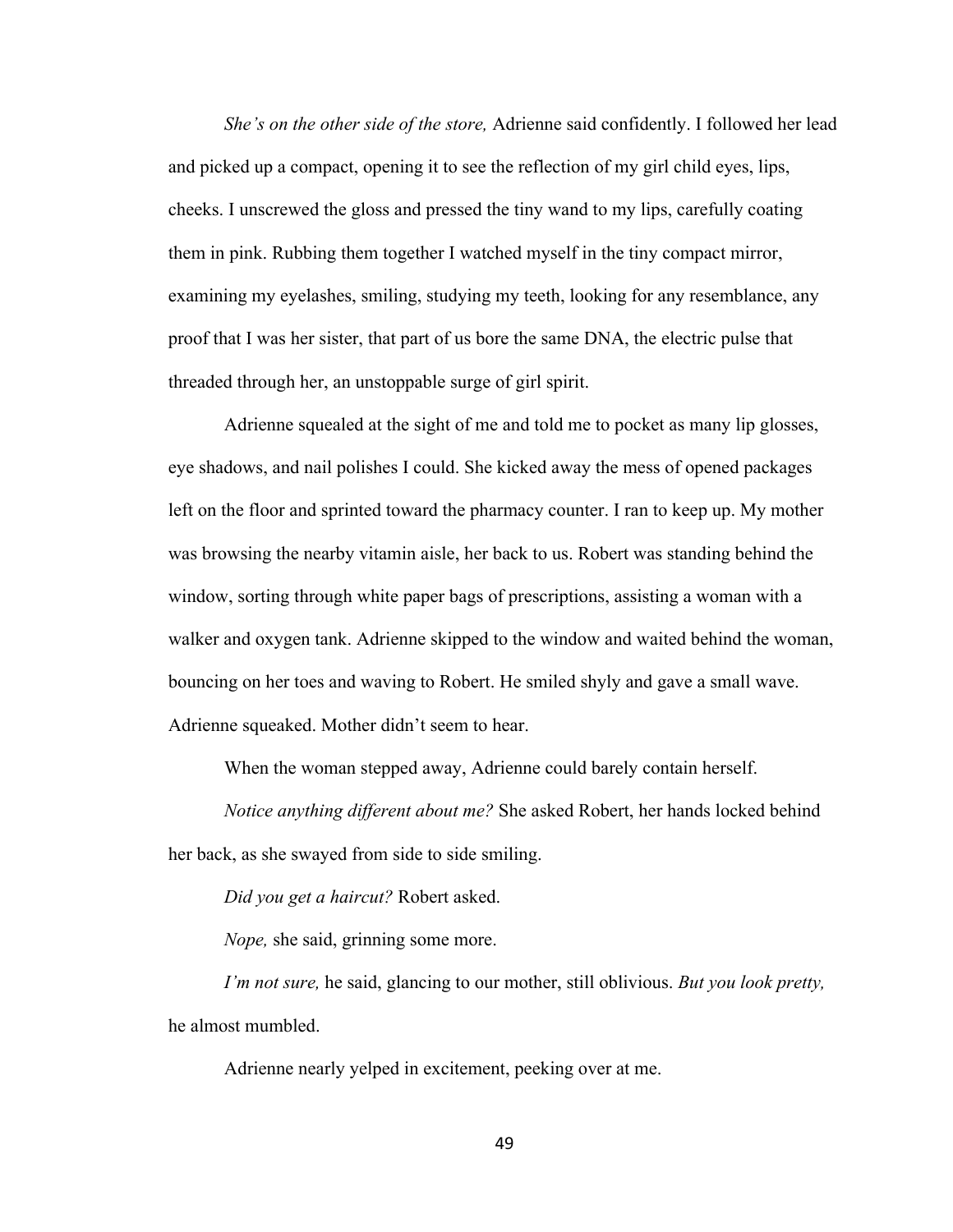*Let me check your prescriptions,* he said.

Adrienne stepped closer to the window and pressed her fingertips against the glass. She pulled a folded piece of paper out of her pocket and pressed it to her lips, imprinting it with a glossy pink kiss, and slid it through the window to Robert. He glanced at our mother then back at Adrienne.

*What is that?*

*It's for you,* she said.

*I can't take that*, he said.

*Why not?* 

*I could get in trouble,* he whispered, his gaze shuffling around the near empty

store. *It'll be our secret,* Adrienne said smiling, tracing circles on the glass pane in front of her, her other hand still extended through the window tapping the note on the counter. *Take it*, she whispered.

*Adrienne!* Mother almost shouted, scampering to the counter.

*Take it!* Adrienne yelled and Robert grabbed the note from her hand shoving it in his pocket.

Mother marched to Adrienne and pulled her hands from the glass pane. *What did she just hand you?* She demanded.

Robert stammered. *What?*

*I saw her hand you something; what did she give you?* 

Robert glanced at Adrienne who was still happy and still grinning widely, slowly shaking her head at him.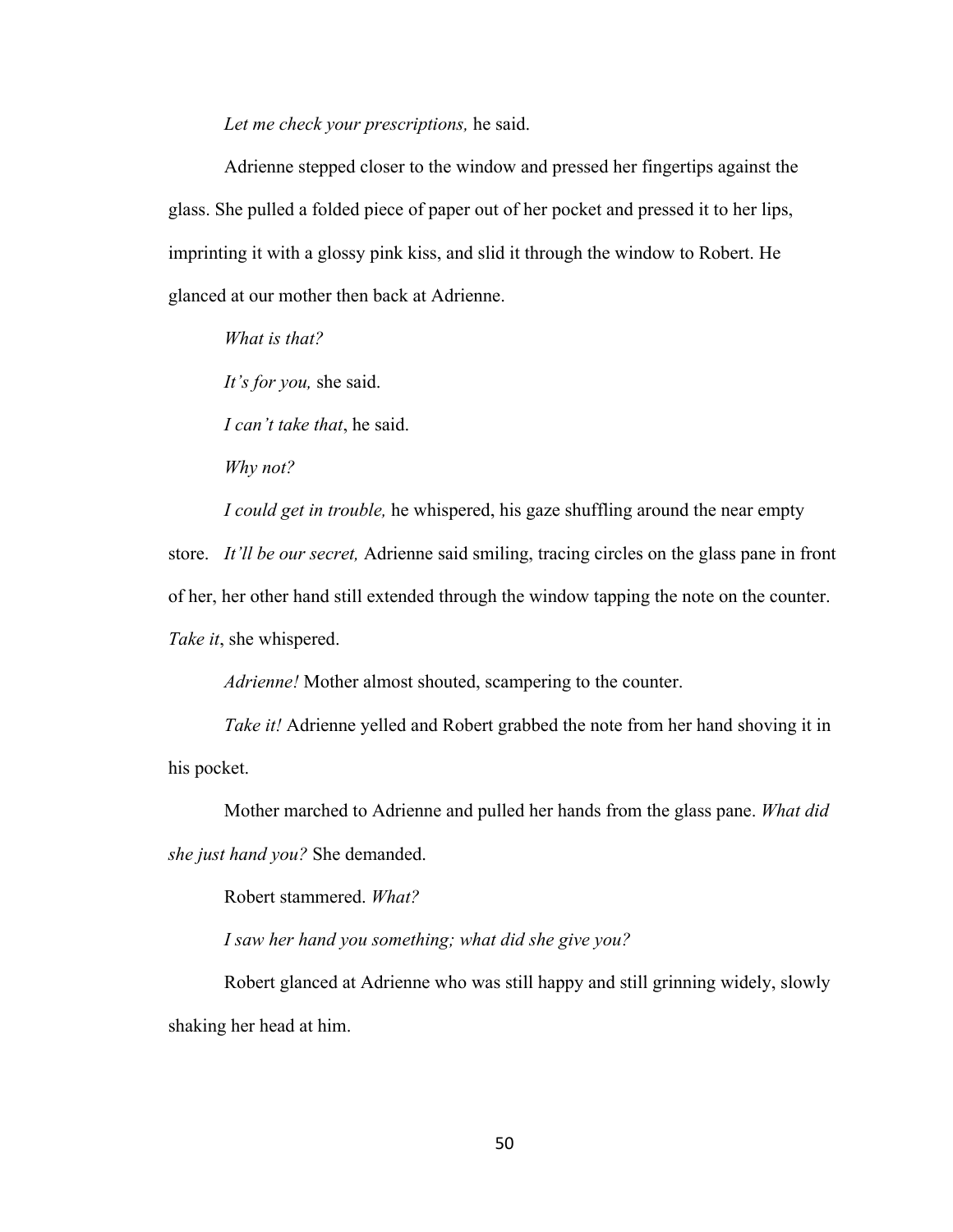*Nothing,* he said finally. *She just handed me this receipt. I guess someone dropped it*, he said, showing our mother a crumpled receipt he must have had somewhere on the counter. Mother looked back at Adrienne who just shrugged, unable to contain her delight.

*Are you sure?* She asked him again. He nodded. She sighed. *Fine. Are my prescriptions ready?* 

*Of course*, he stammered again finally checking the computer. Adrienne backed away from the counter. Robert looked up, careful not to break his gaze from my mother who had fixed him with such a stare I thought he might burst into flame from its singe. Then I saw it. Adrienne unzipping her coat, her fingers feeling for the buttons of her shirt, quickly undoing them, her impenetrable gaze on Robert. Robert quickly glanced to her then back to my mother. But Adrienne continued until her entire shirt was unbuttoned and hanging open, revealing a small strip of stomach and a tan cotton bra. Robert looked to her once again, his eyes widening. Something in my stomach began to hurt, my magma center unfurling more heat than I could handle and before I knew it my voice was erupting from my lungs and I cried out, *Mama!* and our mother turned around, her face twisting from shock into palpable rage. She shouted something. I'm not sure what. Adrienne laughed and ripped her shirt open, working quickly to pull it off. Our mother grabbed her, clenching her fingers around Adrienne's arms forcing her coat closed and wrenching her body away from the counter, dragging her through the vitamin aisle, toward the automated doors at the store's entrance. Adrienne screamed, throwing her limbs in every direction, flailing scarlet fury, her lips quivering venom. Strangers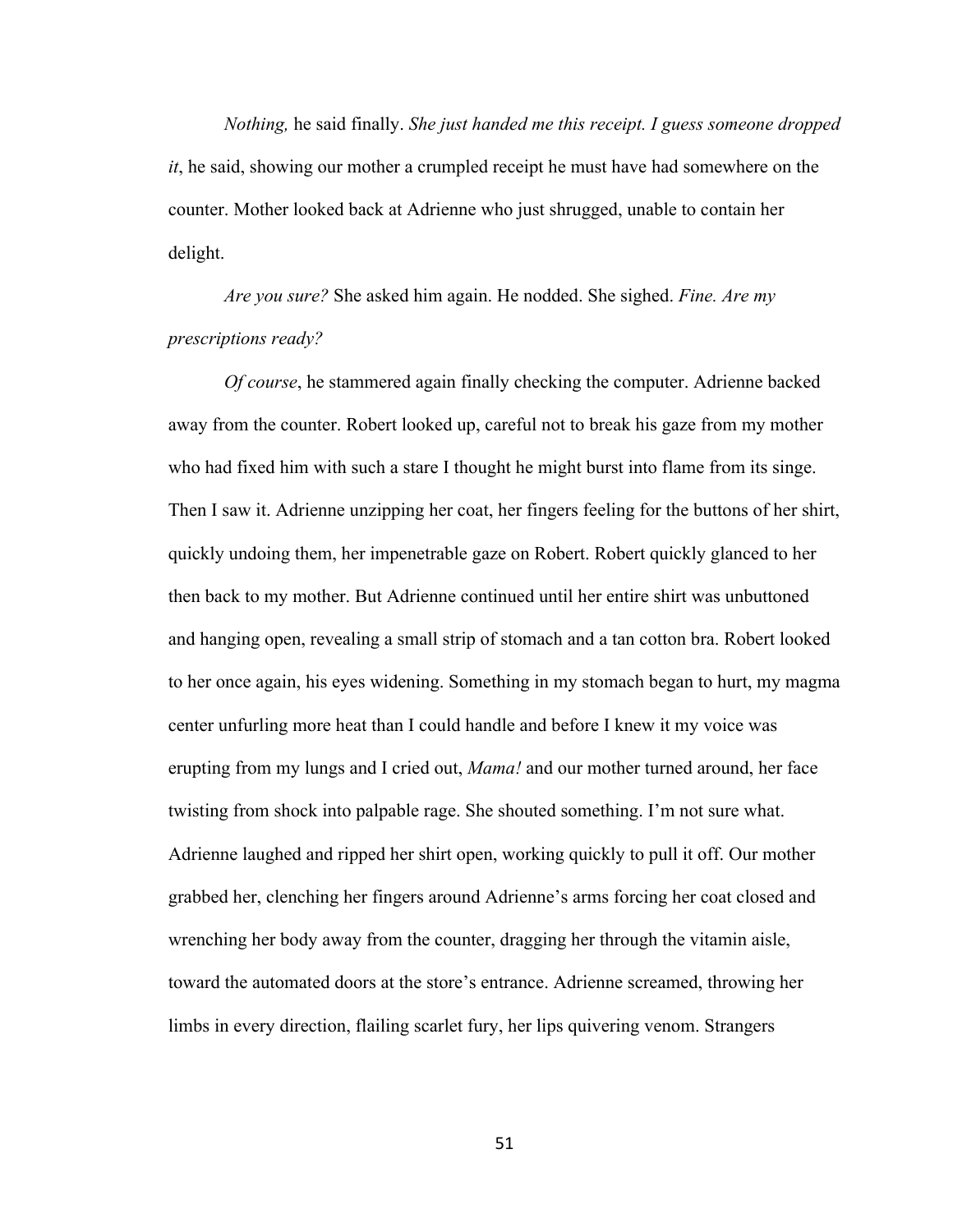watched in uncomfortable horror as my mother heaved Adrienne through the door, barely able to contain her as Adrienne bit at her, spitting and snarling, rabid as a dog.

I watched as they exited my view. I walked through the vitamin aisle. From outside I could hear our mother shout my name over Adrienne's curdling shrieks. Strangers stared at me, the little girl child separate from her crazy mother and wild sister. I wanted to take my time savoring this moment – the quiet, the calm before I would exit the store and face the fury of my mother, and later the roar of my father's belt smacking Adrienne's bare flesh echoing through the ripple of her tears. As I neared the store exit the chaos outside subsided and I knew somehow our mother had forced Adrienne into the car. Before it was out of sight, I looked back at the pharmacy counter. Robert was staring down at something in his hand, turning it over with his fingers, his mouth hanging open. My stomach flipped as I imagined him looking at me like he had looked at Adrienne, his lip trembling the splendor of her.

\*

Mother pulled into the driveway and parked next to our house under the crab apple tree dropping decorative pale bursts of browning flowers onto the overgrown gravel. Adrienne sat across from me in the backseat, her body curled in on itself, face buried in the car door. The low jingle of car keys filled the quiet space between the three of us as mother turned the car off, sucking life from the humming engine. We sat that way for awhile – Adrienne in a heap to my side, our mother staring forward eerily silent, me tracing the lines on my palm with a plastic tube of lip gloss I had stolen. Adrienne moaned faintly and mother's eyes flashed in the rear view mirror.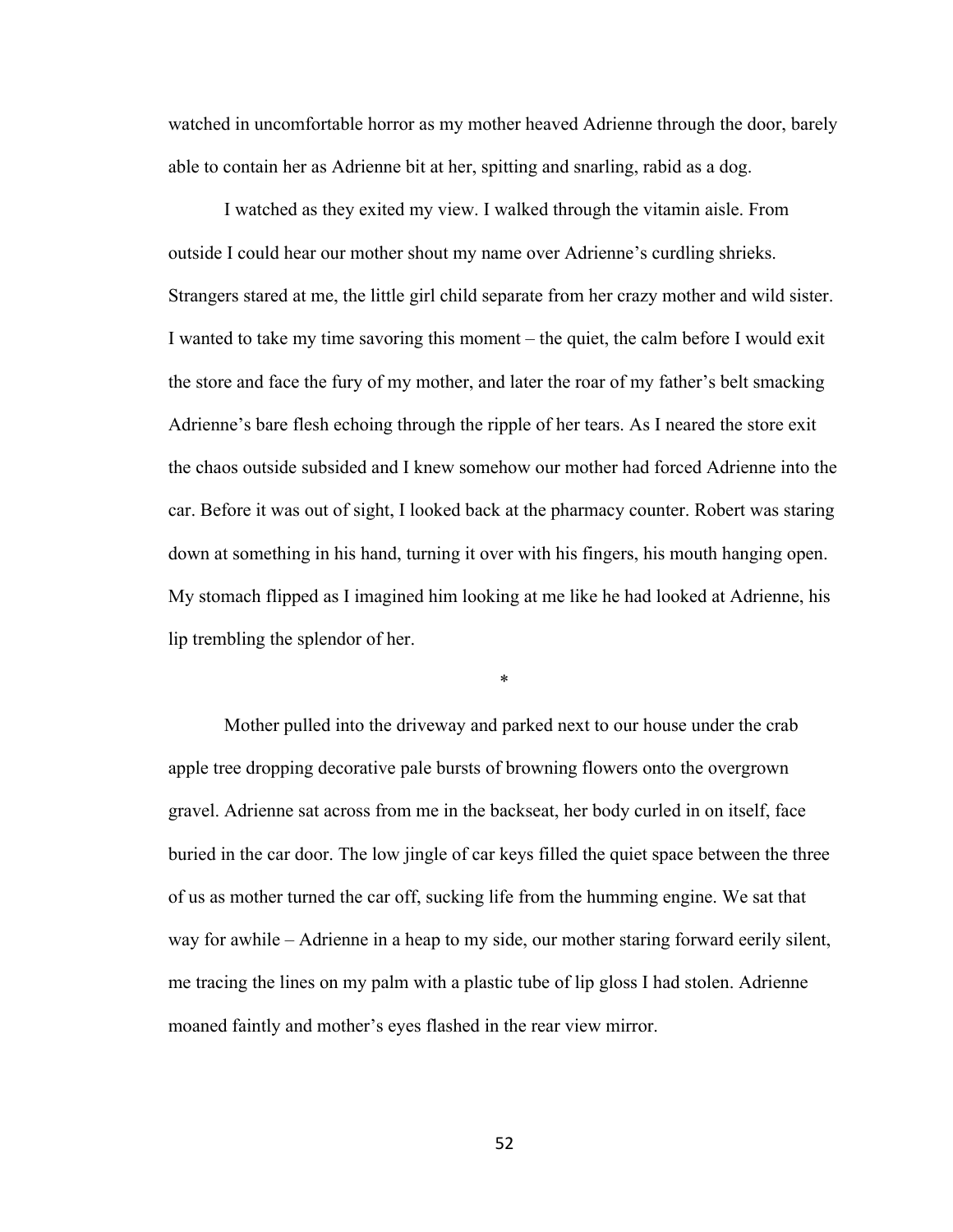*Stop that*, Mother snapped and Adrienne's whimpering subdued. Mother sighed. *Your father will hear nothing of this. Is that understood?*

My eyes locked with mother's in the rear view mirror and I nodded. She nodded in return.

*Adrienne?* She said. Adrienne turned her head slightly so that she too could meet mother's eyes. *Is that understood?*

Adrienne nodded.

Mother stepped out of the car and I followed suit, but Adrienne didn't move. I circled around and came to her door unlatching it for her. When I opened it Adrienne fell forward slightly, catching herself in the door frame. Mother passed us on her way to unlock the side door of the house. *Let's go,* she said.

*It's ok,* I whispered to Adrienne. *Daddy won't know*.

Adrienne nodded, looking up at me through a curtain of wild hair. Her eyes were wet and empty. I stepped forward to hug her and she wrapped her arms around me. She smelled like the watermelon lip gloss she had smeared on her lips before kissing her note to Robert. I let go and stepped back, brushing the hair from her eyes. On her right cheek I saw it – a bright pink welt swelling the side of her face.

*Mama?* I asked.

Adrienne nodded.

The following week our mother added a pad lock to Adrienne's bedroom. When it came to rules, typically mother set them, father enforced them, and there wasn't much more to say about it. But when father asked what Adrienne had done mother just said girl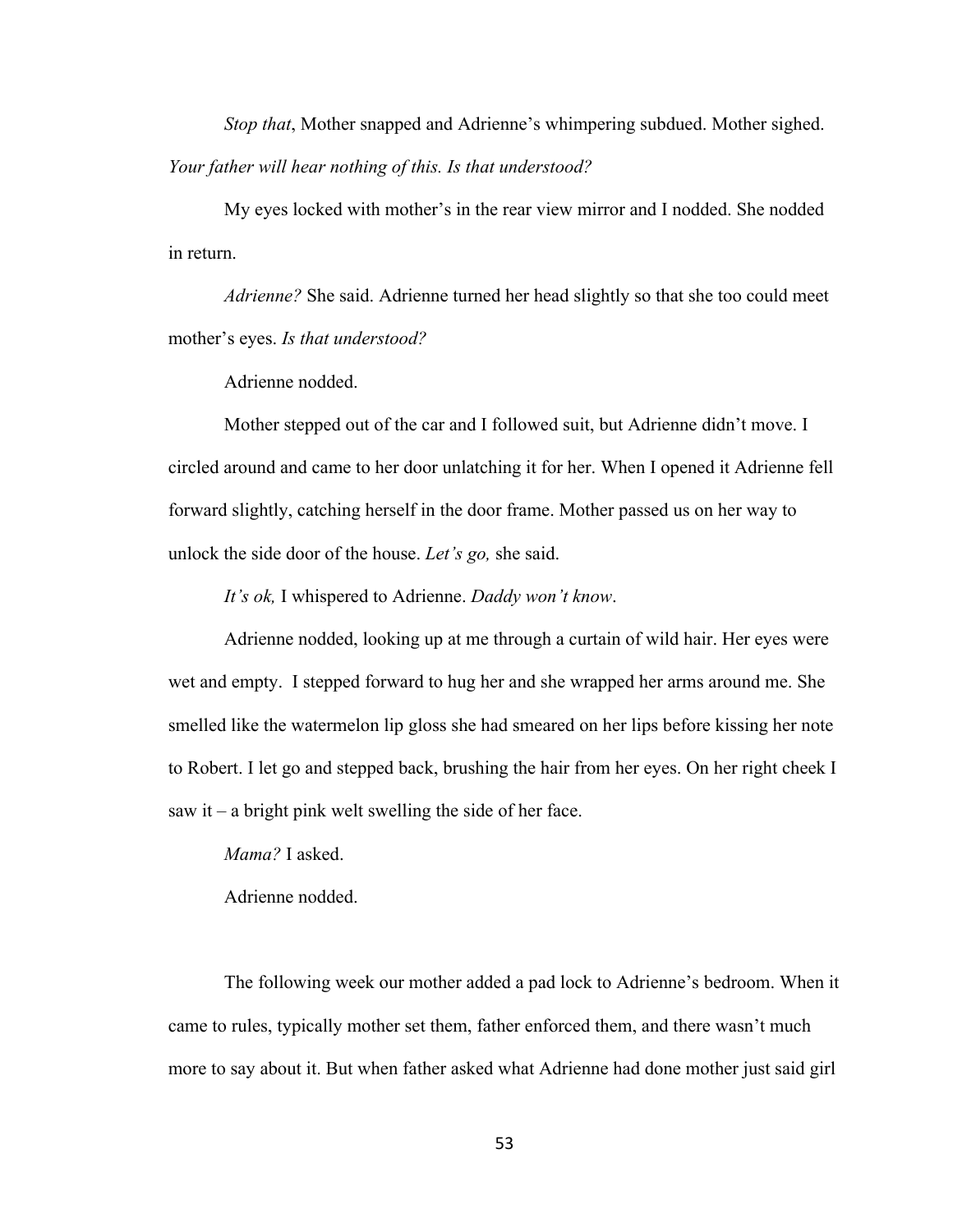children sometimes needed a little more security. He seemed puzzled but didn't question it.

During the day when I was at school Adrienne went about her regular schooling with mother. But when I came home Adrienne was often dismissed to her room and made to stay there until dinner. I never asked mother why but it became increasingly clear whenever Adrienne and I were alone and mother intervened by sending Adrienne to another room, or to sit on a different piece of furniture, that she didn't want us together without supervision. Some evenings after dinner Adrienne and I would sit on the floor together and watch television. She never asked me why I had told on her that day and I never offered an apology. Things felt different between us. Adrienne was distant, removed. Her fire had burned to rubble and nothing was left but the the ashen coals of her eyes.

But a week later as Adrienne and I sat on the living room floor watching our father's football game, mother told us that we would be heading back to Walgreens but that Adrienne would be staying at the house with father. *Any trouble you lock her in that room*, she said to him. He nodded not looking away from the TV. Adrienne looked at me, eyes wide, her familiar ember glow pouring out of them.

*Let's go,* mother said to me stepping toward the door. I pushed myself up off the floor and Adrienne tugged at my pant leg.

*Find out if he read it*, she whispered so low I could barely hear her. *Please.*

I stood at mother's side as she browsed the vitamin aisle, but I couldn't keep from watching Robert who had been unsuccessfully avoiding eye contact with me since we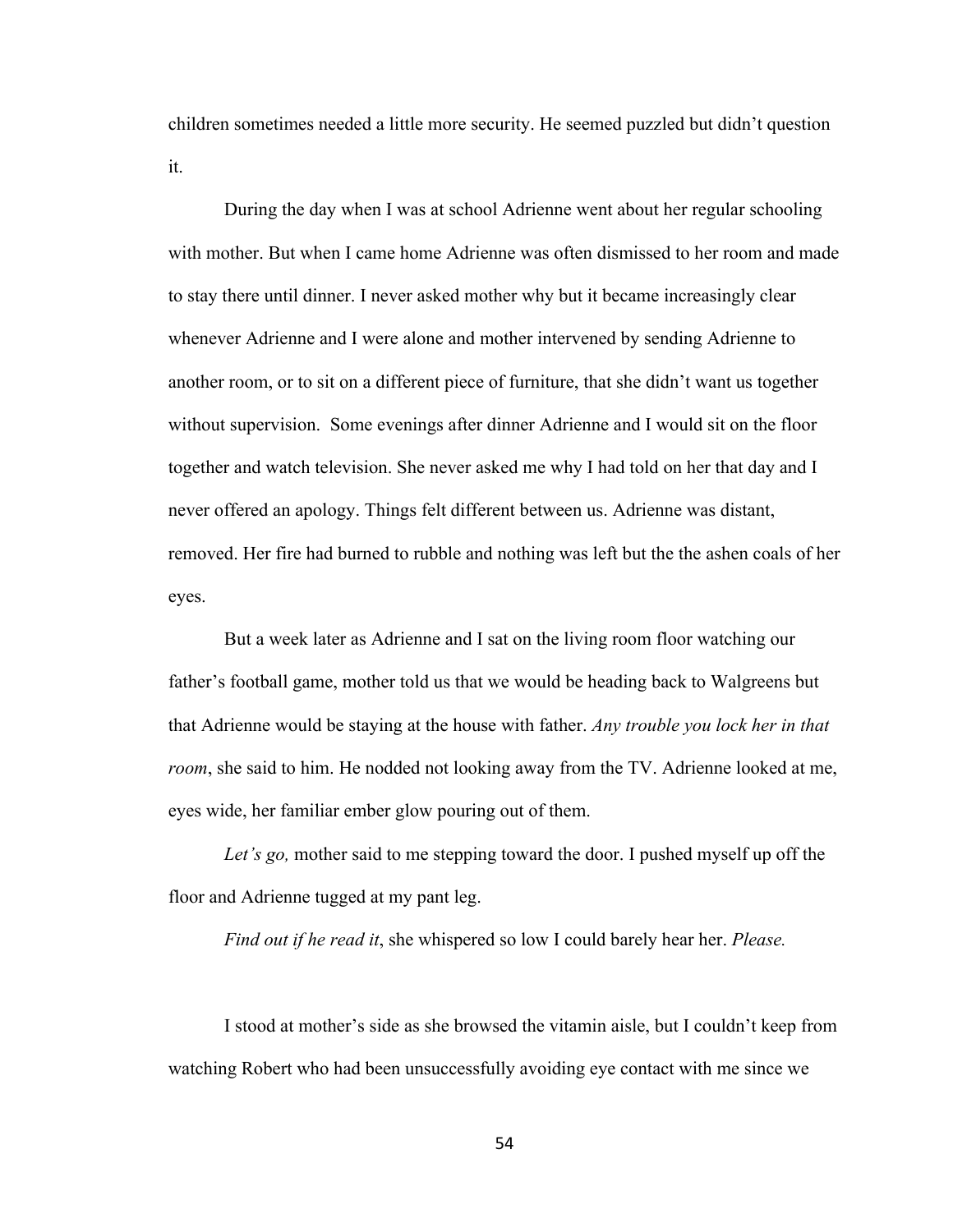arrived. My stomach hurt every time his eyes met mine. I felt myself flush red whenever he caught me staring.

*Can I look at the makeup?* I asked.

*I don't think so*, mother said.

*But I won't get in any trouble, I promise.* 

Mother looked down at me, a deep wrinkle between her eyes.

*We'll look at makeup together another time..*

After he called our last name and we stepped to the window, Robert seemed taken aback by mother's uncharacteristic friendliness. She asked him about school and if he he liked working here, so he told her he had graduated in early May and had been hired full time at Walgreens shortly after, and yes, he did like it. *That's why I'm always here*, he laughed nervously. He handed her a paper bag of prescriptions and she thanked him. *Let's go,* she said to me before turning to walk away. I waved goodbye to Robert but when I did his eyes widened urgent and he motioned me to come toward the window. I glanced at mother who was already back in the vitamin aisle. I stepped forward.

*Where's your sister?* He whispered.

I shrugged, not wanting to answer. He peeked side to side then out at the store before sliding a folded note through the window to me. *Can you get this to her?*

His fingers brushed mine as he passed the note to me. It burned in my palm. *Don't tell your mom,* he whispered.

I shoved the note into my pants pocket and turned away from him, slowly walking toward the vitamin aisle where mother stood browsing, the weight of it sinking each step I took toward her. I wanted to read the note, show it to my mother, tear it into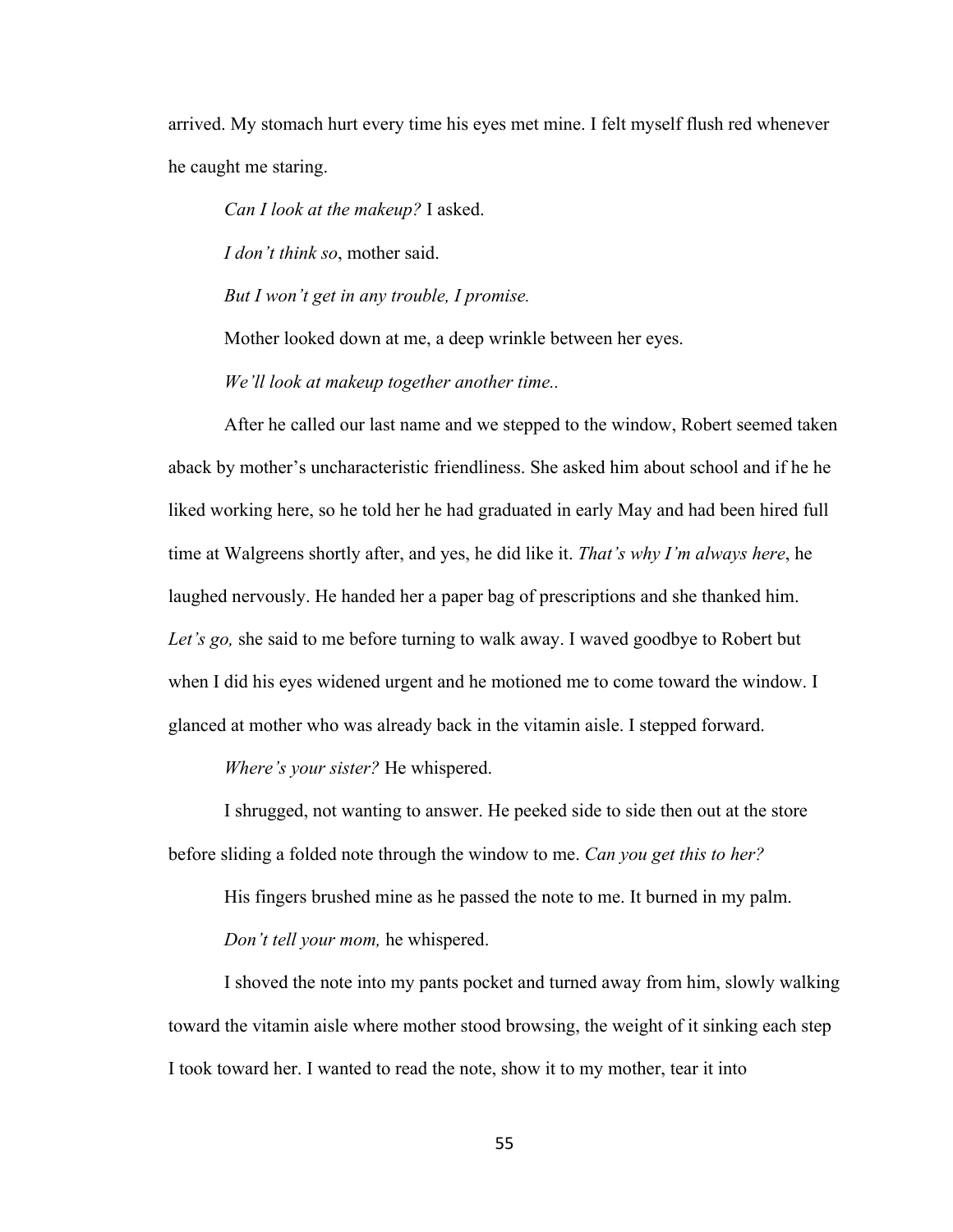unrecognizable shreds. I wanted to scream, smack the vitamin bottles from the shelves, and watch them roll down the aisle, skidding across the tile floor. I wanted to dig my fingers into my hair, pull it hard, shriek echoes of girl child rage, my voice thundering and powerful, singeing the ceiling, the walls, and floor. I looked back at the pharmacy counter. Robert was staring at me. He smiled. My stomach flipped and all I could do was smile back.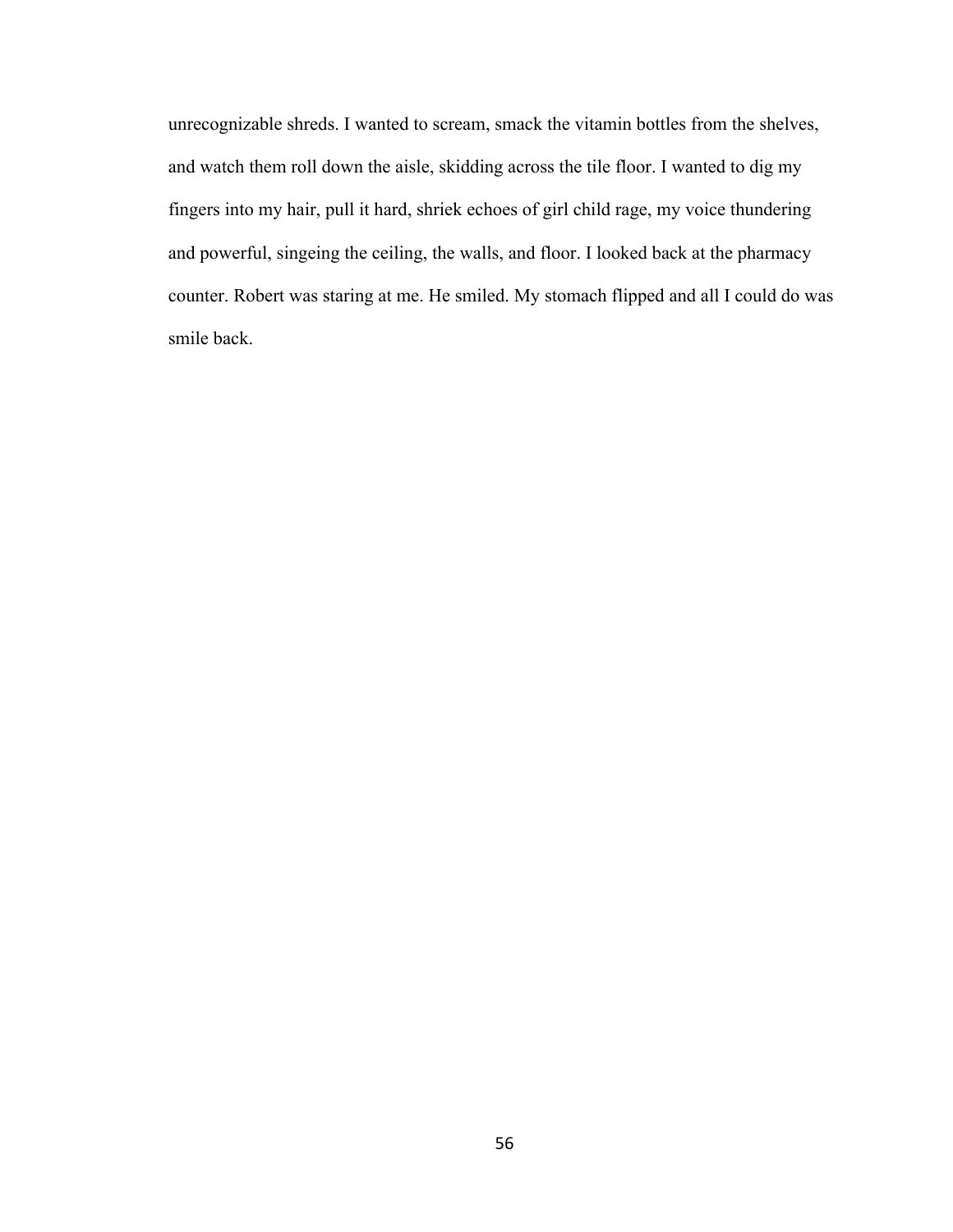# The Truth About Tattoos

I.

Her tattoo said *fuck the meatloaf.*

We stumbled into each other on the street, two blocks from the beach. Golden skin, with bloodshot eyes, and salt water hair plastered to her body like a second skin. Eighteen years old, freshly scarred by a stranger's needle.

"Are you ok?" I asked.

"I got a tattoo," she repeated, thrusting her arm toward me once again so I could see the drawing of a cartoon meatloaf with eyes, its outline crusted with blood, and the words *fuck the meatloaf* like an epitaph for her childhood or possibly a history of good decision making.

"Hey sexy!" A guy, a dude, and a bro hanging from a beach house porch waved in our direction.

"Hey!" She managed with a little dance that can only be described as pre-vomit, post-dignity.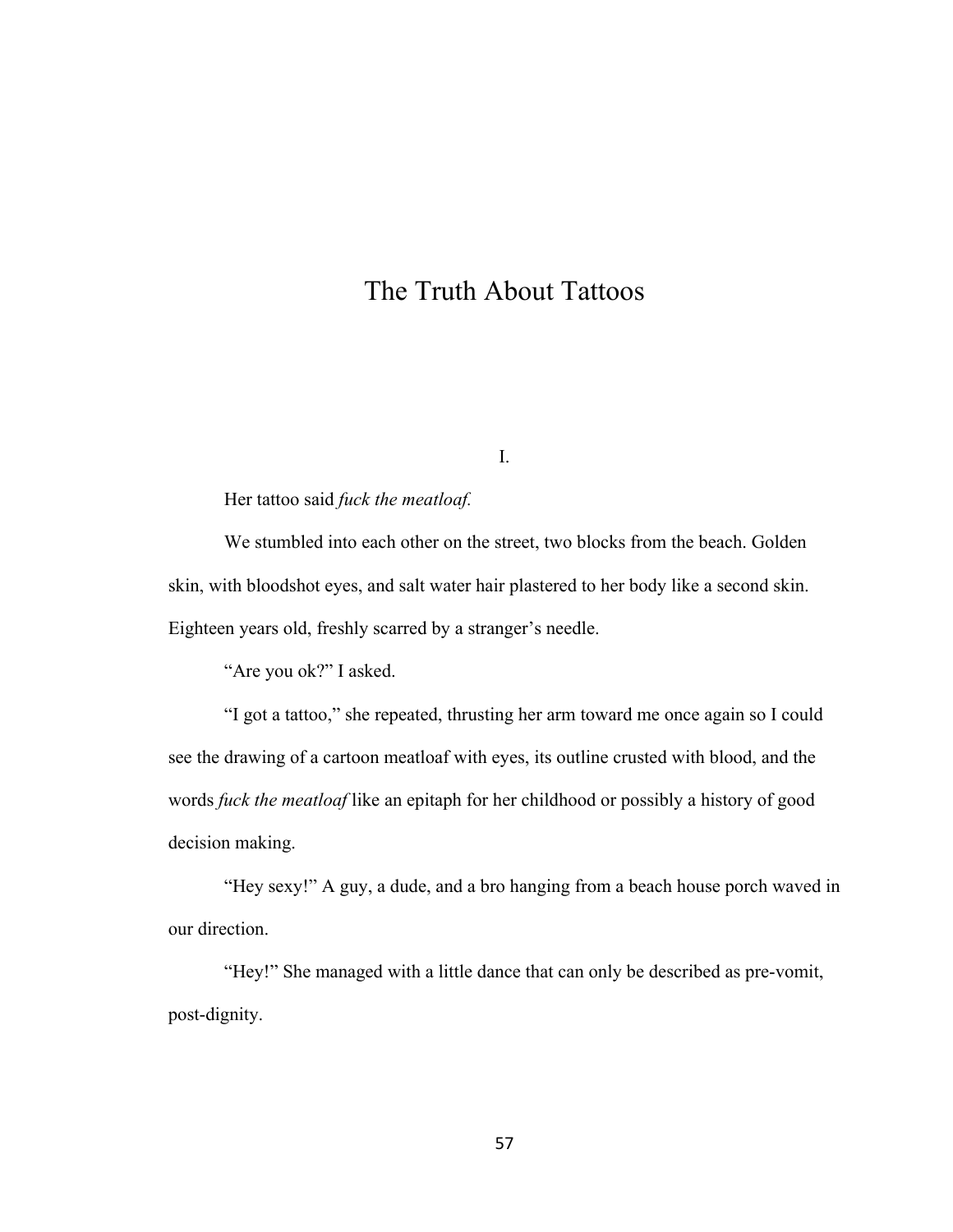"Hot!" the guy yelled. "Sexy!" the dude demanded. "Fuck!" the bro declared. She waved goodbye to me as she tripped up their steps and they laughed, watching but not helping.

Insert joke about her meatloaf getting fucked.

Insert question of which decision she regrets more.

#### II.

"Fuck the meatloaf" is not easy to forget. For years I used this story as a means to my own end in arguing all the problems with tattoos.

The permanence. "Why would you want to scar yourself forever?"

The regret. "You might not even like Pokemon when you're forty!"

(Insert note: The big picture, the one of an intoxicated girl disappearing with three strangers into a strange house with the obvious intent of sex, and the even bigger big picture, of the metaphorical beach boys I would encounter for the rest of my life about whom I'd have to make big decisions, and usually the wrong ones, were completely lost on me. At the time I was all "ink stinks!" or something cleverer.)

#### III.

There is more than one way to scar yourself.

#### IV.

I was a virgin when we met. Long blond curls covered my breasts, my nipples peeking through and I felt like a mermaid in overpriced underwear. I arched and the ends of my hair tickled the small of my back and I felt like a lion who really loved getting fucked.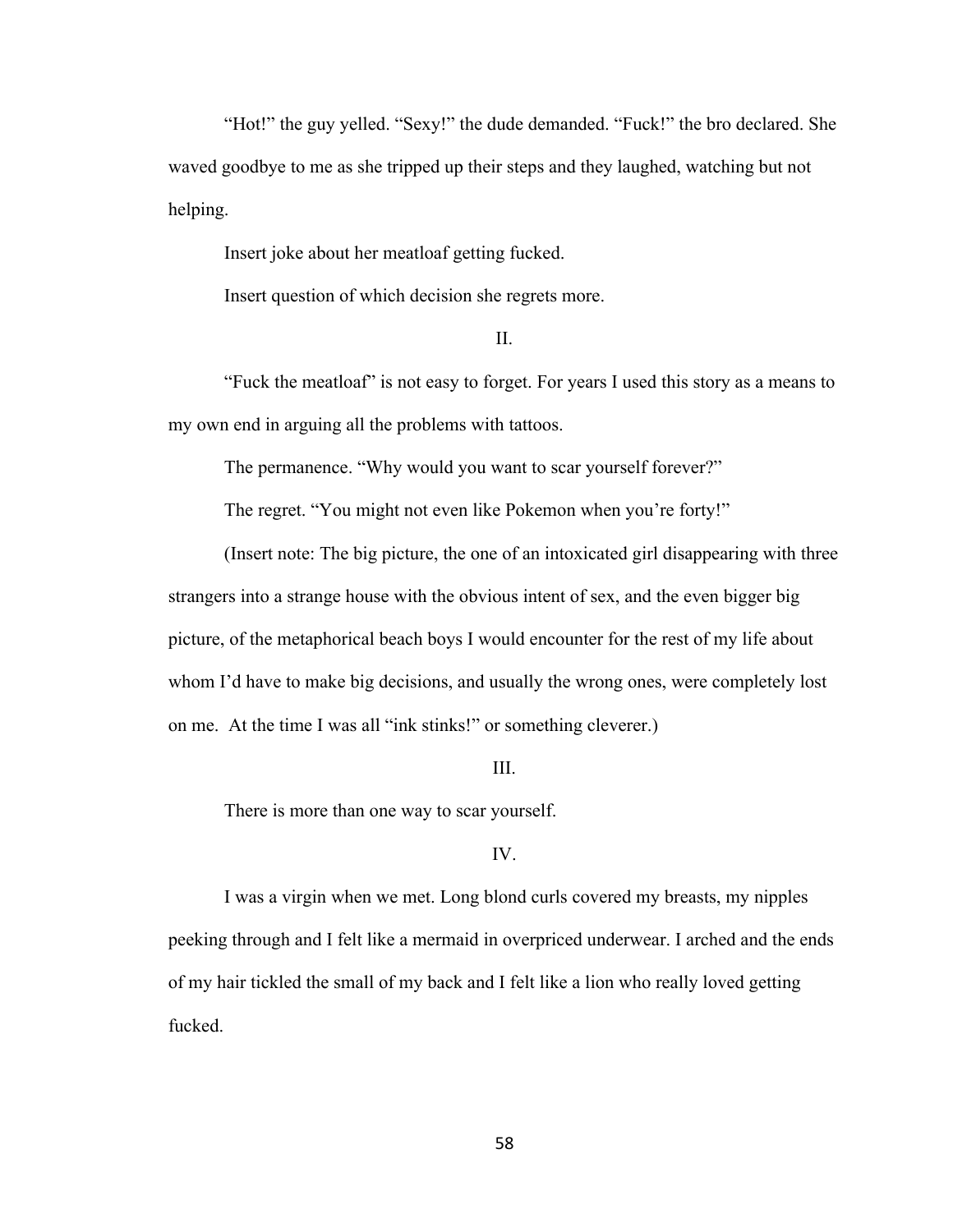"You've only been dating a month," my mother said. I was an adult, asking to sleep over at my boyfriend's place.

"I know."

"So it's too soon to be having sex anyway."

But I had sex. And it didn't feel too soon. It felt like what I wanted. I was eighteen, freshly fucked by my boyfriend's needle.

V.

He owned my virginity and he loved it. That's what he said. He loved that when we got married, he was the only one to ever touch me. He loved that he was the only one who ever would.

"That's mine," he would say and I believed him.

### VI.

We got married. He got drunk. I got hurt. He was sorry. I didn't believe him.

#### VII.

Our one-year anniversary came one month and eighteen days after I left him. I was twenty-two years old, freshly scarred by the scars of someone else.

I drove three hours through the shadowy mountains of the Hudson valley. I slept in a motel room with a door that wouldn't lock. The next day I stood in a field in upstate New York forty-one years to the day after peace, love, and music. The rain weighed me down as I sunk into the mud and wept.

#### VIII.

A week later I got a tattoo.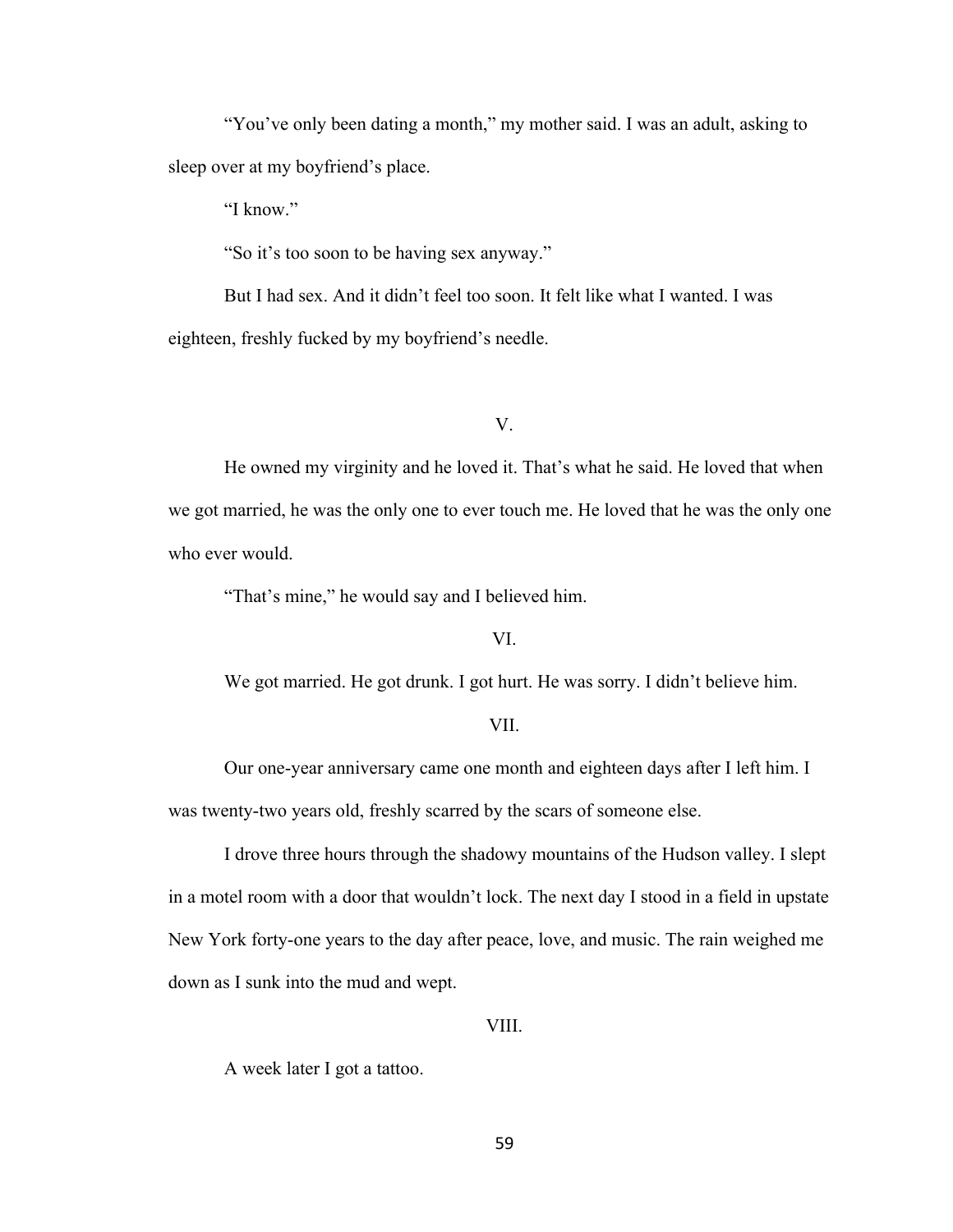## IX.

He was mad. I should have asked first.

# X.

"Are you sure you want it there? It's really painful there."

"I'm sure."

"A lot of girls prefer to get it here."

"No, I want it where I want it. Put it there."

## XI.

I took the bandage off and traced the outline of the words I had chosen to scar myself with forever. The guilt sunk in that I had scarred someone else's body instead of mine. I mourned. Skin, once clean and fresh now stained forever. I mourned. My body as a baby, new and perfect, adored by my parents. I mourned. My body as a woman, ownership to be determined.

## XII.

Sometimes they say "fuck the meatloaf." Sometimes they say more. I rejoice. This is the truth about tattoos.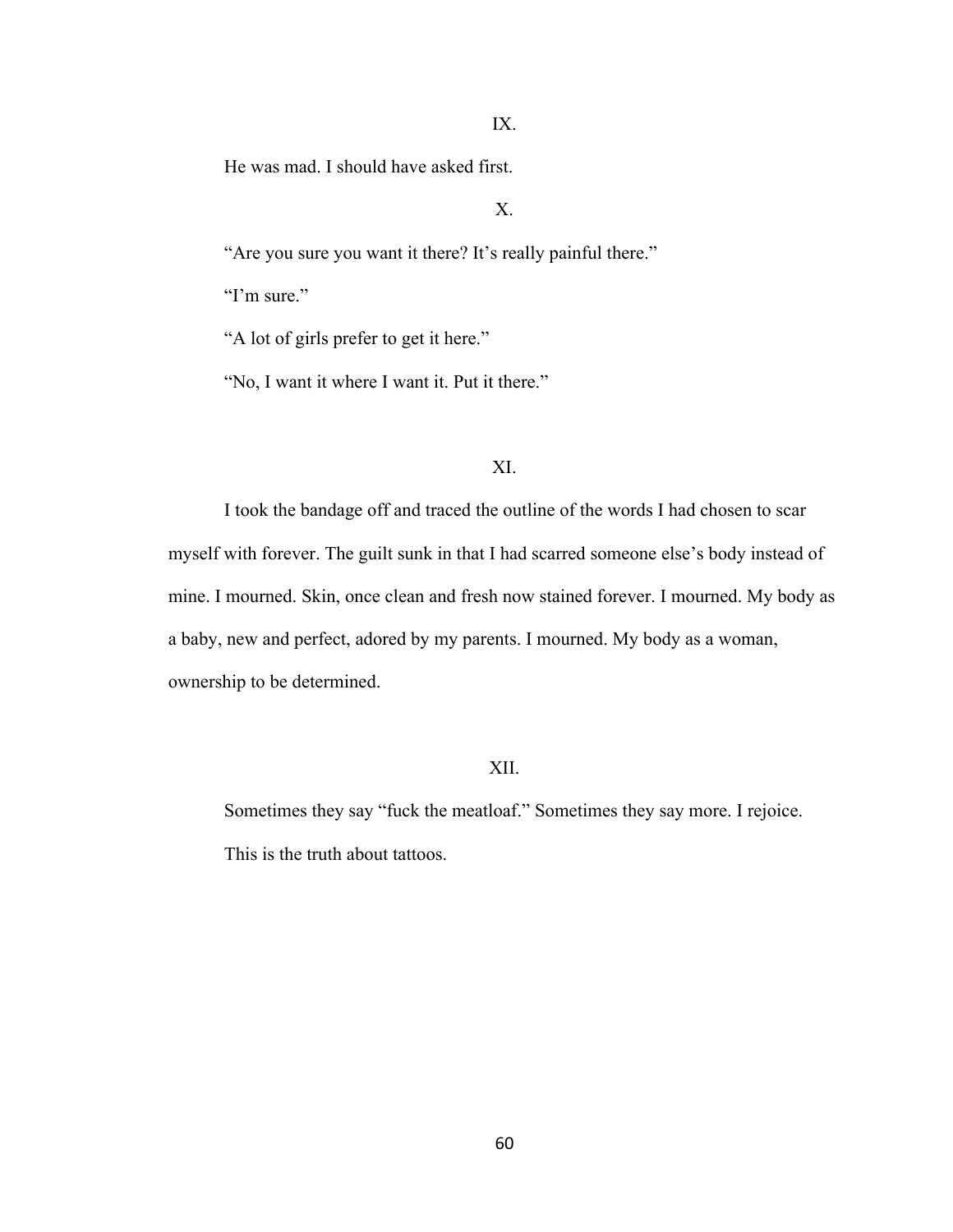# Mr. Food

A doctor once told me regular sex is good for your health which might explain why I have diabetes, high cholesterol, and issues with anxiety. Anxiety that has led to high blood pressure, which makes me the kind of person who has to consult my doctor before beginning any kind of diet or exercise program. He tells me to eat an apple and fuck my wife. Doesn't he know apples aren't in season and my wife hasn't undressed in front of me since 2010? Of course not. Doctors never have problems getting laid.

I take Lipitor for my cholestoral, Paxil and Ativan (with an emergency prescription to Klonopin) for my anxieties, Diovan for my blood pressure, and in theory exercise and eat well for my diabetes (Metformin). I am forty-six and work as the assistant general manager of a grocery store called Mr. Food where I spend most of my time trying to remember what it was like when I didn't simultaneously want so much and so little out of life. There was a time when all I wanted was hot wings. Somehow that was enough for me.

 On Monday I hire a high school junior named Madison to work in our bakery. *"It's Maddie,"* she tells me, like it makes her sound somehow less adolescent. She speaks with verbalized insecurity, popular with young girls who question everything they say to the degree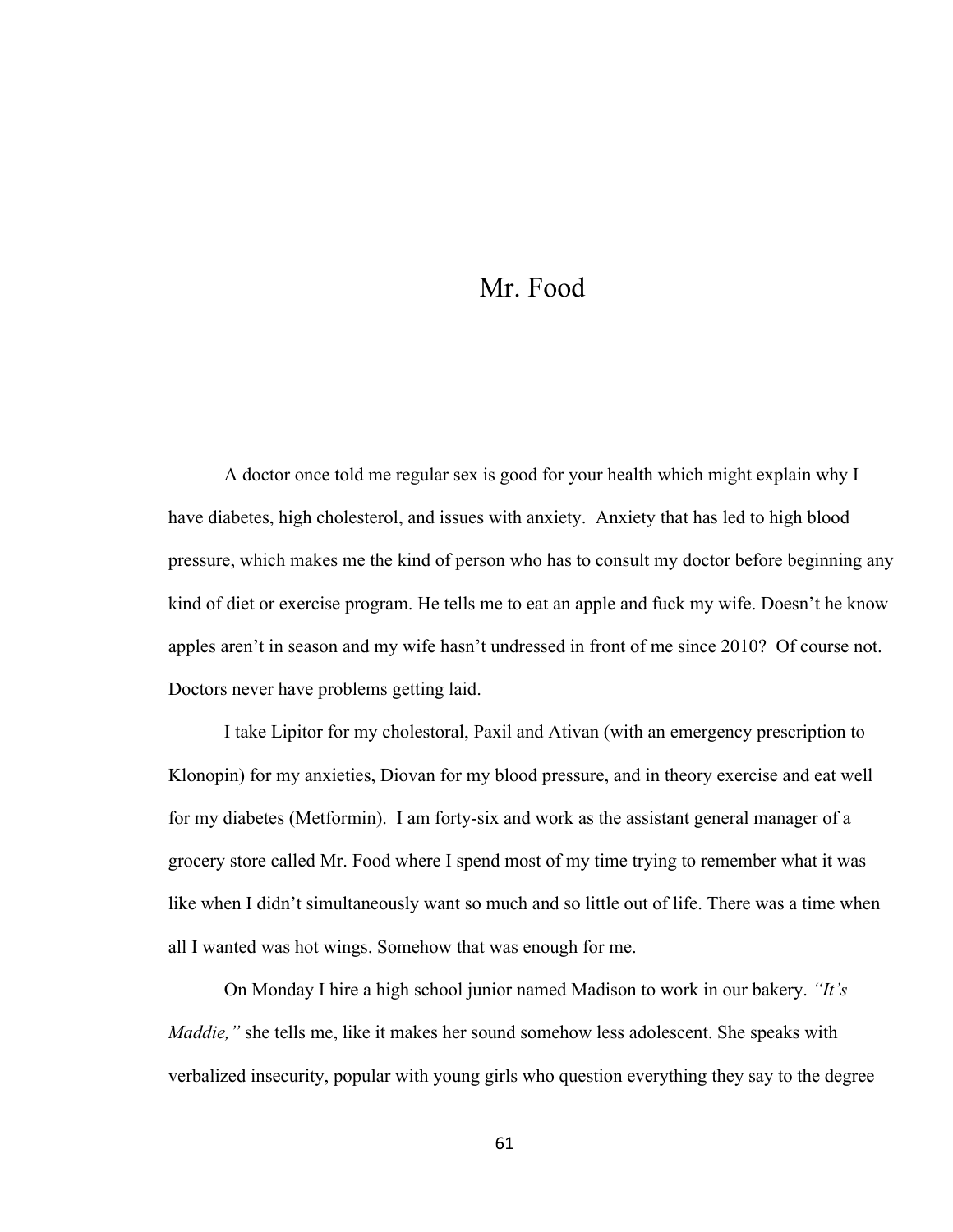that they must turn everything they say into a question. *"I graduate in 2018?" "I think I will go into business?" "I don't really play any sports, but I am involved in Yearbook?"* Teenage existence is like amnesia with an ever present need to remember who you are and who you are supposed to be (someone whose picture belongs in the yearbook).

Judy and I got married in September 2001, the Saturday before the day everything changed. Like the rich kid whose trust fund gets cut off just when he was starting to feel comfortable without the money. That was September  $11<sup>th</sup>$  for America. The day our trust fund got cut off.

We spent our honeymoon watching CNN from our hotel room in Puerto Rico, five days of repeat footage of the towers getting hit, crumbling like a game of Jenga.*"Things will never be the same."* Judy shook her head, and patted her eyes with tissues. I rubbed her back and sighed. *"We can't stop living,"* I told her. *"I just don't feel much like celebrating,"* she said. I spent most of those nights in the hotel bar, while Judy lay down with a migraine. She never put on the pink bikini she bought specially for the trip. She sold it at a yard sale in 2004, brand new, tags still intact.

Madison's face is shaped like a perfect heart; she even has a widow's peak in her hairline. Her nose is pierced with a tiny diamond stud, and her bleached hair frames her face, wisps of white blond streaked with pink and black. I watch her as she fills out paperwork. Loopy letters. 'I's dotted with stars. Date of birth: August 17, 2000. She had just turned one when America lost its trust fund. I can't stop thinking about her naked.

On Wednesday afternoon the store is dead. I make my rounds, checking on each department with false bravado. I don't really know what I'm doing. I piece together my usual meal: a bottle of soda, icy cold from the checkout line cooler, a handful of Slim Jims, a bag of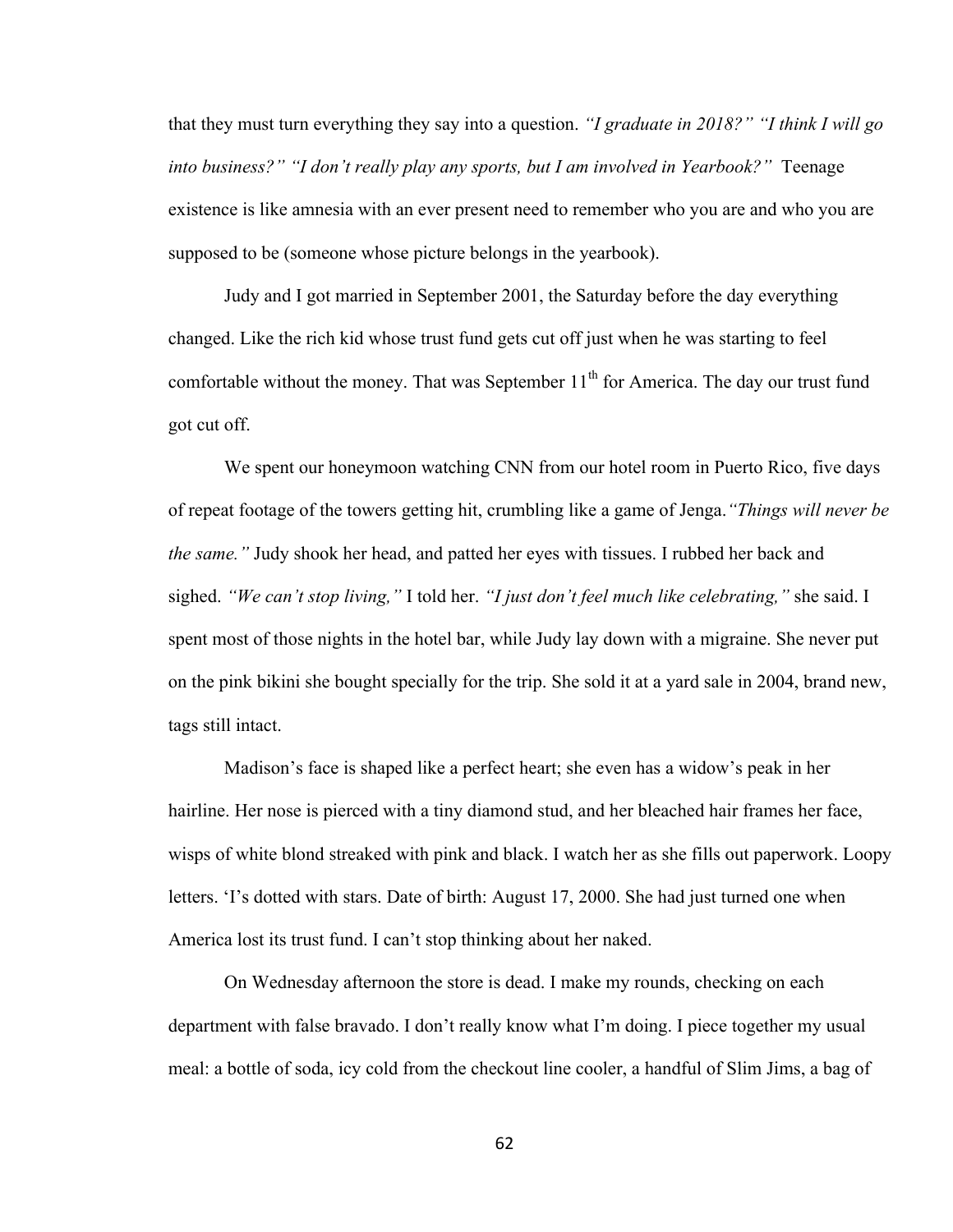Doritos, and a singular banana (for my nutrition). I retreat into my office and scroll quickly through blog posts and headlines, world news, pornographic comic strips, and dream voyages to the mountains in North Carolina where hippy spas exist with mud baths, cucumber infused water, and the kind of tranquility Judy needs to feel comfortable undressing in front of me so we can finally have sex again and save me from my certain fate of dying a broken, rotted, shell of a man with shriveled testicles and a penis mistaken for a vestigial organ.

There was a time when I had every curve and stretch of skin memorized. When we would bathe together and her body would melt into mine, and I'd spend hours exploring it with my fingertips until the skin on my hands was nothing but grooves and ridges of muted sensitivity seeking the electricity of her touch. Now I dream about her body. I fantasize about the ways it may have changed with age. I pretend this time of "inactivity," this time of longing for Judy's affection, (resulting in a mid-day erection from watching Madison stroke the handle of a broom, texting while sweeping excess flour from the floor), is all part of a devious sexual game Judy and I are playing. The eternal foreplay that fuels my lust for my wife keeps me in a constant weakened state. A *fun* game. Obviously.

But I knew we didn't stand a chance after the "incident." Every marriage has one. The big moment when the structure of all that has been good and trusted up until then shifts and crumbles like a piece of discarded cherry pie you don't even know you want until you see it overturned in the trash can, broken under a pile of coffee grounds and juice squeezed from a package of tuna, and you realize there is no way to recover it without hating yourself for your own pathetic desperation to eat it. But had I known at the time that my sex and actual life would be perpetually doomed, I would have gladly paid any amount of money to replace any amount of teeth she needed replacing.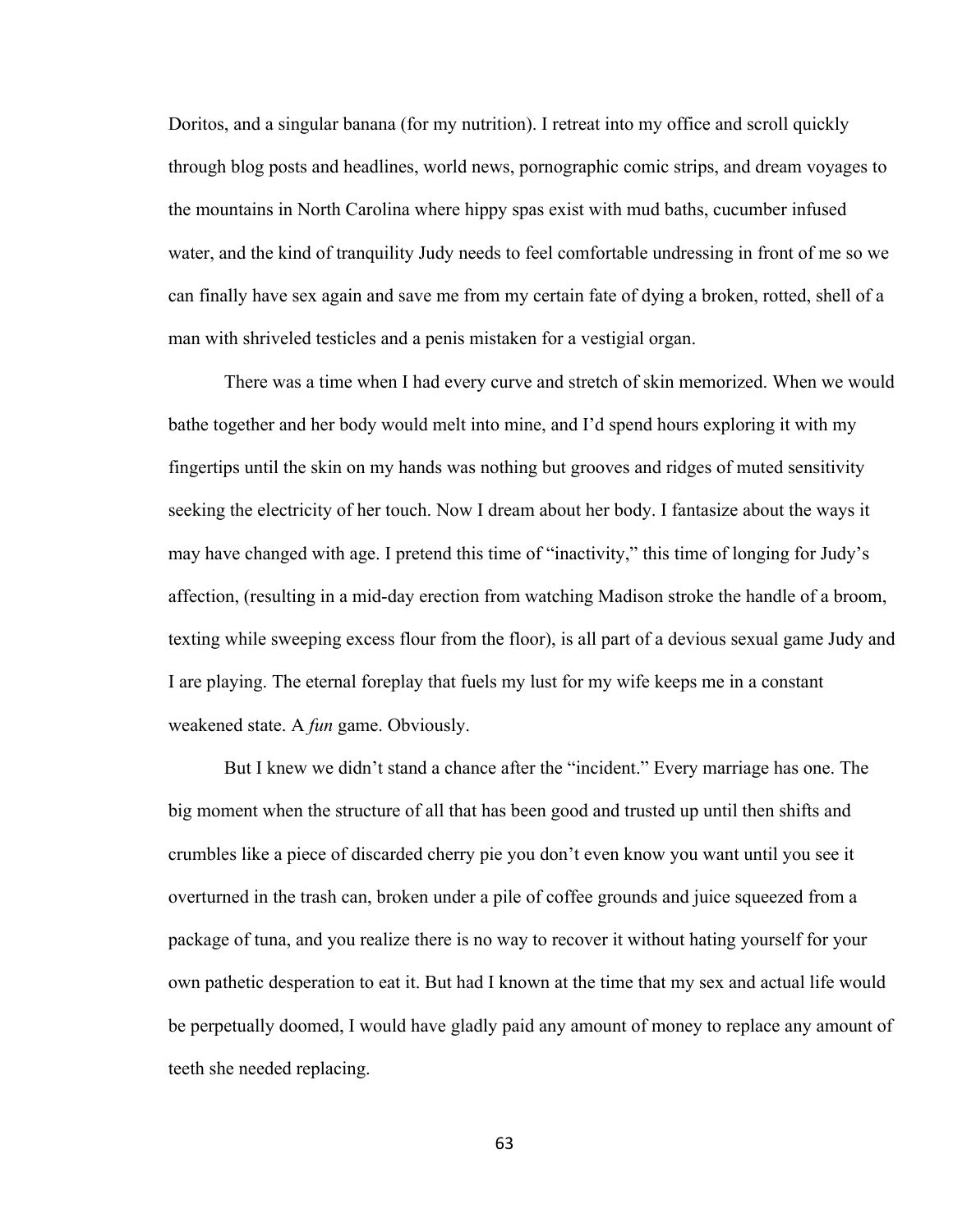It was July 2009 and we were standing on the back deck of Thomas Jefferson's Monticello – a sticky day when mosquitoes reveal the depth of their moocher tendencies. Judy looked exceptional in green khaki Capri pants, tan wedge sandals, and a light blue tank top with ribbing that stretched across her chest in the most distracting way. She squeezed my hand and smiled, pulling me off of the deck and onto the path that bordered the expansive flower gardens. She was getting ideas about flowers, landscaping, and possibly babies. I didn't want to talk about it. *"Do you think about a family?"* she asked, as we passed a young couple pushing a collapsible stroller. *Eventually*, I thought but couldn't say. After several minutes of attempted conversation, she broke her hand away from mine, agitated by my lack of initiative, and followed the rocky path down a hill and through the woods toward the estate entrance. I tried to warn her that the gravel was unsteady, that with one wrong step she would twist her delicate ankle and slip. But she was too far away, too distant, too angry, and I watched her as she fell, twirling down, cracking her jaw on a large rock bordering the path.

She lost three teeth that day, two top molars and one bottom. Her mouth was sore for weeks and with a broken ankle, she hardly wanted to leave the house. During her initial consultation we were told to replace her teeth would be expensive but doable, in the range of a few thousand dollars for all three. But when we sat down with an oral surgeon, the brutal truth was shy of \$20,000 and for what he considered to be an "elective" surgery advised we do some serious thinking about how important back molars really are to two people with subpar dental insurance. Judy cried. I put my foot down. To this day she can't eat peanut brittle.

Madison could be our daughter. I met Judy in 1996. Had she gotten pregnant the first time she brought it up, we'd have a teenager by now. Madison could be spending her summer days sipping iced tea by our pool next to our son or daughter. They could be friends. I could have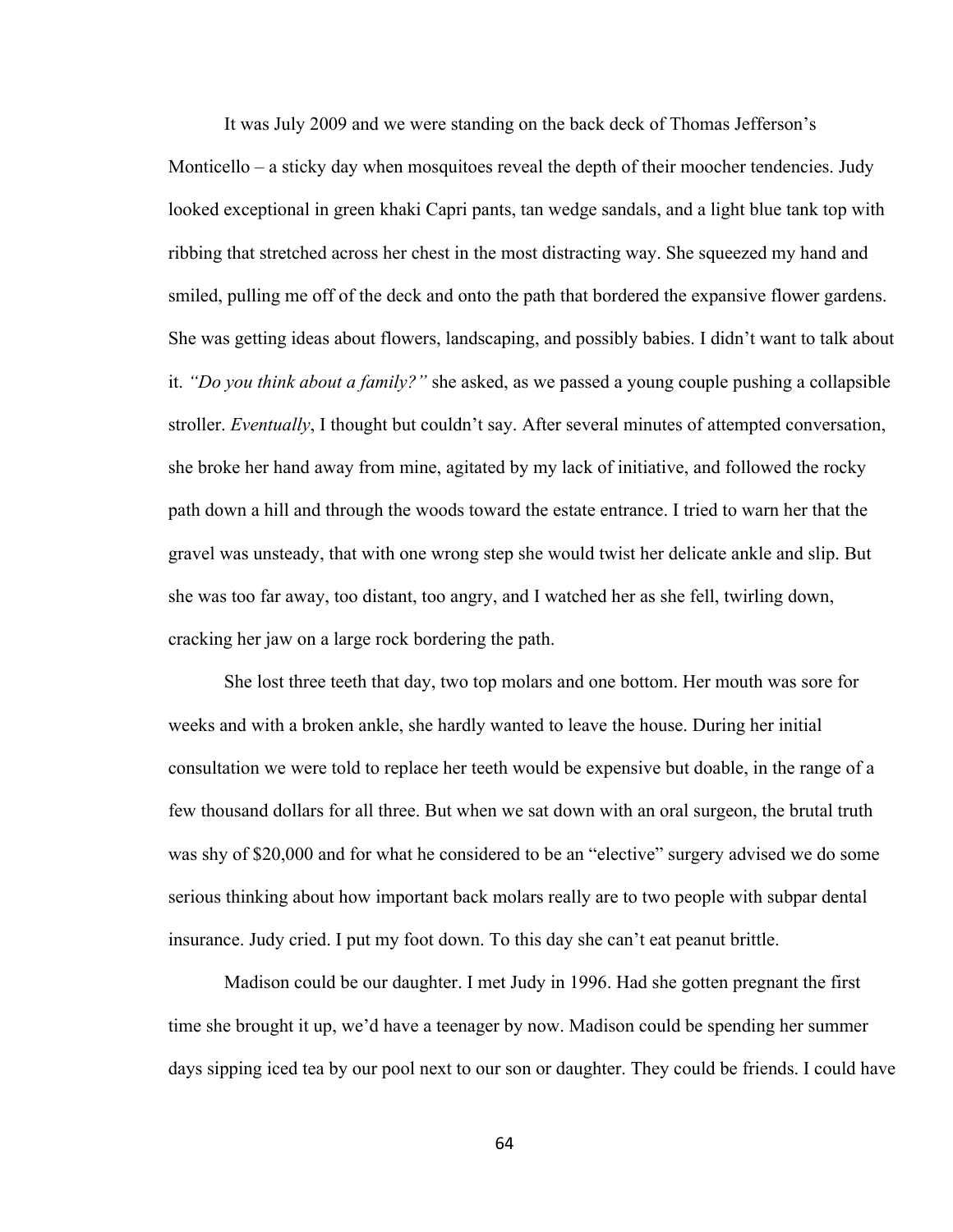a reference point – a reason to not think about her naked.

Judy never stopped wanting children, but she did stop wanting them with me. *"I can't have a baby with the kind of man who doesn't think I'm worth \$20,000."* It was the breaker, the buildup of every issue unresolved, every promise broken before it was made. The disappointment in my salary, my position, even my fidelity, which took away any acceptable reason she would have to leave, instead of facing the gloom of eternity with someone.

On Friday the store is alive, wrought with people celebrating their weekend freedom. I don't have time to read blog posts about Syria or browse Madison's Instagram for pictures posted from the spring class trip to Washington (she and her best friend Ashley touching tongues in front of the Vietnam Memorial). I spend my time appeasing customers, fuming through price disputes for incorrectly marked sales on Friskies cat food, mistakes I should have caught on Wednesday. Or Monday, if I really did my job.

My weekend begins at 5:10pm when I exit the building and head for my car. Five days of anticipation, wasting away each hour, each minute, until it all comes to this. I pass my house as I drive. Our garbage can is rolling on its side in the road, its lid somewhere in the neighbor's yard. I pass the elementary school where my niece teaches music and my brother complains she makes too much money. I park on the street in a spot designated for St. Mary's Cemetery across the street from the gray cottage where Judy's Dodge Neon is parked. There are bumper stickers on her car about Autism Awareness and supporting the local fire company. A breeze ruffles the curtains in an upstairs window and I hear the faint sound of Neil Young's *Harvest* album playing. She used to be careful, sure to be home before I am. On Saturday mornings we go to the flea market at the town square. She spends a lot of time looking at bouquets of dried flowers. *"Beauty that lasts forever,"* she says. *"Time means nothing if you're a flower."*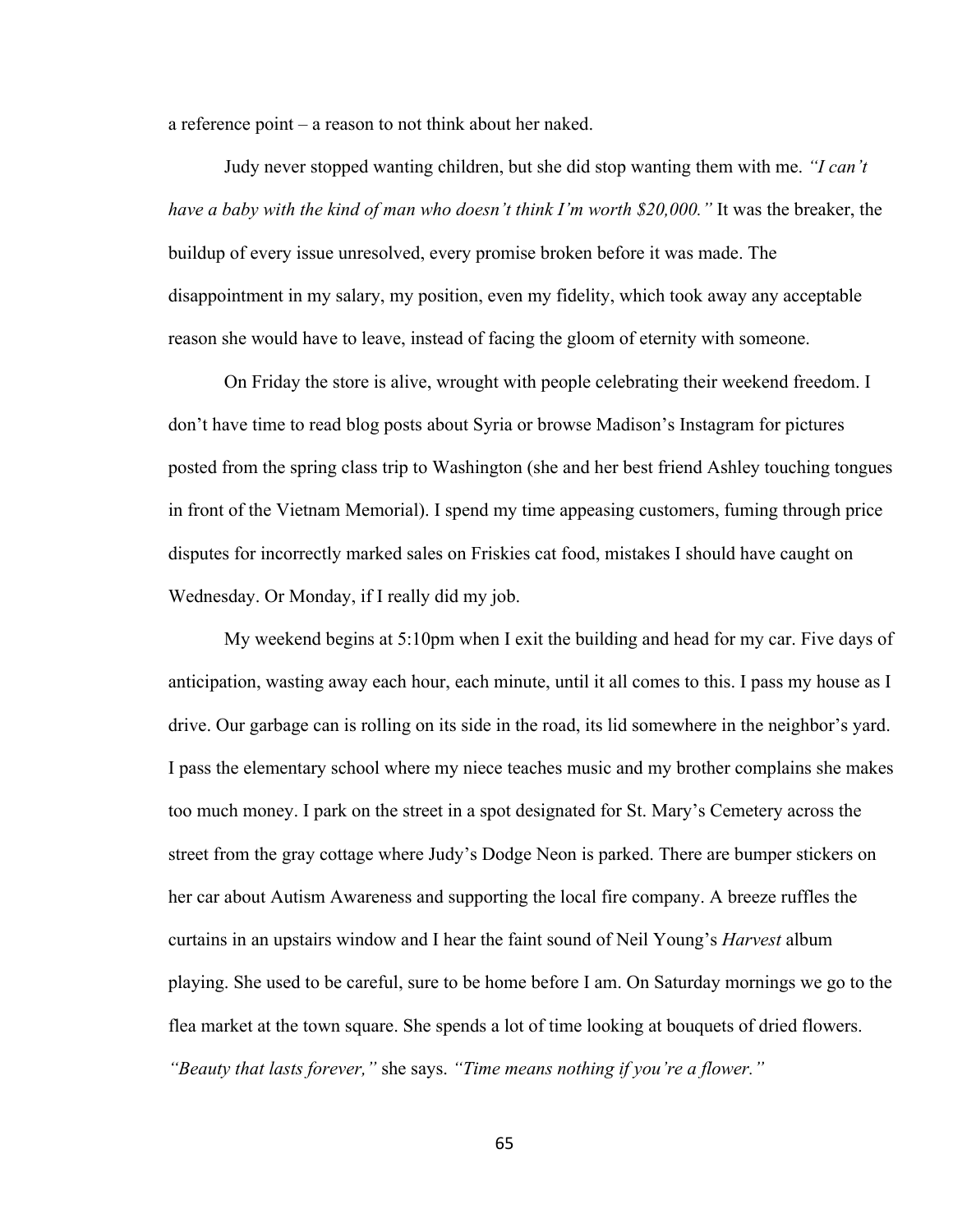I watch her as she exits the side of the house, fixing her purple cardigan before opening the car door. Our eyes meet as she glances across the street. She shrugs, glibly, and slips into the car. I dig through my pocket as she drives away, clutching my bottle of Klonopin.

A doctor once told me regular sex is good for my health. But that may depend on who's having it.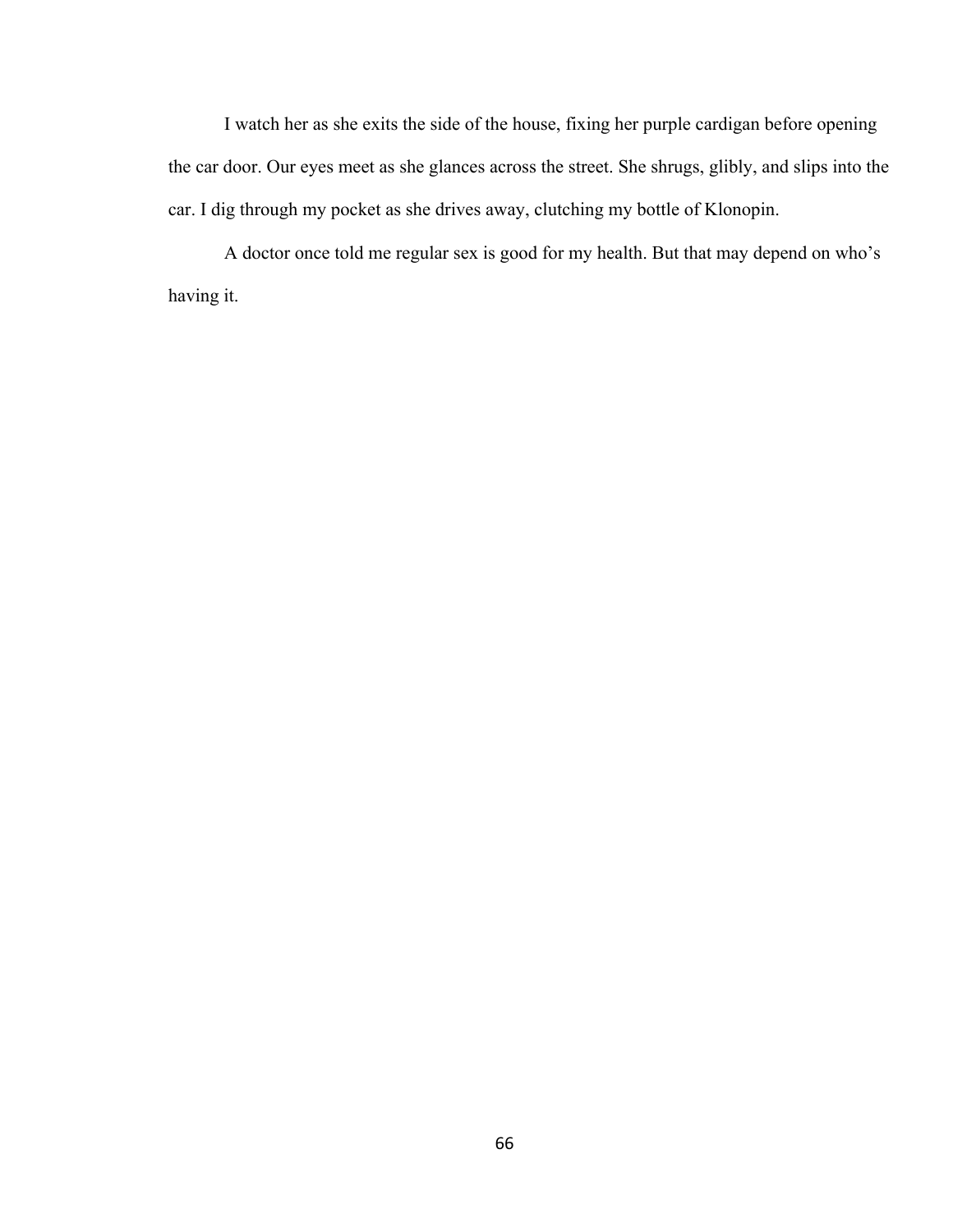# Stages

I.

The last time I was on my knees was in a gravel parking lot behind Sam's Club. The tiny stones ripped open my skin and I bled like a bitch in heat. That night I went home and Adam put down the remote, asked me what I had done to myself, not knowing I had done something to someone else. I laid my legs across his lap and handed him a pair of tweezers. He picked out every single piece of rock until my knees were nothing but raw meat, fleshy and clean, with his fingertips tracing the outline of swollen pink. He lowered his lips and kissed it like it was the forehead of a baby. His eyes met mine and he smiled like I owed him something. We fell asleep watching a documentary on big cats.

II.

Morning comes and goes. On my knees and I'm sick, my skin stamps bloody imprints on the linoleum. Time is passing, but Adam doesn't know it yet. He's sleeping. Always sleeping.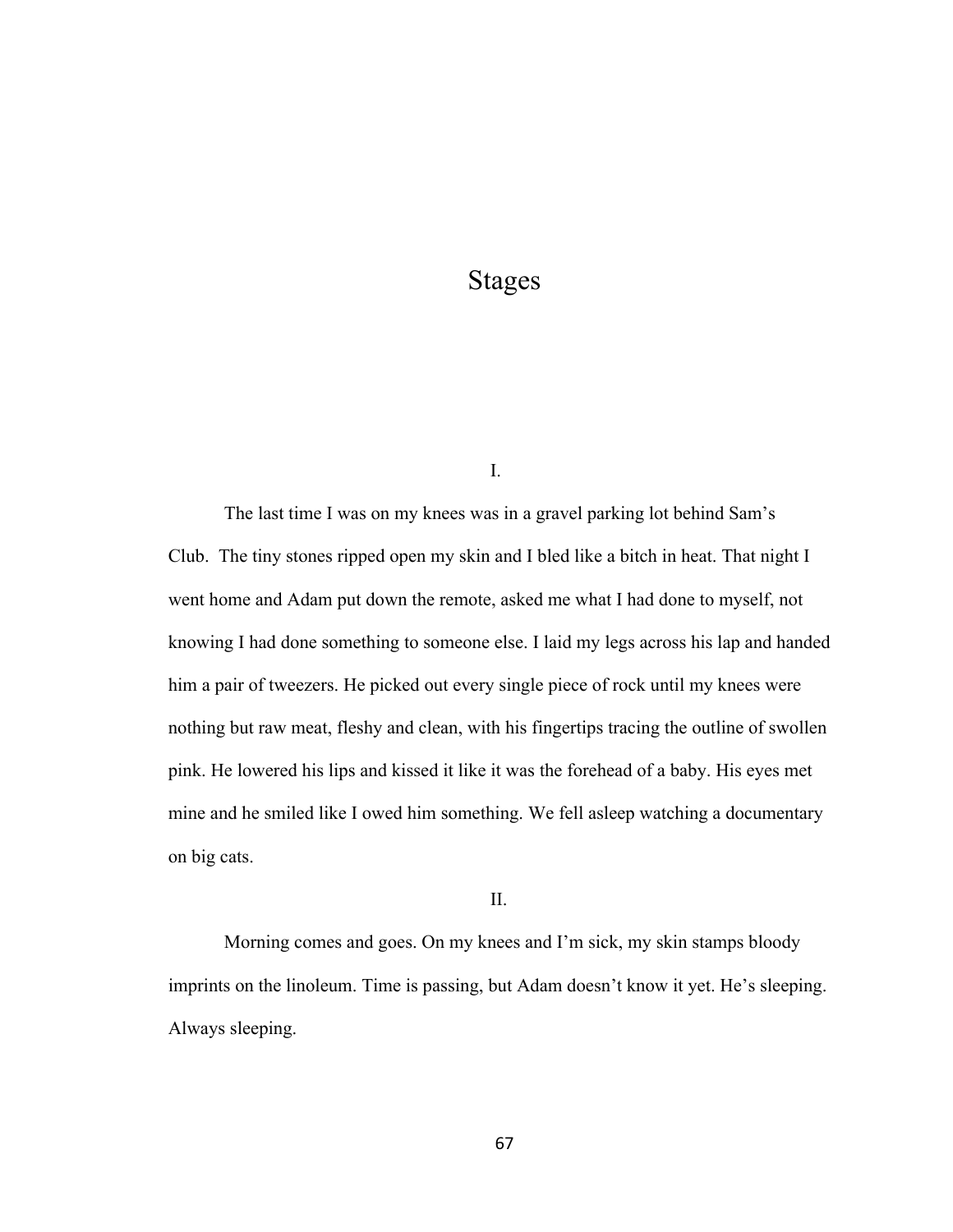From the bathroom floor, I look into our bedroom, and I see his body outlined beneath the bed sheet. A beautiful body. Hairy in all the right places. Muscular in all the right places. Calloused but tender. In places. Some nights he humps the mattress when he thinks I'm not awake. Like I can't feel the rhythm of his desire, pent up and spilled into the sheets we share. Sticky wet, in all the right places.

### III.

If you've never been on your knees in the bathroom of a Pizza Hut, you've lived a better life than me. He never told me his name, only pointed to the tag on his employee polo, when I asked from the floor, my mouth full of him. *Tony.* He didn't ask back, just sat on the toilet and took pictures of me on his phone, laughing at something not in the room. He didn't ask why my knees were scabbed, or why I followed him into the bathroom when he went on his break. He didn't ask who I was. He didn't ask a thing.

I slide back into the booth, smile at Adam. Pizza sauce on his chin and some on his shirt. *You ok?* He asks, wiping his face with a napkin. I tell him my stomach hurts. *You didn't touch your plate*. I tell him it's better that way. Imagine how sick I'd be if I'd eaten this crap. Tony winks at me as he exits the bathroom.

*Adam, my stomach hurts.*

#### IV.

I hold the wheel with both hands until he takes the right one into his own. He squeezes it and smiles, kissing my palm. Tony lingers in the back of my throat. *You'll be ok,* Adam tells me.

I know he can't see me. I wonder why that is.

We arrive home. He kicks off his shoes and falls asleep on the recliner. I crawl on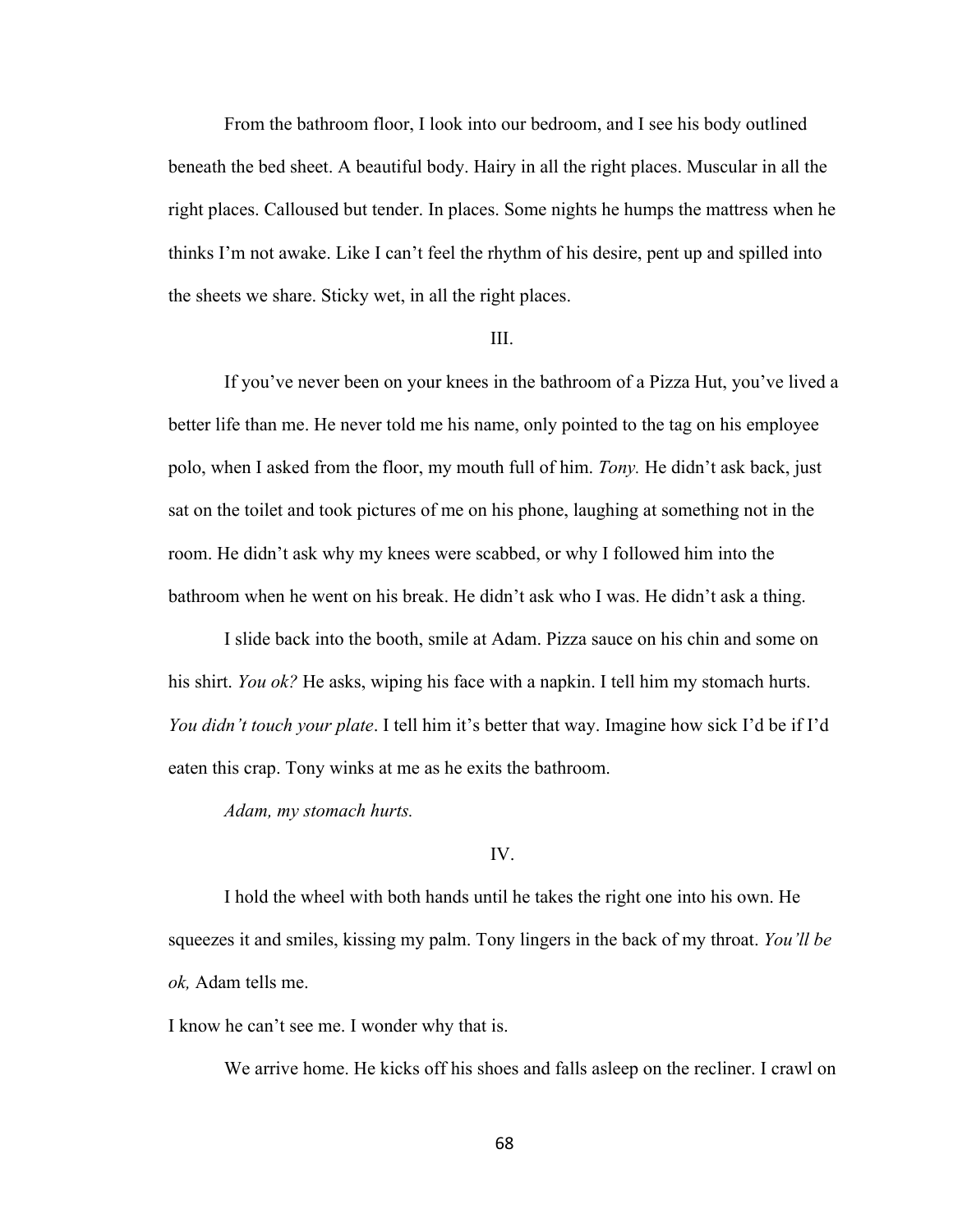his lap and straddle, my knees on either side. I ride him like a pogo stick until my scabbed skin rubs raw against the couch and I bleed all over the Martha Stewart pillows his mother bought on discount from Macy's. His hot breath melts into my neck. He whispers something about protection.

# V.

Morning comes and goes. On my knees and I'm sick. He's sleeping. Morning comes, like a ghost. Adam leaves, but he doesn't know it yet. He asks what I've done to myself. I tell him time is passing and I'm not dead yet*.*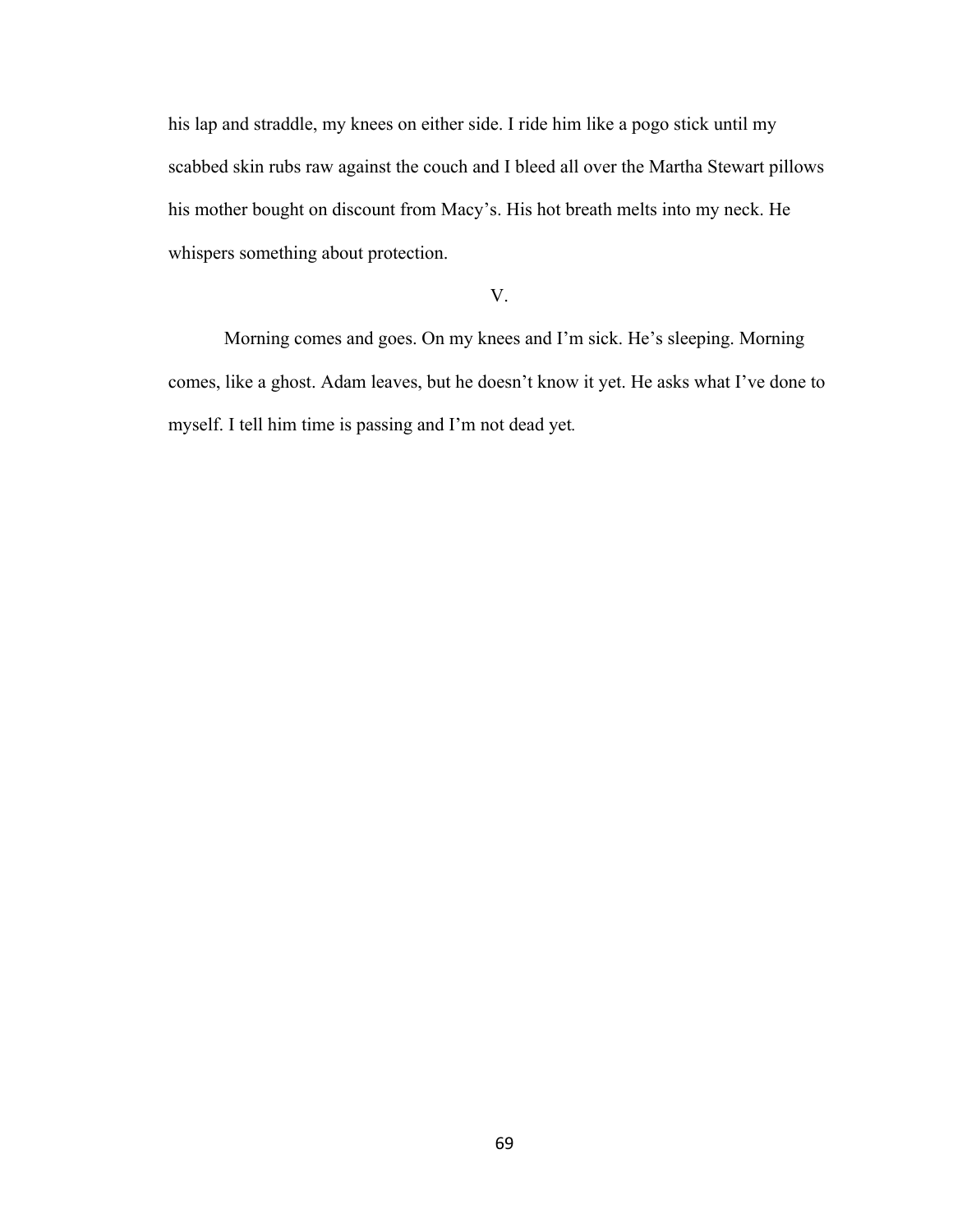# Tanked

I first died eleven months ago. I was sitting on a bar stool in a dive called "The C-Word" when a monstrosity of a human mistook me for a "*sonofabitch n-word*" who slept with his ex-girlfriend at the 2011 Indianapolis 500, and thrust a knife directly into my pasty stomach. Bigotry accessorizes with buck knives, I guess.

The air was still, quiet. From the juke box, country music hung in the air like music notes floating from a fishing line around my head, halted by the pulsing of my heart beating louder, *LOUDER* through my ears and into the air around me, rhythmic, like some sort of betrayal willing my veins to empty at record speed. My head lightened and my eyes closed. My tongue became fat and chewy, resting between my teeth as I bit down, and my last thought before slipping in through the gap-toothed mouth of afterlife, was that I should have flossed that evening's tilapia from between my teeth.

And that's how I became a fish.

At least that is my theory. I'd like to believe I had some choice in this. That I didn't simply die and reincarnate into the cold blooded, beady-eyed, cum stain of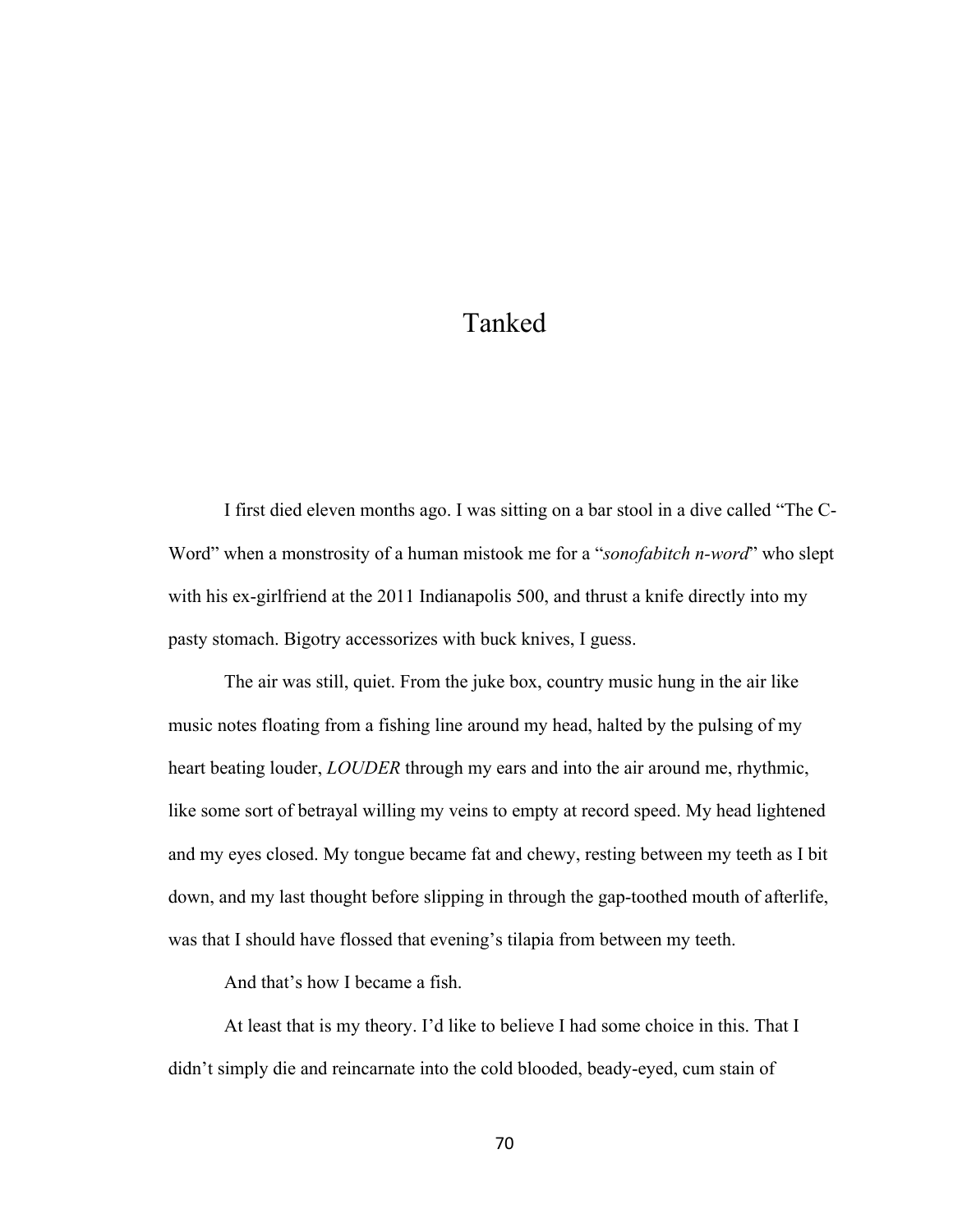domesticated house pets because I made for a shitty human. I have to believe that by focusing all that was left of my human energy on the presence of mutilated fish in my mouth, my brain waves stealthily intercepted whatever divine plan was in place for my soul and catapulted me directly into the body of a red crown tail beta trapped hopelessly in a nine-inch sphere with rocks like solid chunks of Pepto-Bismol, artificial foliage to make me feel at home, and no real sense of privacy. I surely meant for this to happen. I must have.

The second time I died was self-inflicted. Fish don't feel depression. Fish feel nothing but the constant ache of feeling nothing, which after six-and-a-half days of fish life, I had mastered. Sure, Mrs. Darling fed me all right – little flakes of tasteless sustenance like broken multi-colored communion wafers. The kind I swiped from the church rectory following Christmas Eve mass, 1997 – one of the only details I remember from my former life. But even with the body of Christ floating all around me and Mrs. Darling's glorious mounds of heaving, artificial cleavage eclipsing the view above me as she released my meal from between her fingertips and onto the water's surface, I felt my interest in existence waver, and after six-and-a-half days relaxed my fins and floated to the top. Within an hour, Mr. Darling had flushed me.

After the initial shock of returning to Mrs. Darling's aquarium as my second afterlife wore off, and I accepted my new fate as none other than a measly yellow guppy, deaths three-five were significantly less melodramatic.

For my third death, I was wedged between the glass wall and the orange, sandencrusted castle Mrs. Darling had excitedly, albeit haphazardly dropped into the new rectangular aquarium she purchased "*on clearance at Big Lots!*" or so she told Mr.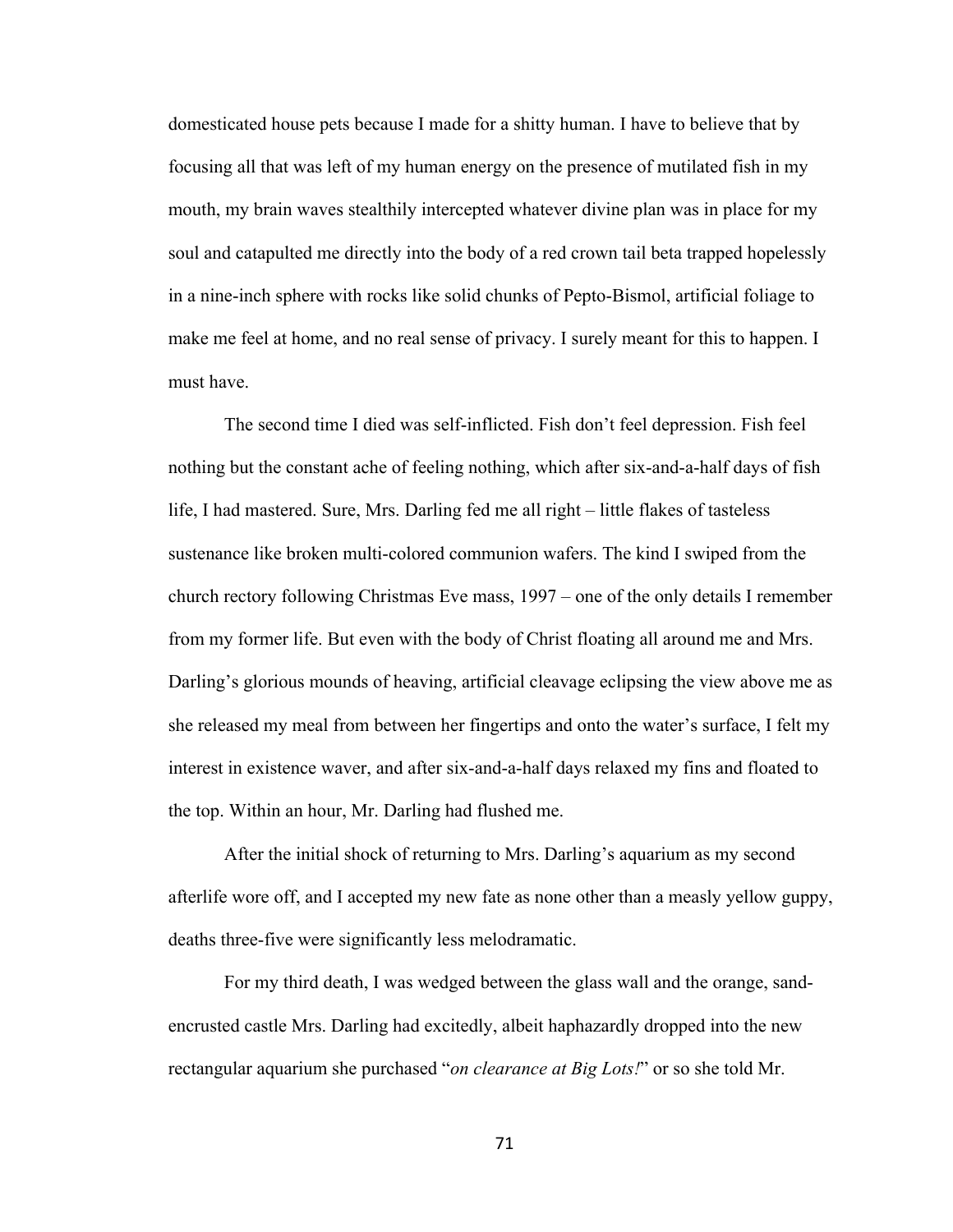Darling. But I couldn't hold it against her. We were the manifestation of her pride. Her interactive decorations confined to make her efforts mean something. Our lives were nothing if not for her attention. She cried when Pamela, a mini-swordfish, died within four days of joining the tank. Mrs. Darling possessed us in the most loving way she could.

My fourth death was by Elmer, the oversized goldfish whose former life as a Sudanese militant left an awkward language barrier between us, and resulted in my eventual, brutal demise. He was a gift from Mr. Darling.

But my fifth death was even worse. It was late September and Mrs. Darling had left for an eleven-day cruise through the Caribbean with her old college roommate, Barbara. The morning she left, we gathered near the glass where she stood perky in tight white pants. She fed detailed instructions to Mr. Darling: meal times, operating the filtration system, a rough breakdown of our social order tank wide. He nodded. She skimmed her fingertips along the surface of the water before she left, rippling it with light, affectionate strokes as she explained that the length of her departure should not serve as a reflection of her love for us. She knelt beside the tank and gave the glass a quick kiss, leaving an imprint of coral lipstick behind to remind us of her.

On the first day we said he forgot. Gus, a young blue guppy and former high school lacrosse star petitioned to revolt, but the rest of us were uninterested. By the fourth we knew it was intentional. Mr. Darling had hardly moved since Mrs. Darling left the house. He called out from work and spent most of his time pleasuring himself to day-time TV love scenes. By day ten the others were gone and I was alone, hungry, and trapped in the stew of waste he had allowed our tank to become. I stared at the lips imprinted on the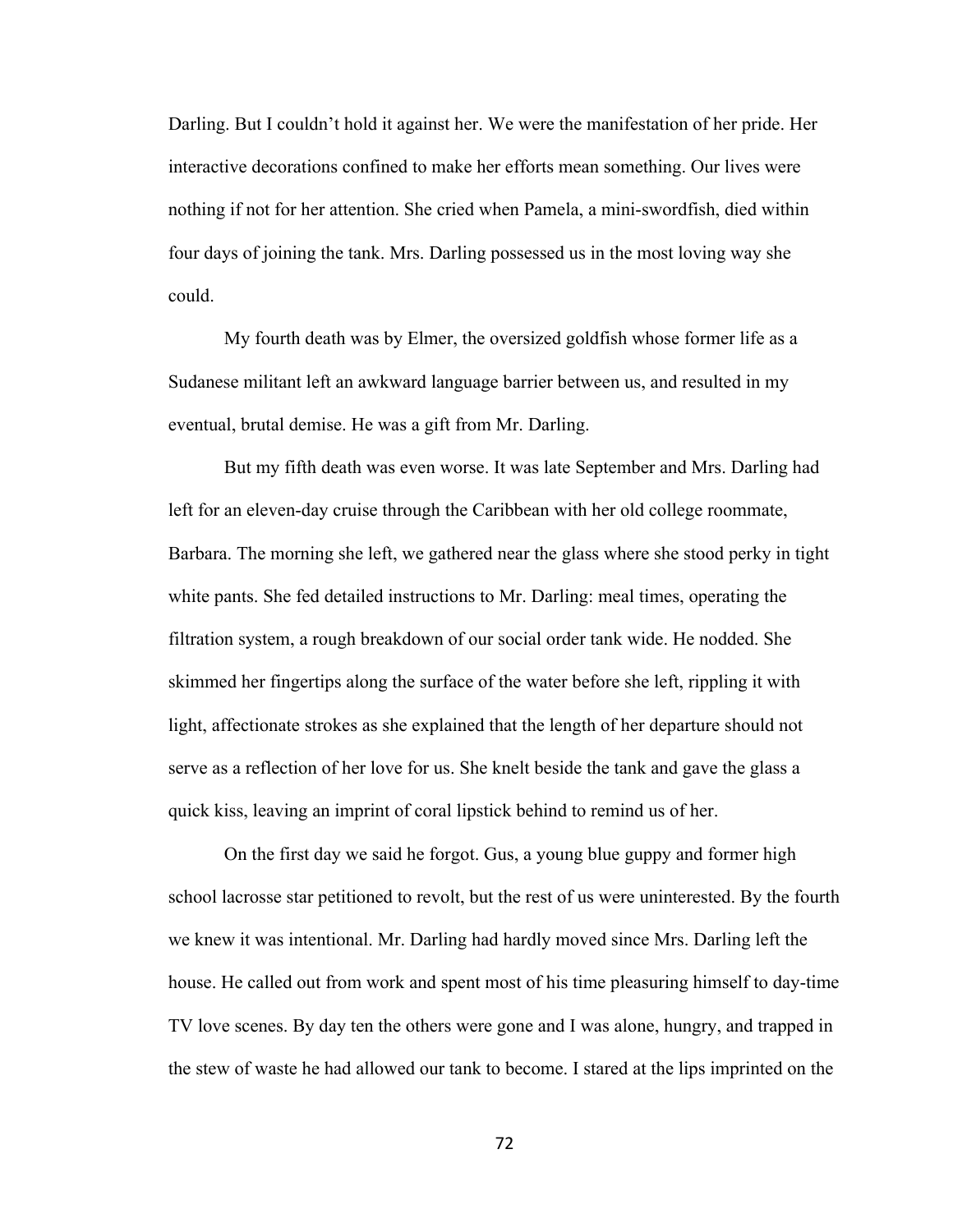glass in front of me and shut my eyes.

Now that I'm back things have changed. There are no more Goldfish and I am a beta again, this time a green veilteil. I have a new tank, a larger bowl with light gray rock and pretty green plants sprouting from them. At first I was alone, which was ok since every time I'm a beta, all that seems to interest me is carnage. But I've since obtained a bowl mate. An elegant silvery blue beauty named Ariana. She doesn't say much, just shimmies her tail as she passes by. I believe she is and has only ever been a fish. But oh the bubbles of love she inspires in me. How humanity would look delicious on her.

Mrs. Darling is not the same. When she brought me home from the local pet store after her return from the Caribbean she hardly said a word, except for when she named me Calvin. She's stopped watching me swim during the day which I appreciate for the alone time it allows me with Ariana. But we're always alone. There are no other fish, not even in the old tanks she used to fill to her delight with tropical colors and personalities. It's only us. Us and the antique armoires, wingback chairs, and pie crust end tables she continues to bring into the living room filling the gap of space between us.

Lately the house has been quiet. It's been five days since she's smiled and tapped our bowl, sprinkling those tasty red flakes down to us. Ariana is hungry, but mostly I feel alone. There's a banana perched on the edge of a pink chaise lounge rotting into its sweeter self, its mild flavor replaced by pungency, and I wonder how long Mrs. Darling will let it sit there.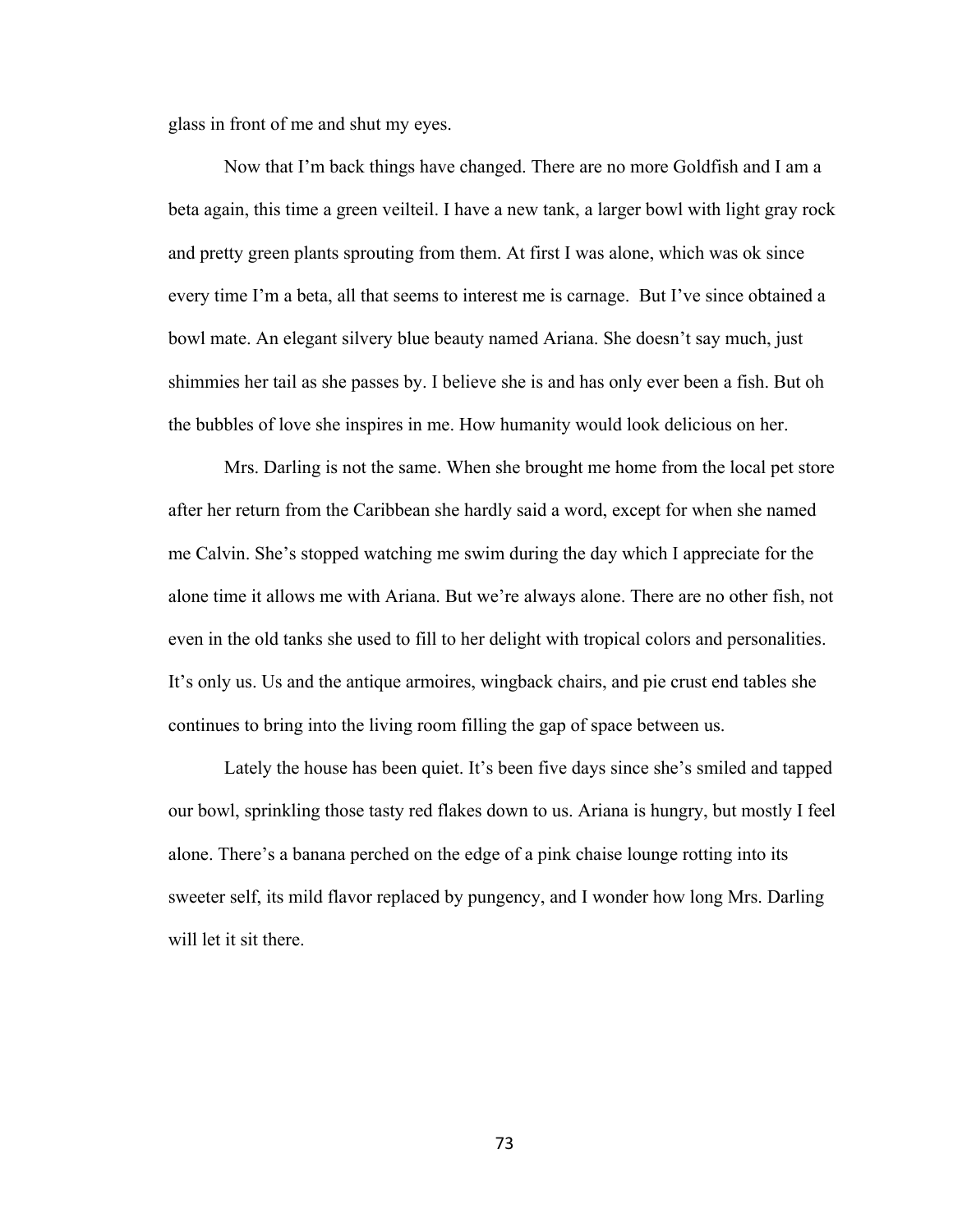# Apostrophe S

I was ten years old. We were against the wall, all twelve of us, like a criminal line up outside the girls' locker room. Little girls with wet pool hair, little girls in little shorts lined up with their arms flat against their sides.

How long were our shorts, Mr. Principal wanted to know. There was a strict rule about short-shorts being too short even for short little girls like us.

So he examined us each from head to toe with lingering eyes to catch our bodies in an act of rebellion in shorts too short for little girls. The little boys watched from across the hall. As he passed each girl and got closer to me, my shoulders ached as I stretched my arms straighter than straight, my fingertips clawing for length, to pass the hem of my shorts so he could see my shorts were too short for a little girl.

He stared at me. My lips were wet.

Don't wear those again, he said.

But I wore them again. And again, and again.

\*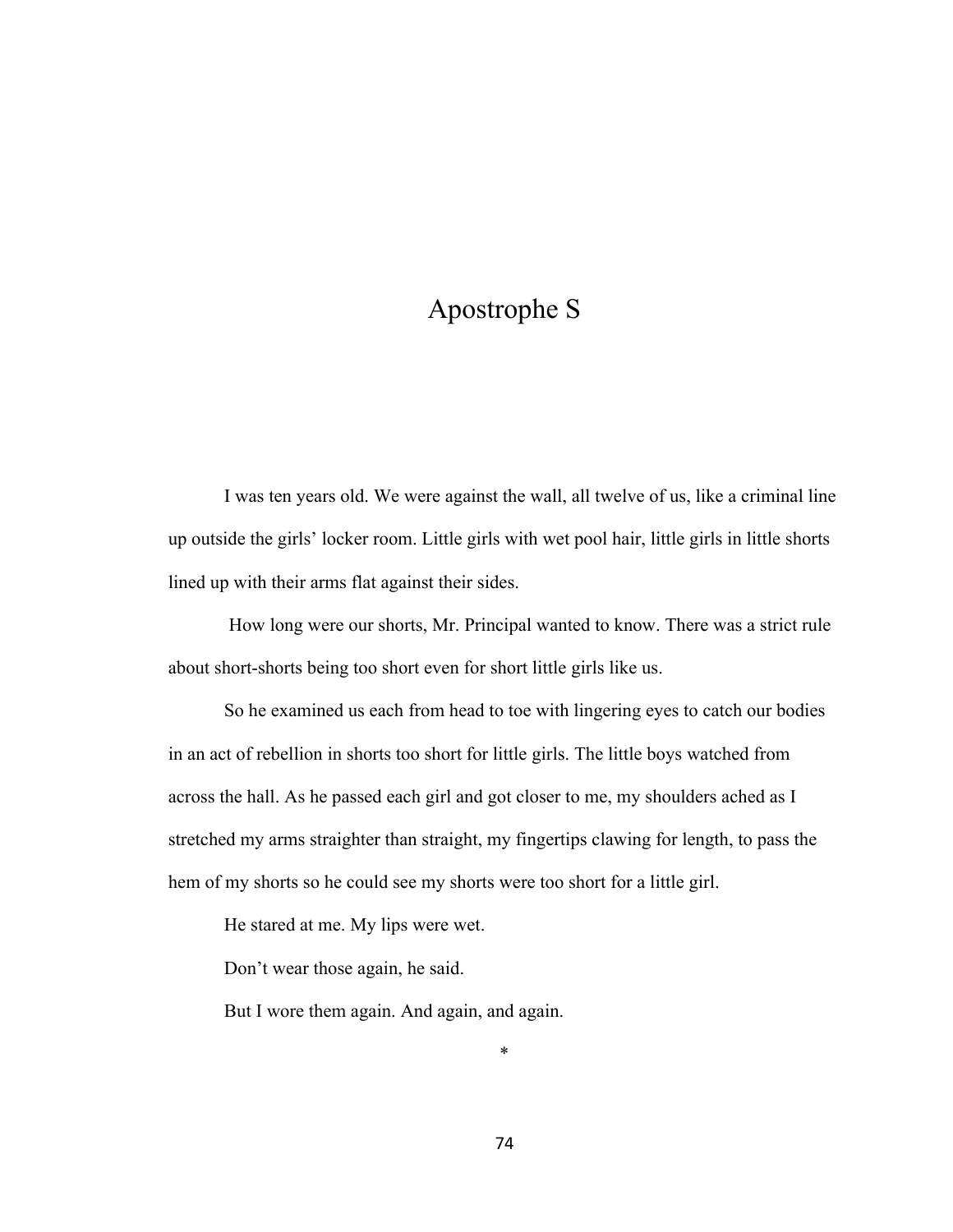At my mother's wedding I wore a velvet dress and learned that little girls must always cross their legs.

It's uncomfortable, I said.

It's proper, I was told.

At Disney World I wore a white tee shirt and stood in the rain, freed of my Florida sweat.

Don't stand in the rain.

But it feels good. It's not proper.

I want to say my breasts sprouted, because they say that's what breasts do. They sprout like beans, like broccoli, like flowers (always flowers). Perky pink petunias.

\*

But my breasts did not sprout like flowers. They inflated like bubble gum bubbles, bursting the seams of my skin with red streaks like bleeding begonias. Becoming a woman like it was an ugly thing to do.

\*

Every other weekend at my second home, I rummaged through my stepmother's second closet, in my second bedroom. Clothing too small for breasts unlike flowers, I stuffed myself in and watched in the mirror the buttons not button, my breasts uncontained staring back at me, heaving and free. My hair in luscious curls, plumpness painted on my lips, I winked at the mirror. *Playboy*, pop star, men swooning for me.

My sketch of the penis and its internal anatomy was tacked to the bulletin board in our  $10<sup>th</sup>$  grade classroom, my name printed in the bottom right corner. The assignment

\*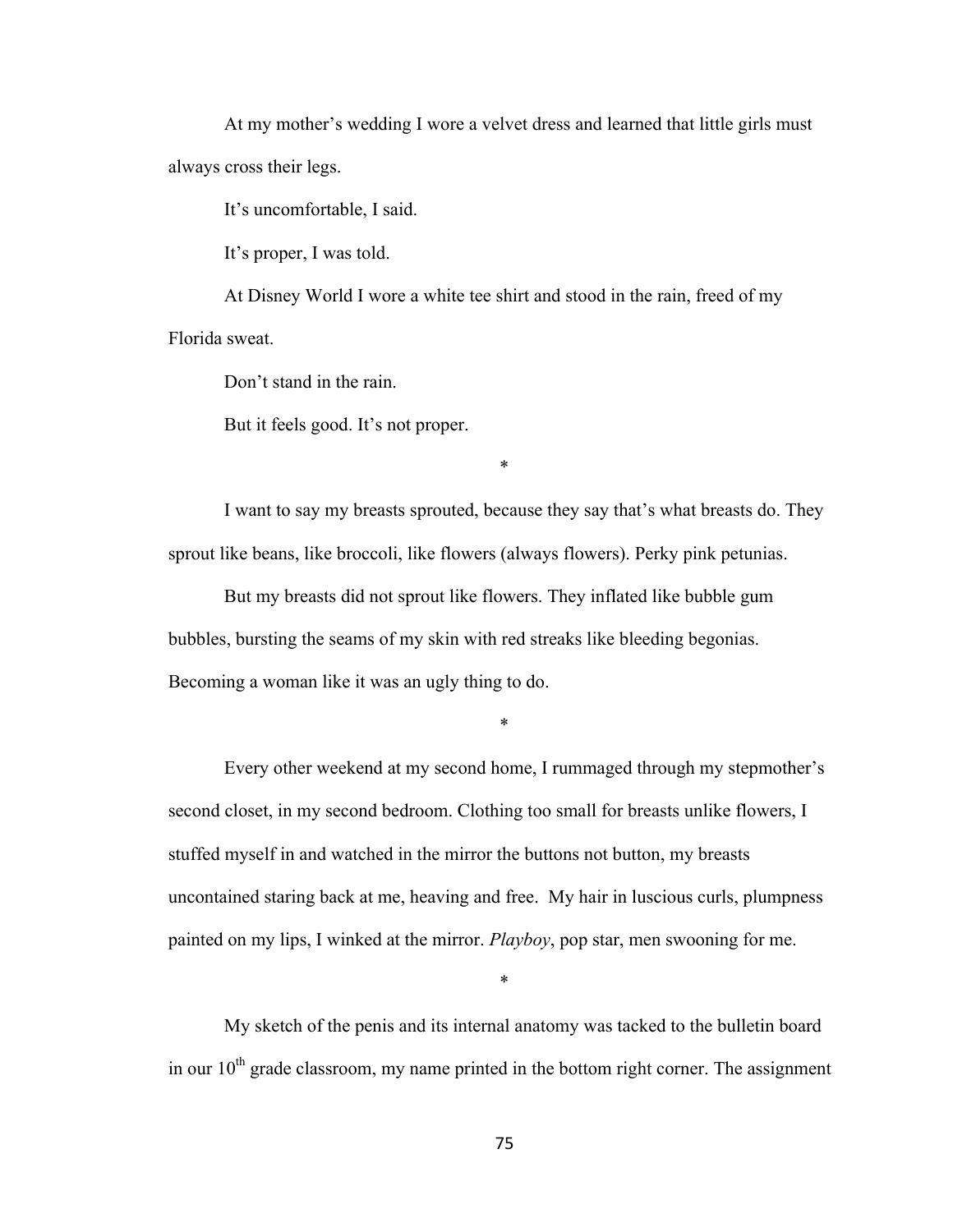was to draw a diagram like the one in our text book. Others giggled through the process, forgetting the urethra, remembering the pubic hair. But I took the penis very, very seriously.

The next week my health teacher tacked my vagina to the bulletin board. It was perfect he said. The ideal anatomical representation of the female sex.

It'd be a year until I learned I had a clitoris.

\*

It was not my digital camera, but I used it to take my picture. On my back, arm outstretched to my side, lens angled down, my face round, cherry cheeks, rosy mounds (like flowers), bare and exposed. Upload. Send.

So beautiful, they said.

So innocent, they said.

And I blushed in the lamplight of my teenage bedroom, men swooning for me.

\*

When I was nineteen years old I bought a too-tight black thong and ironed on the letters of my boyfriend's name with an apostrophe and an 's.' I slipped it on and the corners of each letter peeled away from the fabric like they didn't belong there. I didn't bother telling them otherwise.

With wet lips he watched as I unbuttoned my jeans, slipping the poly-cotton blend past my hips for the big reveal. With wet lips I spread my legs and he salivated at his name.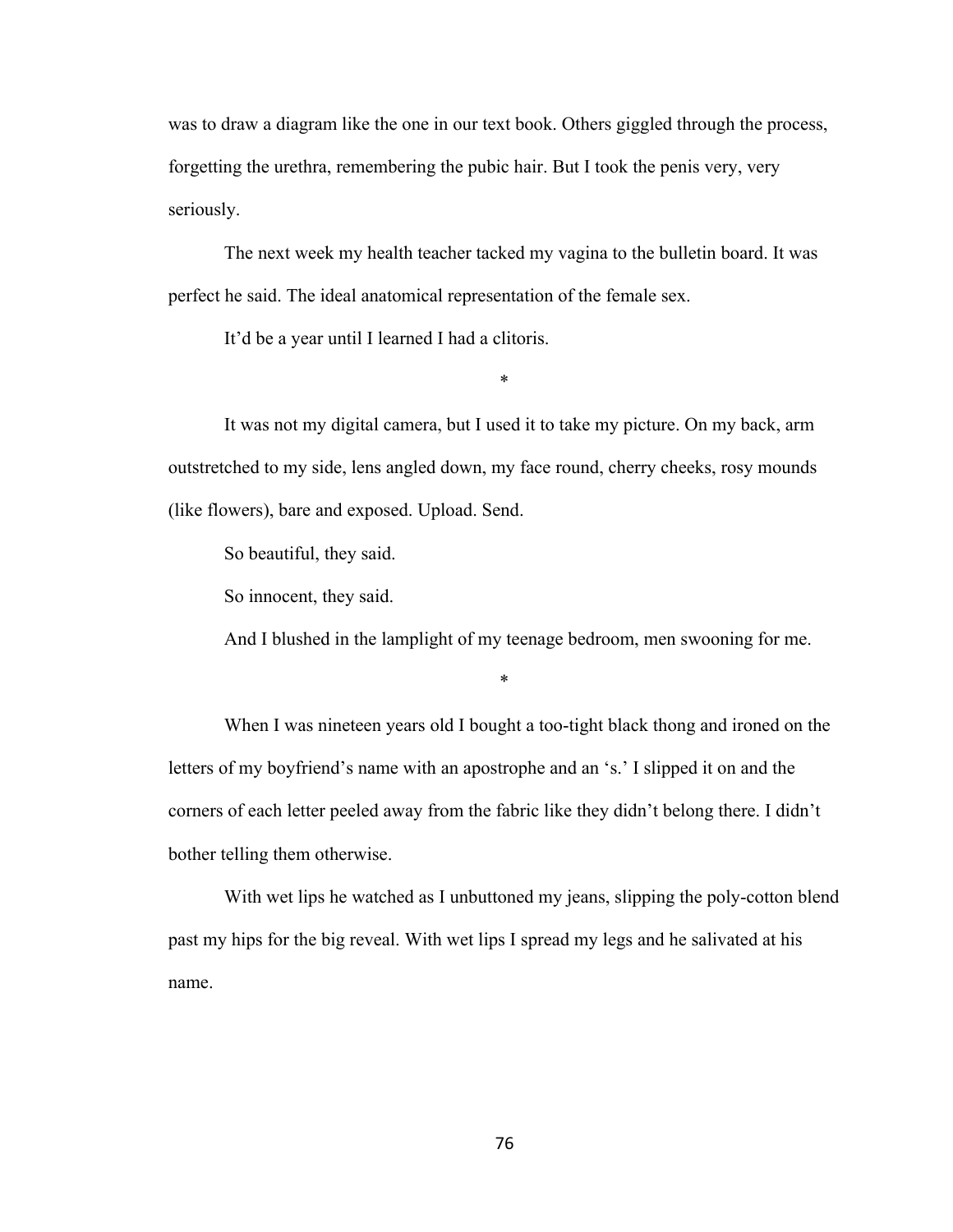# Diane & Larry

*"There are two things you should remember when dealing with parallel universes. One, they're not really parallel, and two, they're not really universes."* Douglas Adams*, The Hitchhiker's Guide to the Galaxy*

> *"My one regret in life is that I am not someone else."* Woody Allen

# I.

Larry has opinions about everything Diane puts in her mouth. He says, "nobody smokes anymore," as she lights her cigarette.

In seven and a half months Diane would either give birth to some bloody creature spawned from Larry's unwillingness to pull out and come on her stomach like a normal guy, or she'd be happy. Well, maybe not happy, but childless, which seemed like pretty much the same thing to her.

Diane delights at Larry when he wafts the smoke away from his face, sighing. She is amused by his audacity. The rain is lightly tapping the umbrella he holds above them, rolling down and dripping from the nylon edges of its canopy. One after another, cars coast to the stop sign in front of the bus stop where Diane and Larry are waiting. Wiper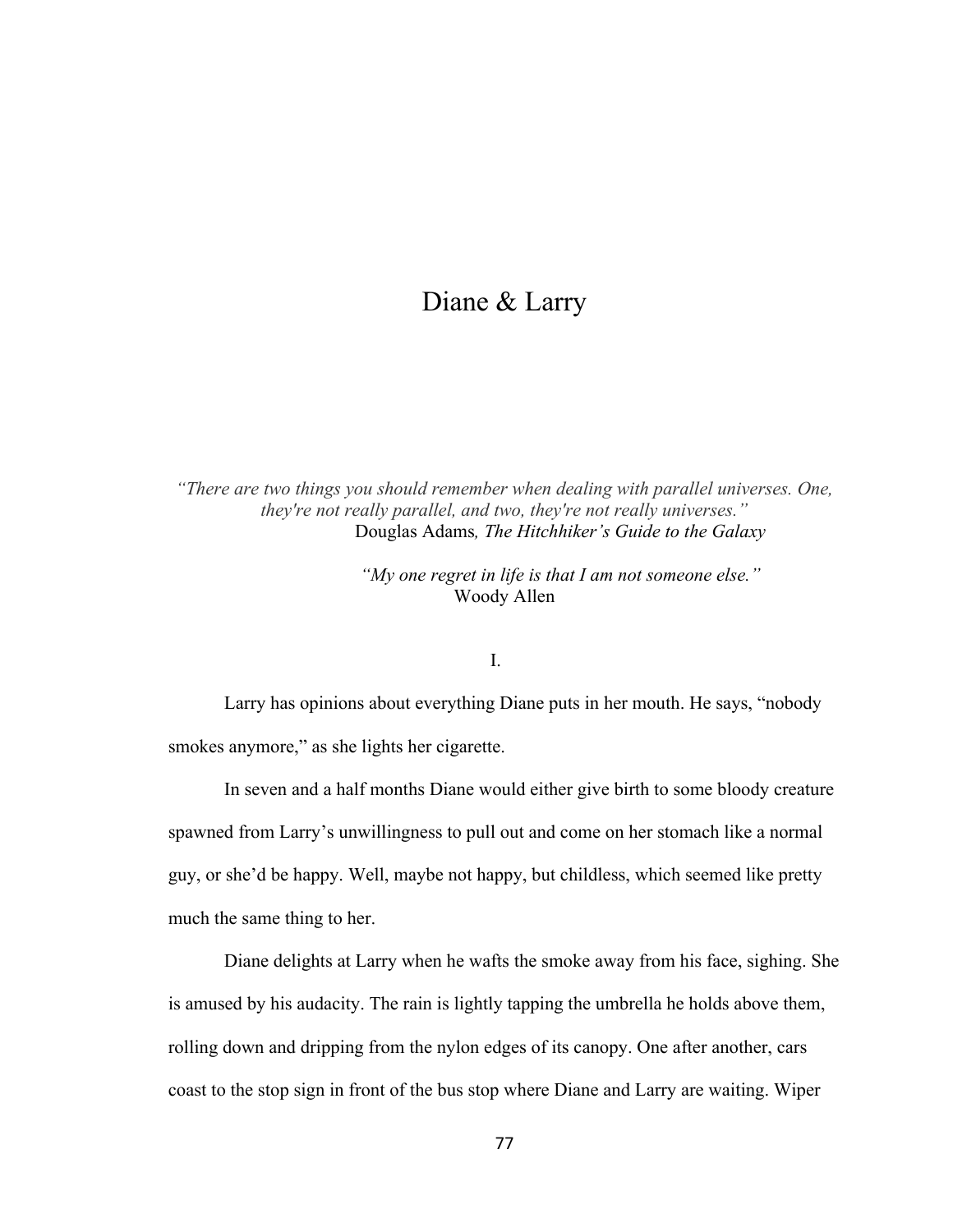blades wiping. Diane looks at Larry, his free hand texting. There is nothing grayer than a day with Larry, raining.

Larry asked her about babies once. He said, "what kind of woman doesn't want to be a mother?"

It was an open-ended question. He didn't expect an answer. But Diane told him some story about being molested as a child and Larry frowned like some little kid's drawing of a sad person. She wanted to laugh at his dumb face with that ridiculous frown and ask him what was worse, a woman who didn't want to have kids, or a woman who made up stories about being molested, but she was pretty sure she already knew the answer.

Diane isn't against the concept of children. She accepts that, in theory, the world needs children in order for humanity to continue (assuming that it should). It needs women to birth those children, nurse them with their bodies or their dollars, feed them something that would shut them up and make them grow. But she doesn't wish to be one of those women. She doesn't wish for chewed up nipples, or to waste money on chempumped baby feed. She marvels at the women who do, who welcome the theft of identity motherhood seems to require.

Of course Larry doesn't know a thing about Diane's womb, or the baby growing inside of it. When he comments on her smoking he only mentions premature aging and lung cancer, in that order.

\*

Larry hates being called Larry. His actual human name is Dave, but his frat brothers call him Larry for some reason or another that was never made clear to him. It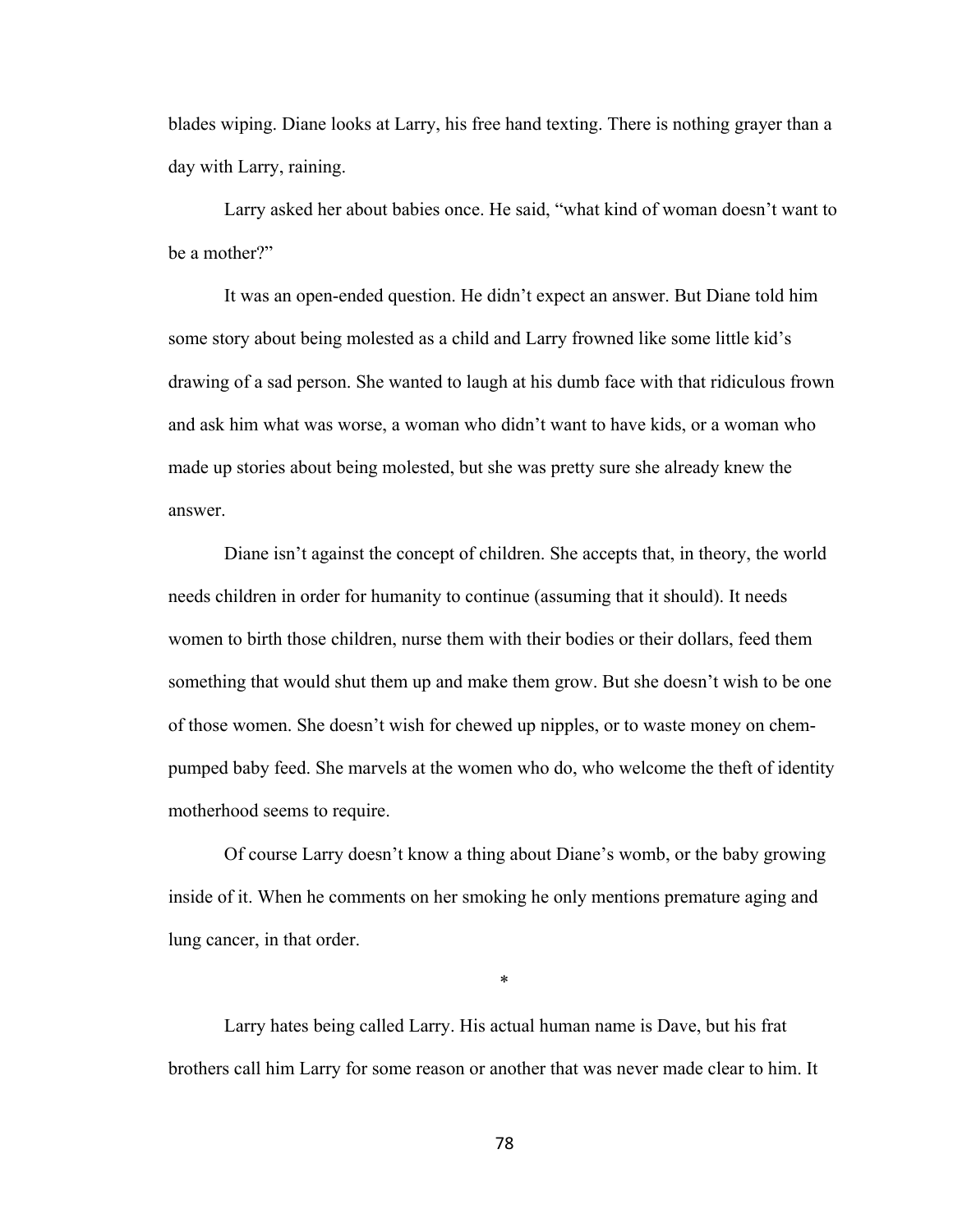stuck and now people who don't know him, know him as Larry. Four months earlier, a woman he had never met before walked across the bar and said, "you're Larry, right?" and he nodded, instinctively. "I'm Diane. I'm friends with Kevin."

Kevin is Larry's brother – fraternal, not biological. Kevin had been sleeping with Diane for about a month when he recommended she introduce herself to Larry. She was applying for an auto loan and Larry was good with taxes. Kevin thought these two things were related.

Larry had only heard about Diane in passing. He'd been told she was exceptionally good looking. The term "model-esque" had been thrown around. But when she introduced herself to him, he was unimpressed. She was thin, sure, but in an athletic way, not a model way. When he eventually told her a few weeks later that he found her arms a bit too muscular, she told him she had suffered from an eating disorder most of her life and how dare he comment on her body.

He agreed to help her with her auto loan application. The following afternoon he sat next to her in the computer lab.

"Didn't you ever take a typing class?" he asked.

"I don't remember," Diane said, lying. She remembered never taking typing.

Larry explained the auto loan to Diane. He was wearing cologne and she wondered why. What went through Larry's head when he got dressed in the morning, put on his polo shirt and watch, and spritzed himself with cologne before walking out the door? Who did he think was sniffing him? Who did he think would want to?

Larry soon tired of Diane mishearing him, asking questions he had already answered. She was careless, wearing her hair in a bun he imagined she'd slept in. There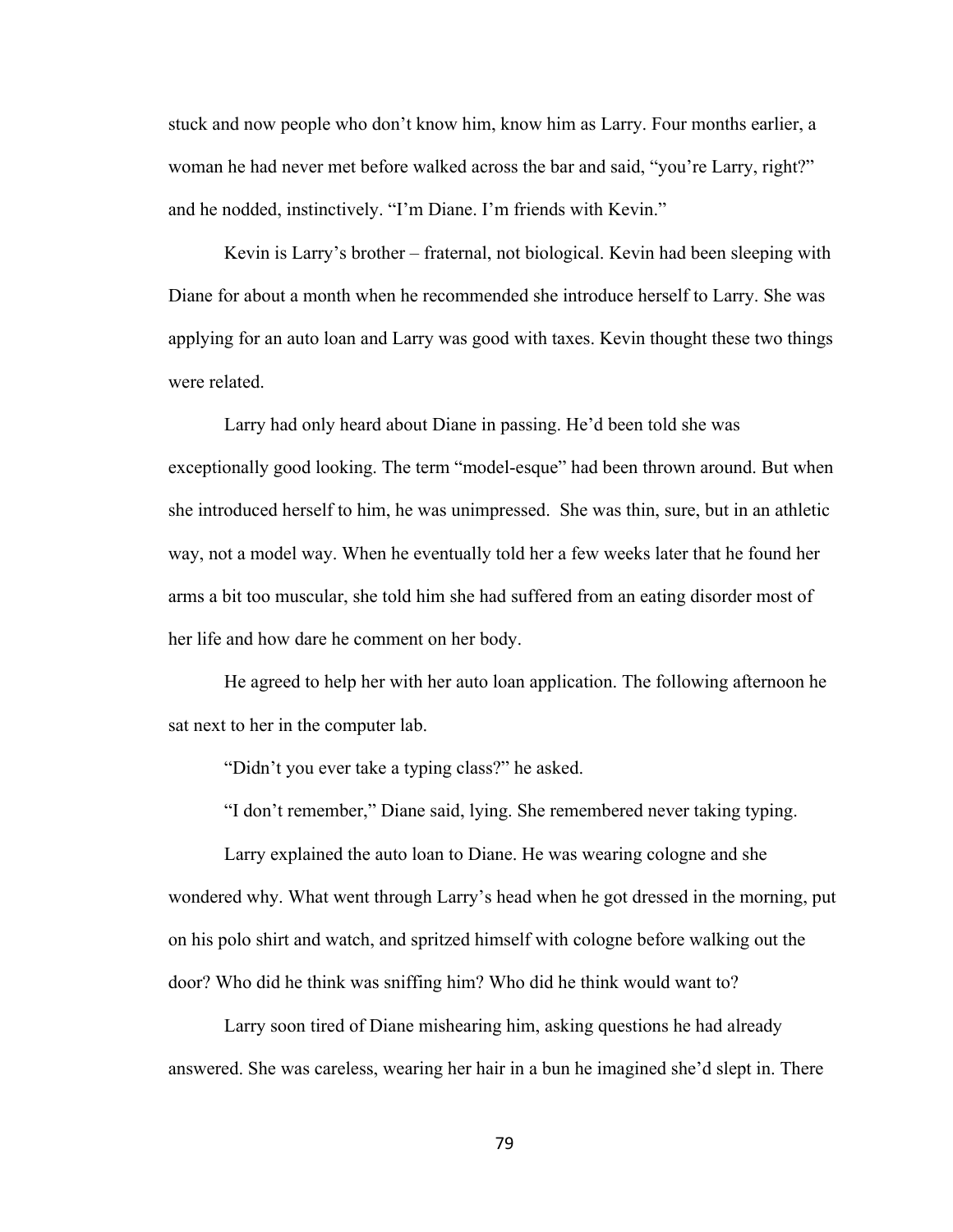was a smudge of black eye makeup on her temple he couldn't stop staring at, whenever he found himself staring. She submitted the application.

As they stood to leave, she asked for help with her taxes.

\*

Larry rereads texts on his phone, pretending they are new. The smell of cigarettes makes him sick. Diane knows there's nothing he can do to prevent the headache he has told her it gives him. But Diane likes to smoke more than she likes Larry and Larry knows this.

"This day is shit," Diane says. Gloom swirls above their heads. The air is wet and heavy. Larry's forearms are damp from the humidity. The rain is tapping. He hates waiting for the bus, or for anything. He wants Diane to hate it too, but her lips press berry imprints on her cigarette. Waiting is just another thing people do.

Diane asked him once about majoring in accounting. "That's just another way for you to control people."

She wasn't wrong about that, but she was wrong about what she thought it meant. Larry never wanted to be anything except some semblance of happy with a wife and kids to keep him company, and a well-paying job to buy him property. And sure, he liked to play with money. He wanted people to use it for something important. Wives and kids and property.

Larry doesn't mind standing in the rain, but he's owned the same umbrella for six years, and he's excited for the day he can feel it break in his hands and become unusable. He's excited to buy a new one.

\*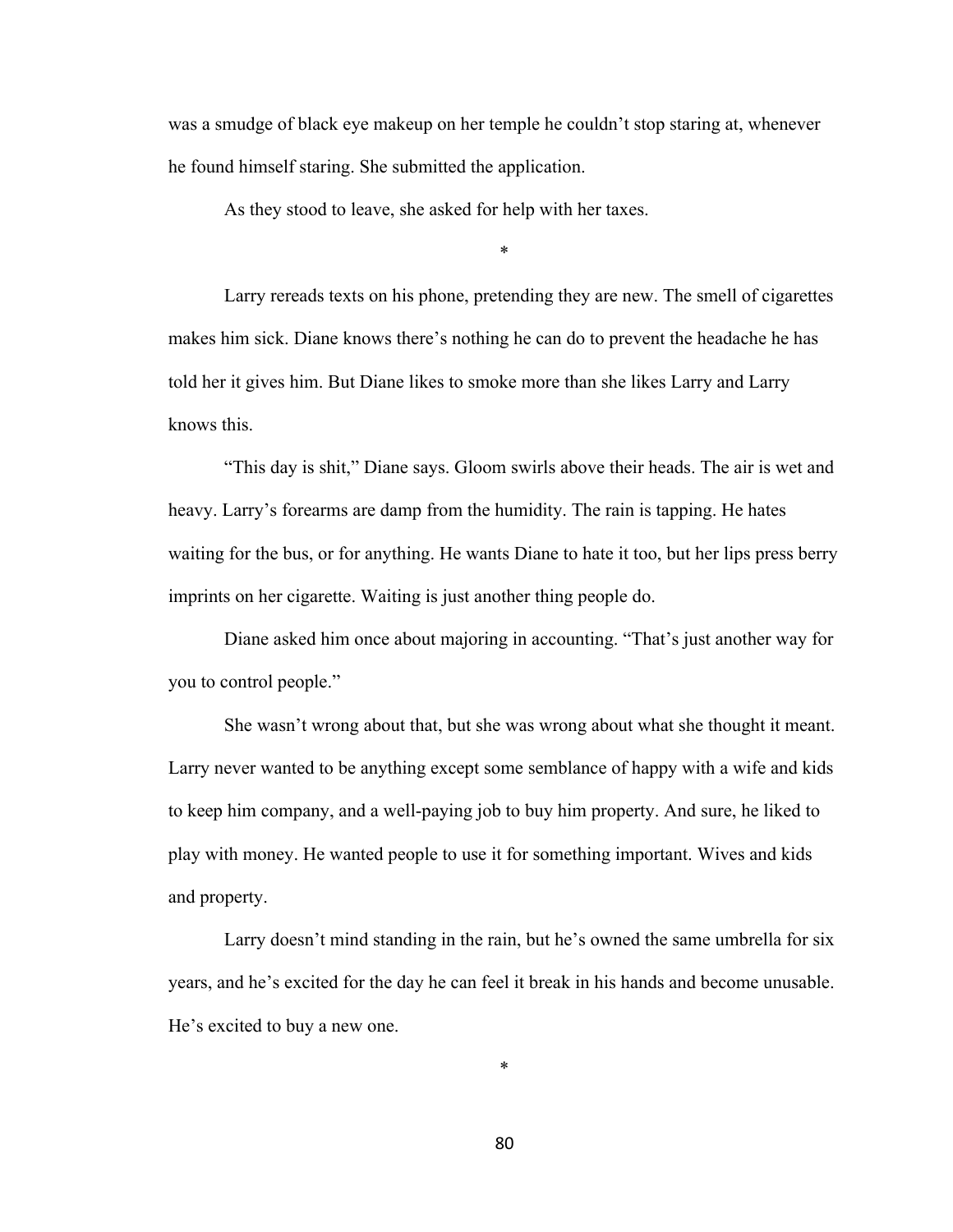In Diane's living room, Larry stepped over a crumpled wet towel on the floor, an empty plastic container for organic spinach, a fork, an empty carton for almond milk. She collected papers from several places. The tax return from her job at Mama's Pizza was underneath the plaid arm chair. Her student loan interest reports were tucked inside the hardback copy of the King James Bible she claimed to only use when she needed to prop her laptop on something to find the perfect angle on her webcam. When she began looting through a bag of recycling in search of a 1099 from her summer internship, Larry excused himself to the bathroom.

His urine swirled potent yellow in the toilet bowl, surprisingly clean, he noticed. He zipped his khakis and stepped to the sink. On the counter next to a tube of organic toothpaste sat a plastic purple dildo. He felt a stab of heat to his stomach. As he washed his hands he stared at it laying there, lifeless. He dried his hands on a blue-striped hand towel he picked up from the floor, the terry cloth cotton worn down from many washes. Was the thing getting bigger, thicker? He draped the towel over the metal wall rack. He turned off the light and stared at the plastic purple dildo, in the late afternoon sunlight, growing. He reached out, brushed his fingertips across the length of it, pressed his fingers to his nose, and smelled nothing. His center pulsed. He felt a swelling.

In the living room Diane sat cross-legged on the floor. She contemplated leaving. When Larry returned he cleared his throat and stood in front of her. She motioned for him to sit on the floor. He nodded, his eyes looking past her. She placed her open laptop in front of him. The screen was dirty. Later, he said, he would bring her a cleaner. She thought he was kidding.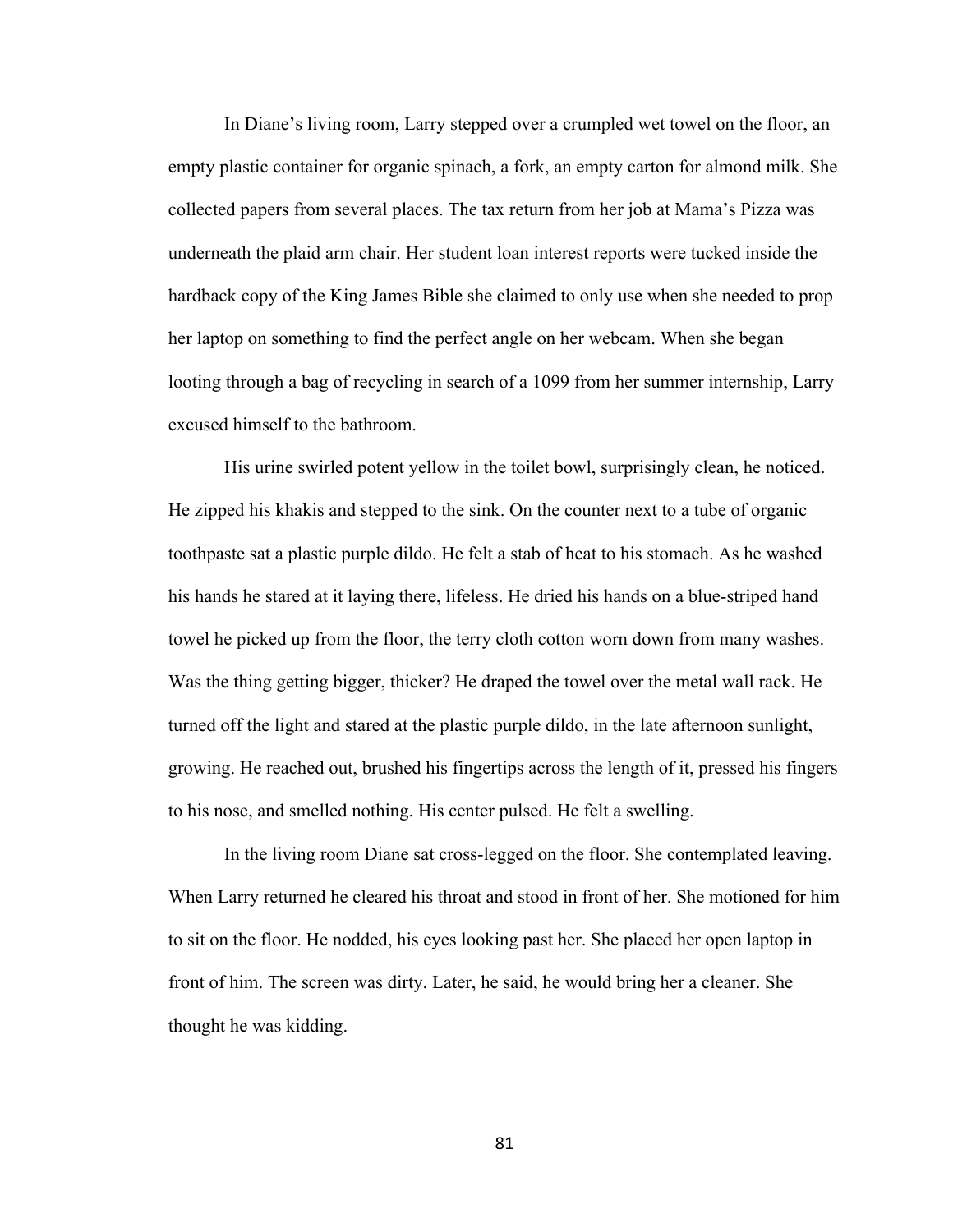Larry left and returned a few hours later, knocking on her door. He had with him a bottle of blue liquid cleaner and a microfiber cloth. She stepped aside and let him in. She had known he was coming over, he thought, but the apartment wasn't any cleaner.

She watched his fingers press the microfiber against the screen, rotating in small circles, gently scrubbing grime from the surface. After a minute, he pulled his hand away and pointed to the the upper right corner of the screen.

"See how much better that is?"

She nodded. He was pleased. His fingers traced the cloth from the edges of the screen to its center, his movements precise and patient. She noticed his cologne was different. Not better, not worse. She wasn't sure what it meant, but she was sure it meant something.

Sometime later she straddled him and grinded slowly, her palms pressed flat against his stomach. Between his thumb and forefinger, he rolled her nipple, overly determined. His expression bordered concern and she wondered if he was breastfed as a baby. She wanted to ask, but thought better of it.

On his back, he felt heat emanating from her body, swallowing him tightly. Her breasts sagged in a way he didn't know small breasts could sag. He liked it. He liked the way her small breasts sagged.

Larry didn't expect to sleep with Diane, but then he never expected to sleep with anyone. He wasn't sure how he'd ended up underneath her, with fingers that still smelled like blue liquid cleaner. He could hardly remember arriving at her building, or knocking on her door.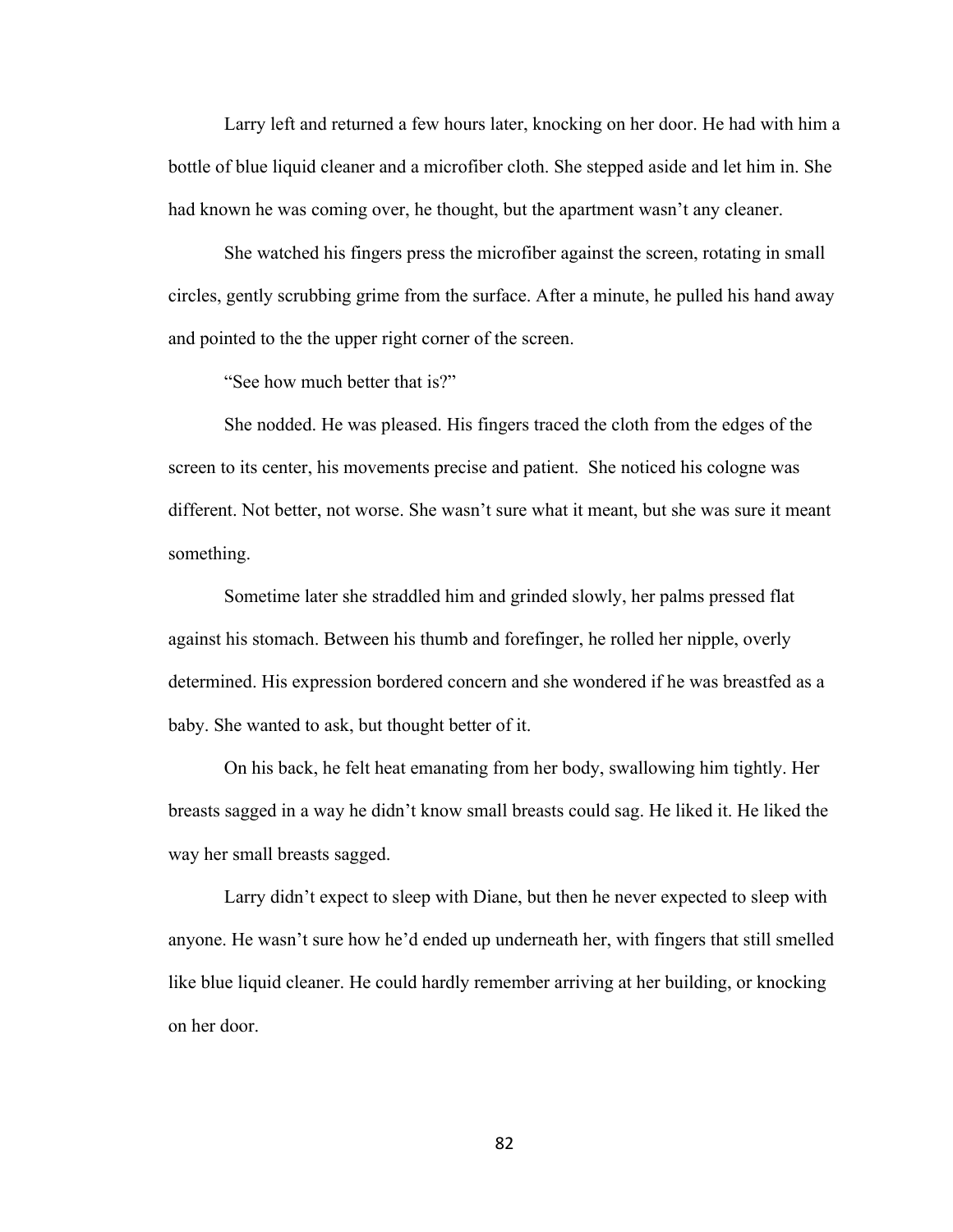Diane never intended to fuck Larry, but then she never intended to fuck any College Republicans. She thought of Larry as her sad excuse for an early quarter life crisis. It wasn't that he wasn't good looking. It wasn't that at all.

\*

A car rolls to the stop sign in front of them. Diane lights a second cigarette. Larry sighs. The rain is tapping.

II.

It's Saturday night and Diane is watching "morning routine" videos on YouTube. Videos of twenty-two-year-old girl-bloggers from Toronto and Miami wear shirts with phrases like "breathe" and "imagine" across their tits, do yoga next to their salt lamps, blend smoothie bowls in their Vitamixs, journal their inner thoughts with bubble script, oil pull while getting dressed. They wear kimonos with fringe, sun dresses, faux leather boots, and blow kisses to the camera with tanned hands and pastel fingernails. Inspirational quotes flash across the screen. Nondescript indie rock with lyrics about California and death and finding God on the subway plays like a soundtrack. Diane imagines that for lunch, they wrap organic kale around organic cherry tomatoes, pop it into their mouths, and smile. She imagines that for dinner they make brown rice, steamed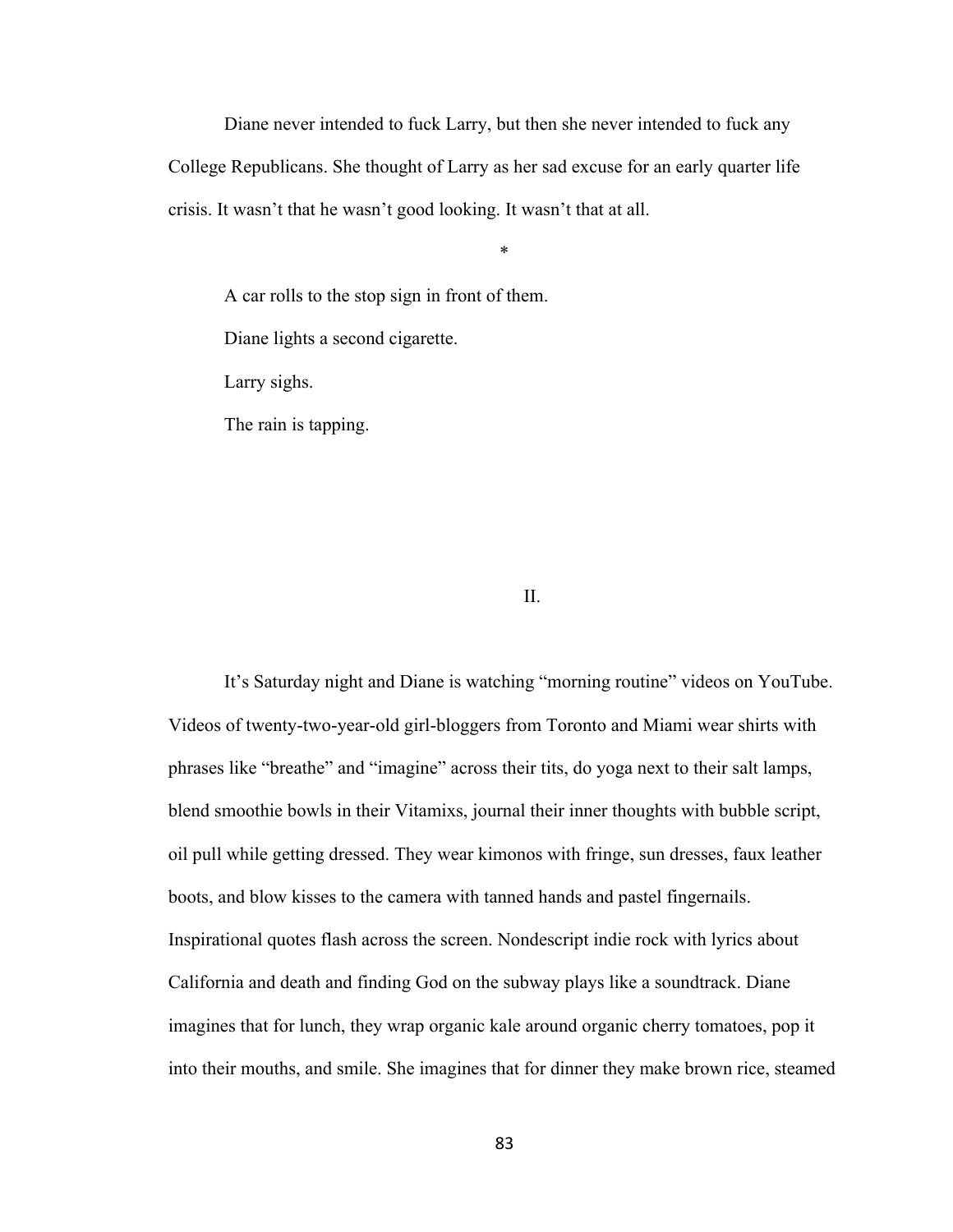broccoli, eat a whole avocado, sprinkle hemp hearts and pumpkin seeds on top. She imagines they never get hungry for fried food or cheese danishes, but when they're feeling *bad* they indulge in cacao nibs and giggle about it.

Diane takes notes. She writes a grocery list next to her to-do list. *Almond milk, organic spinach, bananas.* She's saving up for a Vitamix. She turns the paper in her notebook and starts a new list. Morning routine: *wake up at 5:45. Buy a yoga mat.*

Across the living room, Larry browses Facebook. Diane's niece, April, posts selfies from the beach. Sunglasses, lemon-bleached hair, skin browned and glowing. Her thighs shimmer from the coconut oil she swears by in her photo captions. *Better than sunscreen!* The logic doesn't add up for Larry, but he doesn't linger on it. He stares at the white polish on April's toes. He wonders about the sun and how warm it must feel on her feet.

Reruns of *The Big Bang Theory* go ignored until eventually Diane looks up from her laptop, takes out her ear buds and says to Larry, "isn't that guy gay?"

\*

Larry nods.

In the morning, Larry is woken by Diane shaking his shoulder.

"I made orange juice," she says.

"What?"

"I used that little hand juicer I got from your grandmother. Can you believe this is two whole oranges?"

He rolls onto his back as she holds a glass out to him, not quite half full.

"Why did you make orange juice?" he asks, not taking it.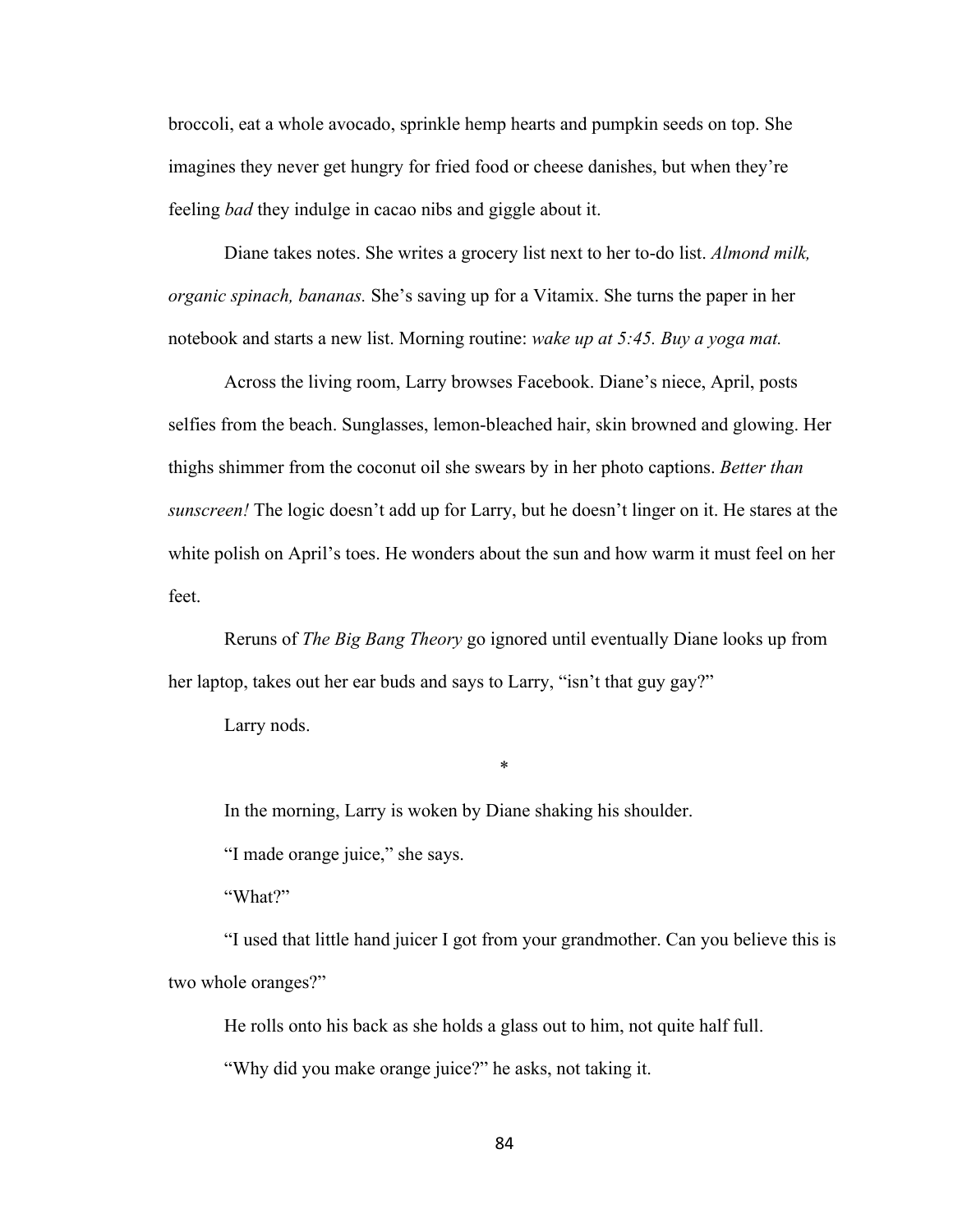"I thought it would be fun to start our mornings with fresh juice," she says. Larry stares at her, not moving. Her hair is pulled into a high pony tail, with a headband pushing back her bangs. There are white spots on her face, dried acne medication she forgot to wash off, or didn't care to. She is smiling.

"Aren't you going to drink it?"

He takes the glass and sits up.

"It's really delicious," she says. "So much better than the bottled stuff." He takes a sip and she waits for his reaction.

\*

Diane isn't a fan of orange juice. It always gives her a stomach ache and leaves an unpleasant burning in her throat. But the first morning she woke up at Larry's house, he made them frozen waffles and poured her a glass of orange juice. She didn't want to be rude. It was a sweet gesture, after all. She imagined him grocery shopping the day before, preparing for the potential breakfast they might share if things went well. So when he handed it to her, she thanked him. They clinked glasses and she drank it down. Though she felt sick most of the day, she was happy all the same.

Larry on the other hand hates orange juice, but back then when a woman spent the night at his apartment, it was only appropriate to make her breakfast in the morning. His mother had visited a week prior to the first morning Diane woke up at his apartment, and despite a lifetime of telling his mother he hated orange juice, she insisted that he was wrong, and that he in fact loved orange juice and it was his brother Kevin who hated it, so she stocked his fridge with cartons of it, along with turkey bacon, and frozen waffles. He saw Diane's unexpected presence in the morning as prime opportunity to use up some of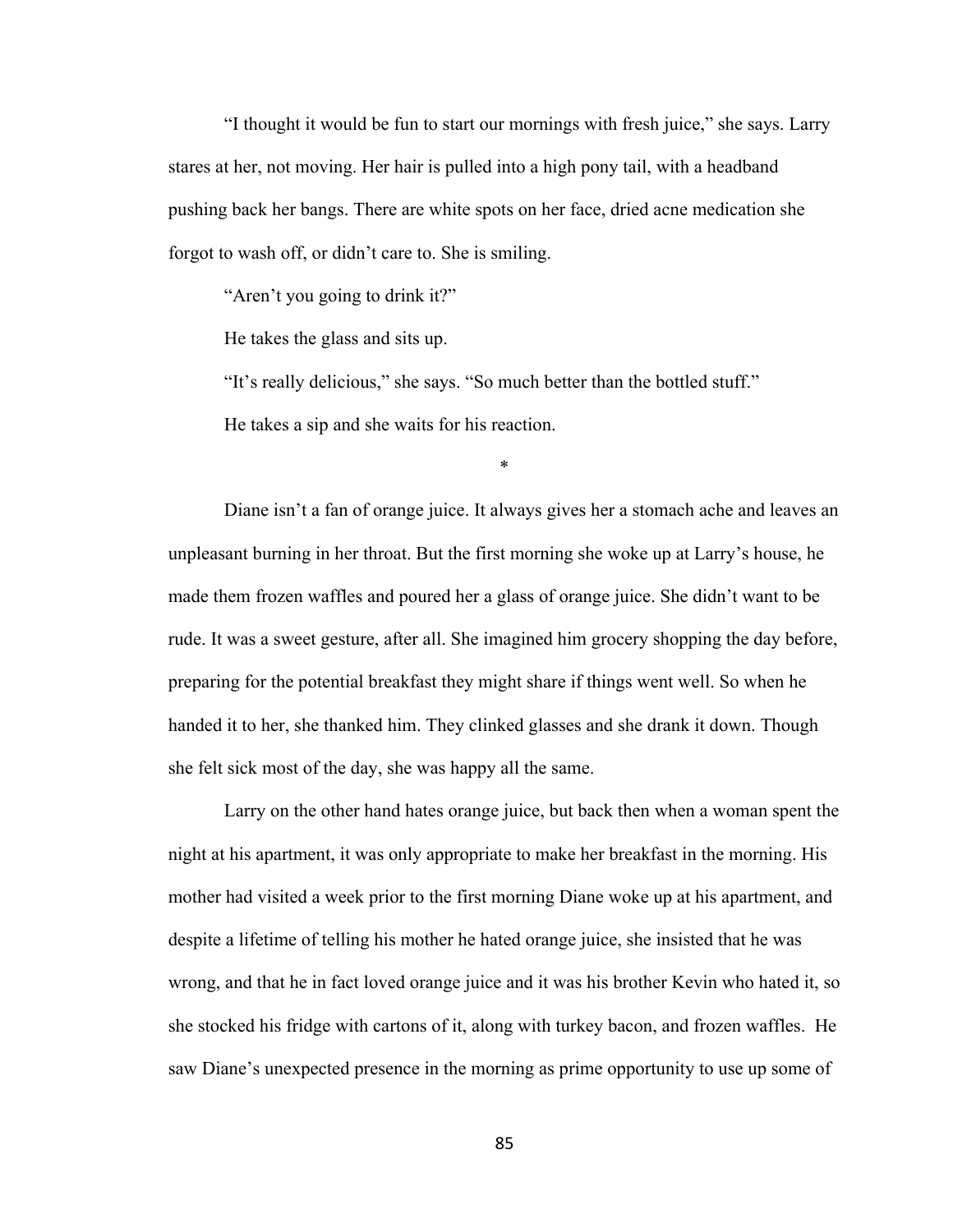the orange juice he'd feel too guilty to let expire, while serving the dual benefit of making her feel as if he'd given some thought to her potential night stay.

\*

"It's very good," Larry says, handing the glass back to Diane.

"You don't want the rest?"

"Not in bed. Let me get up. I need to piss."

On the toilet, Larry sits so long he imagines the seat will be warm when he finally stands. Diane hasn't knocked yet. He stares out the window into their back yard. The kids' swing set is beginning to rust. He doesn't want to sand it down, or think about the rain raining down rust again. Larry had wanted to buy a new swing set but this one was left here by the previous owners. Diane told him it was useless to buy a new one when this one just needed a little special attention. He wanted a new one, but she insisted. *Let's work on this one first.* 

Four months after moving in, Larry has already sanded it twice.

Diane waits for Larry at the kitchen counter. She had already screened the newspaper and selected articles she thought Larry might enjoy. There was a new column he followed by a local graduate student who wrote about politics in baseball metaphors. Diane didn't read it herself, but she knew Larry liked it so she thought it must be decent. Larry had a taste for that sort of thing.

She looks at the microwave. It had been twenty-eight minutes since she came back to the kitchen after waking Larry. In that time, she washed her face and brushed her teeth in the powder room. She rinsed the remains of her green smoothie from the miniblender she bought at the gym hours earlier. They were having a special on protein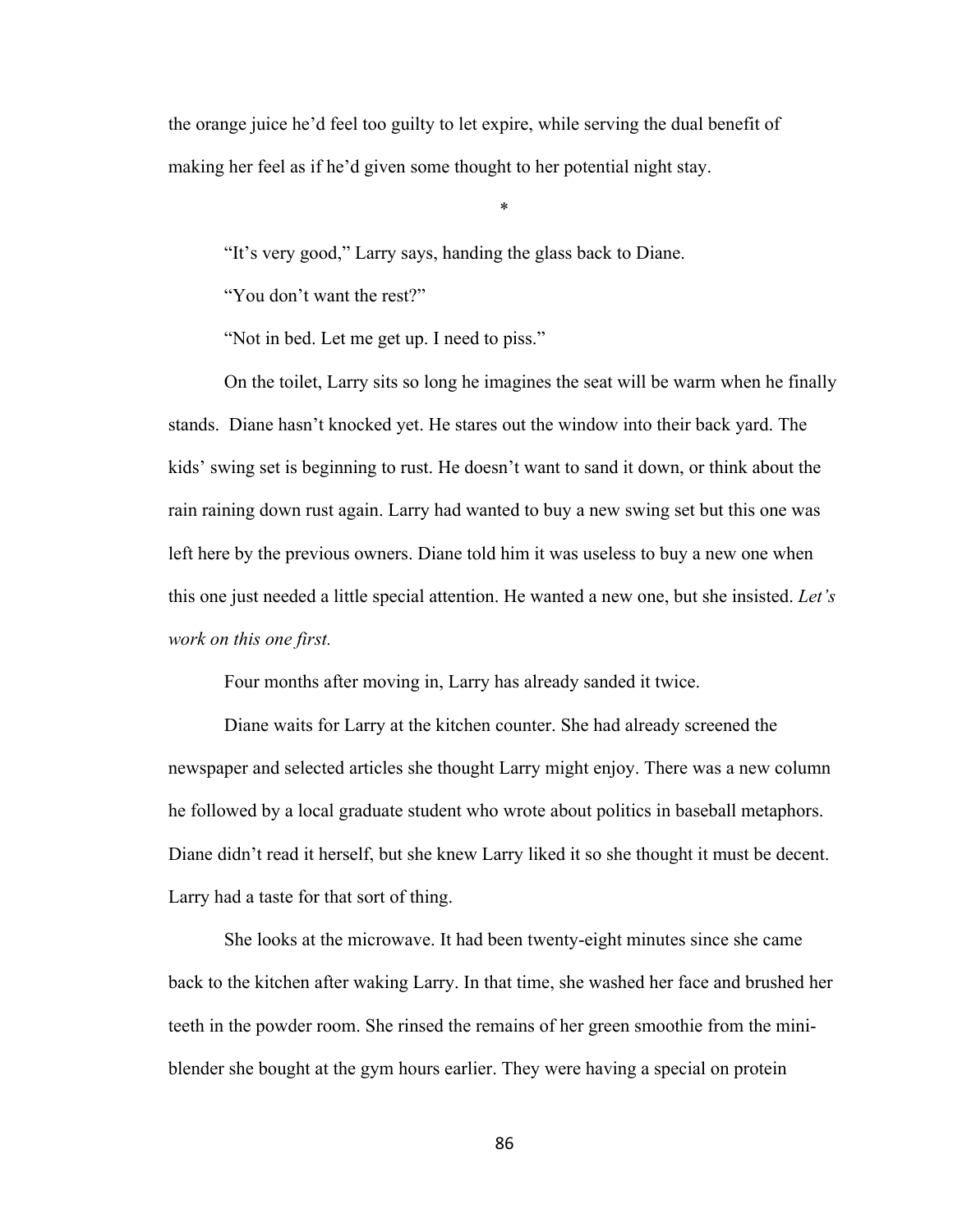powder and Hamilton Beach personal blenders. They were 20% off if she upgraded her membership.

Larry rinses his hands. He hates the lingering taste of orange juice on his tongue. He brushes his teeth with organic toothpaste, then spits the white foam into the sink and watches it creep slowly toward the drain. He expects he will be swallowing down orange juice every morning until Diane decides one day she's tired of her fingers feeling sticky, gritty from pulp and rind. He hopes this day will come soon.

In the kitchen, Diane decides she will make Larry fresh orange juice every morning. She loves the feeling of her fingers digging into veiny fruit, watching it squirt juice, leaving her hands a mess. She imagines how happy it will make Larry to be woken each day to a smile and sweet, pungent juice, freshly squeezed. He will rub his eyes, tuck loose hair behind her hair, kiss her palm and thank her. And after a few weeks, her shrinking, slimmed body will fit more comfortably on the edge of the bed, and he will press his palm against her stomach under her shirt, and slide it up to her breast. She will moan and he will moan, pulling her onto him. He will kiss her, roll her over, and slide inside of her. The orange juice will knock over on the bedside table, drip down onto the floor, but they won't notice.

Diane glances at the microwave. Maybe she should check on Larry. Larry stares in the sink, at the white foam inching toward the drain. Diane knocks.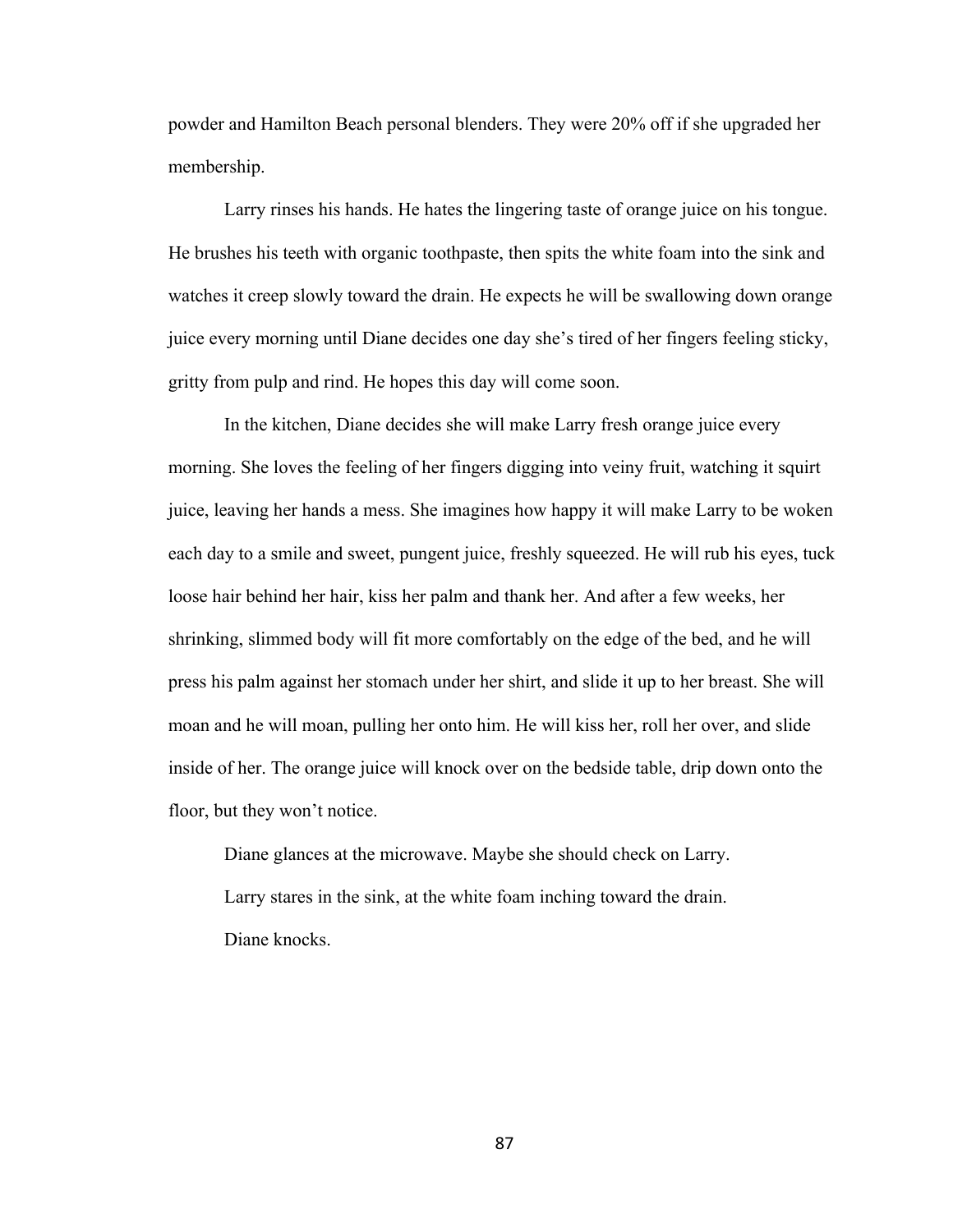It's the first day of baseball season and Diane is already bored. Her sons, Bryton and Ian will be happy to play again, to have a reason to run and fall and ruin their clothes on the green park grass. But last year she didn't have to attend the practices or the games or the season-end awards ceremony where they were given trophies just for showing up, not getting injured, and not suing. She had a husband then. And her husband took care of those things.

Before Diane is fully parked, Bryton and Ian spill out from the doors of her car. Their metal baseball bats clink in the bag on Bryton's back as they sprint toward the dugout. Diane doesn't move. She watches their legs pump as they run, cleats kicking dusty clumps of grass in the air.

"Motherfuckers."

Four months earlier, she had personally argued with the park service to keep the grass watered. She reasoned that there was no point in living in a township with unreasonably high taxes if the children would have to scrape their knees on dry grass and dirt. She thought of the park director's face during the meeting, scrunched and red like a puckered asshole. She searches her purse for cigarettes.

In the dugout, Larry counts heads. With Bryton and Ian finally arriving, he is only short one boy. He could work with that. He tells them to gather around and they listen. He gives them a speech and says something about the value of hard work and practice. He makes some reference to their last game, when they lost 0-6. He talks about the meaning of success. They're scratching their pre-pubescent balls. Their eyes are watching bees swarm around the hive in the corner of the dugout he'd already told the park service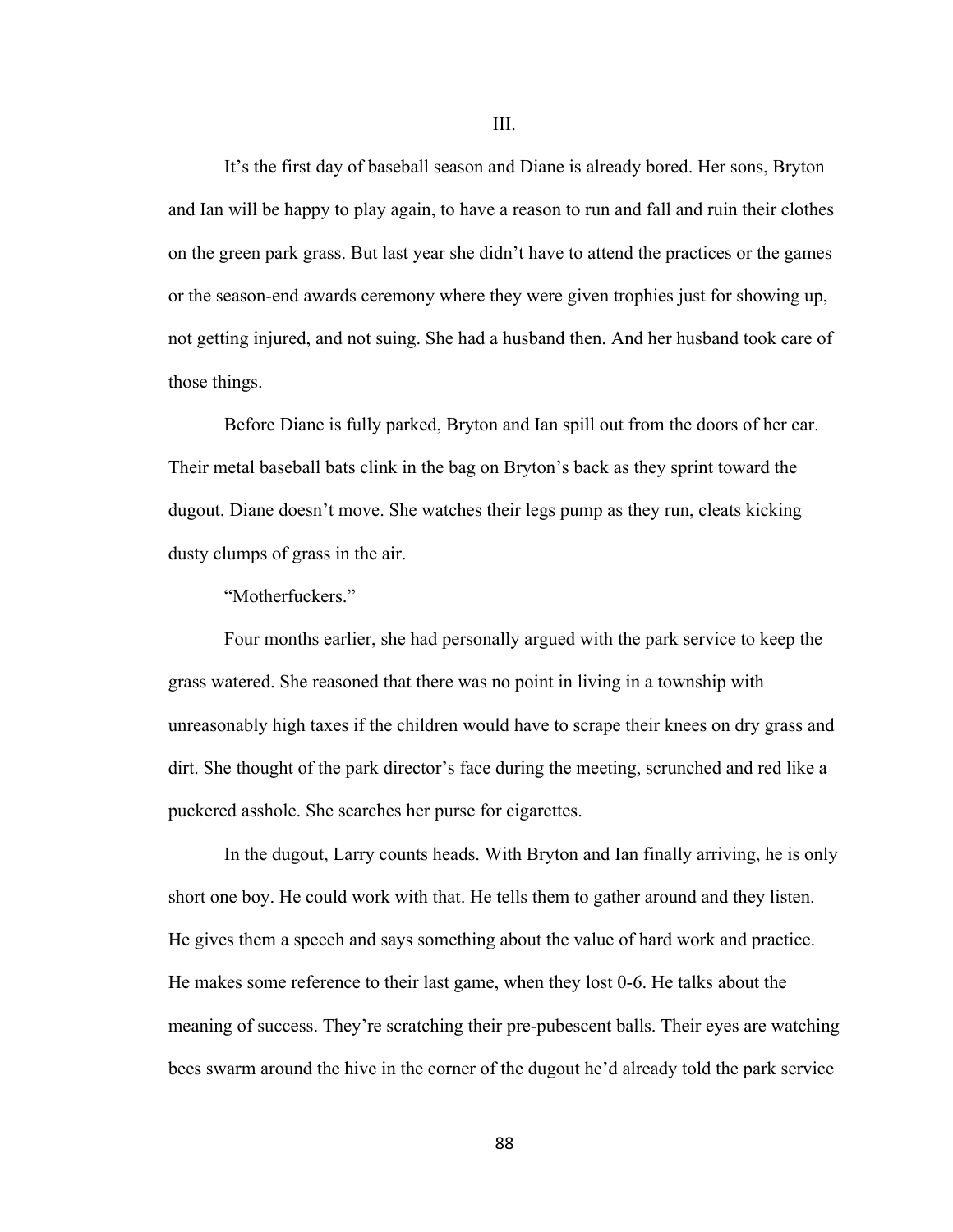about. They're trying their best not to talk. Larry hears himself quote Winston Churchill. He wonders what the fuck he's doing here.

Larry leans on the metal piped fencing at the front of the dugout as the boys run onto the field. The evening sun warms his face, but his back is cold under the shade of the structure. The boys begin to run laps, racing to be at the head of the group. Bryton outruns them all, with Ian trailing closely behind. The other boys work hard to keep up, except for Jeffrey, his son, who drags his feet, kicking the dusty ground with his cleats, refusing to run.

When Jeffrey was born, Larry was thrilled to have a son. He showed his wife the baseball glove he kept from his days in Little League that he intended to give Jeffrey when he was old enough to play. The first time they threw ball, Larry, too excited, hurled it at Jeffrey, who didn't care to lift his glove high enough to block the ball, and it hit him square in the face. Jeffrey sobbed, two baby teeth knocked into his palm, blood spewing from his gums, his nose oozing long ropes of clear, stringy snot. Larry's wife screamed, slapping Larry's face, punching at his chest and arms. It didn't matter that it was an accident. All that mattered was that Jeffrey was hurt and it was Larry's fault.

Diane reverses her car out of its spot, already on her second cigarette. She has two hours to herself. Maybe she'd see a movie. Maybe she'd go to Olive Garden and order a basket of breadsticks and eat the entire thing. Maybe she'd sit in the Walmart parking lot and finger herself. Maybe she'd be side-swiped by an SUV, lose control, and propel her car into the river. Maybe she'd fuck a stranger at Burger King and later abort his baby. But as she shifts her car into drive, she sees two bottles of PowerAde in the rearview mirror nestled together on the back seat.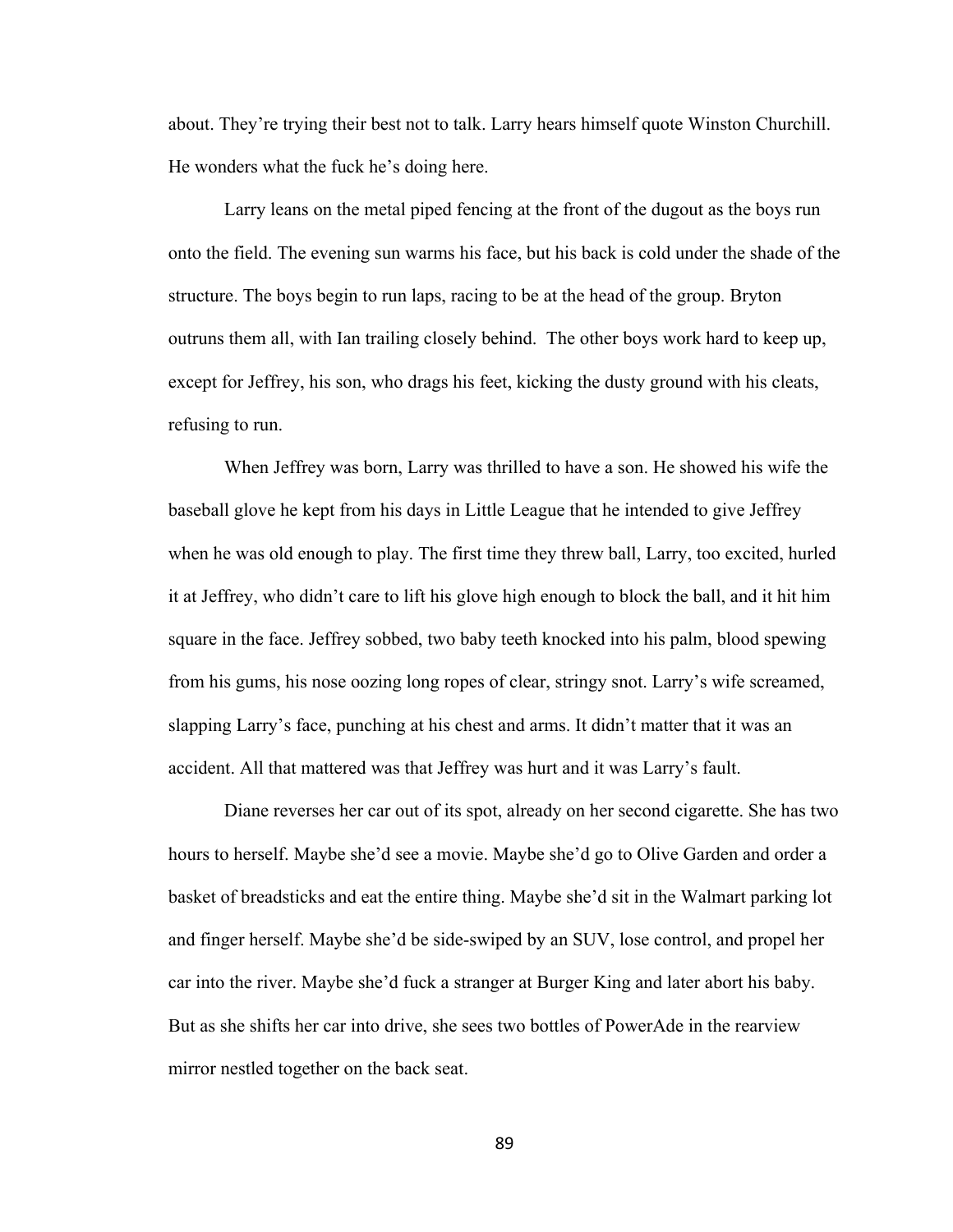"Motherfuckers."

She presses down on the breaks and shifts the car back into park. She stares at the bottles and contemplates dehydration. Would it be the worst thing for them? As far she knew there were no lasting effects. Headaches. Fainting. Temporary discomfort so she could gorge herself on breadsticks. She glances at her near translucent reflection in the windshield. She contemplates the definition of child abuse.

She shifts her car back into drive and parks. She reaches back to grab the bottles, but they're just out of reach. Sighing through cigarette-pressed lips, she opens the car door, steps outside into the early spring sunlight, slams it, opens the back door, grabs the bottles, slams it shut, stomps out her cigarette and heads for the dugout.

Larry knows he should have whistled by now, signaling the boys to stop running, but he doesn't. He's waiting for Jeffrey to kick up his cleats, to start running, to work to catch up to the other boys.

"C'mon, you little shit. *Run*." He hates the sound of himself muttering. His wife tells him it's unsettling.

"Excuse me." A female voice carries through the dugout. He looks up. A thin woman with dark sun glasses is looking in his direction.

"My boys forgot their PowerAde."

Diane waits for the coach to say something, but he just motions toward the bench behind him. She steps into the dugout and places the bottles next to Bryton's bag she can only recognize as his for the initials he drew on the side with permanent marker. The coach doesn't move. He's watching the boys run.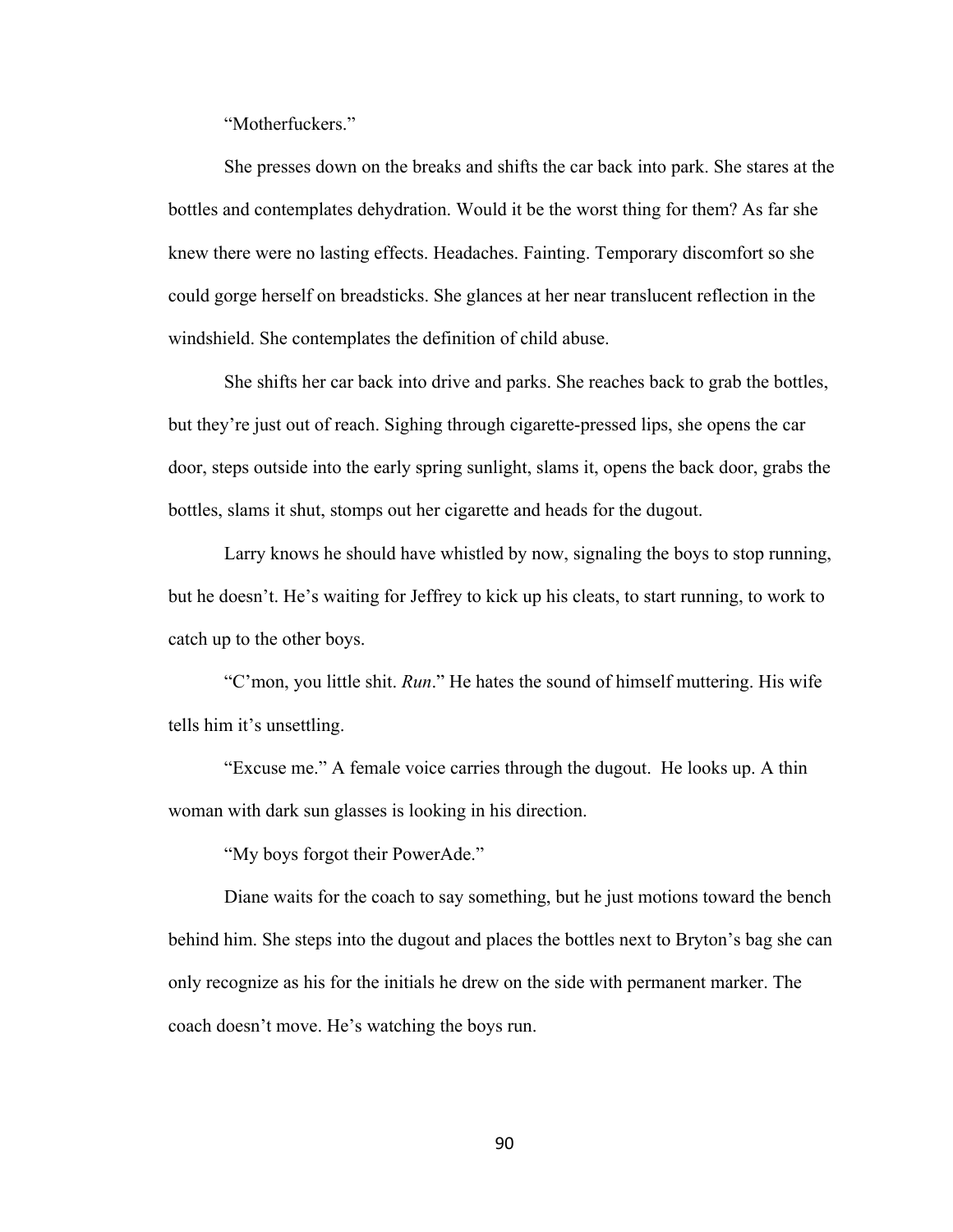"How can you stand to watch that?" she says. He pulls his gaze away from the field and looks at her. His eyes are blue and kind. She hates herself for noticing.

"My kid won't run," Larry tells her. He points to Jeffrey. "You see him? I'm the coach and I can't even get my own kid to run laps."

Diane looks at the boy, dragging his feet on the grass, clouds of dust pooling around his legs.

"Look at that grass," she says. "They're supposed to water it, those motherfuckers."

"Who, the park service?" Larry asks. Diane takes off her sun glasses and places them on her head.

"Yeah. They're supposed to water it twice a week."

"They'll never do that," he says with a disgusted laugh. "See that hive? I told them about it twice already. You think they'd take care of it before the kids came out here"

"Fuckers. They told me they'd water it. I went to one of those township meetings like two months ago," she says, shuffling through her purse, pulling out a pack of cigarettes. "Care if I smoke?"

"Not in the dugout," he says. She pulls out a cigarette anyway and places it between her lips. She doesn't light it.

"These fields are shit. For all the taxes we pay, it's ridiculous."

Larry nods and watches her grab the cigarette from her mouth and examine it, rolling it between her thumb and forefinger, overly determined.

"So which ones are yours?" he says, nodding toward the field.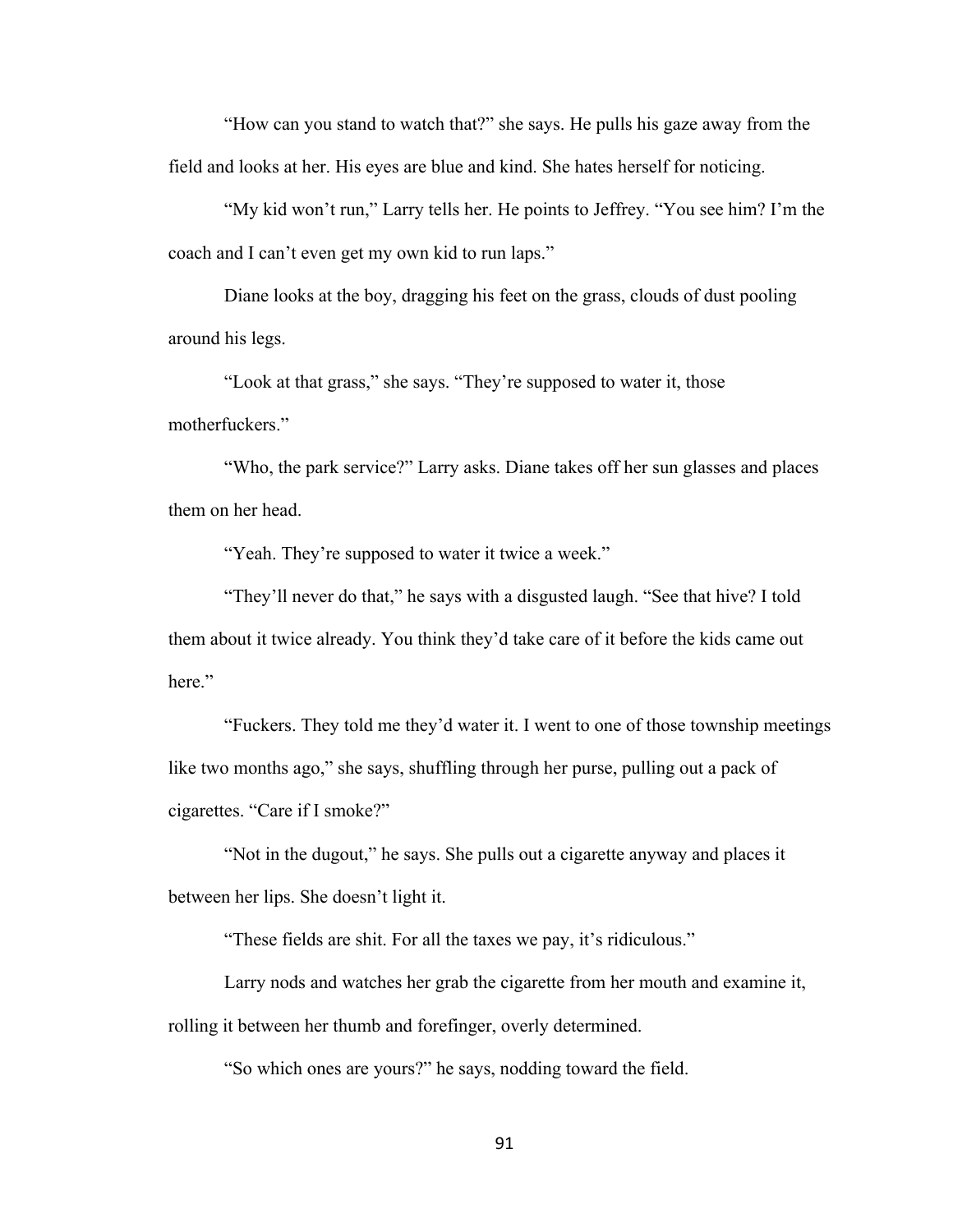"Bryton and Ian."

"Oh, so your Dan's wife?"

Diane laughs. She doesn't mean to, but really, how else could she react to that description? *Dan's wife.* As if that meant anything, even when it was still true.

"Sorry, did I say something?" Larry asks.

"No, it's just funny, that's all."

"What's funny?"

"That's all you know about me. I'm Dan's wife, Bryton and Ian's mom." She places the cigarette between her lips, clicks her lighter, inhales deeply.

"I don't know what to say," he says, wafting away the smoke. It's not worth saying anything, he decides. He can deal with the smoke. It's only one cigarette.

"Right. I mean, I get that it's my fault. Of course that's all I am. You don't know me. I don't come to games. I don't come to practice. I don't go to that fucking awards ceremony. I just go to township meetings and argue for grass to be watered, because believe it or not, that is more pleasant than watching ten years olds playing fucking baseball," she says, pausing to take another drag from her cigarette. "But I have to be a good mother, you know? I've got to come through for these kids. I mean, shit, I've only got like, what, three years until they hate me forever?"

Larry looks at Jeffrey standing in the field, now not even walking. He knows his wife thinks baseball is bullshit. He knows Jeffrey thinks so too. When he refuses to throw ball with Larry, he cries to her, and she holds him. They draw pictures together. She reads him books.

"Not all boys hate their mothers," Larry says.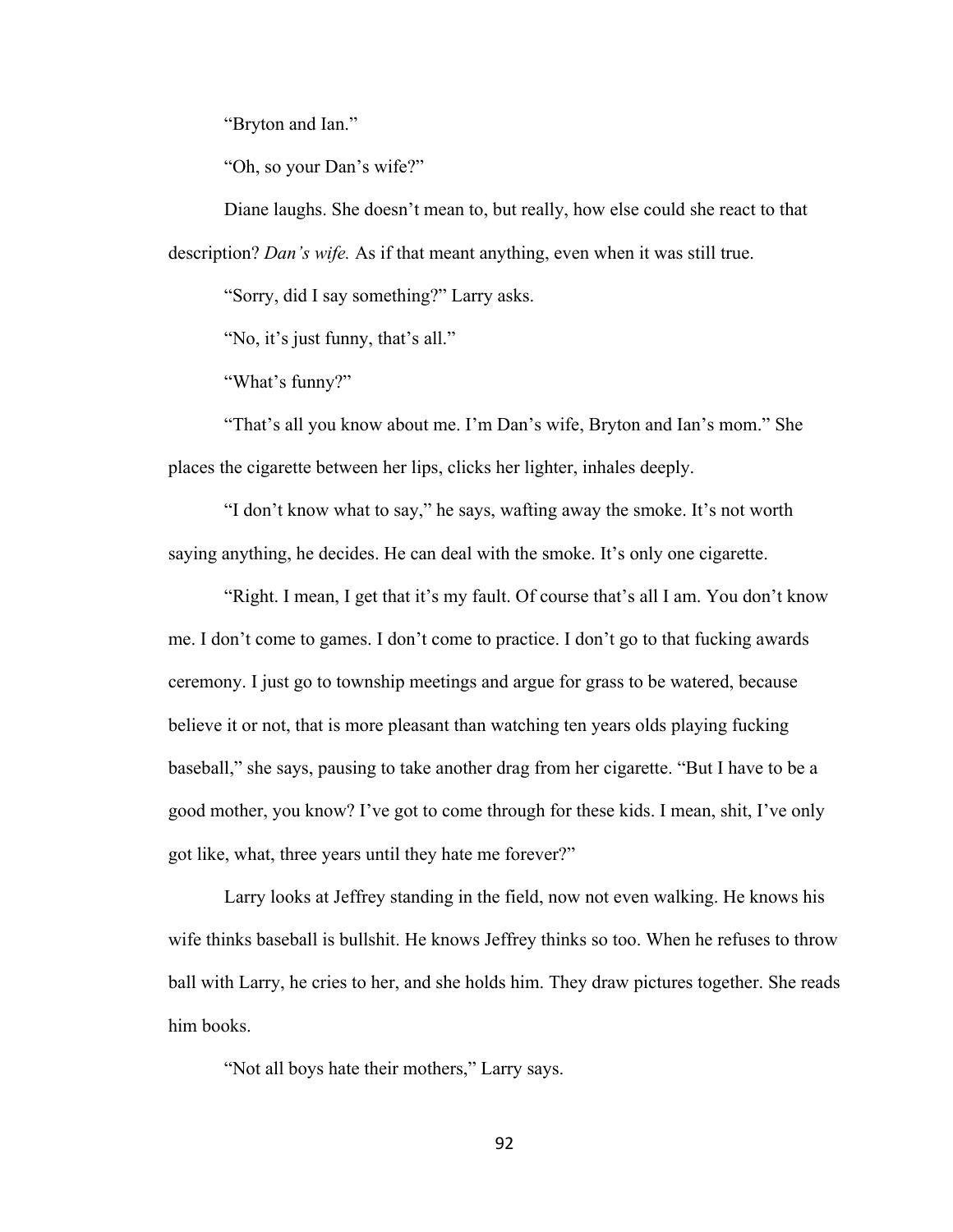"Mine will. Their father's a dick. I'm sure they'll be dicks too once they're older."

"Probably," Larry mutters. Diane laughs smoke in his direction. "You have another one of those?" he asks.

Diane smiles.

"Sure." She reaches into her purse and pulls out a cigarette. She hands it to him along with the lighter. "It's my last one, so you better enjoy it."

"I didn't think anyone smoked anymore," he says, lighting it.

"I think I'm the last one." She watches him inhale, eyes pressed shut. He holds the smoke in his lungs for a second, then releases it through his nostrils.

"My wife made me quit three years ago. I was the last one in the family." "Yeah?"

"Yeah. My brother, Kevin, got lung cancer five years ago. He's fine and everything, but the family just sort of freaked. All the smokers gave it up," he says. He takes another drag and smiles. "Still took me a few years."

"You're doing a great job," Diane says. He laughs and extends his hand.

"I'm Larry."

She takes it.

"Diane."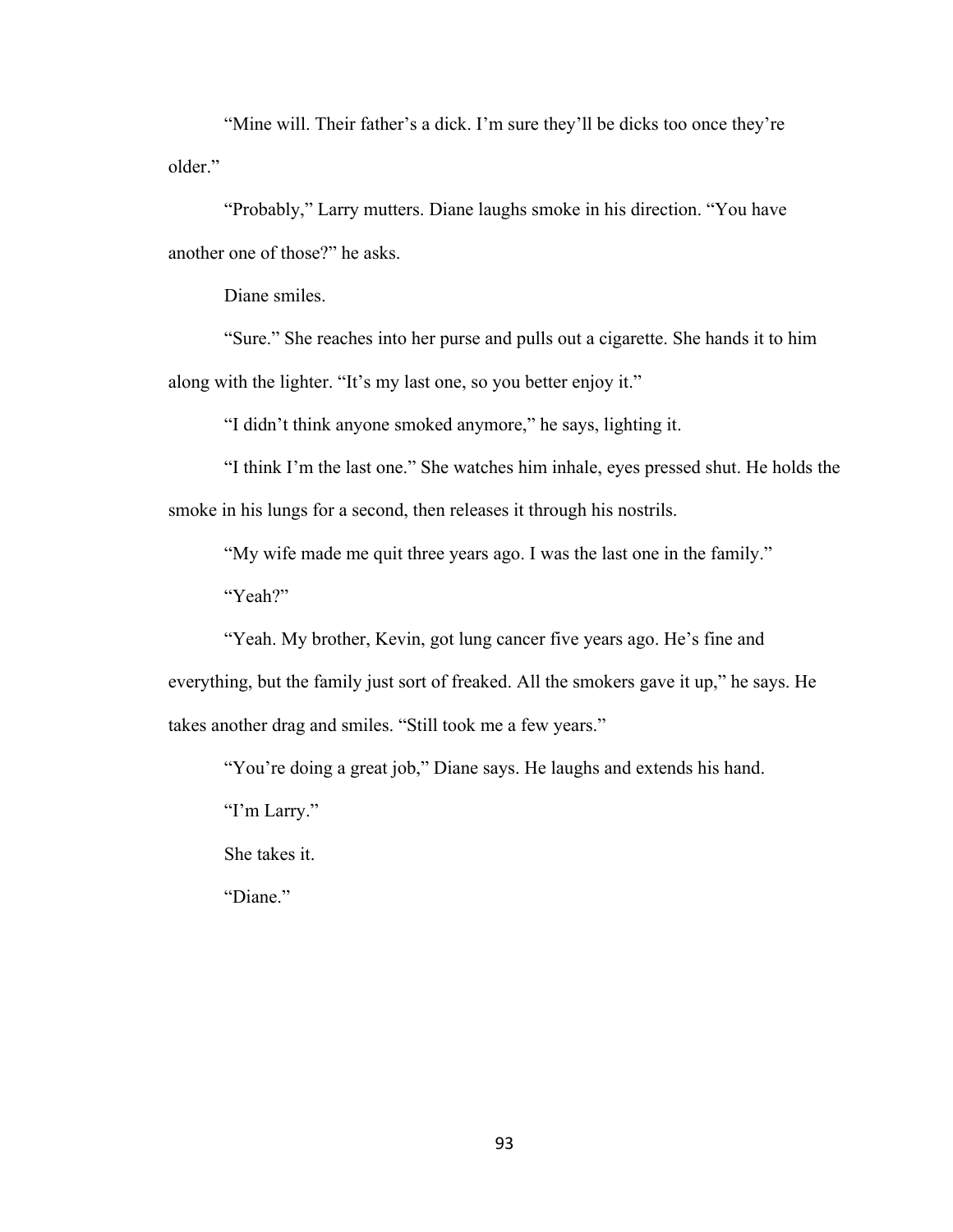# Twenty-Eight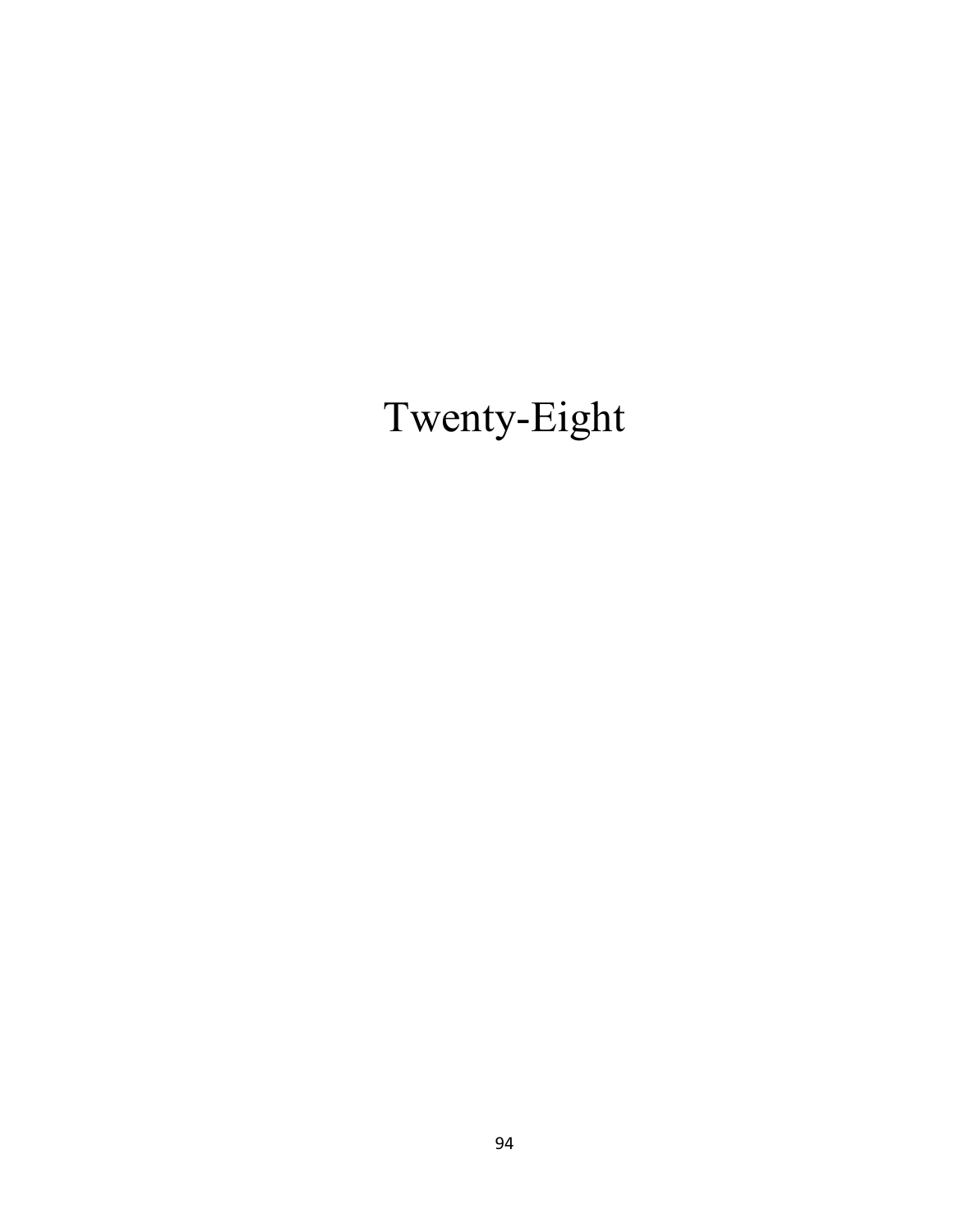# Twenty-Eight

I.

The Daily Work of Caretaking and Witness – Part I The Person – Part I On Not Getting Fucked in New Mexico Casual Encounters of the Genuine Kind – Part I

## II.

The Daily Work of Caretaking and Witness – Part II The Person – Part II Letter from the Third Day at War Casual Encounters of the Genuine Kind – Part II

## III.

The Daily Work of Caretaking and Witness – Part III The Person – Part III River Ice Casual Encounters of the Genuine Kind – Part III And Then You Wonder What's Buried Beneath the Floorboards

## IV.

The Daily Work of Caretaking and Witness – Part IV The Person – Part IV How to Not Use Your Safeword Casual Encounter of the Genuine Kind – Part IV

#### V.

The Daily Work of Caretaking and Witness – Part V The Person – Part V Casual Encounters of the Genuine Kind – Part V Let Us Wake in the Morning (At Once Golden)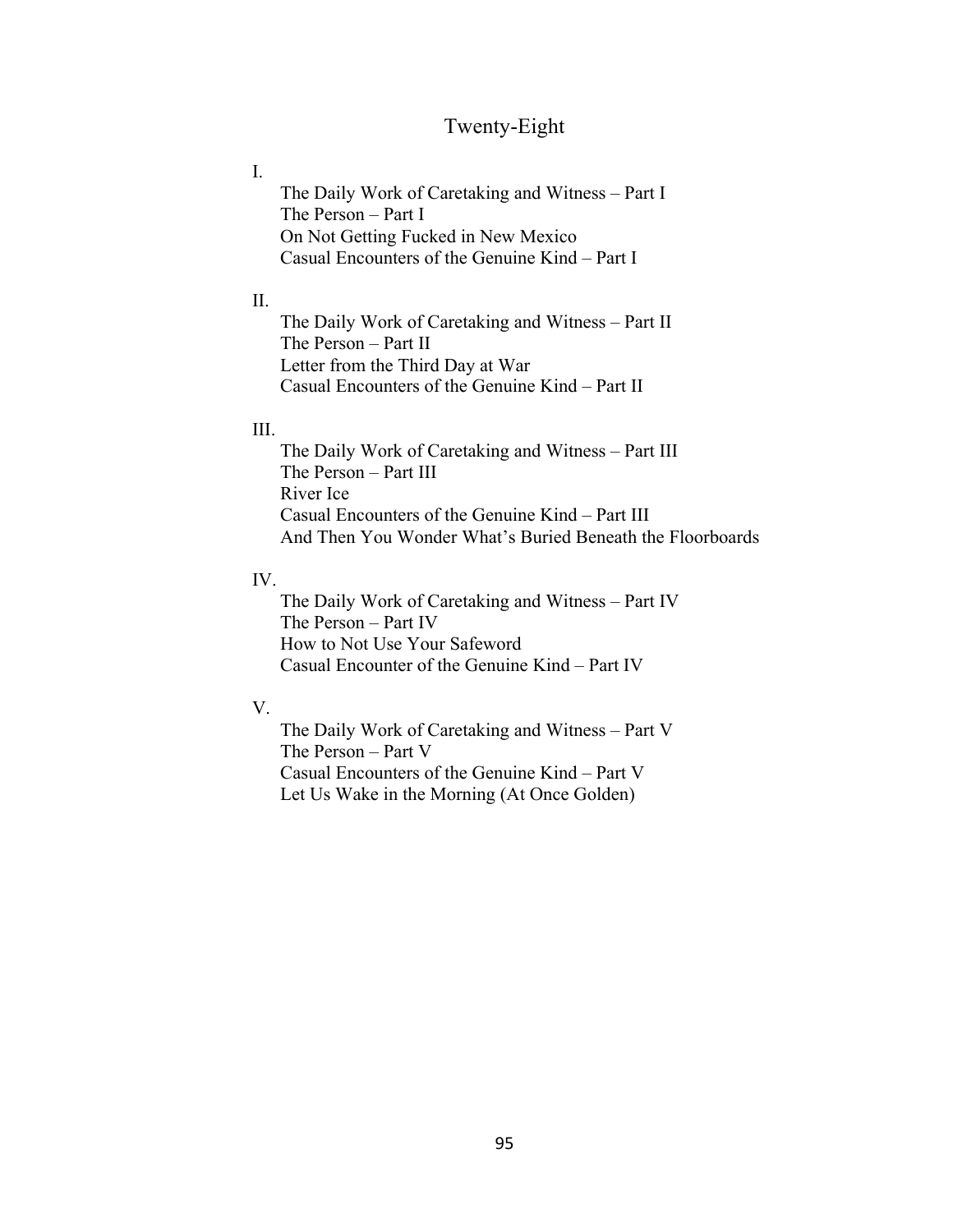*She was a villain spool of light caught in the back of your throat. Every time you breathed in, your lungs were heavy with emptiness and maggot ash.*

I.

*In the early days you told her this: "I am happy, so very happy, to walk through each day with your words in my pocket, promises of desire."*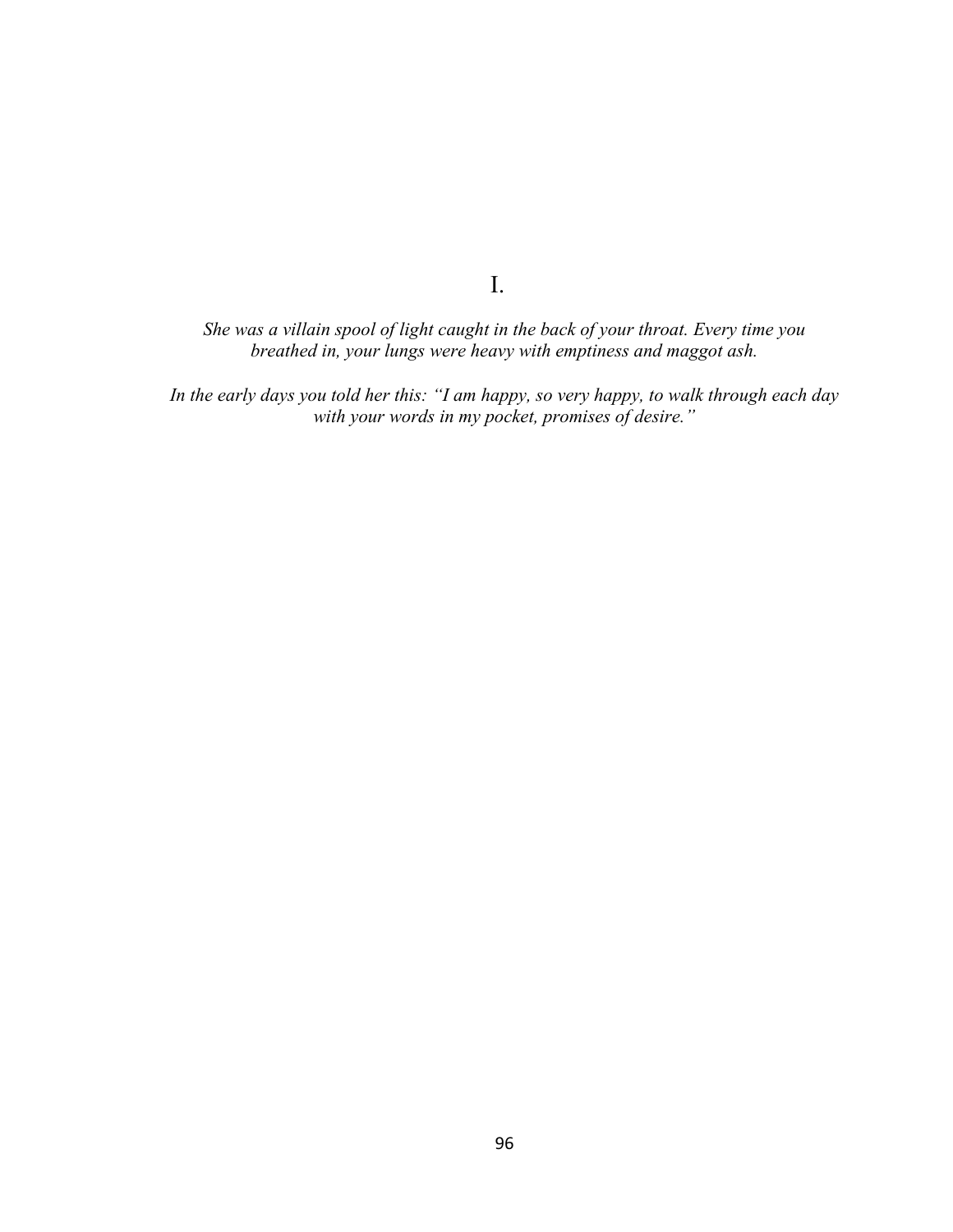The Daily Work of Caretaking and Witness – Part I.

After Maggie Nelson's *The Argonauts*

On other Saturday nights I passed time shuffling work from one side of the desk to the other, waiting for the piles of paper to talk. I shoved plastic objects into my body, over and over and over, until I sometimes bled, until I often came, until I wanted to leave my body, or be inside of someone else's. I fell asleep on the floor, whispered words into my fingerprints, traced them through the floorboards, wondering who can hear them, if anyone even cared to.

*"Feeling Real…the collected, primary sensation of aliveness. It is a sensation – a sensation that spreads. Among other things, it makes one want to live."*

In previous weeks he said "you make me feel so fucking alive" but when we met, he said he was dead inside. No part of him meant this to be dramatic, or provoke my feminine urge to rebirth him back into the land of the living. He just said it. The same way you say you need to pick up dry cleaning, as if anyone does that anymore. I told him that inside my body was one long, sinewy string, pulling me taut, building my posture, forcing feeling within me.

"That's a good way to be," he told me. "I just can't do that anymore."

*"The freedom to be happy restricts human freedom if you are not free to be not happy."*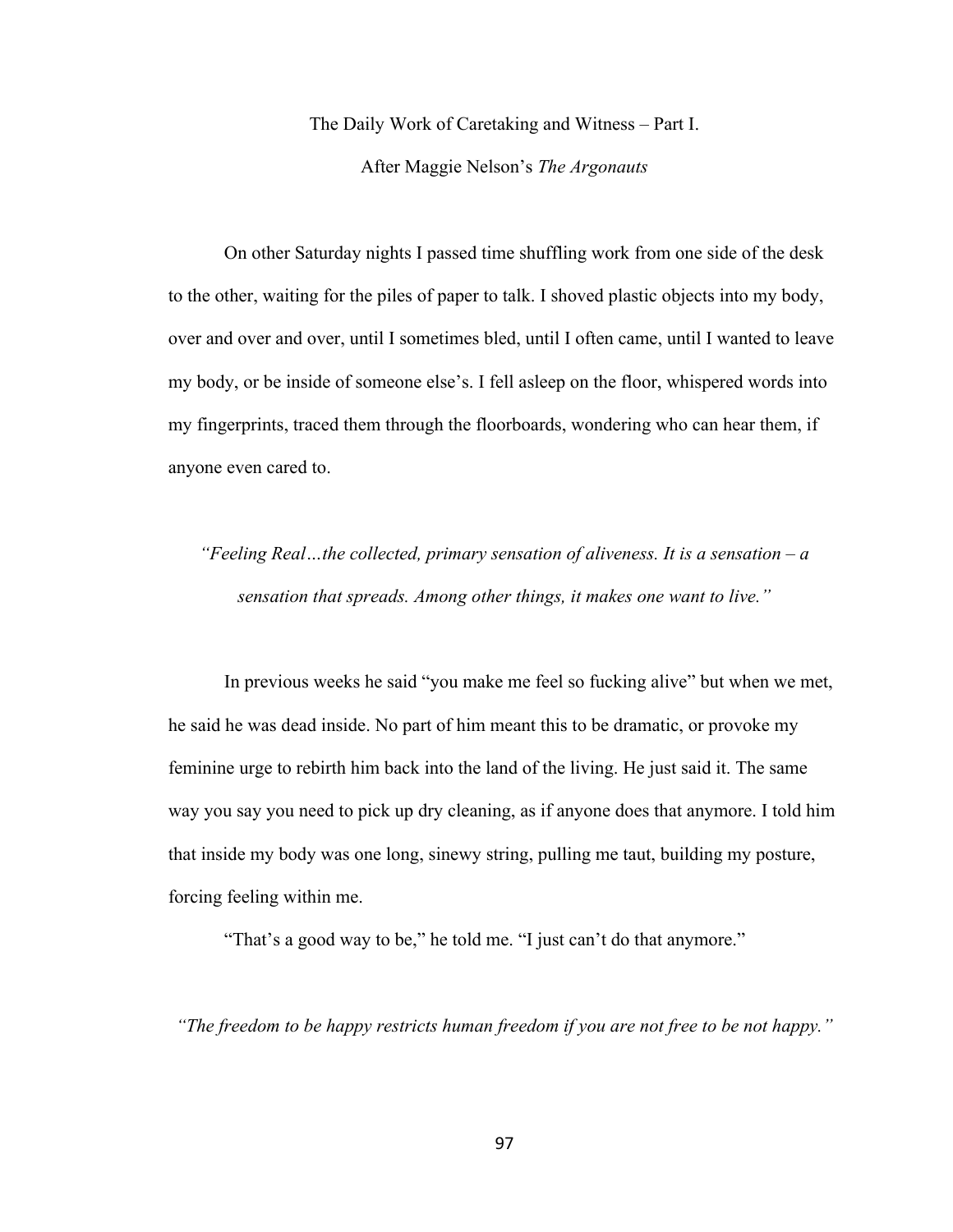Sometime later he told me the story of a little girl in Iraq whose throat was blown open by shrapnel. He used a pen to dislodge the terror from her voice. Now ten years later she's still alive, working as an interpreter. They are friends on Facebook.

"There's this African root that can cure me," he said. "For \$20,000 I go to Mexico or Canada and take it."

He said some nights when he is driving he swerves to avoid piles of leaves for fear they might explode and take the hearing from his other ear. He's said some nights he can't fall asleep because he still hears screaming, screaming, the sound of humanity collapsing in sand and sweat.

I tell him to go to Canada.

## *"Love is preferred but not required."*

His eyes frighten me, unsteady and bloodshot, his lips twitch with the trace of a smile, and every noise I wouldn't have heard if he had not been standing there with me makes him flinch, but he told me that he doesn't have PTSD like the other guys do – he keeps busy, he writes, then he kisses me and before I can take a breath he pulls me into him, my face deep in his scent, and I am immobilized, my bones conforming to his as he inhales in a way he says he has not in years, and I know he can't remember the last time he's held someone who didn't ask him to let go.

*"How it feels to be both accomplice and victim; and how such ambivalences can live* 

*on."*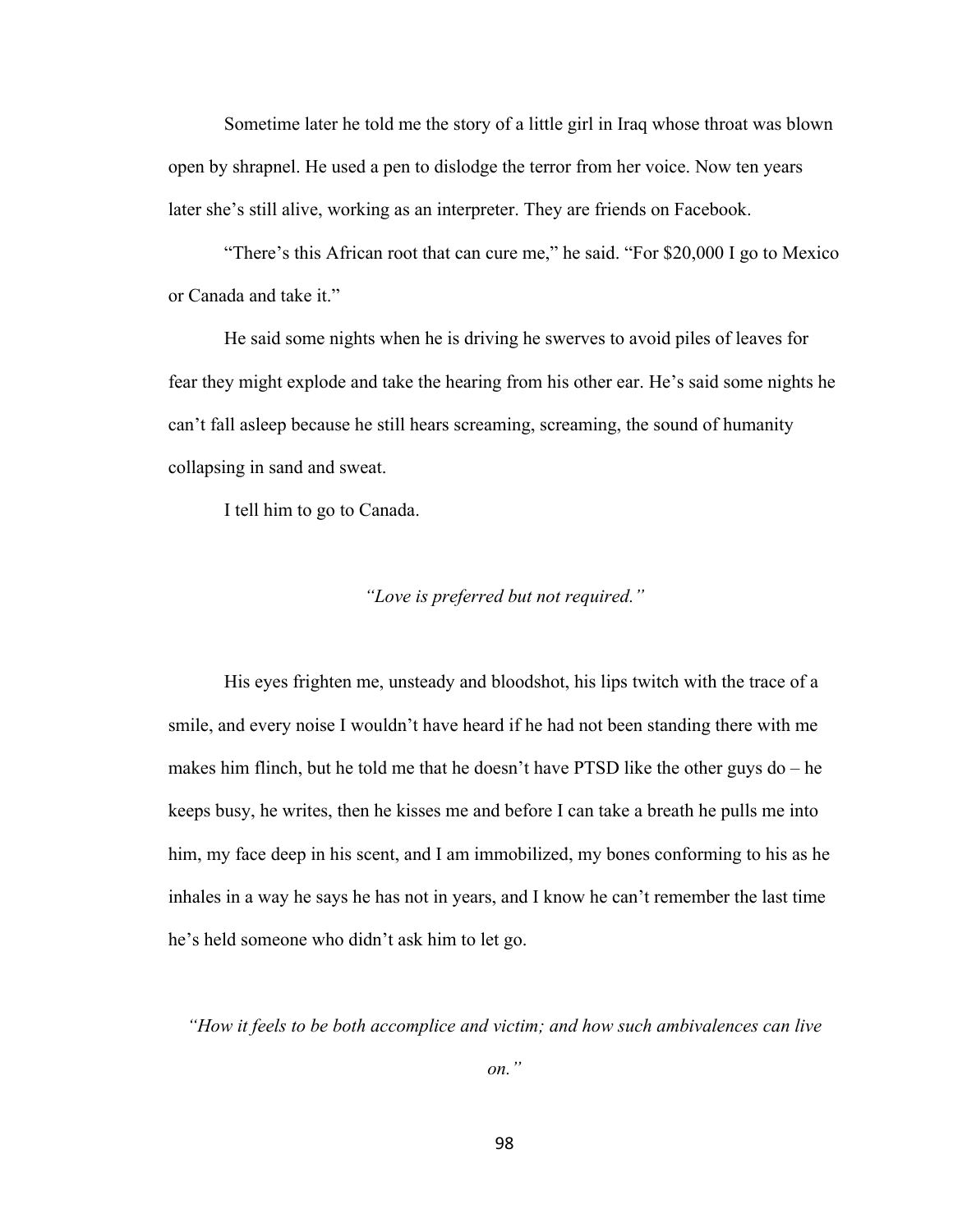I am a childless woman, but I know what it means to grow someone inside of me, tube feed them love until their mouth foams, and they spit up blood. I have birthed my own death story which reads like this: in the last hours of life on Earth, I cut open my body, peel back the skin, and scoop out pulpy handfuls of flesh with the cup of my palms and hand them to him, the long string of my insides dangling red and ugly.

Through his jeans, I feel him grow in my fingers, like magic or majesty, or just a dick filled with blood like the rest of him (and me); life is hard and so many other things.

Through his jeans, I feel wetness forming in a small ring, his dick salivating, puckering its lips for me.

# *"Her mind – besotted* [it] *with the narcissism that makes one think that an utterly ordinary experience shared by countless others is somehow unique."*

Isn't it interesting how you can like somebody so much you want to find a way to fit them inside of you (?) and then go on living (?) carrying around the muscle memory of the space you made for them in your body (?) every day bridging the emptiness you were born with (?)

Isn't it interesting how you can like somebody and want to be encased (?) swallowed whole by the fleshy warmth of them (?) as if you are only human (?) capable of filling, filling, filling *something* (?)

How many times have you asked for a blow job, when all you really wanted was someone to kneel before you and cradle your tenderness with wet-lipped longing(?)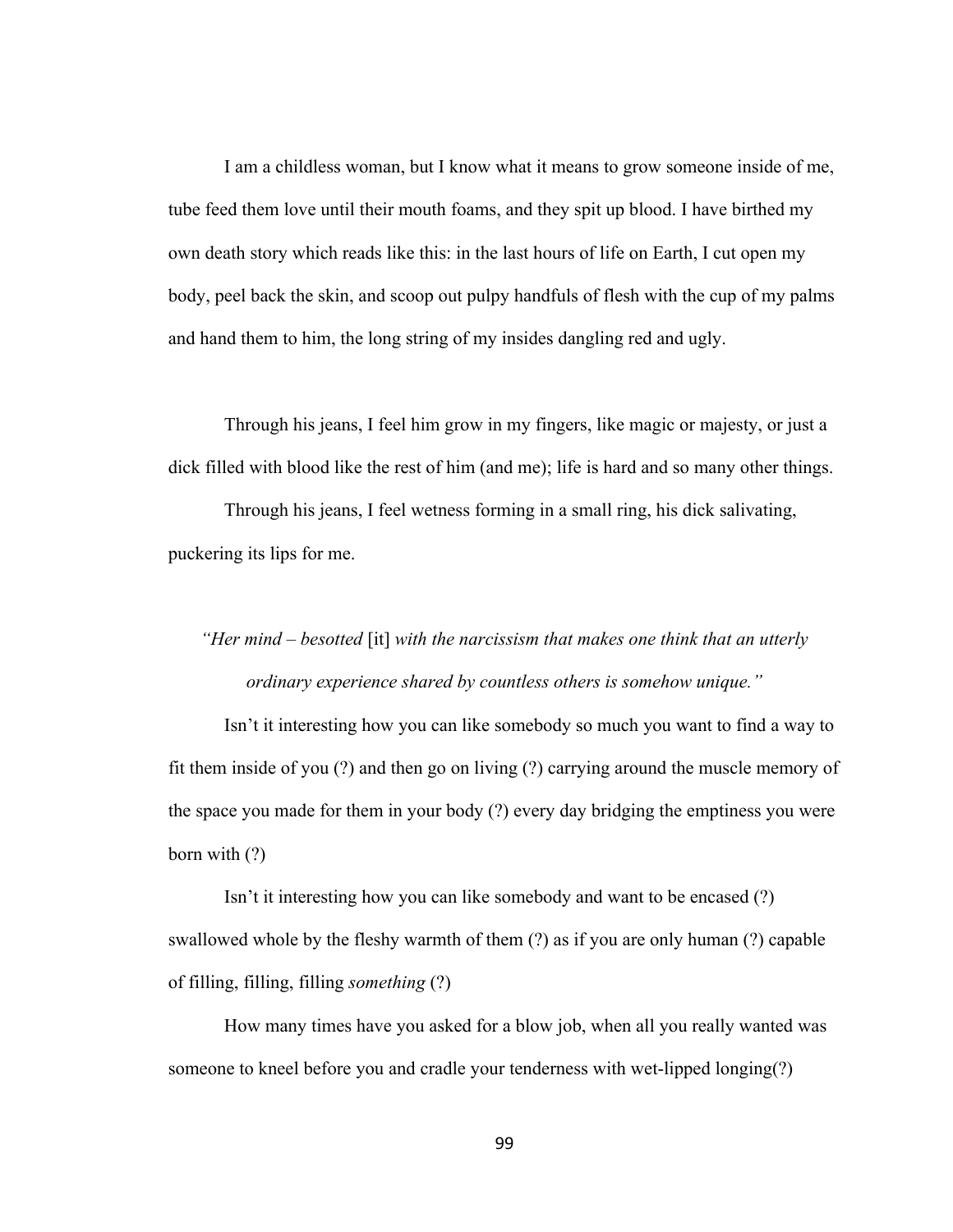Sunday comes when Saturday is still sticky in the palm of my hand.

\*All italicized text in this essay is from Maggie Nelson's *The Argonauts*.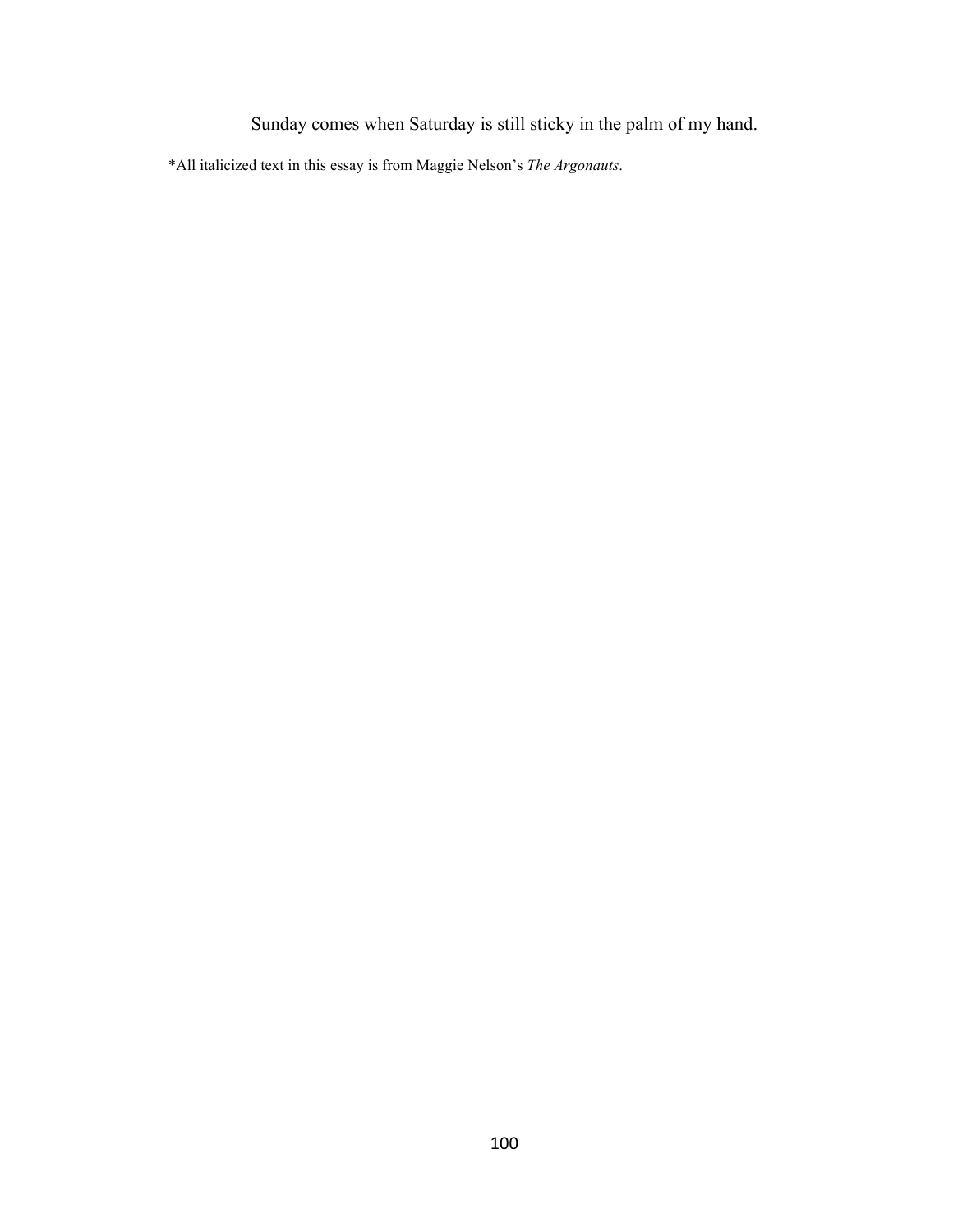## The Person – Part I.

They get to know one another through explanations. *I am married, but only a little*, he says in words carefully carved. *I am empty, (fill me), or at least take me somewhere*, she says.

He drives, she entertains, and they descend into the city. Hands touch, and there is nothing to show for it but flesh. She contemplates the trap of determined movement, forced connection, plans she wishes to unmake, but remains for the cage of wellmannered obligation.

In a rented room he accepts her standing before him, not quite what he expected. More plump, perhaps, or was it something else? The human form looks better two dimensional. In fact, this is what he knows for sure: pixelated chemistry is the greatest ingredient for disappointment.

Still her energy rouses him, a warm-blooded, pink-skinned, reality before him. There is heat among them, possibly the air vent blowing, or something else more human. They smoke cigarettes and exhale clouds in each other's faces. He lights a joint. She points out the flaw in the design of the room. She asks him to take her somewhere.

Fingers locked they pass through body, after body, on streets, the cityscape a cold December gray. They land in an underground bar, beneath a boot store selling pink, bedazzled cowgirl hats and key chains shaped like Tennessee. He orders a buffalo chicken sandwich and she lies about being a vegetarian. Their eyes are on other people. Chewing becomes an apology for empty conversation.

They return to the streets. He pulls tickets from his wallet. In the concert hall her seat is behind his, and he apologizes, though they are both relieved for the break in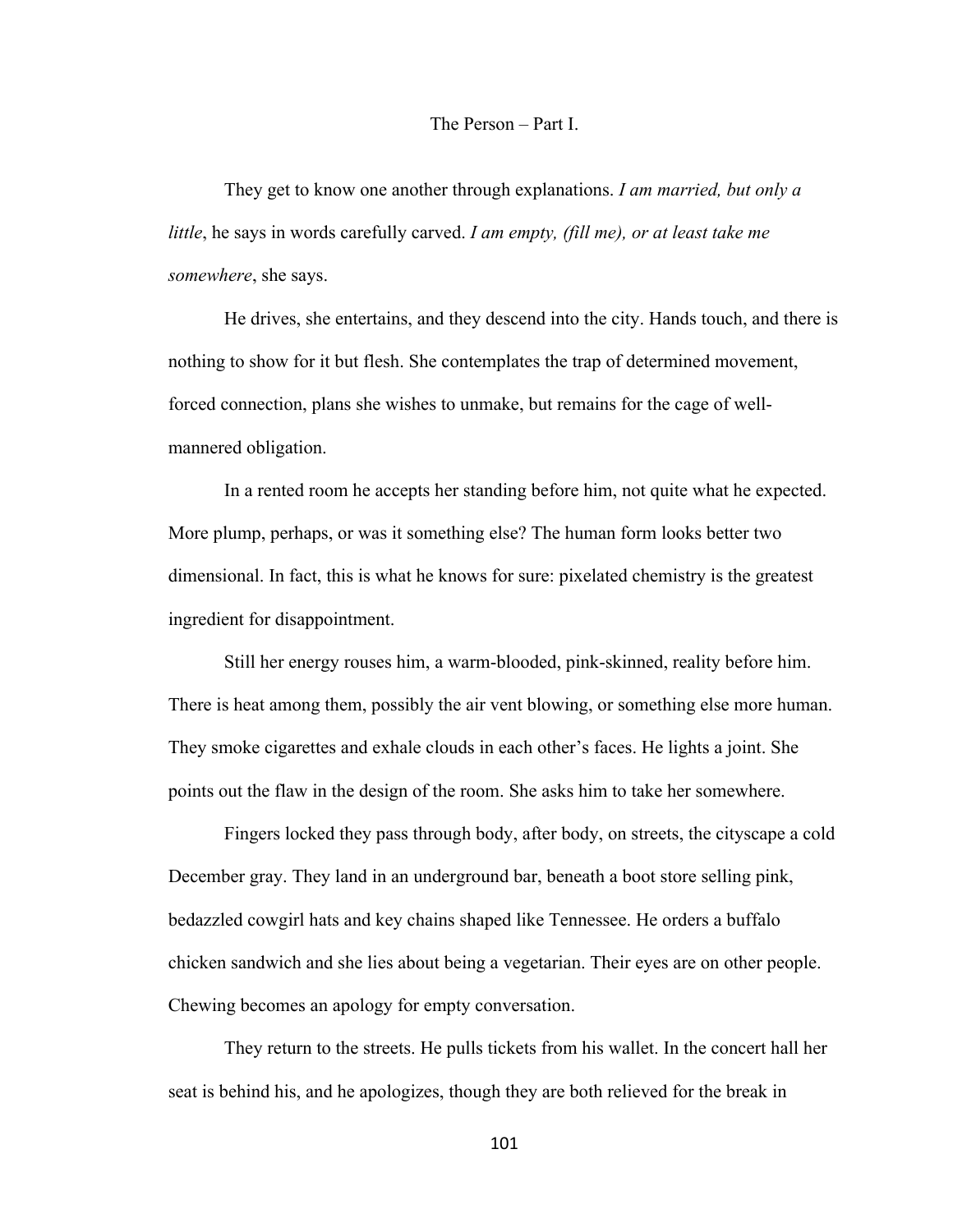company so they shrug at one another and act disappointed. *These were all I could get,* he says. *We'll make the most of it,* she says.

Her eyes follow girls in summer dresses paired with winter coats and torn stockings walking arm-in-arm with boys in dark denim with overly-styled facial hair. She wonders what they mean to each other. She wonders if they see her, too.

Lights go down. Body after body enters the stage, picking up instruments, and staring back. Sound explodes a glow of red and blue. In front of her she can see he is dancing, freer than her. Everyone is dancing. Singing. Everyone is celebrating something she doesn't know.

Back at the hotel he's too tired to drive her home, and since he's only staying for the night he buys her a contact case and saline solution so she can stay there too. On either side of the bed they take off their clothes. He enjoys how her body changes shape with every piece she removes.

She sits on the bed and he stands on the mattress above her, sliding himself between her lips, deep into her mouth. She considers this the best use of her remaining time with him.

He finishes and collapses next to her, pulling her close. She smells like baked bread, train whistles, apple picking, and sugar coursing through him. He falls asleep.

Her mouth tastes like shoe polish. He has taken her somewhere, filled her with something. What if every time she wanted someone to taste*,* she really just meant *someone to hold.*

Let me tell you about the person forever tasting empty.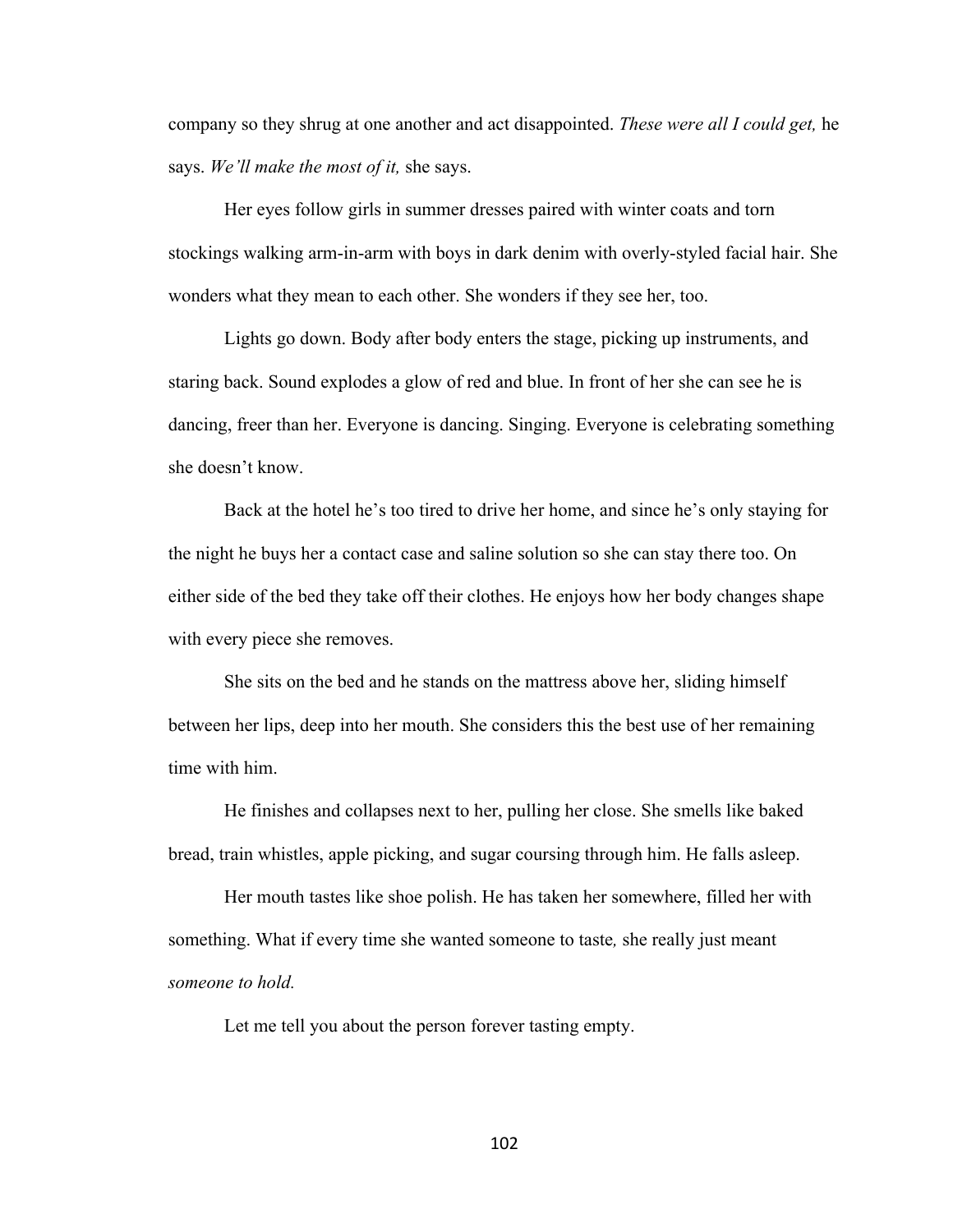#### On Not Getting Fucked in New Mexico

There are no grocery stores in Santa Rosa, New Mexico but only a series of gas stations

with bags of chips the color of radioactivity and canned meat without expiration dates. When we were there you bought macaroni the color of spit up and we joked about suicide.

We started a fire with an old cat food can and some lighter fluid and we ate boiled pasta with our fingers until darkness swallowed the desert whole.

You lay on your back on the floor of the tent and pulled me onto you – bare skin, bare skin. A rock dug into your neck and you winced, so I got on my knees. You pushed me flat,

And promised to split me open until my legs began to shake.

I waited, chin resting on the sleeping bag beneath us.

*I can't* I heard and you fell quickly asleep at my side. I touched myself until my cheeks were wet.

There are no coyotes in the New Mexico desert, just dogs grown tired of electrical fencing and flea medication. They howl through cacti in unison and you can almost hear them commanding you, *Run.*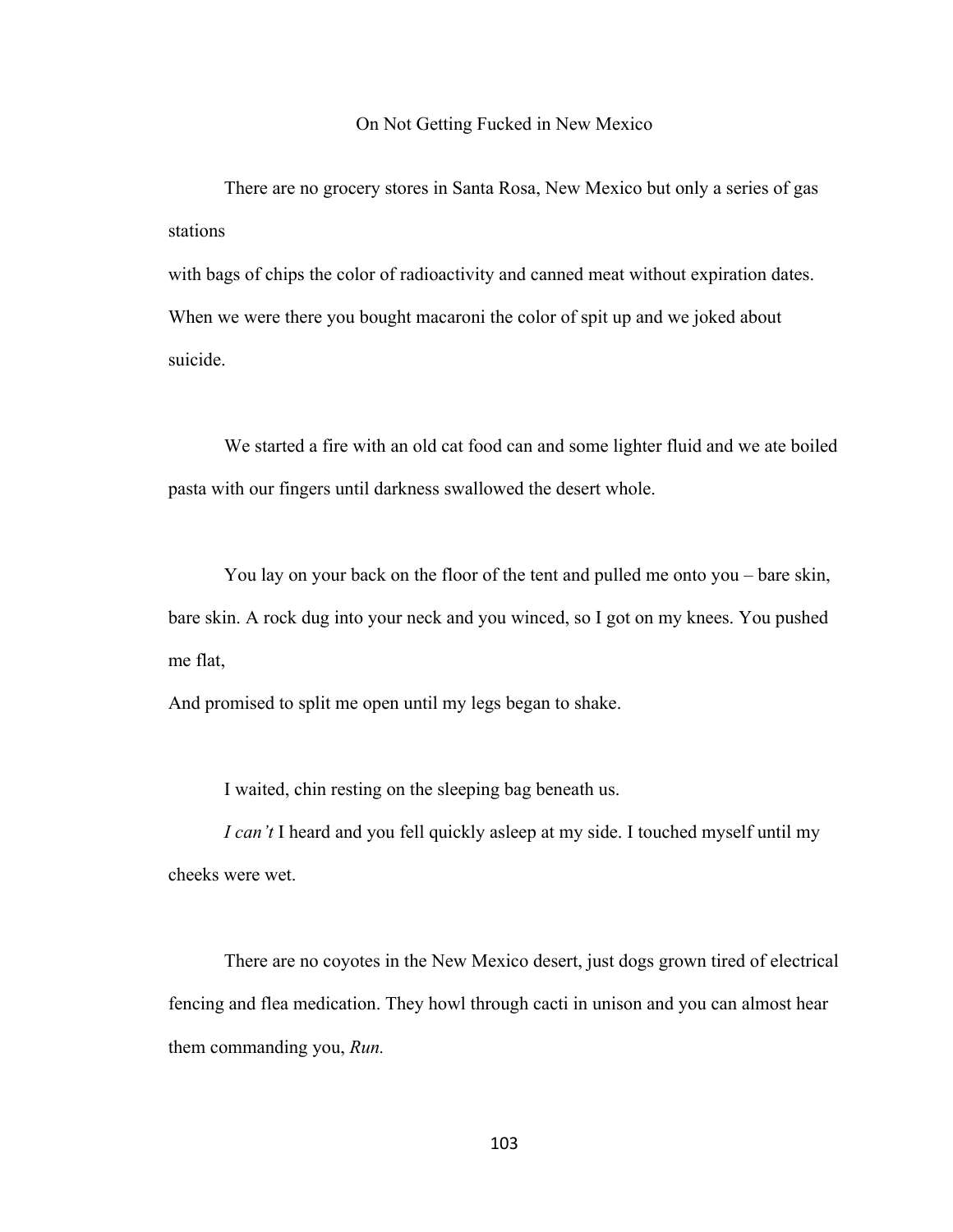Today at Starbucks - w4m () Age: 28

Let me preface all of this with UGHHHHHHH.

Now that that's out of the way.

Today at Starbucks I took your seat when you were leaving. You said you were coming back later and I told you I'd give the seat back to you if you did. When you returned, you started talking to me but I was listening to music. I offered to move (mostly as a joke) and you laughed, and I laughed, and you smiled, and I smiled, and as much as I am sure this meant nothing to you and was just general friendliness, I found you so fucking attractive that for the next few hours that I sat there working, I couldn't keep from glancing over at you from time to time. You are so attractive.

Like I said, this was a completely normal, friendly interaction, which felt only slightly flirty, but who can say? I had no basis to think that you would be interested in talking beyond this which is why I didn't want to be a creep and continue trying to talk to you, or ask you out, or shove my boobs in your face. Just kidding. I would never have done that.

But here is another layer of this entire thing. You looked really REALLY familiar to me and I don't know why. I am sure the reason is because I just want you to be familiar to me (carnally speaking of course). I think you may have been someone I had some kind of interaction with at some point in my life. That couldn't be more vague, could it? But who cares.

There is basically no chance you are going to read this, but if you do, and if you were interested and/or also found me familiar looking, then I would love to hear from you. If you see this and are NOT interested, then just know that some random woman finds you distractingly sexy, to the point that they post foolish things on Craigslist.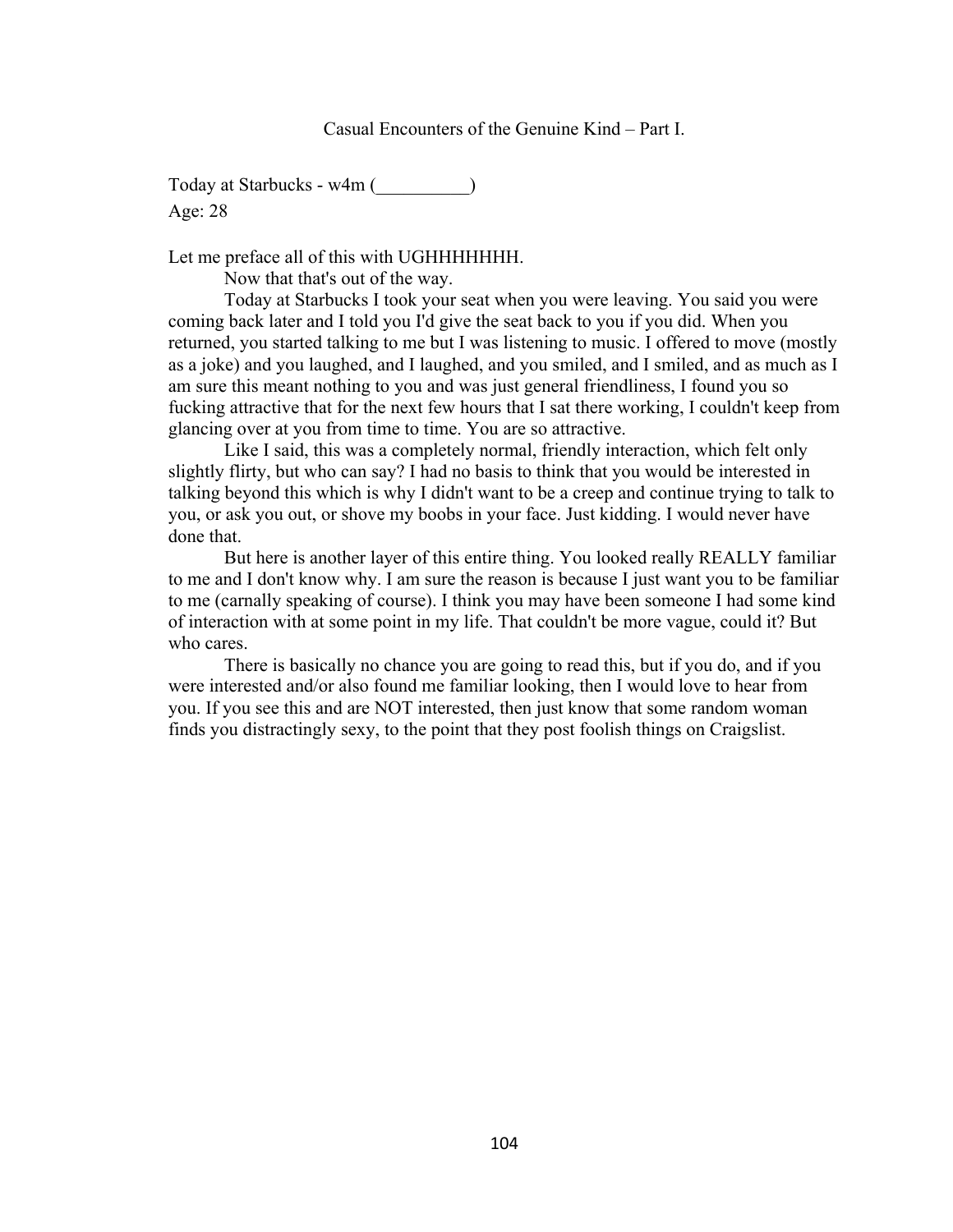## II.

*And when you are gone, I will be gone, for my mind will know nothing but your words, and your words will be nothing more than blood-sap scraping.* 

*For this you will remember me, cracking open, making room for you. From this you will know my sorrow of not knowing you sooner.* 

*Oh my loveliness, you've reawakened the coal-burn of my want, my want this thing you carry. Won't you know me? I know you. I've carved holes.*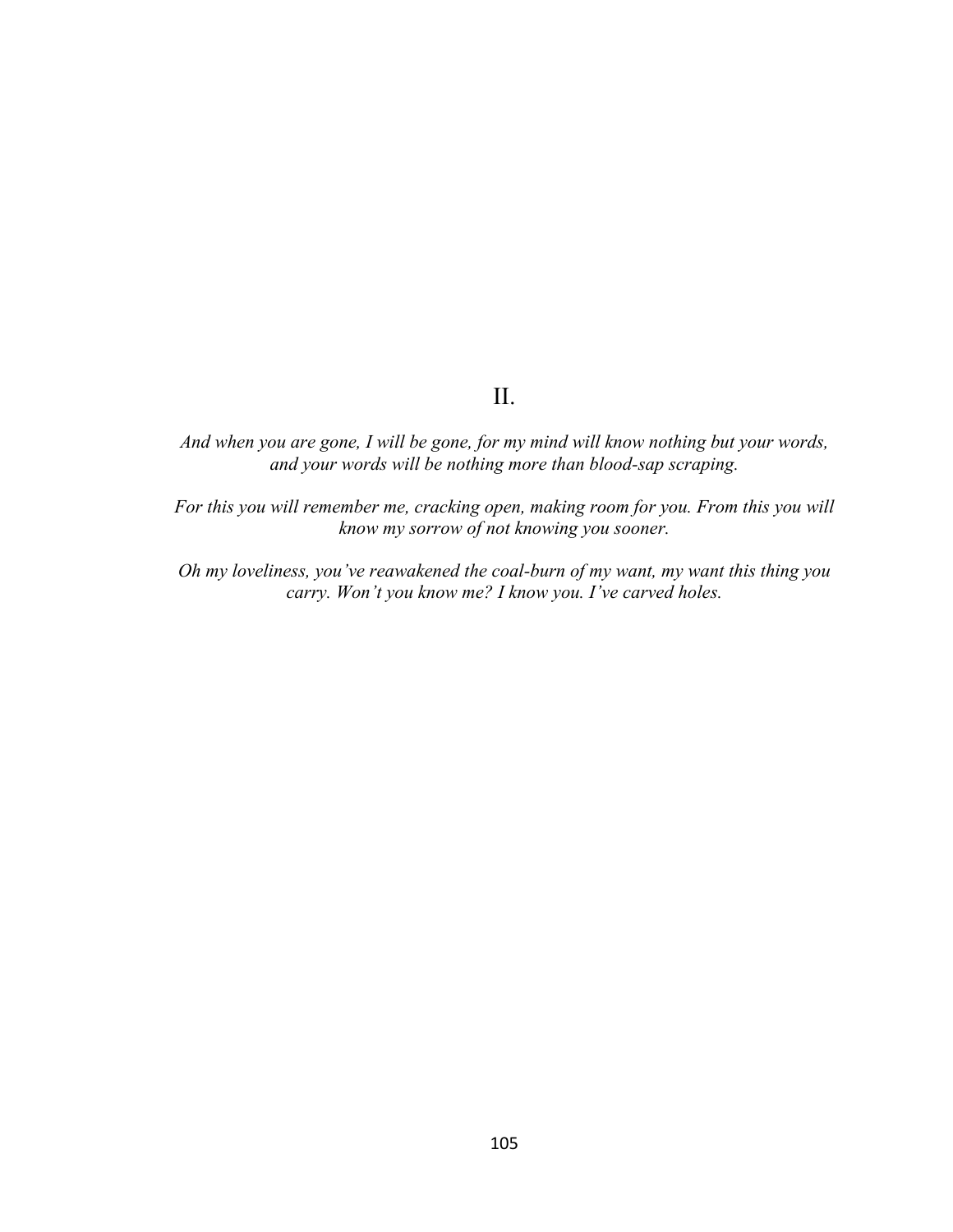The Daily Work of Caretaking and Witness – Part II.

Let us begin.

Semi-strangers sink slowly. In this moment we are \_\_\_\_\_\_\_\_\_.

I recognize his eyes are hardly blinking, but the voices of the girls laughing outside in their PINK sweatpants and the boys outside with their hearts pulsing through wallet-condoms and evening ambitions mingle and carry the night air, ascend the whitewashed brick of the outside wall, and filter into my living room, through us.

In this moment we are *standing.*

I tell myself this story.

Through the windows of each room, of each house, on each street, in each neighborhood, in each town, there are strangers stranger to one another than us to each other. Through the lull of our words, I confess: *I don't know how I feel,* the subtext of which: *I wasn't ready to feel.*

Of all the semi-strangers sinking or standing, I begin to think of us as the greatest pair of all.

*If you want me, then I'm yours.* He says this. In this moment we are *holding.*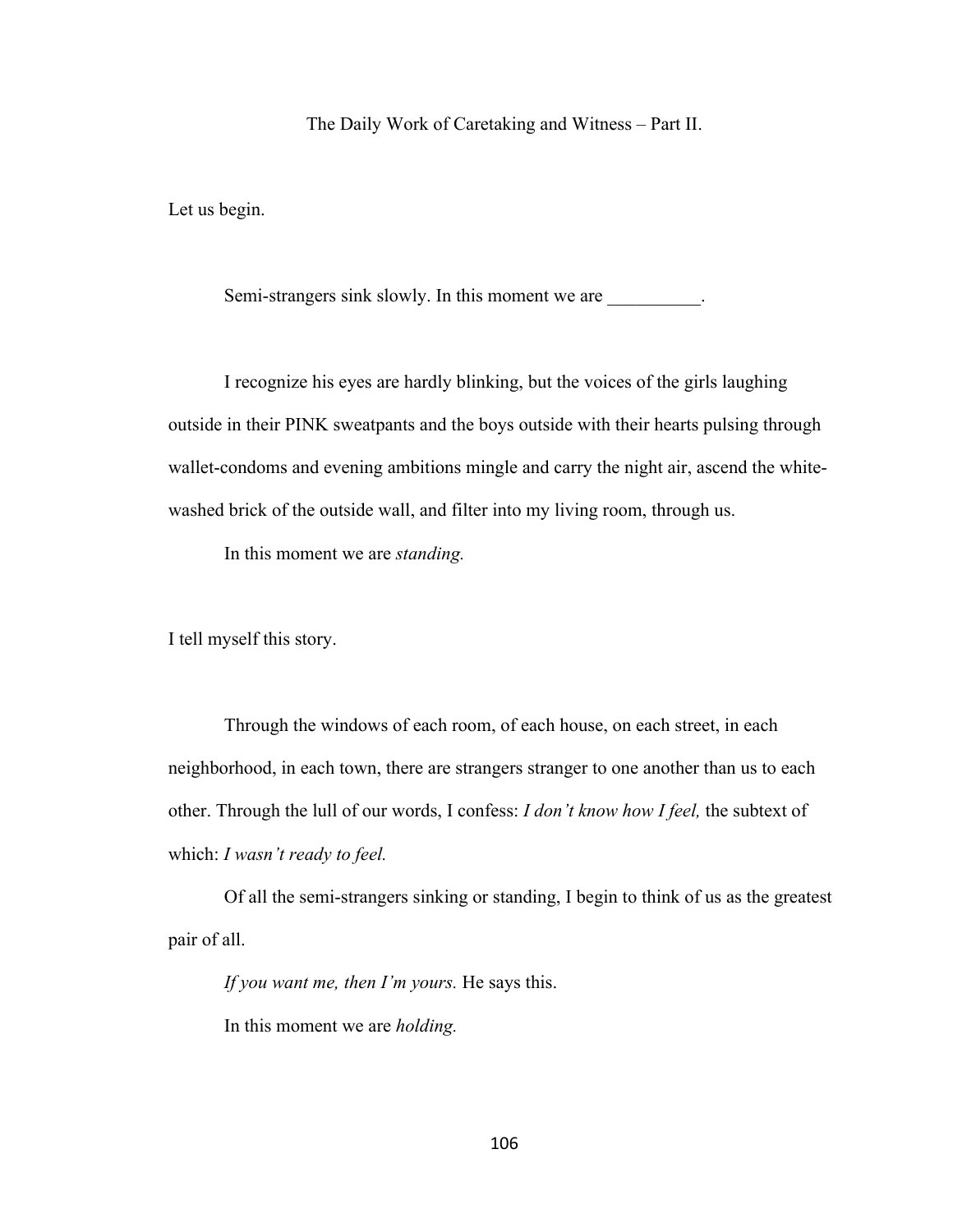On dead leaf porches.

Fight the urge to rename THIS something beautiful. It's not fucking beautiful. It's dead leaves on porches, burning through matches, never catching fire.

I fuck to come, not to conceive.

We all conceive of something. Words like *forever* and *always* branded in the scar of their letters, smoldering.

He told me of scars on his ribs, now covered up with drawings. He tells me the story of aching, the father he almost became, the sunshine daydream of becoming someone else. All I can think of are my lips tracing his scar tissue, hardened PINK.

Misfiring from the start.

We are semi-strangers sinking slowly, but in this moment we are falling.

In love(?) possibly with everything(?).

Through our fingers, interlocked and swinging, the girls' laughs, the boys' voices, singing. Singing.

But here we are.

In this moment we are something.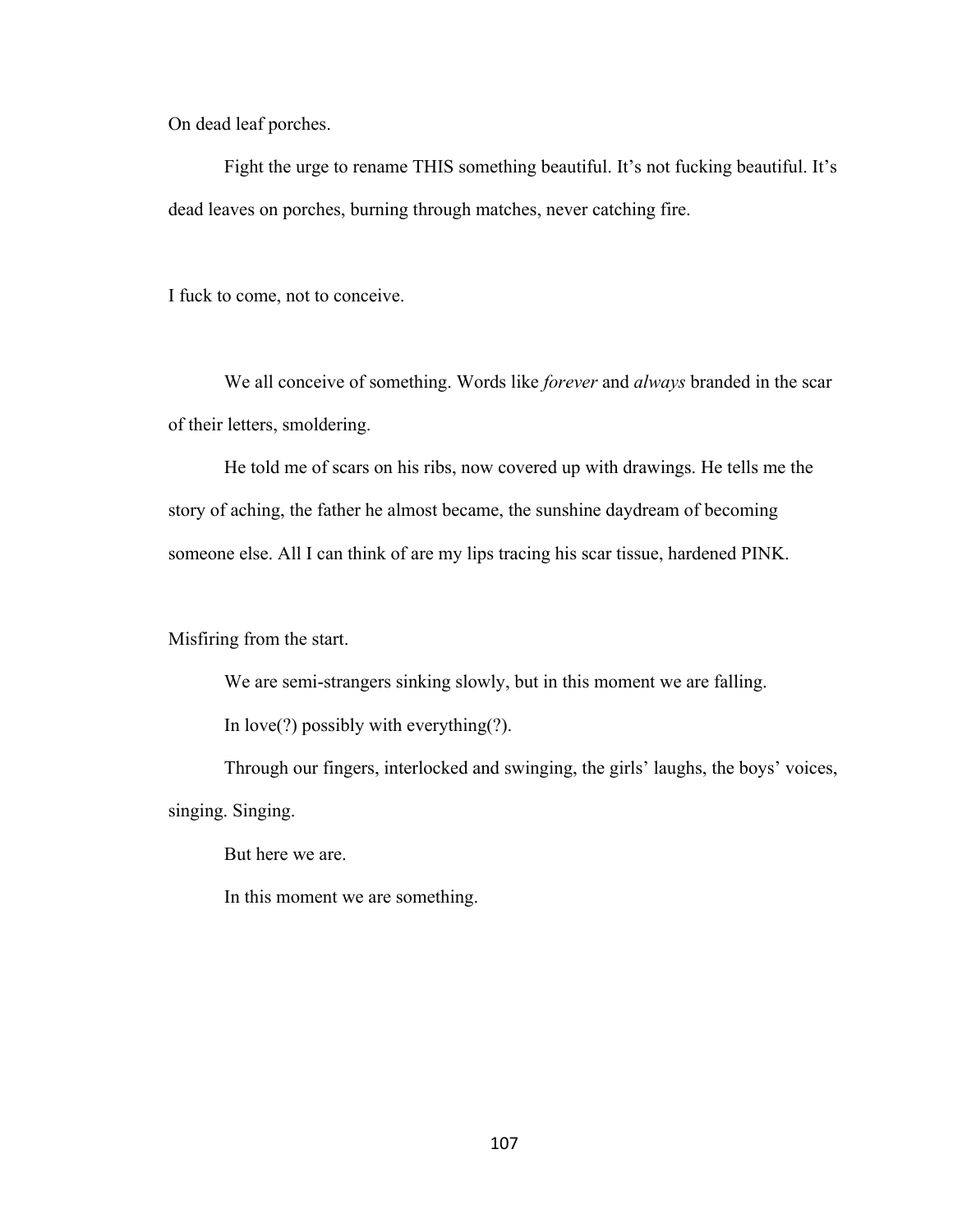#### The Person – Part II.

It was February and the snow billowed in shimmers of white. He was still in bed, sleeping, his body curled in on itself under the crocheted blanket she draped over him when she woke and saw him shivering. It was the morning after the first night he stayed at her apartment. They had not even known each other for two weeks at that point, but the night before he came to see her unexpectedly, not knowing a storm was coming that would ultimately barricade him inside of her apartment for the next five days as Tennessee fell into disrepair. She watched him from the doorway as oatmeal bubbled over on the stove. He looked tired and broken in a way sleeping in could never fix.

Later that day he shuffled into the living room, shirtless and rubbing his eyes to tell her that he thought he might be getting sick. He apologized for being stuck in her apartment, for burdening her with his unexpected presence and potential illness. But as he spoke to her from across the room, standing in the strip of sun cascading across the tiled floor, she was consumed.

She made them vegetarian chili and cornbread. They sat on opposite ends of the couch, their spoons clinking against the ceramic bowls as they ate, scooping bites of bean, tomato, and spice into their hungry mouths. They talked about music for awhile and he played her some songs that made him cry. She put on a Bob Dylan record and sang and danced badly to "Spanish Harlem Incident." *You have slayed me, you have made me, I got to laugh halfways off my heels. I got to know, babe, will you surround me so I can know if I am real?*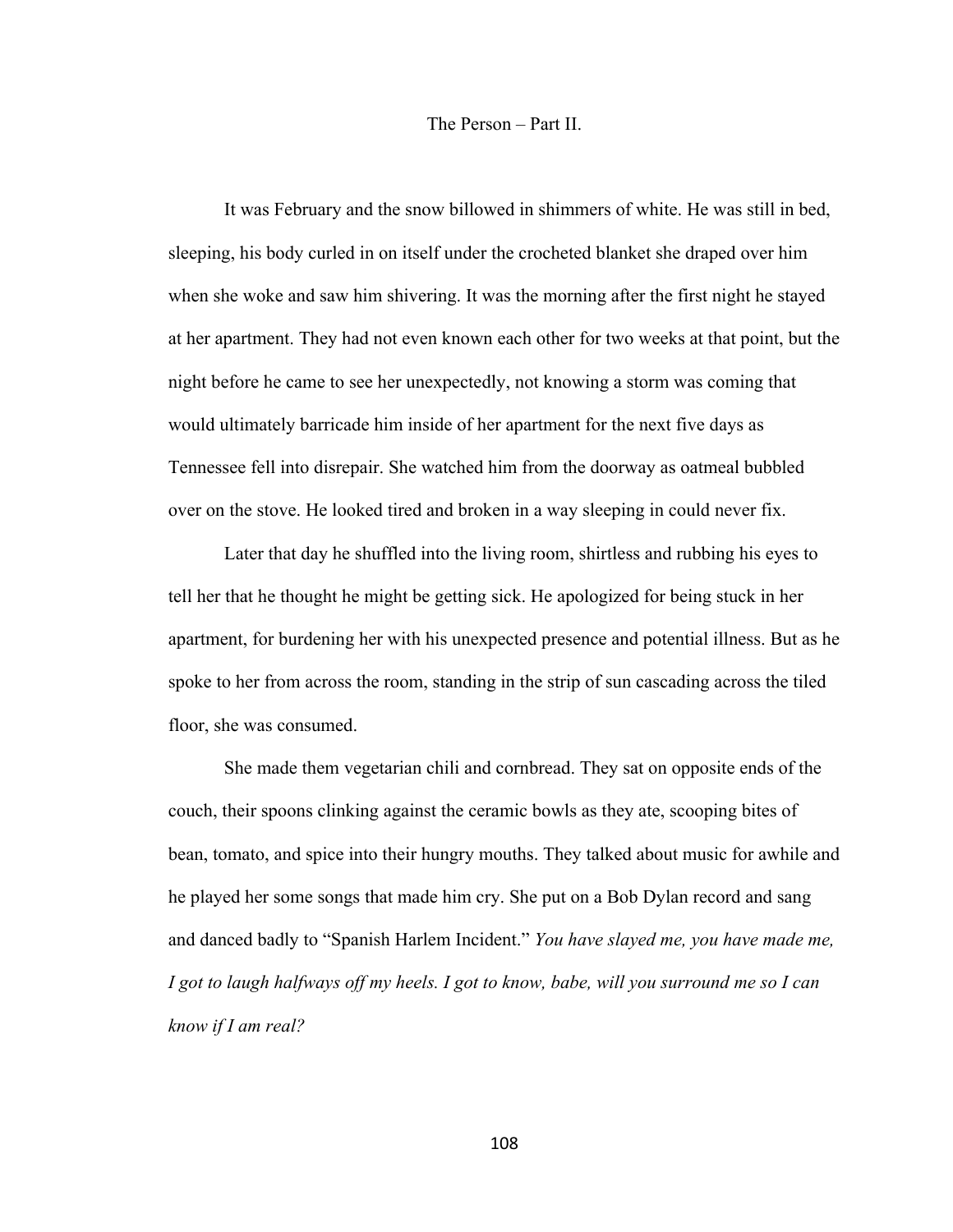Night fell and they were still sitting on her couch. He told her how it felt the first time he held his son, like life exploded somewhere within him. He recalled the first time he watched the little boy stand and walk away from him, toddling toward independence. He shared the mistakes he'd made, the regrets of not being a better father when his son was still a child, of hurting him beyond repair as he grew into adulthood. Then he asked her about her father. What felt like years passing was just him, cracking her open, cradling confessions she had never shared with anyone before, that no one had ever asked to hear. Over the course of the week she surrendered to him – shared stories of her childhood, her early-twenties divorce, a rape she had never spoken of before, out loud to anyone. When he found out she was writing a novel he asked to see it. He held the manuscript in his hands and read it to her, the entire thing, out loud, until three in the morning. He laughed at all the right spots, stopped to admire certain phrases, life observations, emotional truths he said he recognized as his own. When he finished he handed it back to her. *Now you have to finish writing it.* He didn't know it then, but she knew she was in love with him, and couldn't be cured by sleeping in or waking up.

Let me tell you about the person shatter-cracked into someone new.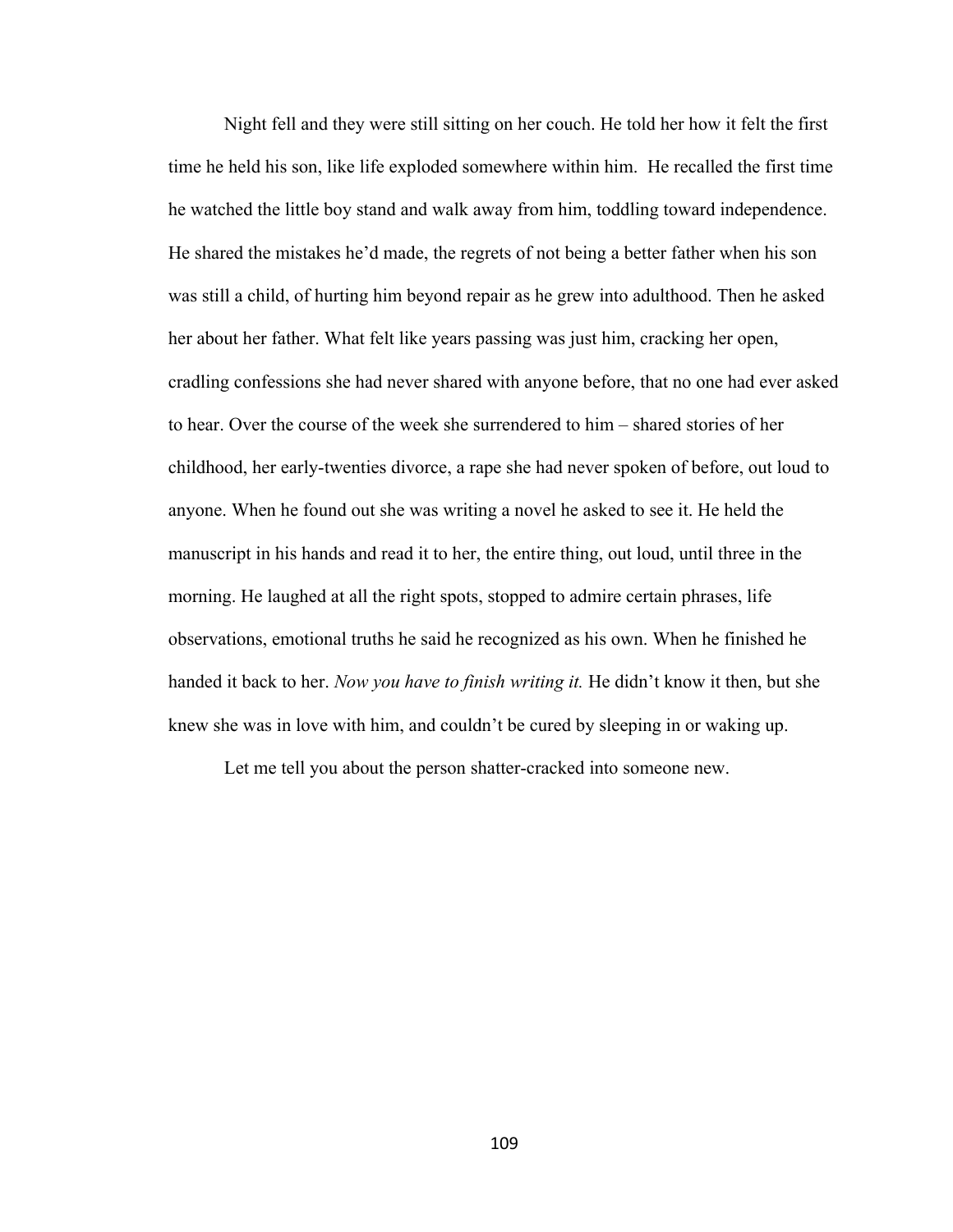#### Letter from the Third Day at War

spread your legs and feel the life

fucked out of you though nothing can kill you like the rattling of his breath arising

from your lungs or were they his fingers tightening against the leak of your throat

collapsing the crawlspace between life and death airtight he lays

you down swallowed grinding dirt through gaps in your teeth asking if you like it

you do

rise again tell yourself this means war never happened but there are shells lying to you on the bedroom floor from the first time you held mortality to your head like a trophy

sweet tendrils of connectivity severed your brain bleeding pulpy regret into sheets like ink swollen in your hands crushed with raspberry defeat the sound

hollowing as you sleep his words paralyzing those things you still believe from the time you spread your legs and watched your life ripped out of you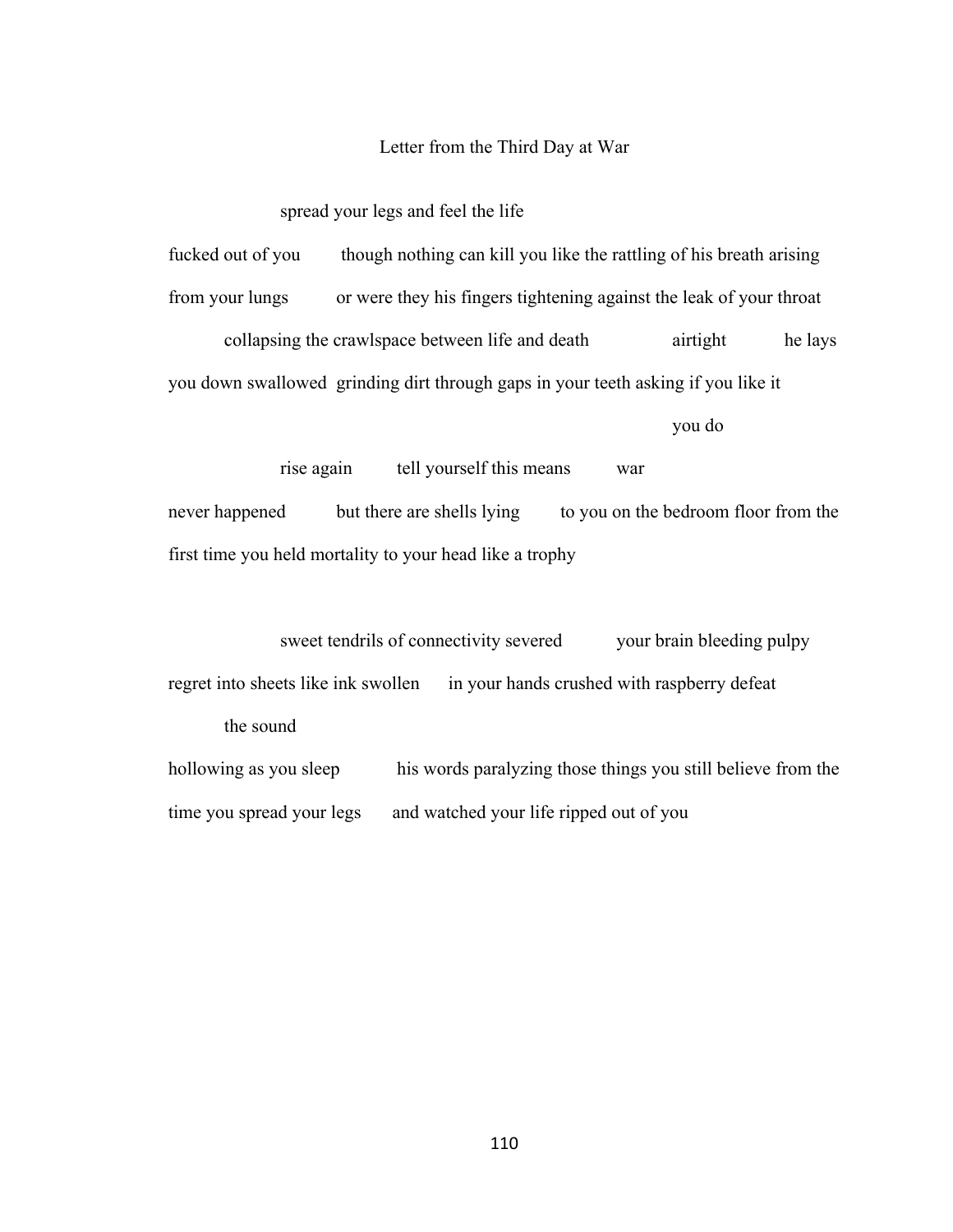Casual Encounters of the Genuine Kind – Part II.

We Both Have Nightmares All the Time  $-w4m$  ( $\qquad \qquad$ ) Age: 28

I know things have changed and that we are both just doing our best to deal. But this morning I woke up from a nightmare. I know you know how that feels. I woke up four hours ago and I'm still paralyzed by what happened in my nightmare, because the pain was the reality of what happened with us.

I spent this morning reading through every post on Craigslist in () and (\_\_\_\_\_\_\_\_\_) to see if you were looking to replace me. I am sure you already have. All I think about is you fucking someone else. You doing all the things you did with me with someone new. In my dream you were with someone younger than me. You sent me pictures of her from your POV while you were fucking her. She had a back tattoo of lyrics from one of my favorite musicians and I remember thinking that you were destroying me in every way you could, and you were enjoying it. I woke up shaking, barely able to breathe.

I know that was only a dream. But I know you are with someone else, intuitively.

I want to fuck someone else so badly. I am desperate for it, but no one will ever be you. You were everything I ever wanted. You brought me more pleasure than I ever thought I'd experience. You have consumed me. I can't even come on my own without feeling an ache of pain for you. You imprinted on me. I will never be able to experience sex or my own body without triggering memories of you.

The pain of this last year and a half is starting to smother me. I don't know how I'm going to recover. At this point, I'm not even worried about falling in love again and moving on. I'm worried about functioning. For so long your trauma became my trauma and now there is a vacuum. You filled up every capacity of my heart and mind.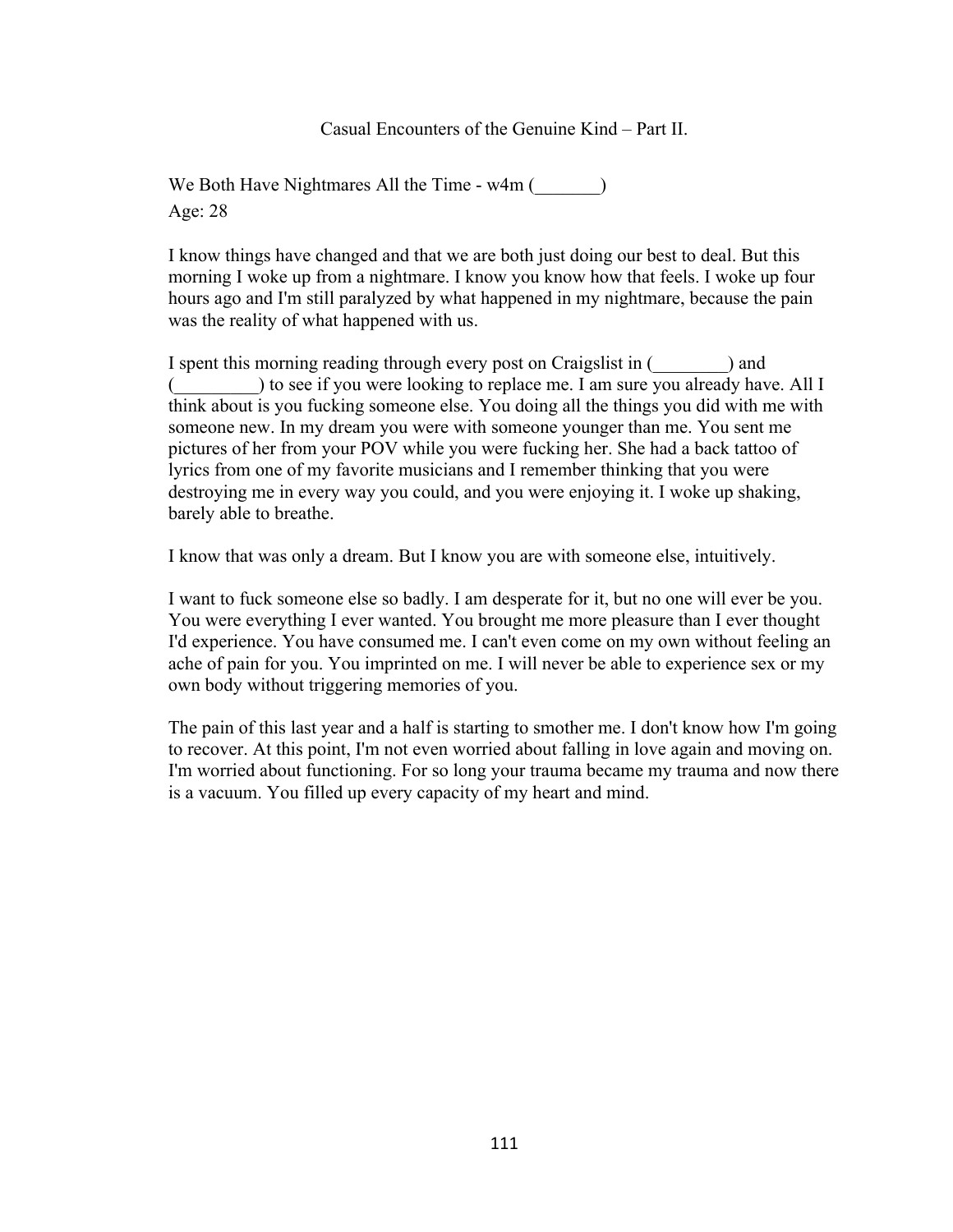# III.

*For the love of her vices, oh God, the trap of walls consumes her. How she has succumbed to them, the holes of ravenous, open-mouthed wetness.*

*In winter you bathed inside the fleshy scald of her. Your skin charred into black, curling away from you, though you loved the scent of burning.*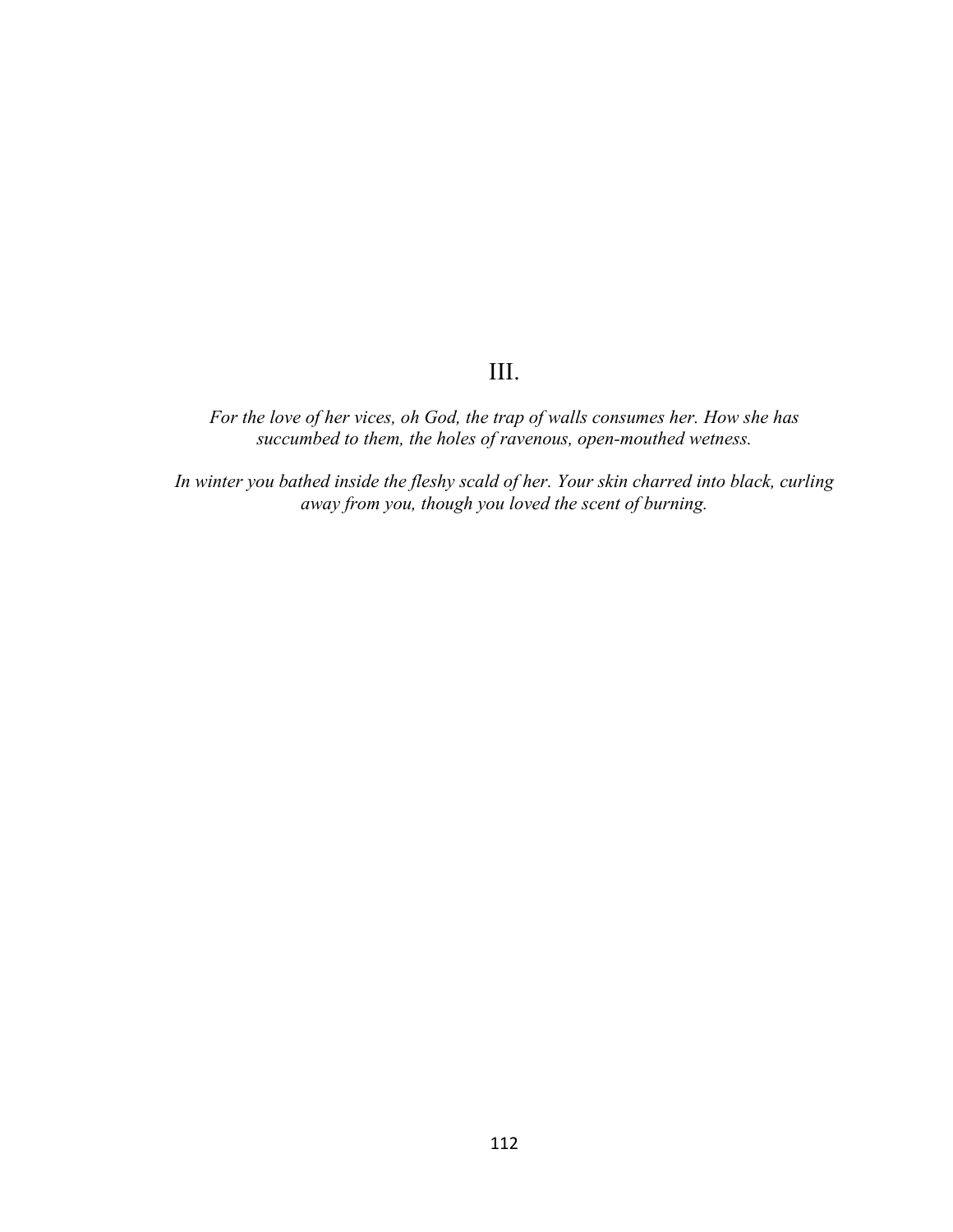#### The Daily Work of Caretaking and Witness – Part III.

On rainwater nights my throat feels for man. Whatever it means to want I shed bullets of it. On a trip across state lines, I rent a room safer than any home I've known, devoid of my identity. A man has been texting me. He knows what hotel I'll be staying at. He knows the color of my inner thighs. He knows I'm only staying for the night. I'm sure he has a name.

When he arrives he texts *I'm here*: declaration he is alive. I wait for his knock, to be greeted by the barrel of him. In the many years I've done this, introduced my body to strangers in hotel rooms, I've never stopped imagining them laying it down, slicing it open, bleeding it out, my heart pumping swells of black cherry insides into the bedsheets, soaking through to the mattress pad, imbuing the air with inside-out-human scent.

Fifteen minutes later I am not dead yet. He is licking my body and my throat is feeling to moan and my muscles are feeling to clench, but I know this won't happen because my body is numb to his. I need his declaration for myself, but I don't know it. I think about his mother for no reason at all, a woman who gave life to a man, *this* man, and somehow went on living.

I consider the risk in giving your body to someone, spreading it open and spewing life from your depths. There is more than one way to use this body.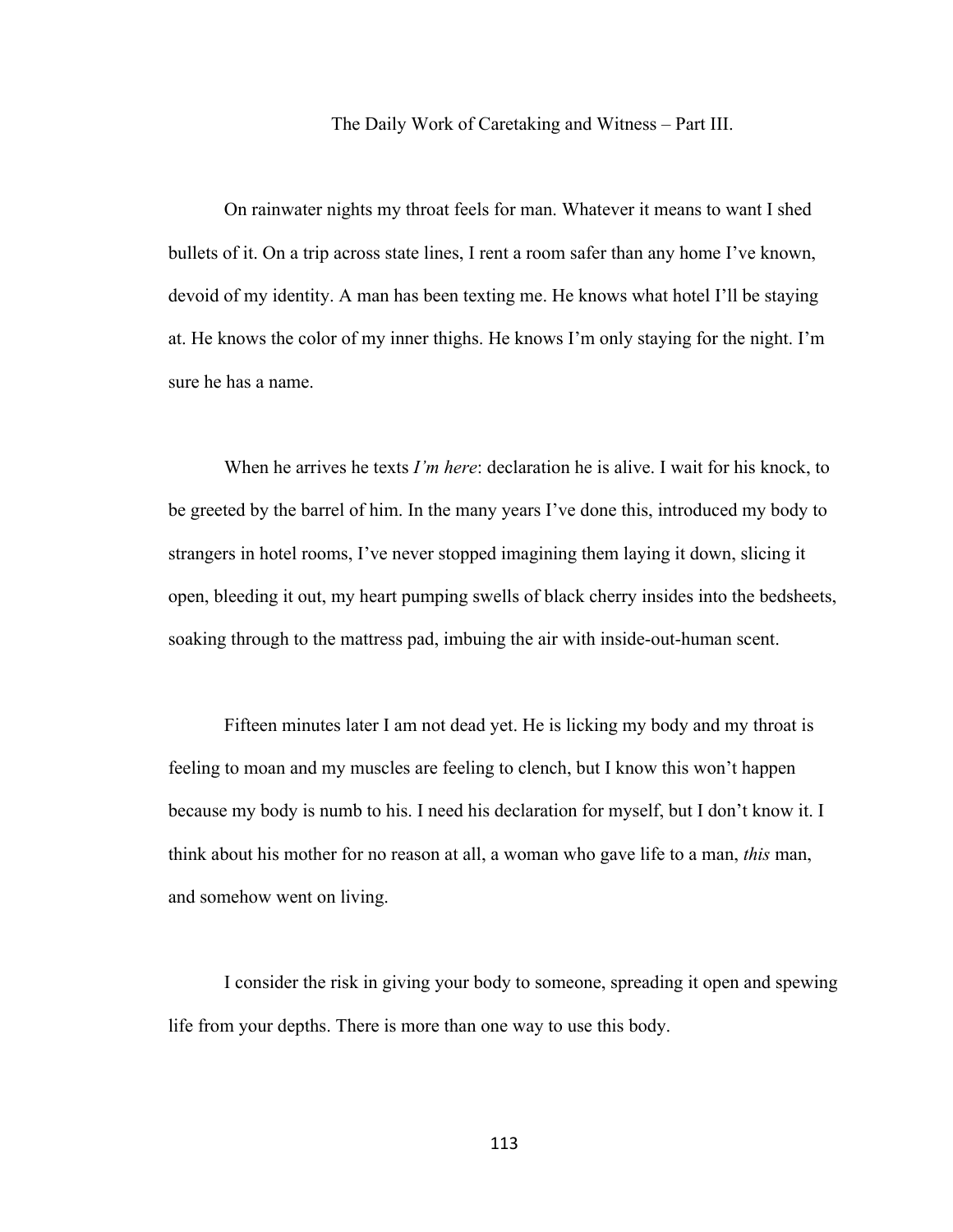I've seen men do magic. I've seen my silhouette in mirrors. I've seen legs clamp shut, mouth lockjaw, gaping unguarded. I've seen women bend back humanity like a whisper in their hands.

He stands up, steps back. I shift to my knees and ask what he wants to do next before I see him pulling on his jeans. I have spilled onto the sheets the giant pool of black cherry insides.

He is getting dressed. I am apologizing. He is shrugging. *It happens*, he says, like periods happen, like everything has an ending. *It happens,* I say, like I am alive, like I am giving life with my unsliced insides. He must have a name, but I don't care to know it. I am not him.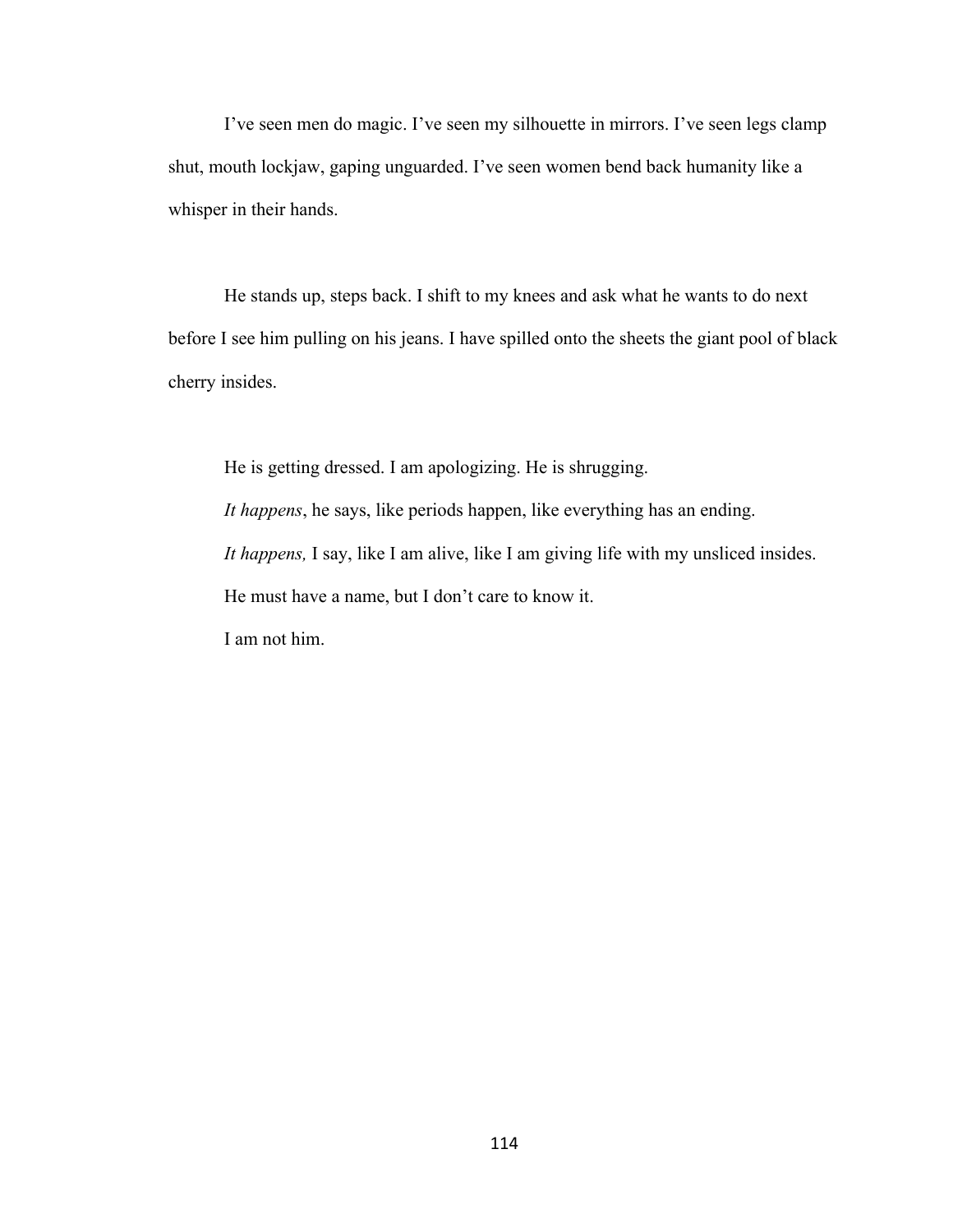#### The Person – Part III.

In the moments before opening the door she stares at the hotel's fire escape instructions

posted beneath the peephole. Her lips are sticky and her tongue is dry. She is contemplating all the uses for her mouth. She is contemplating her own demise. Knuckles tap lightly on the other side.

His hair is shoulder-length, tied back half way like she wore it once to a middle school dance. She lets him in.

*You look pretty*, he says, though she can't be sure he has looked at her yet. *Thanks*.

He is taller than she expected, face thinner and longer. He smells like cigarettes.

*So you're just visiting for the night?* He asks and she decides at once that she hates his voice, which sounds too much like an actor whose name she doesn't know, but who she has seen ruin too many films she'd otherwise love.

*Yeah,* she says. *Let's not talk*. She smiles when she says it, so it isn't rude, but she knows it doesn't matter if it is or not because he is now on the bed, balancing on bony knees.

When they kiss she waits for the burn in her to rise from her stomach, to her nipples, to her throat, for the sheets to singe beneath them, the curtains to catch, and the room to glow with unbridled flame charring the walls with the sear of her want.

But when they kiss there is nothing.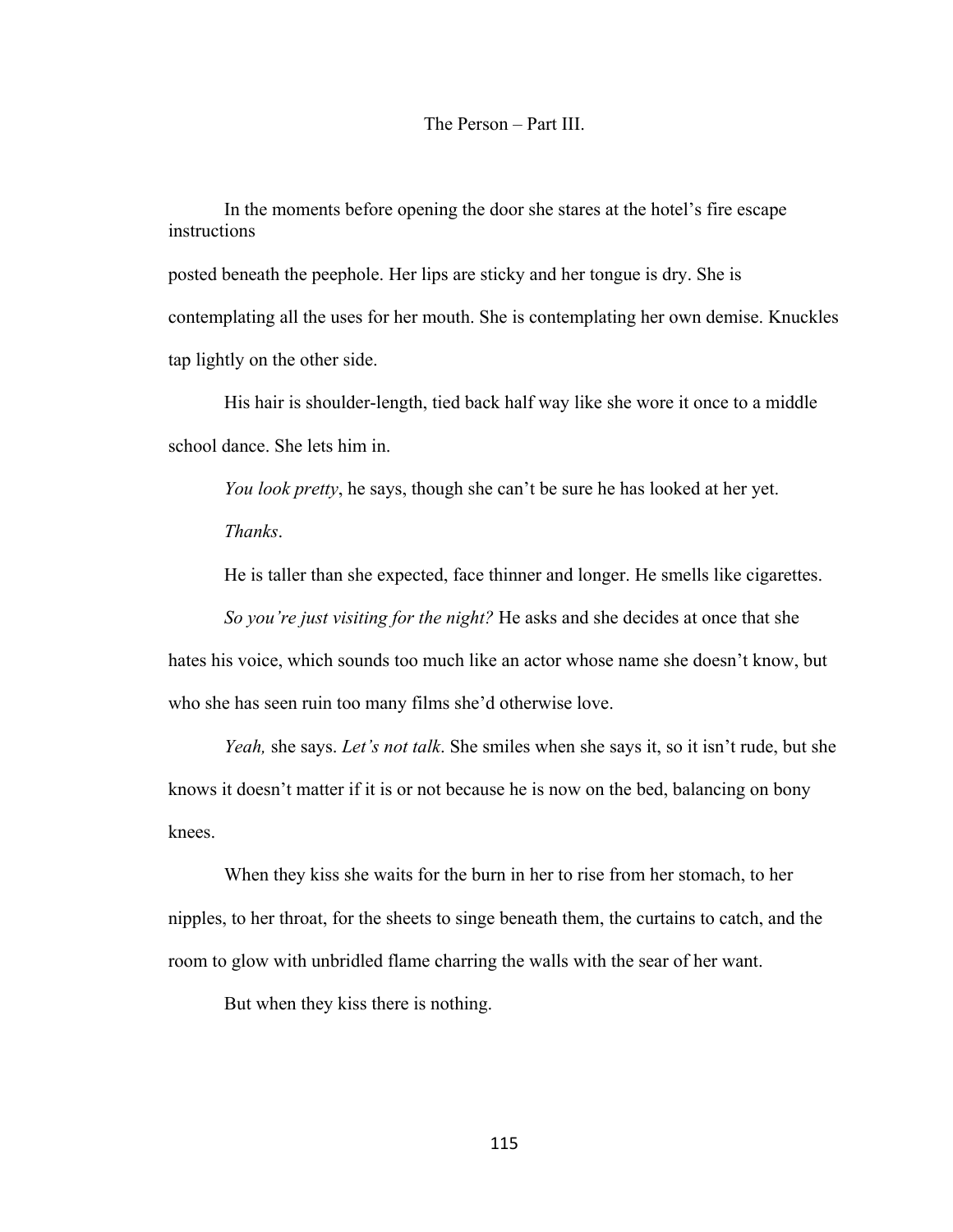His fingers are in her hair and she is safe floating somewhere else above them. She can no longer taste his cigarette. She cannot hear his voice. Her back is flat against the ceiling. She watches.

Let me tell you about the person, performing.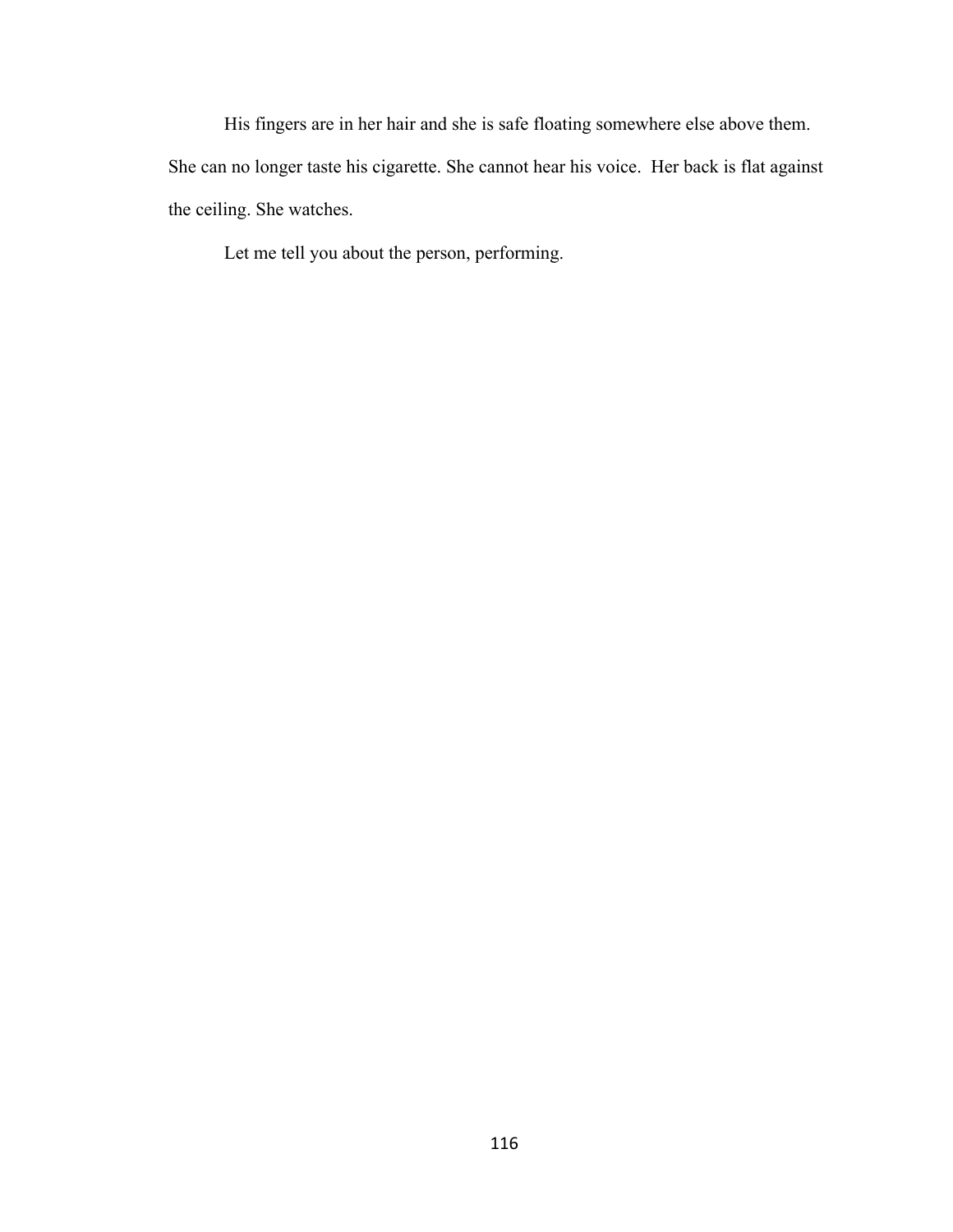#### River Ice

Out of the mouths of rivers, babes are thrashing, red-faced and suckling marrow from mother's bones. Lips furl over mossy teeth milking her raw, flooding the best minds of our generation, swallowing spit up and dribbling howls from strangers.

This is what the river thinks of mothering: starving and naked hysteria strung like Christmas lights.

This is what the river thinks of your body starving and naked: hysterical as you lift my dress above my arms and bathe me in waters that for so long called me by another name.

I wasn't born by the river; I don't go down to pray. I stand on the shores beating back black sunflower eyes. The blues of the water, thick with magenta regret, legs numb below the knee, are stiff from river ice.

Into your mouth, I step stone-tied, weightless and silt-swallowed. Your fingertips leave scars on my skin in the shape of Allen Ginsberg's spit. You were born cradled in the crease

of your mother's neck. I was born to untangle her voice from your father's fist.

My dress settles on the rocks and tells me *you're madder than I am*. Your hollowness traces my name in rug burns.

This river is starving. I milk hysteria from termite eggs. This river knows nothing of sacrifice, it's nothing but ice, mistaken.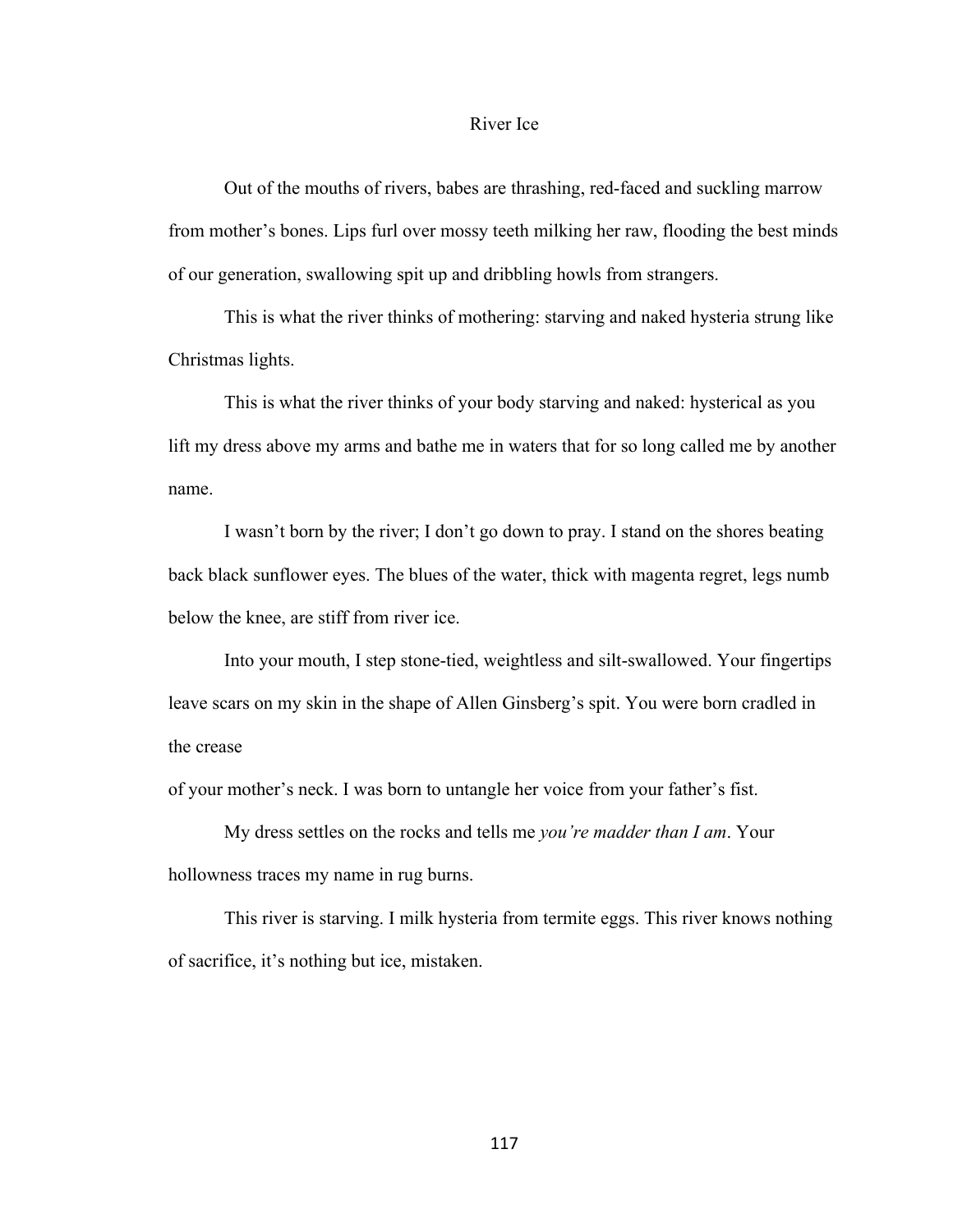Casual Encounters of the Genuine Kind – Part III.

This is Not a Post for the Girl You're Fucking (\_\_\_\_\_\_)

age:28

Careful, girl. I know how he makes you feel seen for the first time. There is a smolder to his gangrene-blue eyes. But you should never underestimate the power of hormone fluctuations. I know how he makes you feel the howl of motherhood rattling in your bones. But test his hatred for a thinking woman. Think of yourself as more than a vessel for him to lay his future inside. Think of yourself as more than a welcome mat for his fucked up life.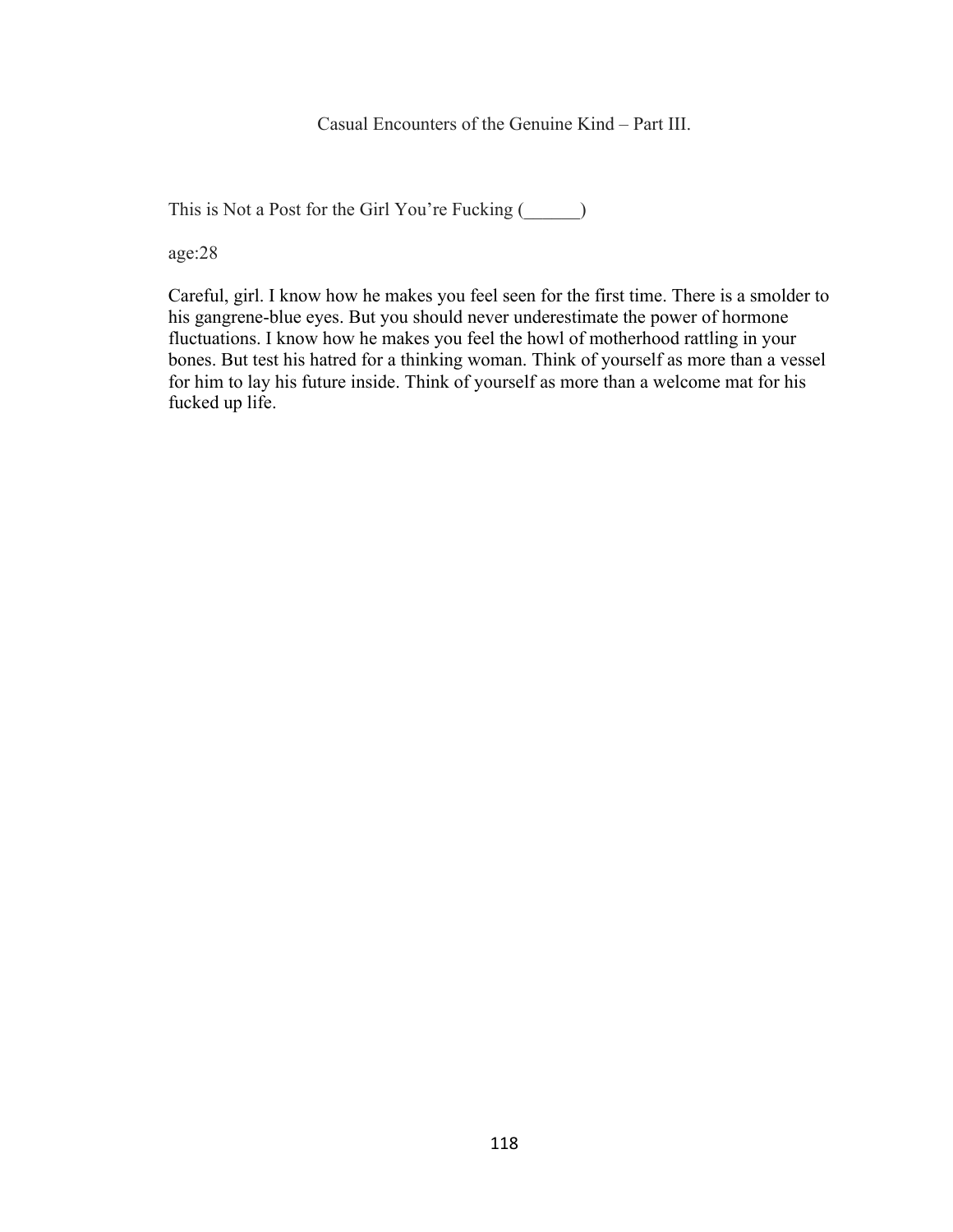#### And Then You Wonder What's Buried Beneath the Floorboards

As a kid when I poured salt on the slugs that climbed the walls of our pool, ascending from wet grass glistening in late July sun, their bodies fell like fat severed thumbs of children, shriveled on their backs, and faced my floating fingerprints lingering above. Their bodies, raisin-rattled thirsting for so long, I watched and laughed at before knowing what it meant to want withered breath to lick salt from fingertips.

Still, you're salting walls to shatter-crack my skull and crawl back to bed like the hum beneath the floorboards that hasn't ever been so deaf. My spine is shriveled in my back. I am severed from this. I have hungered for your thirst.

But I was told I could drill bone with strangers and promise never to fall in love. Still, you saw me and I saw you and knew this thirst would end us too. When water tasted of saline. When grass shimmered summer crystal. When our July sun descended into winter. When our wounds chafed holes in each others' skin. When I heeded the howl of translucence. When I couldn't find you anywhere else but beneath my floorboards, slugging rainwater.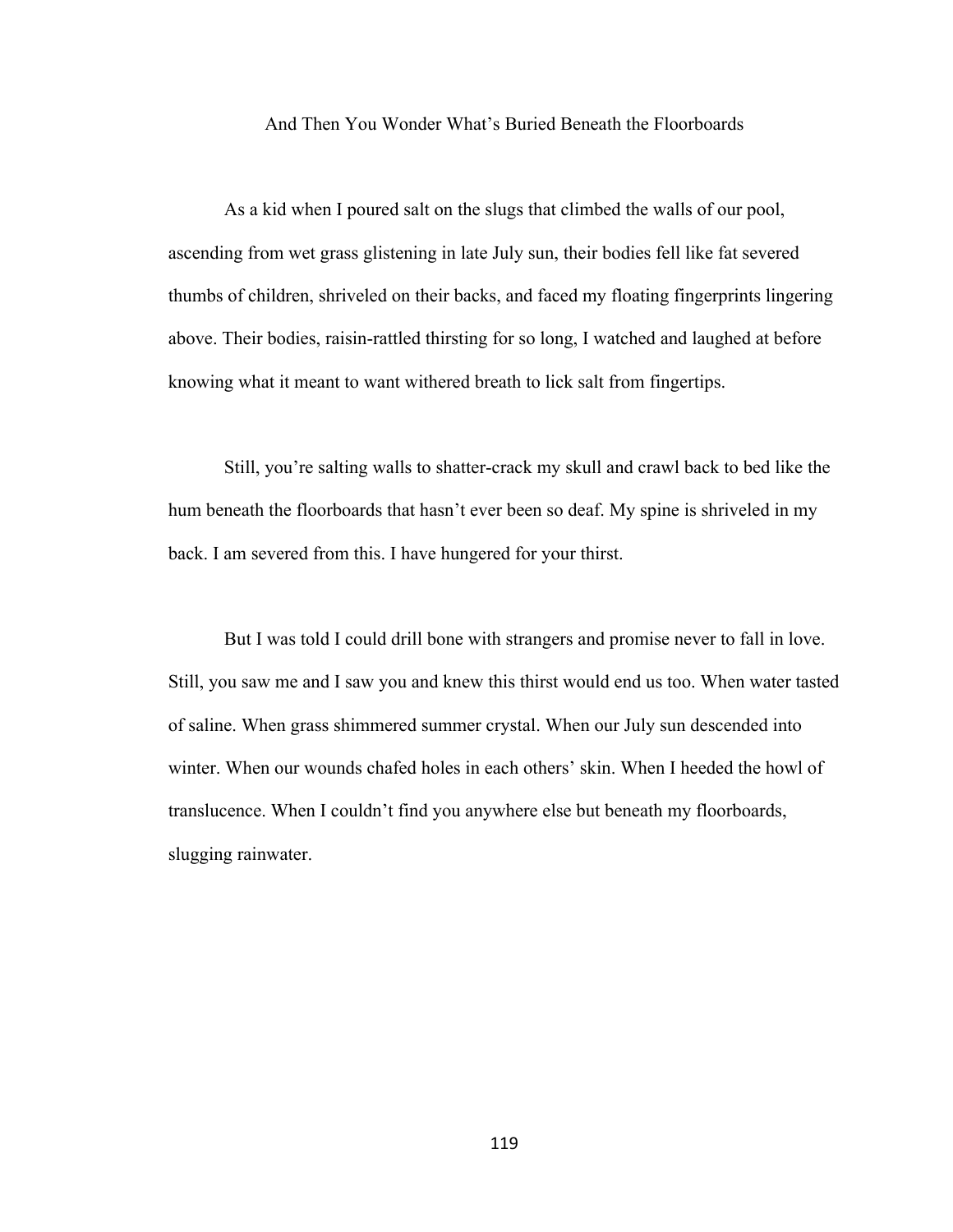# IV.

*Putting voice to the words of longing and animating life, she lets you in on the secret: she needs you to ask for it.* 

*You were offered to her: warm-blooded, pulsing, and penetrating the space she created to let you in. It is nothing to deny her this.* 

*You welded her jagged and cut the flowers from her hair. Road-side roses were mulched meaningless. You slithered from the cracks then fled unarmed toward newness.*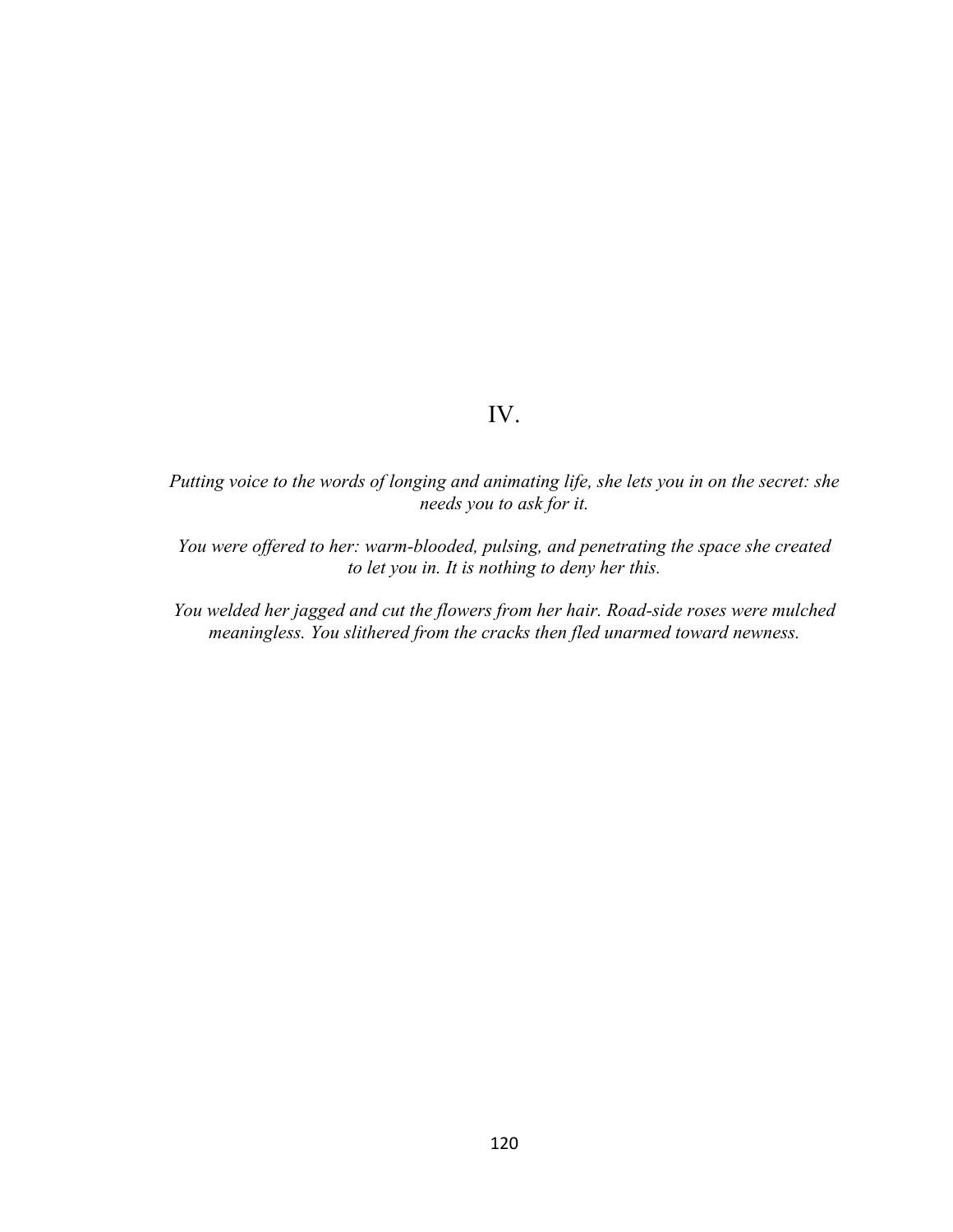#### The Daily Work of Caretaking and Witness – Part IV.

The next time I die I will rot my way out of this skin.

When I become a mother again I will plant my womb in a fish tank, take notes on embryo growth, draw smiley faces on the glass in fog, and go about my day.

The next time I fall in love I will drop mushroom-cloud rainbow rings on my tongue and blow kisses to my feet. This will mean something when the world's roots have rung dry and all that we have are bruises in every color. In this love I intend to bruise.

When I kiss again I will taste for rainwater and when I do I will spit the acid from my lips and taste again.

When I meet my body I will shake hands with it, admire its bruises, and ask how to get inside, to which my body will reply *easily*.

The next time I am born I will do it differently. I will ask "How long do we remain

strangers to those people we let inside of us?" and someone will answer.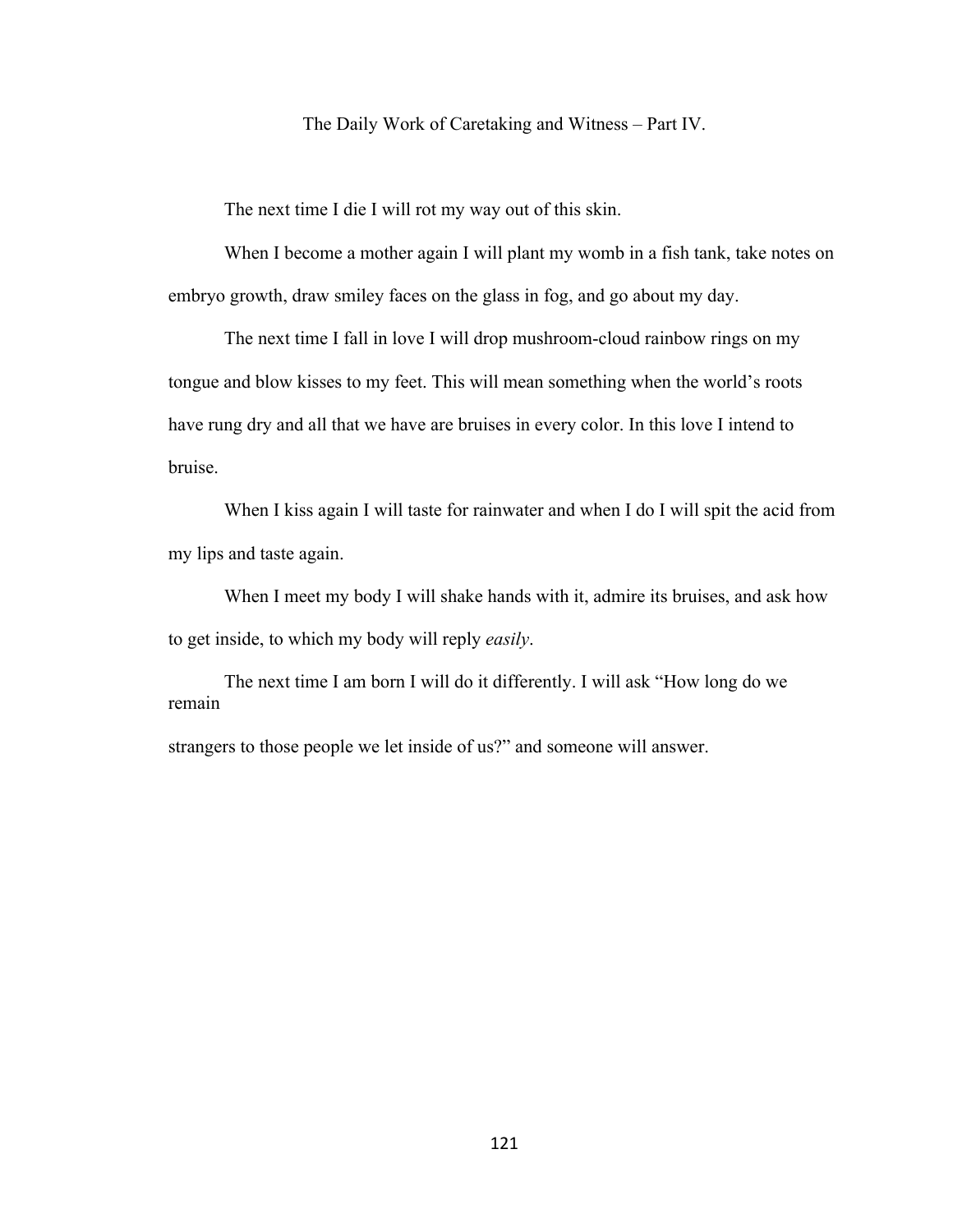## The Person – Part IV.

Born of a cry and ripped into the world with fists tight. Swollen, red-faced nothing bundled in blue. Three fourths of a someone, incomplete for the number of years he has lived without.

Ragged, as he fell asleep slug-lipped and stupid while whistling loose breath into the cloud of her hair, she must let him lay there, their bodies strung together, like insects in sticky heat. She pretends not to notice the way her hands look like fallen snow wrapped in the burning leaves of his fingers. Inside she longs for the calcium clots of the years he has lived so long before her. Even his bones are older than her. He is nothing known and nothing knew.

*Let me tell you about the person whose bones echo louder*. She works hard for his greens and his blues.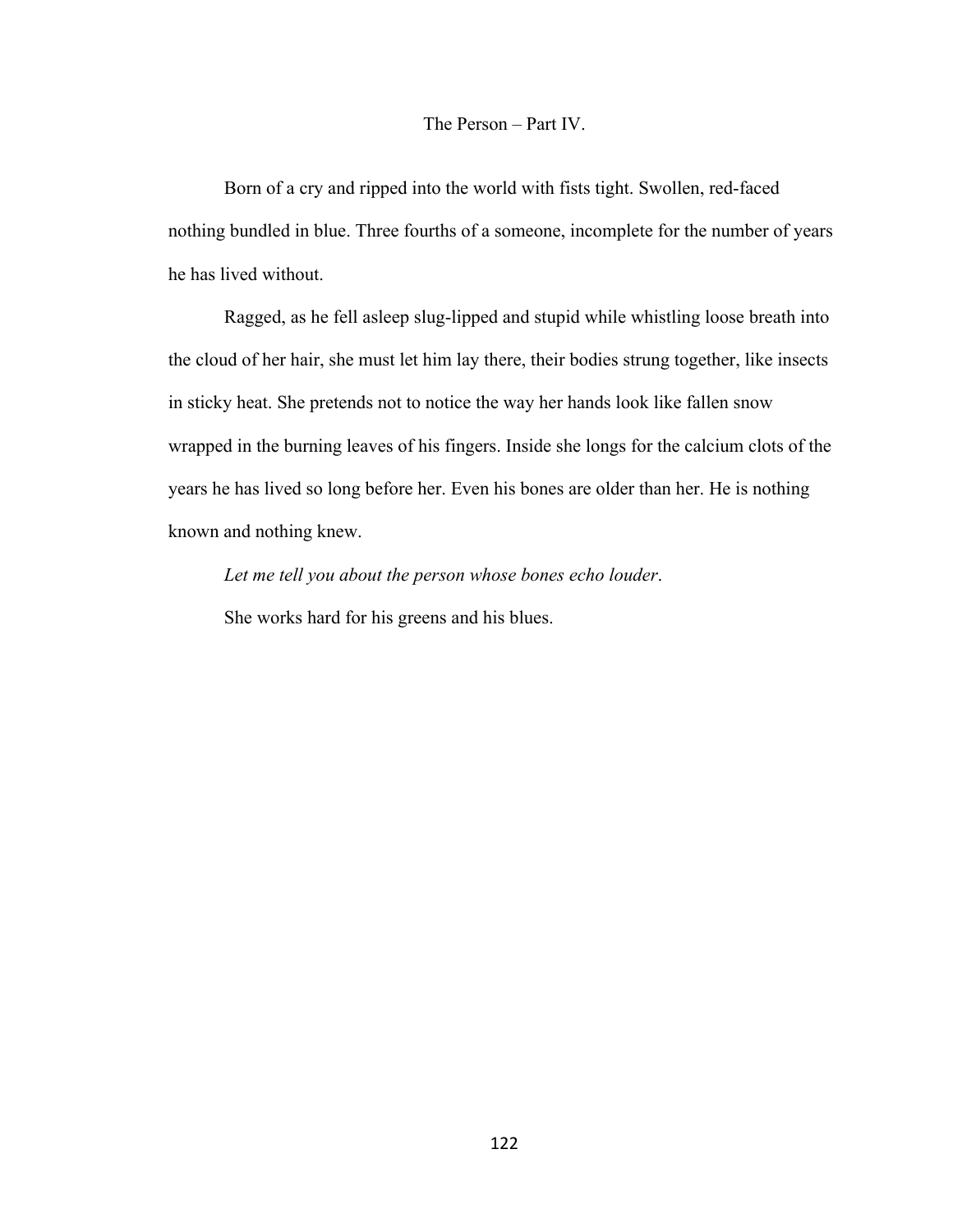## How to Not to Use Your Safe Word

We sat across from one another.

He smiled. I smiled. I hadn't eaten in two days. We agreed to meet.

*You're very sexy,* he said. I grinned and agreed:

*Let's make the hole much deeper in me.* 

He said, *pick a word, any word,* 

one with no connection to sex that will grow on your tongue furry wet and feel safe in the mouths of strangers.

He said, *how about a color?*

Forget that *blue* is your eyes, your favorite dress, the rabbit foot key chain you held as a

kid.

## *Blue* is just another word for *I'm sorry*.

| He said, Let's fuck strangers        | (it was easier to take)      |
|--------------------------------------|------------------------------|
| We don't know each other anyway      | (than that look on his face) |
| And it would be so much fun to watch | (if I were to whisper blue)  |
| But only if you want to              |                              |

He told strangers, *she'd never use it.*

*No limits.* 

No limits.

*Stop* is just another word for *hello.*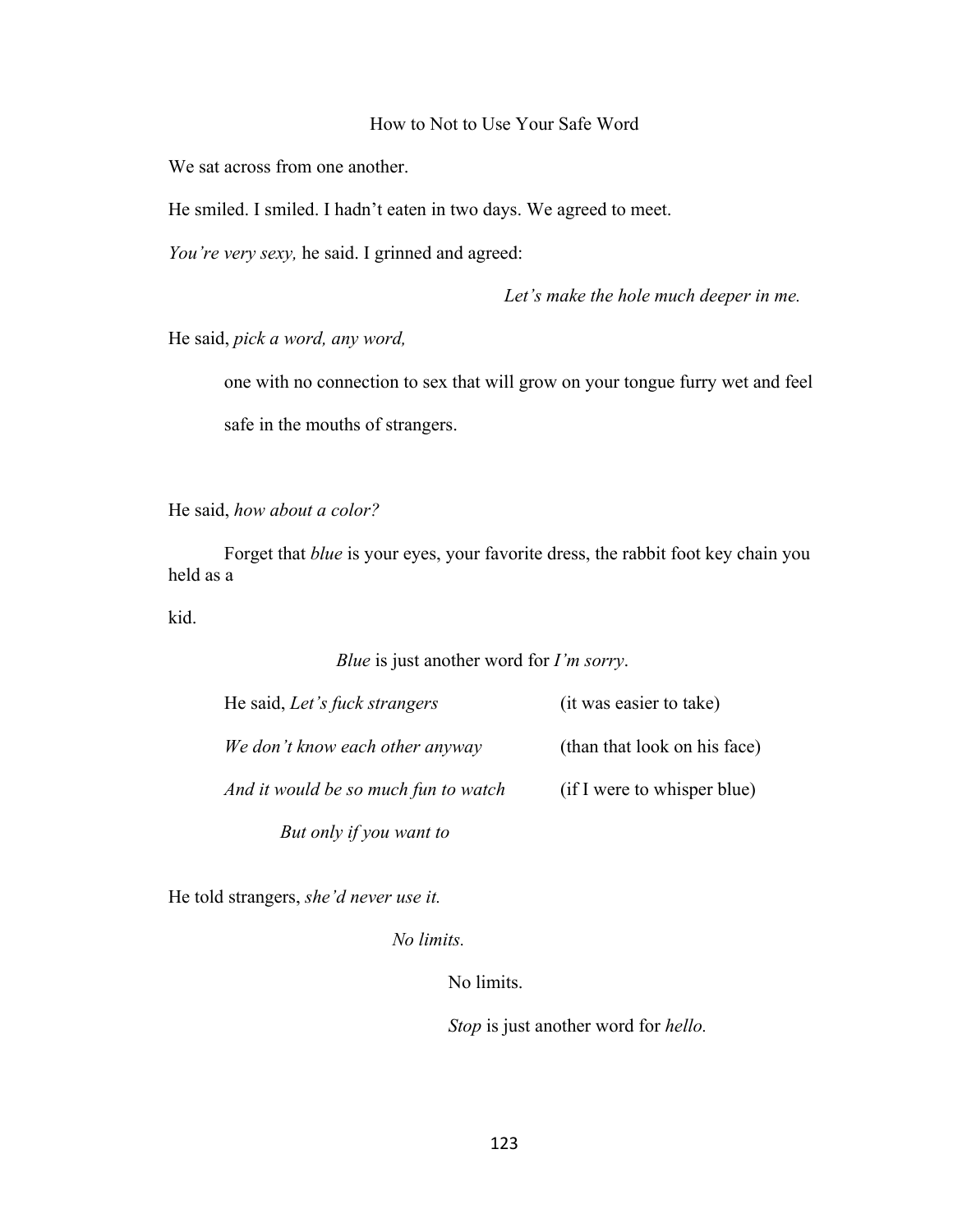#### Casual Encounters of the Genuine Kind – Part IV.

Insatiable Woman Needs You to Read this Ad, Please : $) - ($ 

#### Age: 28

 

Full disclosure, I'm writing this post orgasm, my panties still around my ankles, my body still quivering. It felt good, it always does. It's an orgasm, right? But there comes a point when toys will not do it for me, and even the ripple of pleasure I experience when I come from my own efforts does not fulfill me for longer than five minutes before my body returns to the pulsing ache of need it feels in its constant craving for the only thing that could truly satisfy it which is… GENUINE HUMAN CONNECTION.<sup>1</sup>

I NEED GENUINE HUMAN CONNECTION. The last time I had genuine human connection was when I was in a relationship several months ago. After that, I stopped connecting for awhile because, I don't know, emotional reasons? I guess I thought I was making some sort of progress by not attempting genuine connection with randos whenever my pulse quickened, and I felt that familiar heat rising through my body in my desperate craving to spread open and get destroyed. I posted a few ads on here and people replied who did little to impress me, or ensure that they could deliver the kind of genuine human connection I was really craving. So I continued to NOT genuinely connect with anyone for months.

In any case, I did attempt with someone a little over a month ago and it was a total disaster, which felt like God smiting me for succumbing to a libido I've been carrying around my entire life like a punishment every time I've been single or have tried to be "healthy" about my impulses. So here I am. I have done my time, or something like it, attempting to keep from genuinely connecting with people so that I could move on from my shit monster ex in a productive, responsible way. This is the longest I have gone without consistent genuine human connection since I lost my virginity and frankly, my body was not built for celibacy. My body was built for passionate, sweaty, lifedestroying, all-consuming, tear-each-other-open-and-pass-the-fuck-out-afterward genuine human connection on a REGULAR basis. All of my exes would agree that I am something more than insatiable for it and soon you will too.

<sup>&</sup>lt;sup>1</sup> I get it. You are young and hopeful and probably think your life won't end up here, and that writing ads when you can't sleep seeking some discreet physical experience is too pathetic and nauseating to bear and replying to strangers whose body parts are weirdly squishy in places they shouldn't be is somehow beneath you, but guess what? In five years when you are aching to be touched in some way that doesn't make you want to curl up and die or disinfect afterward, you will find yourself writing a brutally honest sex ad late one night and swapping out every "cock, dick, and fuck" for something like "genuine human connection," in your search for honesty in a world that takes a steaming dump on your forehead every time you aim to tell the truth about something, you will finally ask yourself why you ever thought it was anything less than fucking fearless to seek genuine human connection when all anyone really wants is sex.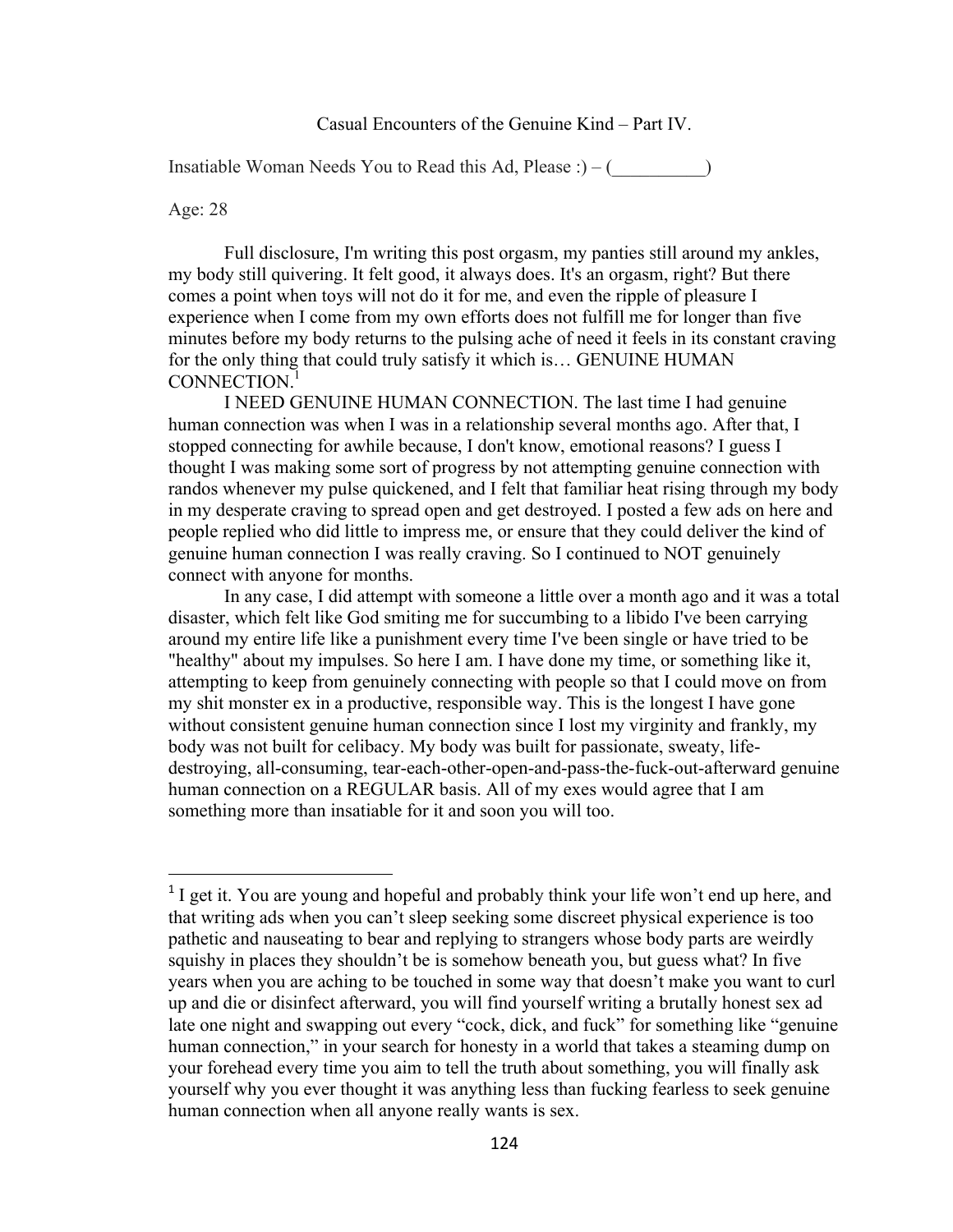V.

*When I am gone, and I will be, you will still be here. You must never forget the roads you carved through carry your name written clear.*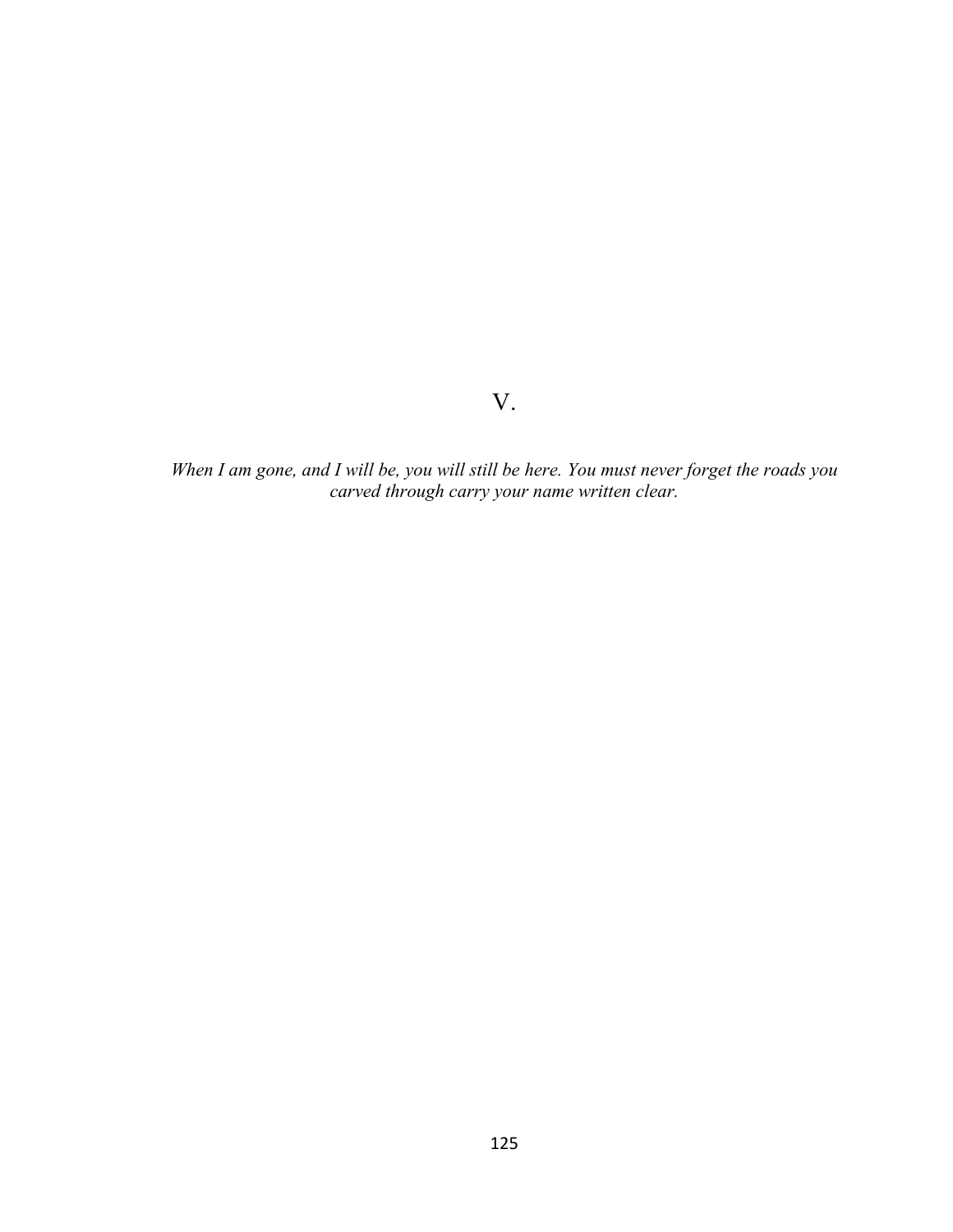The Daily Work of Caretaking and Witness – Part V.

On the day I was born, I sprouted in a bed of magma, tore through bedrock and ascended blistered through the ocean floor, floated weightless to the top, and ambled into being.

Years later, miles away, I was pushed through floorboards, unfurled through a spool of carpet fiber, and resurrected as a pulsing wound that named each vibration a miracle.

Then the light came: the hole in my center is sensory.

Perhaps for some, such nakedness is a futile empty excuse for seeking cover under ancient footprints, blank-faced promises, mirror illusions of tenderness, or the fourth wall hanging above, never broken. But I spoke to the mother and this is what she told me:

You are young; this is why it hurts.

You are young and the sum of everything.

You are young; this is why you've stopped asking questions.

You are young; this is why you question everything.

You are young; this is how the world is carving its roads through you.

You are young; this is why your fire is not gentle.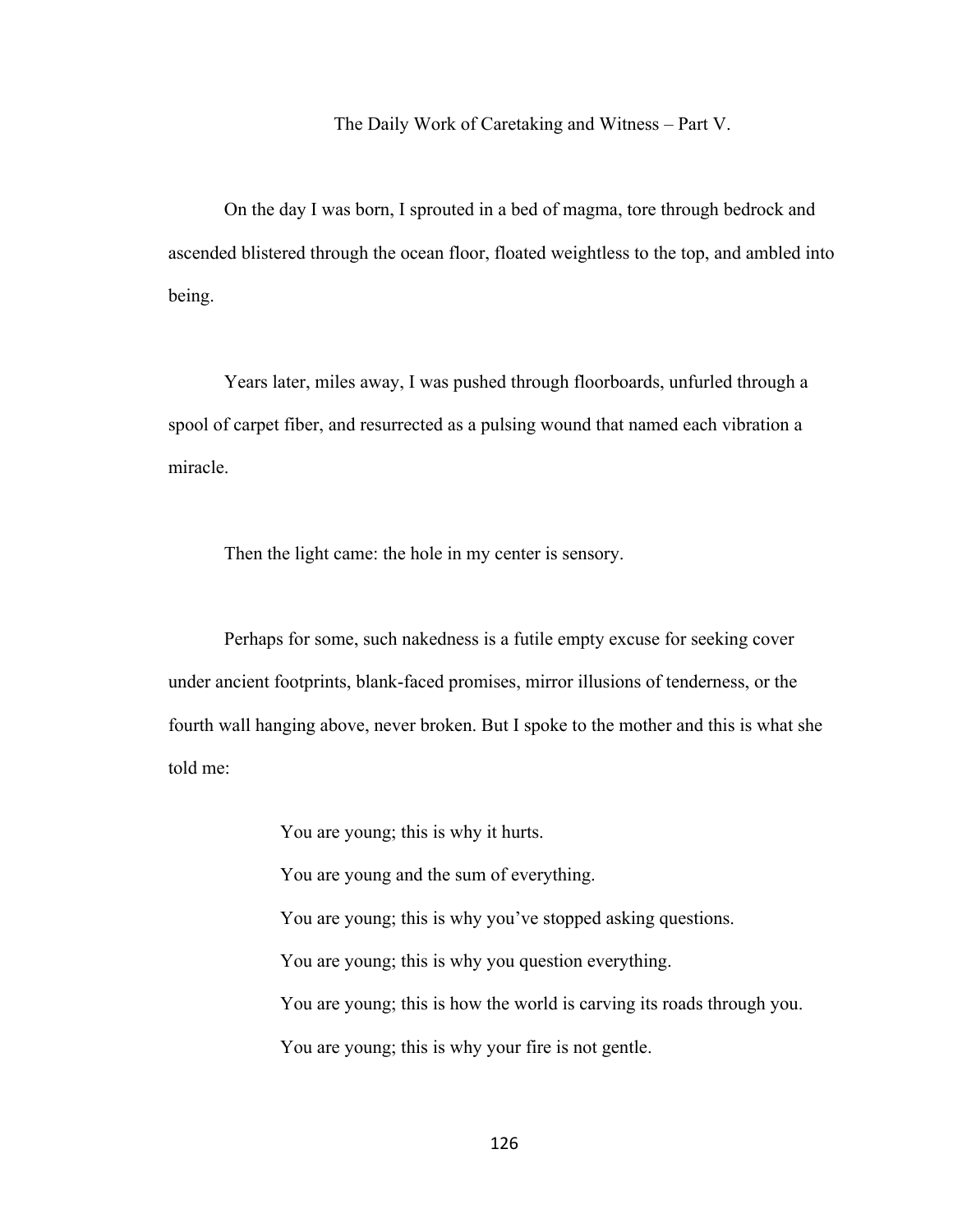You are young; this is why your light dies in shadows and is reborn, barefoot in rain-soaked moss.

You are young and this living makes you.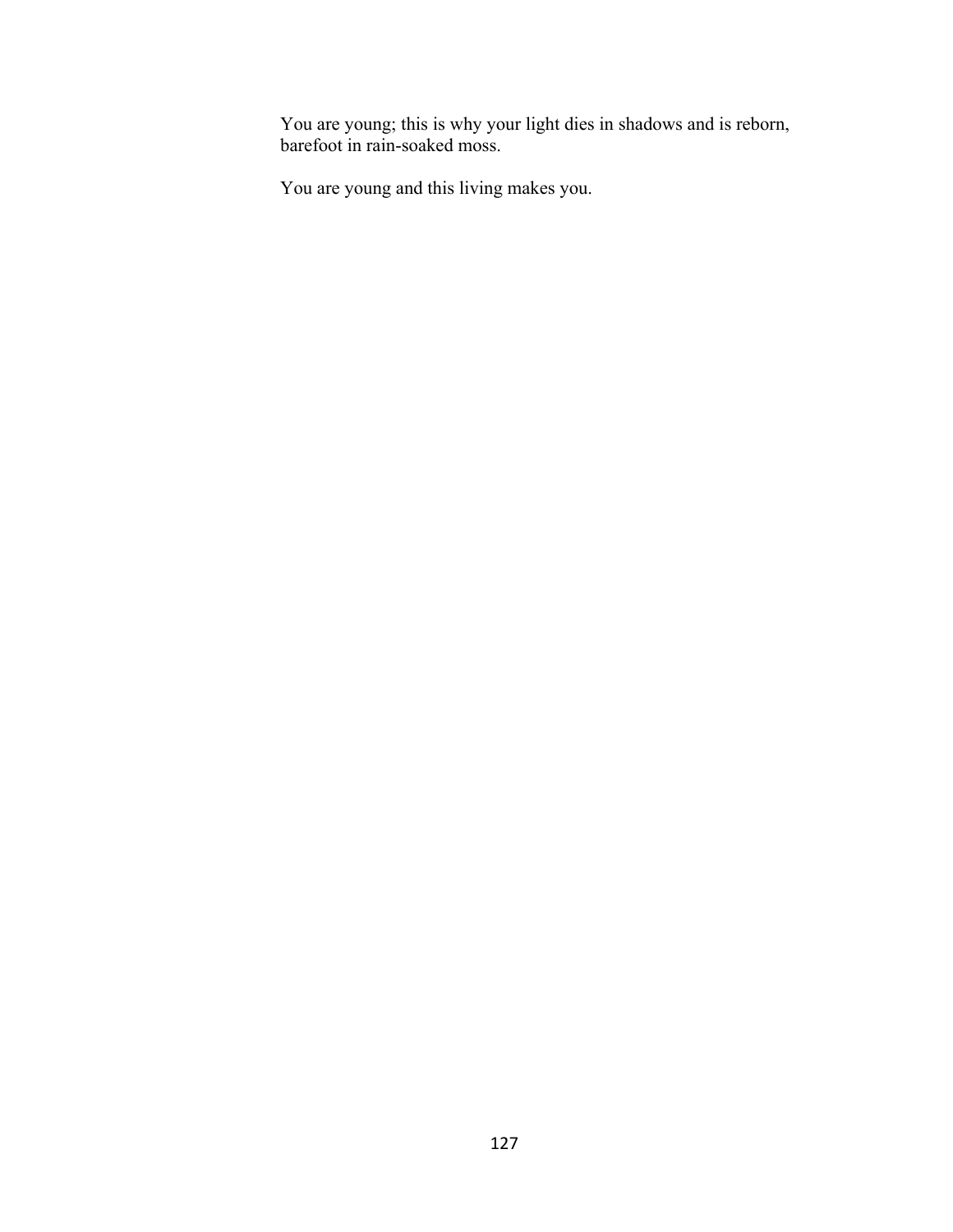#### The Person – Part V.

Boneless barreling backward, she is resting in the arms of a stranger, unmoving. His fingers, thick and rough, tap code into her temples and they tell her she is learning. She knows his lips leak words like spellbound lies. *I could so fall for you.* But what is it to fall aside from feeling weightless?

A week later in a car in a parking lot, he will tell her *I have somehow fallen in love with you* and she will cry and spit and drip snotty strings of resentment onto his leather seats. *You don't know me*. In her mind she will scream these words and they will splatter against the windshield and streak the glass with their insides. But he will say he couldn't hear her as he hands her a tissue and she decides not to repeat this.

*Let me tell you about the person, weightless.*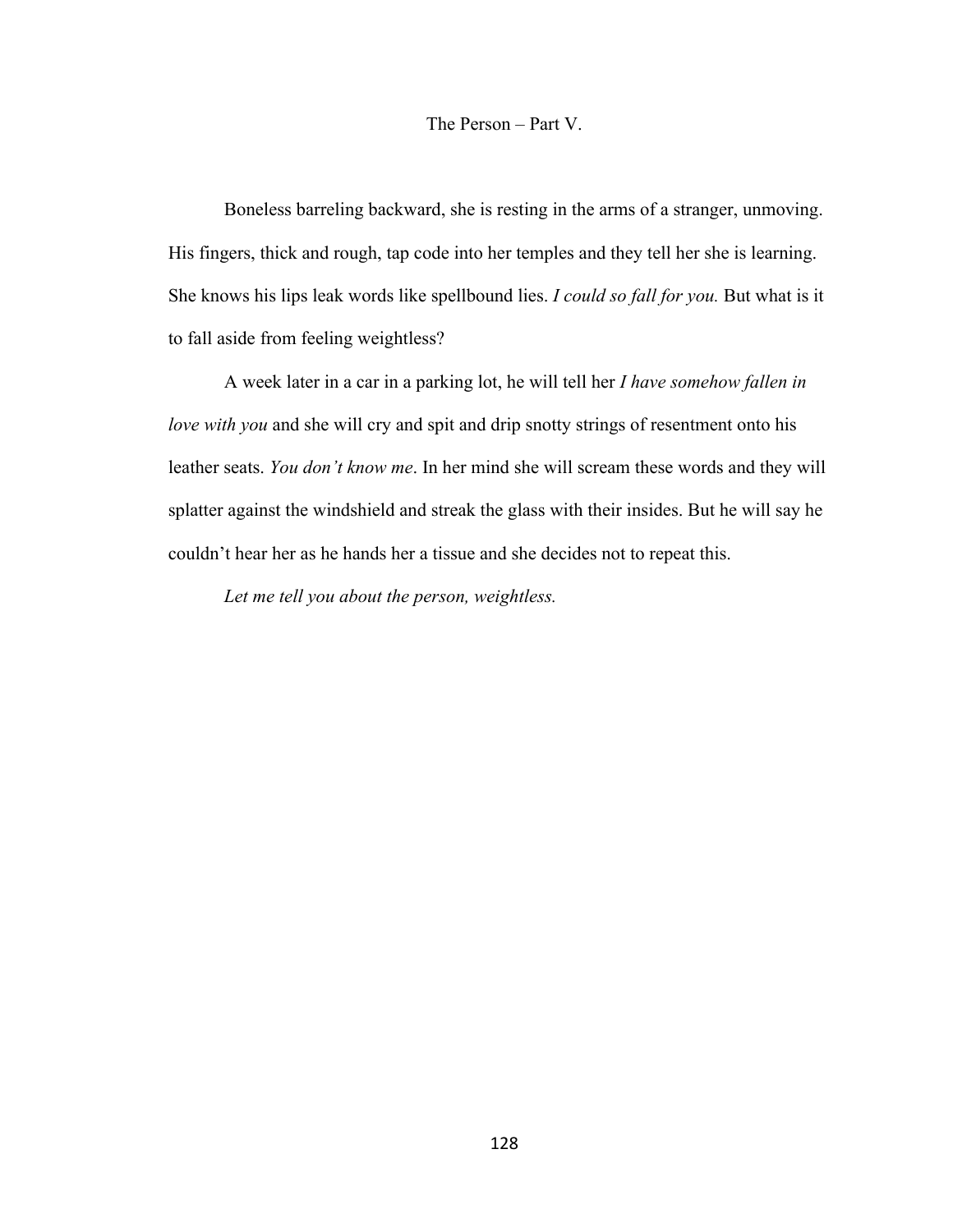## Casual Encounters of the Genuine Kind – Part V.

You're so fucked up, I couldn't help but have it for you ()

Age: 28

Listen. Don't worry about me. Just share your life story with my email account. And then maybe we can become people to fuck, or tell stories about later in life when things get boring. Maybe none of that will happen. Maybe boredom is just a state of mind I don't believe in. What does it all mean?

Make me laugh. Make me fucking smile with delight. I will do my best to sing you free. Or make you laugh in return. Who cares who and what we even are? We have one fucking hard life most of the time. So let's just be free with each other. Let's blow our lives open wide for hello.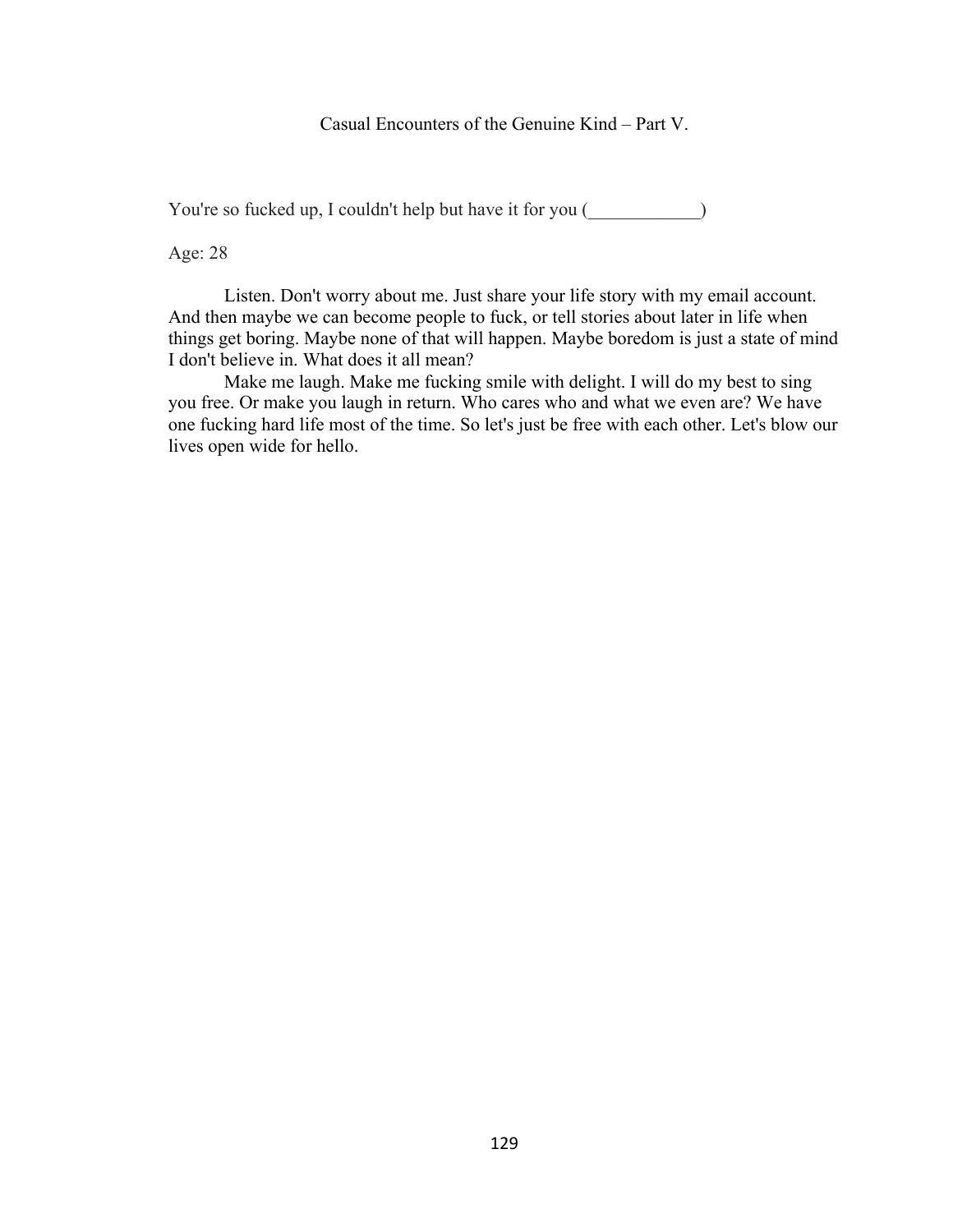#### Let Us Wake in the Morning (At Once Golden)

Facing honey-hollowed sunrise and spread feeble as children, let us dip toes in the other side of longing for what was promised to us. In the sketchbooks of chalk outlines we carry in our arms like sacrifice, let us crawl past each other's door, separated only by floor boards.

Let us fall together through shirt pockets stained crimson, treating every kiss like feed for our egos. Let us empty strangers into our mouths, gurgle gun smoke at one another, parrot our fathers, make ourselves worthy to vanish one day into nothing but fossil eyes charred by amber-adled sunlight.

Let us talk like no one is listening.

Let's talk like fools.

Let's talk like strangers at once golden and burned by unsaid words.